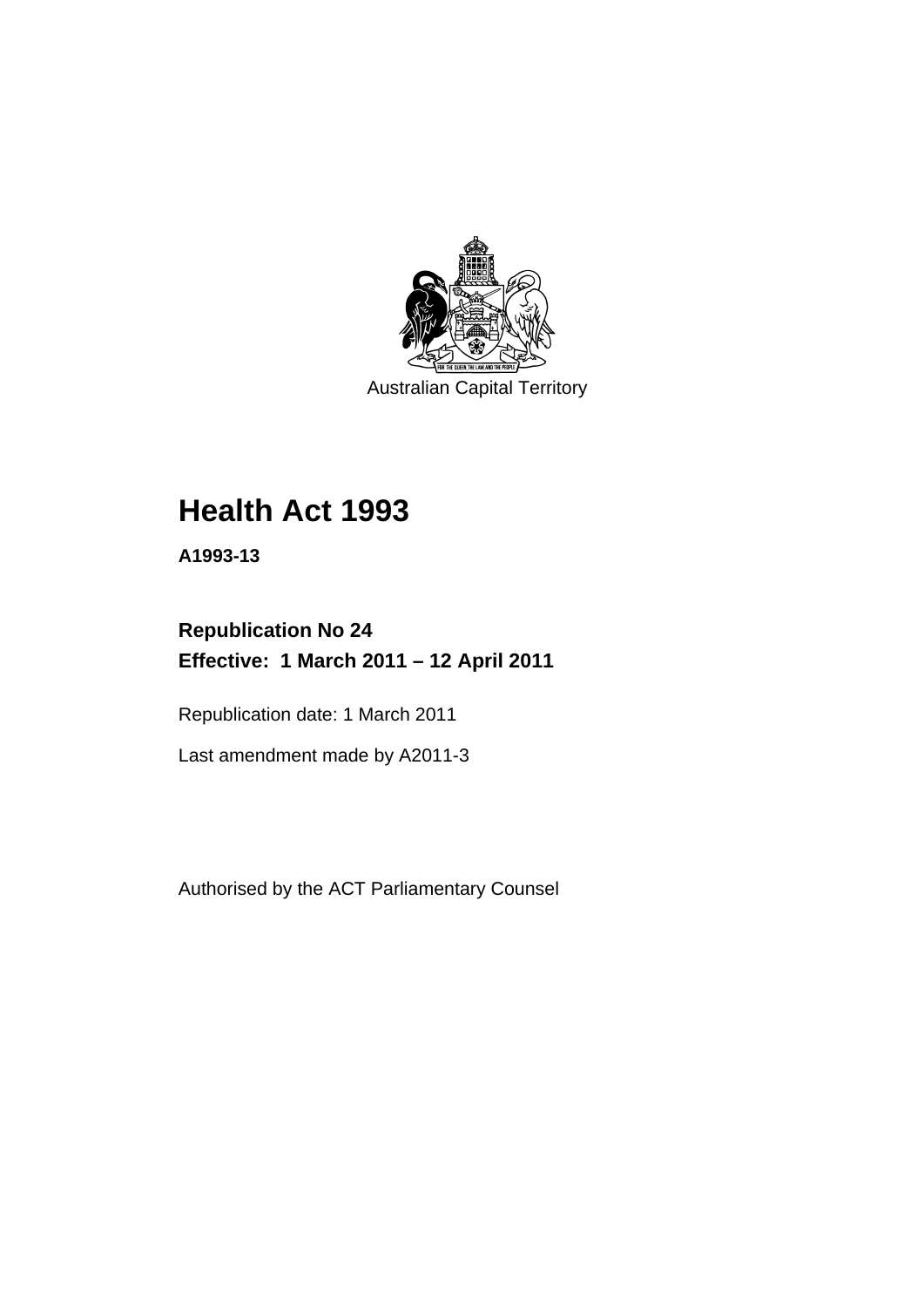#### **About this republication**

#### **The republished law**

This is a republication of the *Health Act 1993* (including any amendment made under the *Legislation Act 2001*, part 11.3 (Editorial changes)) as in force on 1 March 2011*.* It also includes any amendment, repeal or expiry affecting the republished law to 1 March 2011.

The legislation history and amendment history of the republished law are set out in endnotes 3 and 4.

#### **Kinds of republications**

The Parliamentary Counsel's Office prepares 2 kinds of republications of ACT laws (see the ACT legislation register at www.legislation.act.gov.au):

- authorised republications to which the *Legislation Act 2001* applies
- unauthorised republications.

The status of this republication appears on the bottom of each page.

#### **Editorial changes**

The *Legislation Act 2001*, part 11.3 authorises the Parliamentary Counsel to make editorial amendments and other changes of a formal nature when preparing a law for republication. Editorial changes do not change the effect of the law, but have effect as if they had been made by an Act commencing on the republication date (see *Legislation Act 2001*, s 115 and s 117). The changes are made if the Parliamentary Counsel considers they are desirable to bring the law into line, or more closely into line, with current legislative drafting practice.

This republication does not include amendments made under part 11.3 (see endnote 1).

#### **Uncommenced provisions and amendments**

If a provision of the republished law has not commenced or is affected by an uncommenced amendment, the symbol  $\mathbf{U}$  appears immediately before the provision heading. The text of the uncommenced provision or amendment appears only in the last endnote.

#### **Modifications**

If a provision of the republished law is affected by a current modification, the symbol  $\mathbf{M}$ appears immediately before the provision heading. The text of the modifying provision appears in the endnotes. For the legal status of modifications, see *Legislation Act 2001*, section 95.

#### **Penalties**

At the republication date, the value of a penalty unit for an offence against this law is \$110 for an individual and \$550 for a corporation (see *Legislation Act 2001*, s 133).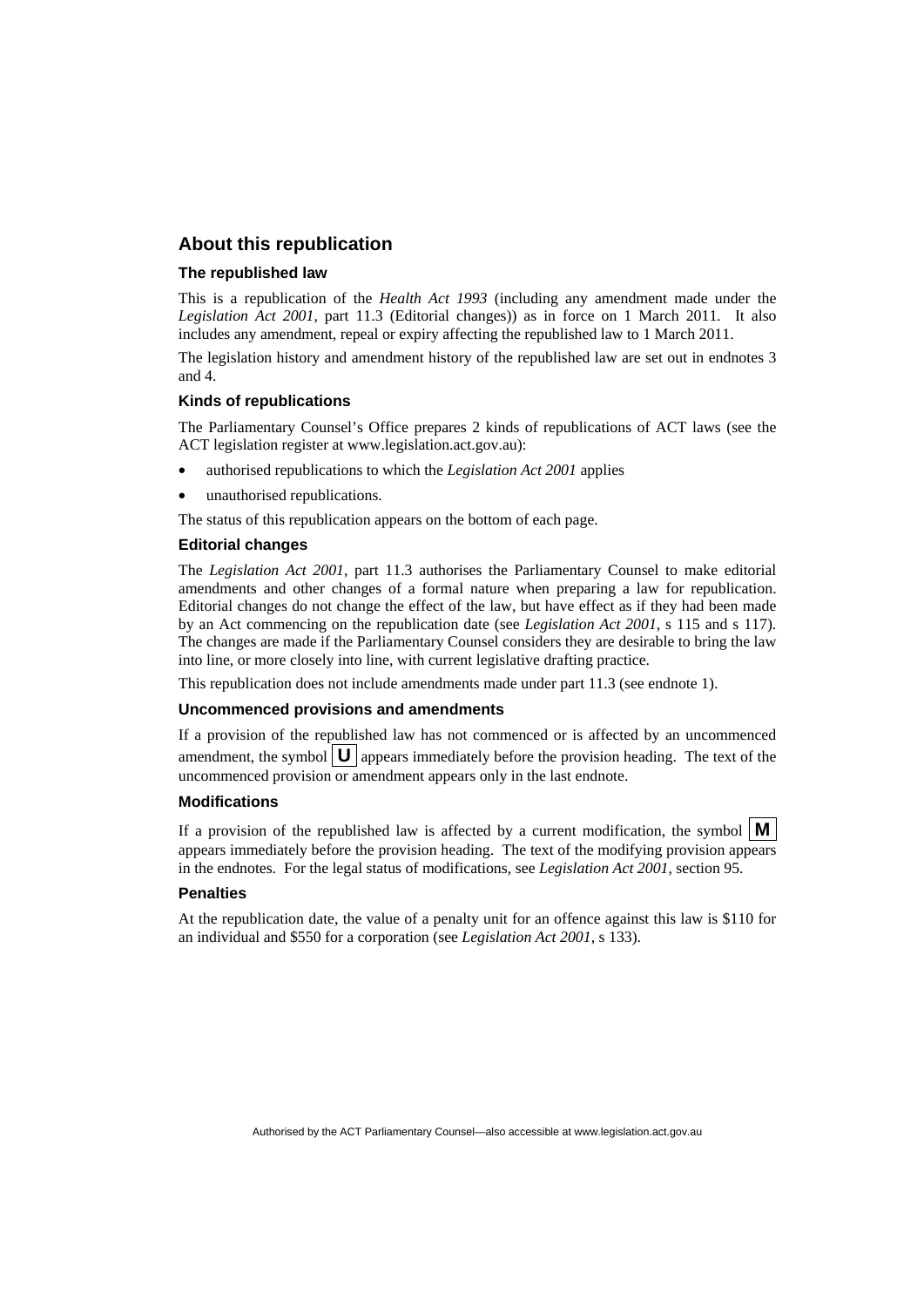

# **[Health Act 1993](#page-8-0)**

# **Contents**

| Part 1                      | <b>Preliminary</b>                                    |            |
|-----------------------------|-------------------------------------------------------|------------|
| 1                           | Name of Act                                           | 2          |
| 2                           | Dictionary                                            | 2          |
| 3                           | <b>Notes</b>                                          | 2          |
| 4                           | Offences against Act-application of Criminal Code etc | 3          |
| Part 2                      | <b>Important concepts</b>                             |            |
| 5                           | What is a <i>health service</i> ?                     | 4          |
| 6                           | What is a <i>health facility</i> ?                    | 4          |
| 7                           | Who is a health service provider?                     | 5          |
| Part 3                      | <b>Health care principles</b>                         |            |
| 10                          | Objectives                                            | 6          |
| 11                          | Medicare principles and commitments                   | 6          |
| R <sub>24</sub><br>01/03/11 | Health Act 1993<br>Effective: 01/03/11-12/04/11       | contents 1 |

Page

Authorised by the ACT Parliamentary Counsel—also accessible at www.legislation.act.gov.au

Effective: 01/03/11-12/04/11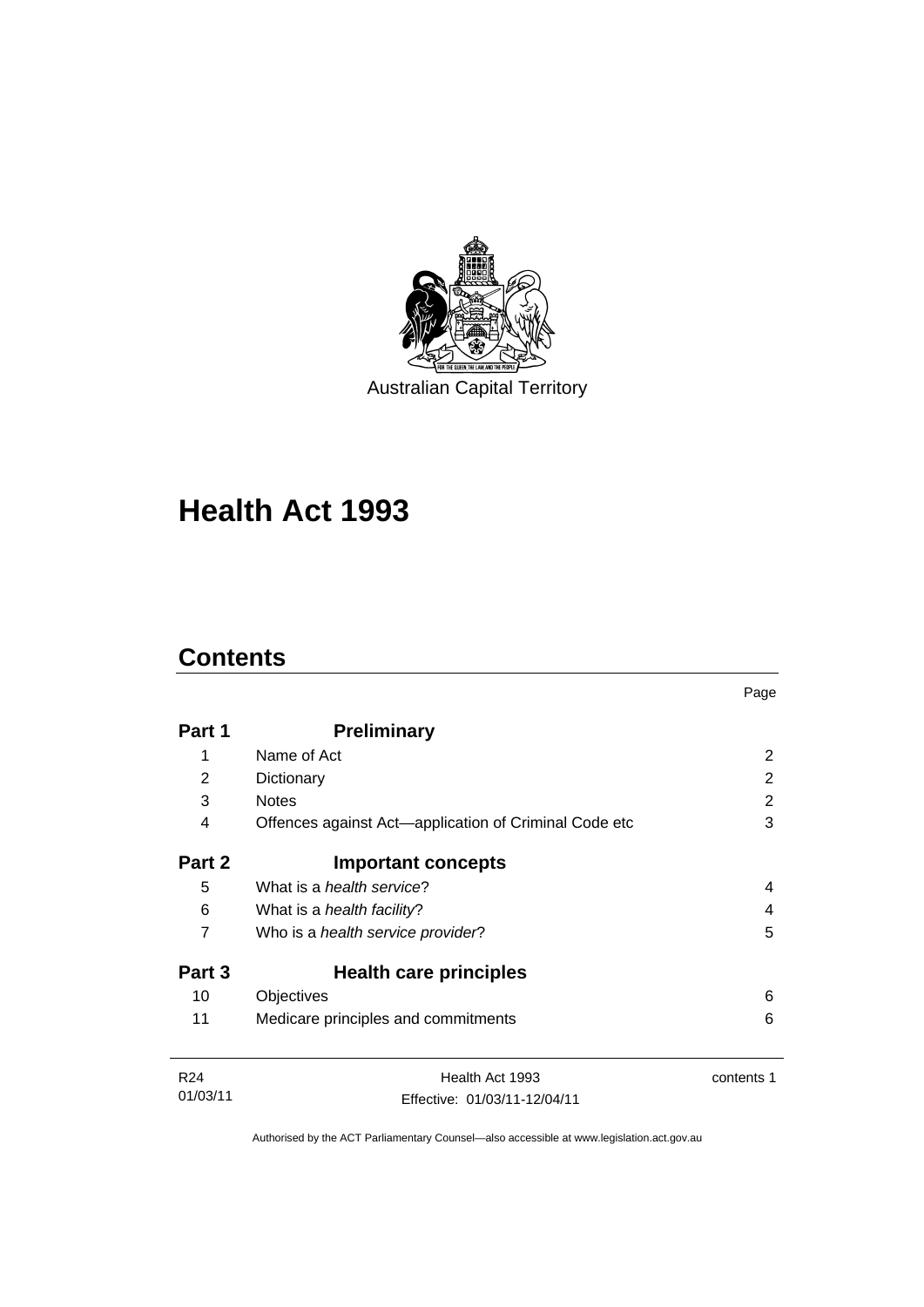| 12                  | Legal effect                                                             | Page<br>8 |
|---------------------|--------------------------------------------------------------------------|-----------|
| Part 4              | <b>Quality assurance</b>                                                 |           |
| Division 4.1        | Quality assurance-important concepts                                     |           |
| 20                  | Definitions-pt 4                                                         | 9         |
| 21                  | What is a health professional organisation?                              | 9         |
| 22                  | Who is the CEO of a health facility?                                     | 10        |
| 23                  | Who is the CEO of a health professional organisation?                    | 10        |
| Division 4.2        | Quality assurance-quality assurance committees                           |           |
| 24                  | What is a quality assurance committee?                                   | 10        |
| 25                  | Approval of health facility QACs                                         | 11        |
| 26                  | Approval of health professional organisation QACs                        | 11        |
| 27                  | Approval of special purpose QACs                                         | 11        |
| 28                  | Quality assurance committees-criteria for approval                       | 11        |
| 29                  | Quality assurance committees-revocation of approval                      | 12        |
| 30                  | Quality assurance committees-functions                                   | 12        |
| 31                  | Quality assurance committees—appointment of members                      | 13        |
| 32                  | Quality assurance committees-disclosure of interests                     | 13        |
| 33                  | Quality assurance committees-procedure                                   | 13        |
| 34                  | Quality assurance committees—protection of members etc from<br>liability | 14        |
| 35                  | Quality assurance committees—obtaining information                       | 15        |
| Division 4.3        | Assessment and evaluation of health services                             |           |
| 36                  | Assessment and evaluation of health services                             | 15        |
| 37                  | Approval of quality assurance activities                                 | 16        |
| 38                  | Preparing health service reports                                         | 17        |
| 39                  | Giving health service reports to CEO or chief executive                  | 17        |
| 40                  | Monitoring implementation of recommendations                             | 18        |
| <b>Division 4.4</b> | Quality assurance committees-reporting                                   |           |
| 41                  | Annual quality assurance committee report to Minister                    | 18        |
| 42                  | Other quality assurance committee reports                                | 19        |

contents 2 Health Act 1993 Effective: 01/03/11-12/04/11

R24 01/03/11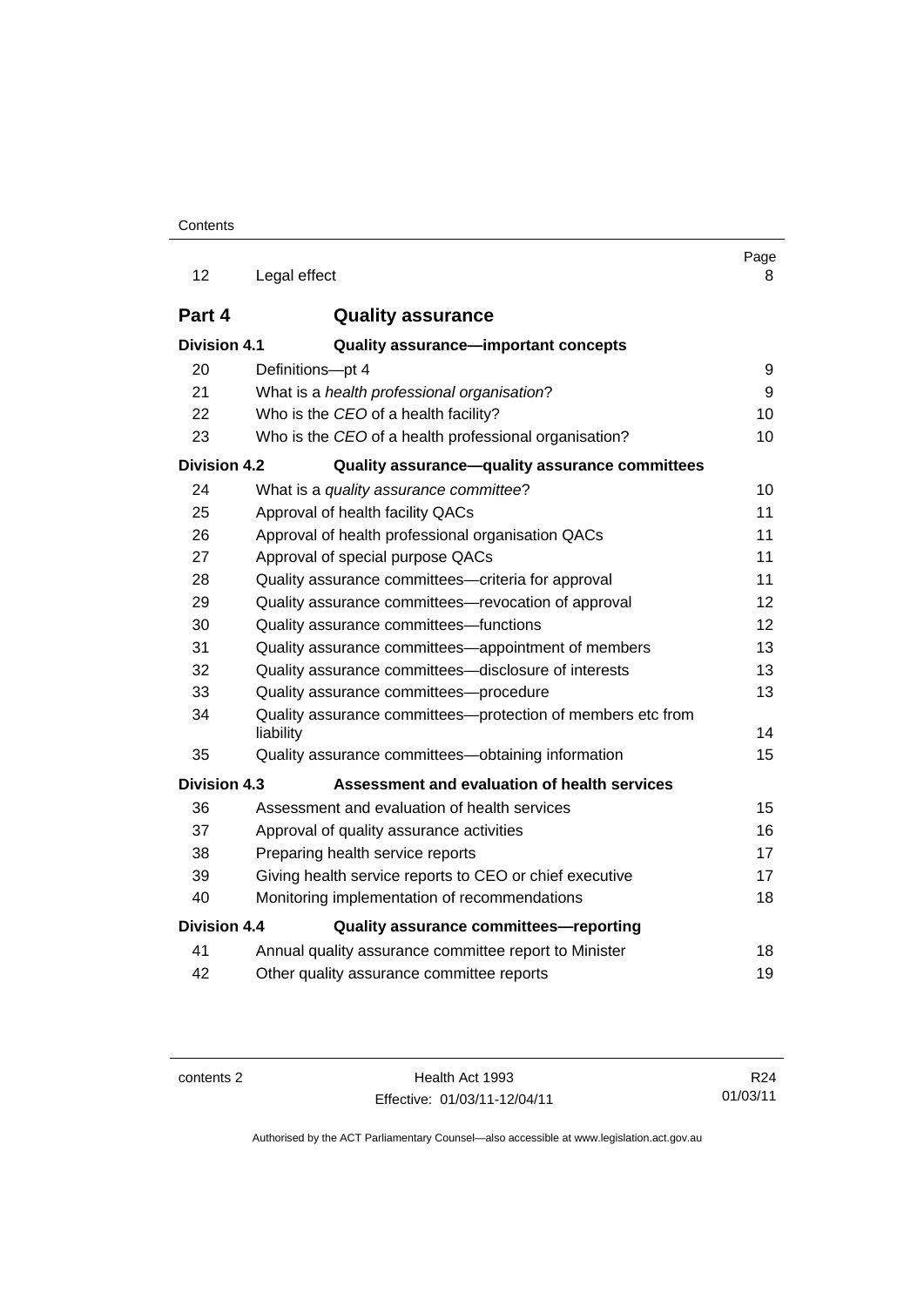| Contents |
|----------|
|----------|

|                     |                                                                                          | Page |
|---------------------|------------------------------------------------------------------------------------------|------|
| <b>Division 4.5</b> | Quality assurance committees-information sharing                                         |      |
| 43                  | Quality assurance committees-giving information to the Coroner's<br>Court                | 19   |
| 44                  | Quality assurance committees-giving information to other quality<br>assurance committees | 20   |
| 45                  | Quality assurance committees-giving information to health board                          | 20   |
| 46                  | Quality assurance committees-giving information to Minister                              | 20   |
| 47                  | Quality assurance committees-admissibility of evidence                                   | 20   |
| Part 5              | <b>Reviewing clinical privileges</b>                                                     |      |
| 50                  | Definitions-pt 5                                                                         | 22   |
| 51                  | What is a clinical privileges committee?                                                 | 22   |
| 52                  | Who is a <i>doctor</i> or <i>dentist</i> for a health facility?                          | 22   |
| 53                  | Who is the CEO of a health facility?                                                     | 23   |
| 54                  | What are clinical privileges?                                                            | 23   |
| 55                  | Meaning of review clinical privileges                                                    | 23   |
| 56                  | Approval of clinical privileges committees                                               | 23   |
| 57                  | Clinical privileges committees—criteria for approval                                     | 24   |
| 58                  | Clinical privileges committees—revocation of approval                                    | 24   |
| 59                  | Clinical privileges committees-functions                                                 | 24   |
| 60                  | Clinical privileges committees—appointment of members                                    | 25   |
| 61                  | Clinical privileges committees-disclosure of interests                                   | 25   |
| 62                  | Clinical privileges committees-procedure                                                 | 25   |
| 63                  | Clinical privileges committees-protection of members etc from liability                  | 26   |
| 64                  | Clinical privileges committees—obtaining information                                     | 26   |
| 65                  | Review of clinical privileges                                                            | 27   |
| 66                  | Clinical privileges committee must give doctor or dentist opportunity to<br>explain      | 27   |
| 67                  | Preparing clinical privileges reports                                                    | 28   |
| 68                  | Giving clinical privileges reports to CEO of health facility and doctor or<br>dentist    | 29   |
| 69                  | CEO to make decision on clinical privileges report                                       | 29   |
| 70                  | CEO to tell doctor or dentist of decision on clinical privileges report                  | 30   |
| 71                  | When decision on clinical privileges report takes effect                                 | 31   |
| 72                  | Clinical privileges committees-giving information to health board                        | 31   |
|                     |                                                                                          |      |

| R24      | Health Act 1993              | contents 3 |
|----------|------------------------------|------------|
| 01/03/11 | Effective: 01/03/11-12/04/11 |            |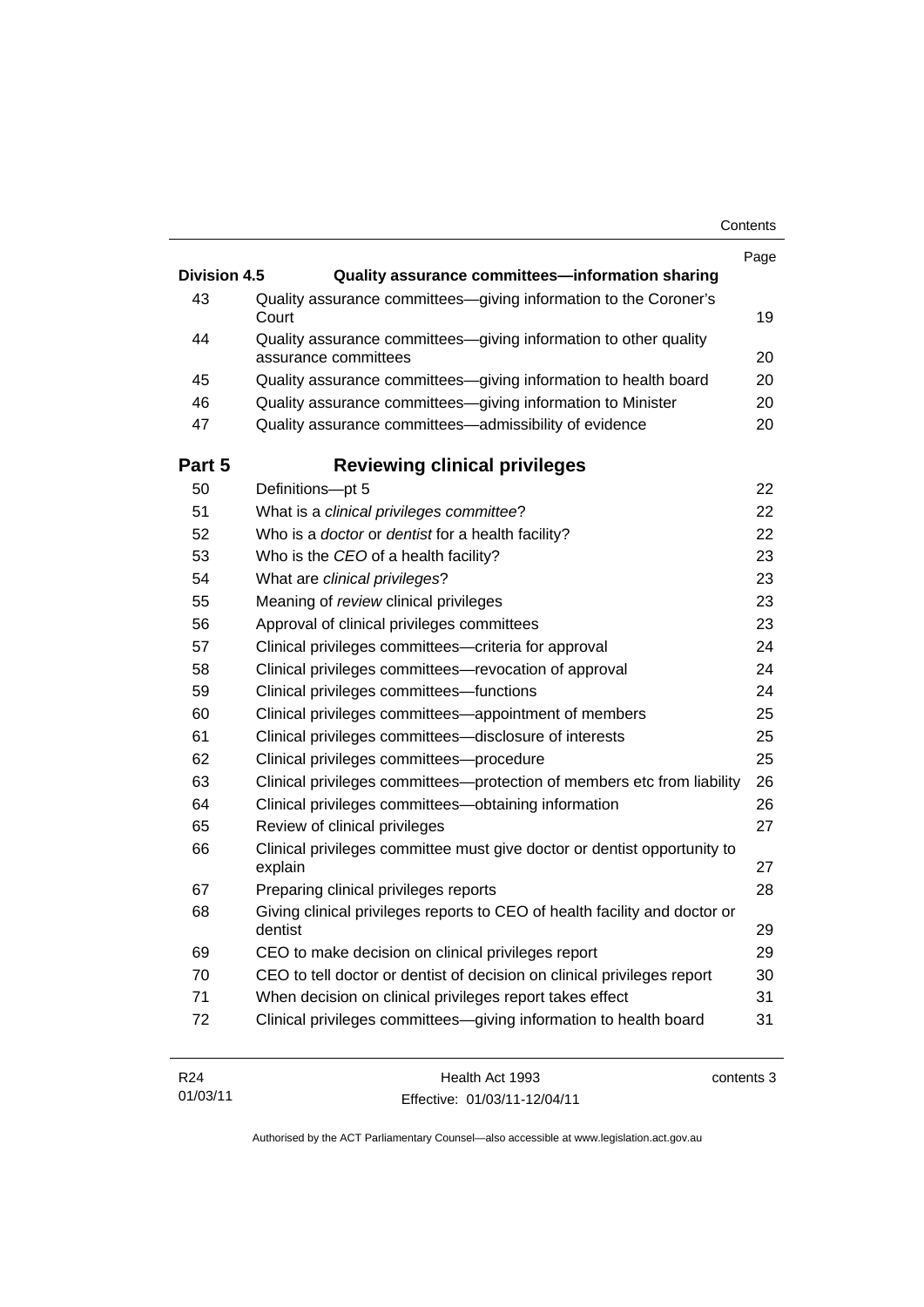| 73         | Clinical privileges committees—admissibility of evidence                | Page<br>32      |
|------------|-------------------------------------------------------------------------|-----------------|
| 74         | Pt 5 obligations-no contracting out                                     | 32              |
| Part 6     | <b>Abortions</b>                                                        |                 |
| 80         | Meaning of abortion for pt 6                                            | 33              |
| 81         | Only doctor may carry out abortion                                      | 33              |
| 82         | Abortion to be carried out in approved medical facility                 | 33              |
| 83         | Approval of facilities                                                  | 33              |
| 84         | No obligation to carry out abortion                                     | 34              |
| Part 7     | <b>VMO service contracts</b>                                            |                 |
| 100        | Definitions for pt 7                                                    | 35              |
| 101        | Service contracts                                                       | 35              |
| 102        | Core conditions                                                         | 36              |
| 103        | Collective negotiations                                                 | 36              |
| 104        | Negotiating agents                                                      | 37              |
| 105        | Authorised representatives                                              | 38              |
| 106        | Arbitration                                                             | 39              |
| 107        | Competition and Consumer Act authorisation                              | 40              |
| Part 8     | <b>Secrecy</b>                                                          |                 |
| 120        | Definitions-pt 8                                                        | 41              |
| 121        | When is information divulged?                                           | 41              |
| 122        | Who is an <i>information holder</i> ?                                   | 41              |
| 123        | What is protected information?                                          | 42              |
| 124        | What is sensitive information?                                          | 42              |
| 125        | Offence-secrecy of protected information                                | 43              |
| 126        | Information may be given to Medicare Australia                          | 44              |
| Part 8A    | Offence-provision of health services by non-                            |                 |
|            | health practitioners                                                    |                 |
| 127        | Provision of regulated health service by person not health practitioner | 46              |
| Part 9     | <b>Pharmacists and pharmacy premises</b>                                |                 |
| 128        | Meaning of community pharmacy-pt 9                                      | 48              |
| contents 4 | Health Act 1993                                                         | R <sub>24</sub> |
|            | Effective: 01/03/11-12/04/11                                            | 01/03/11        |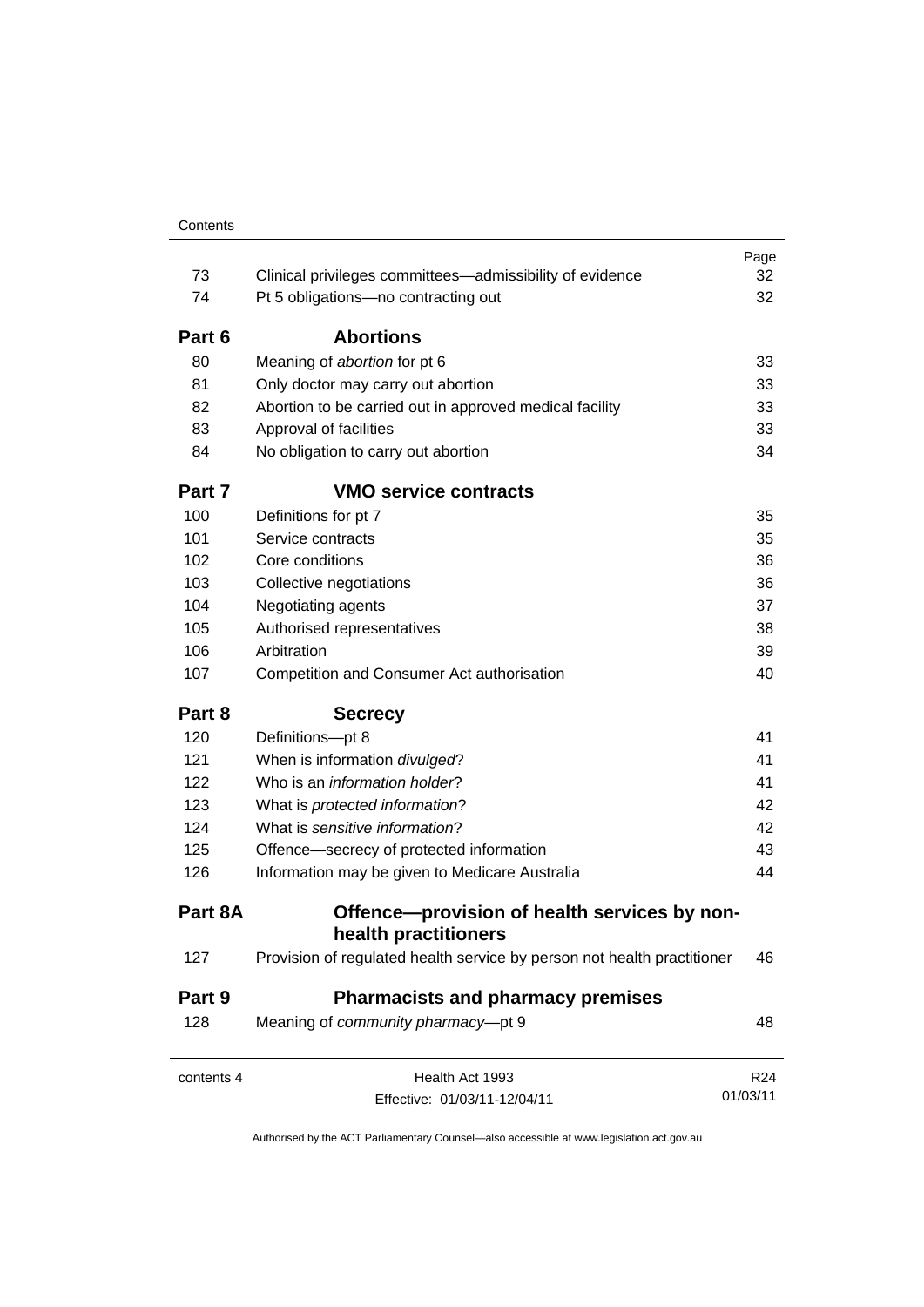| 128A              | Complying pharmacy corporation                  | Page<br>48 |
|-------------------|-------------------------------------------------|------------|
| 128B              | Standard of premises                            | 49         |
| 129               | Restriction on pharmacy premises-supermarkets   | 50         |
| 129A              | Ownership of pharmacy business                  | 50         |
|                   |                                                 |            |
| Part 10           | <b>Review of decisions</b>                      |            |
| 130               | Review of decisions                             | 51         |
| 131               | Pt 9 obligations—no contracting out             | 51         |
| Part 15           | <b>Miscellaneous</b>                            |            |
| 190               | Disclosure of interests by committee members    | 52         |
| 191               | References to Health and Community Care Service | 54         |
| 192               | Determination of fees                           | 54         |
| 193               | Payment of fees and interest                    | 55         |
| 194               | Approved forms                                  | 56         |
| 195               | Regulations about nurse practitioners           | 56         |
| 196               | Regulation-making power                         | 57         |
| <b>Dictionary</b> |                                                 | 58         |
|                   |                                                 |            |
| <b>Endnotes</b>   |                                                 |            |
| 1                 | About the endnotes                              | 62         |
| 2                 | Abbreviation key                                | 62         |
| 3                 | Legislation history                             | 63         |
| 4                 | Amendment history                               | 66         |
| 5                 | Earlier republications                          | 84         |
|                   |                                                 |            |

| Renumbered provisions                                  | 85 |
|--------------------------------------------------------|----|
| Modifications of republished law with temporary effect |    |

contents 5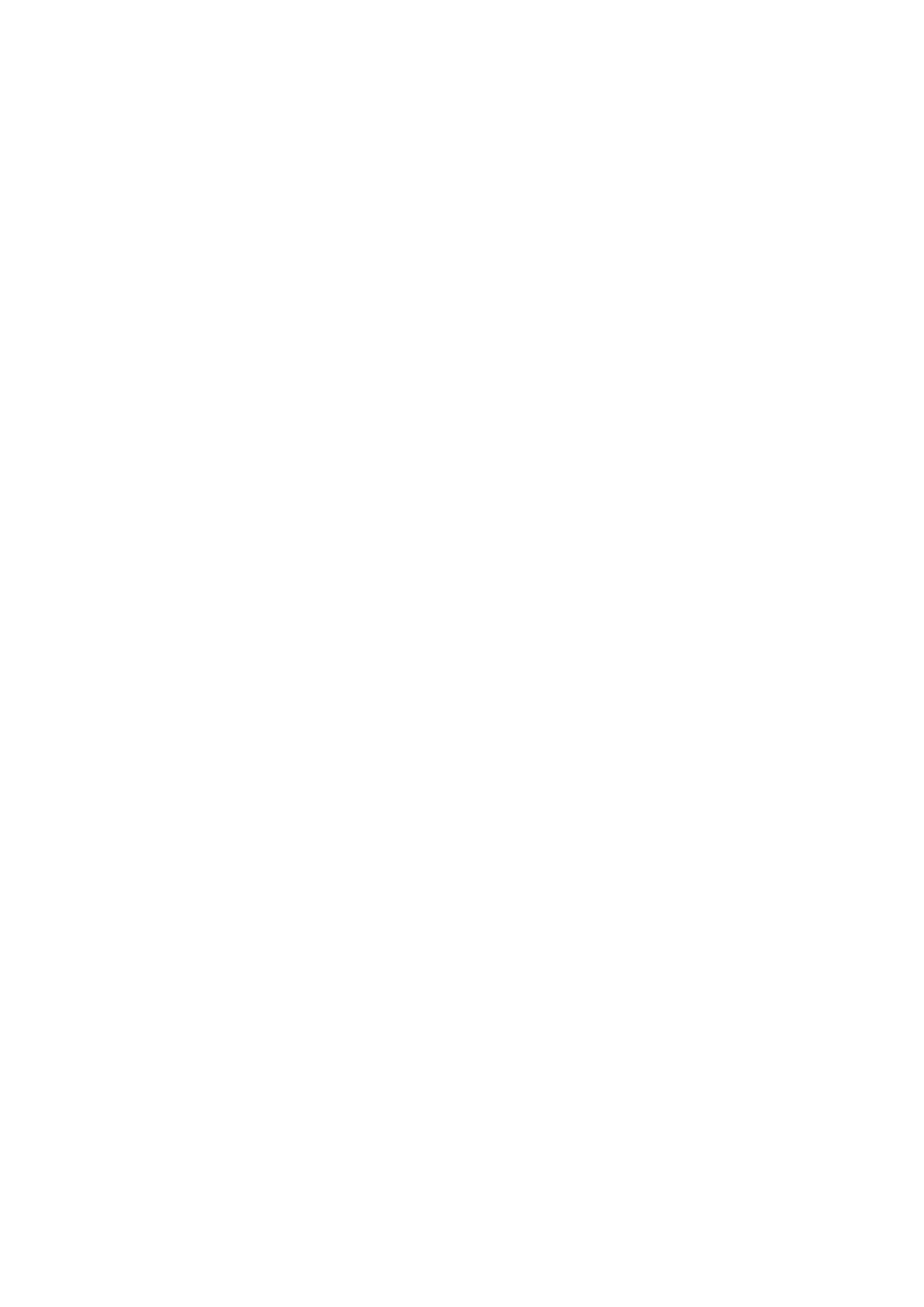<span id="page-8-0"></span>

# **Health Act 1993**

An Act relating to the provision of health services

R24 01/03/11

l

page 1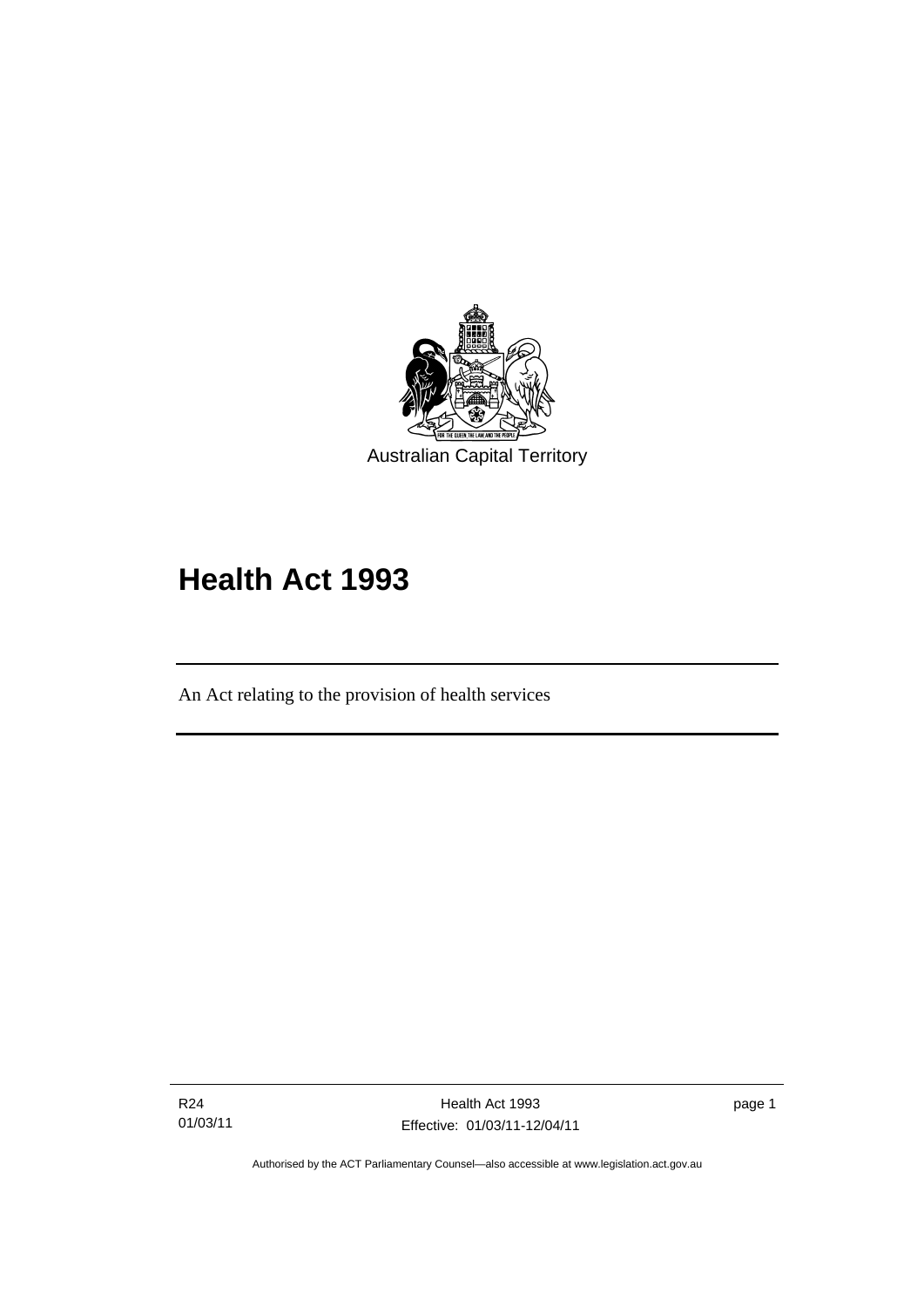#### <span id="page-9-0"></span>Part 1 **Preliminary**

Section 1

# **Part 1** Preliminary

#### **1 Name of Act**

This Act is the *Health Act 1993*.

## **2 Dictionary**

The dictionary at the end of this Act is part of this Act.

*Note 1* The dictionary at the end of this Act defines certain terms used in this Act, and includes references (*signpost definitions*) to other terms defined elsewhere in this Act. For example, the signpost definition '*health facility*—see section 6.'

means that the term 'health facility' is defined in that section.

*Note 2* A definition in the dictionary (including a signpost definition) applies to the entire Act unless the definition, or another provision of the Act, provides otherwise or the contrary intention otherwise appears (see Legislation Act, s  $155$  and s  $156$  (1)).

#### **3 Notes**

A note included in this Act is explanatory and is not part of this Act.

*Note* See Legislation Act, s 127 (1), (4) and (5) for the legal status of notes.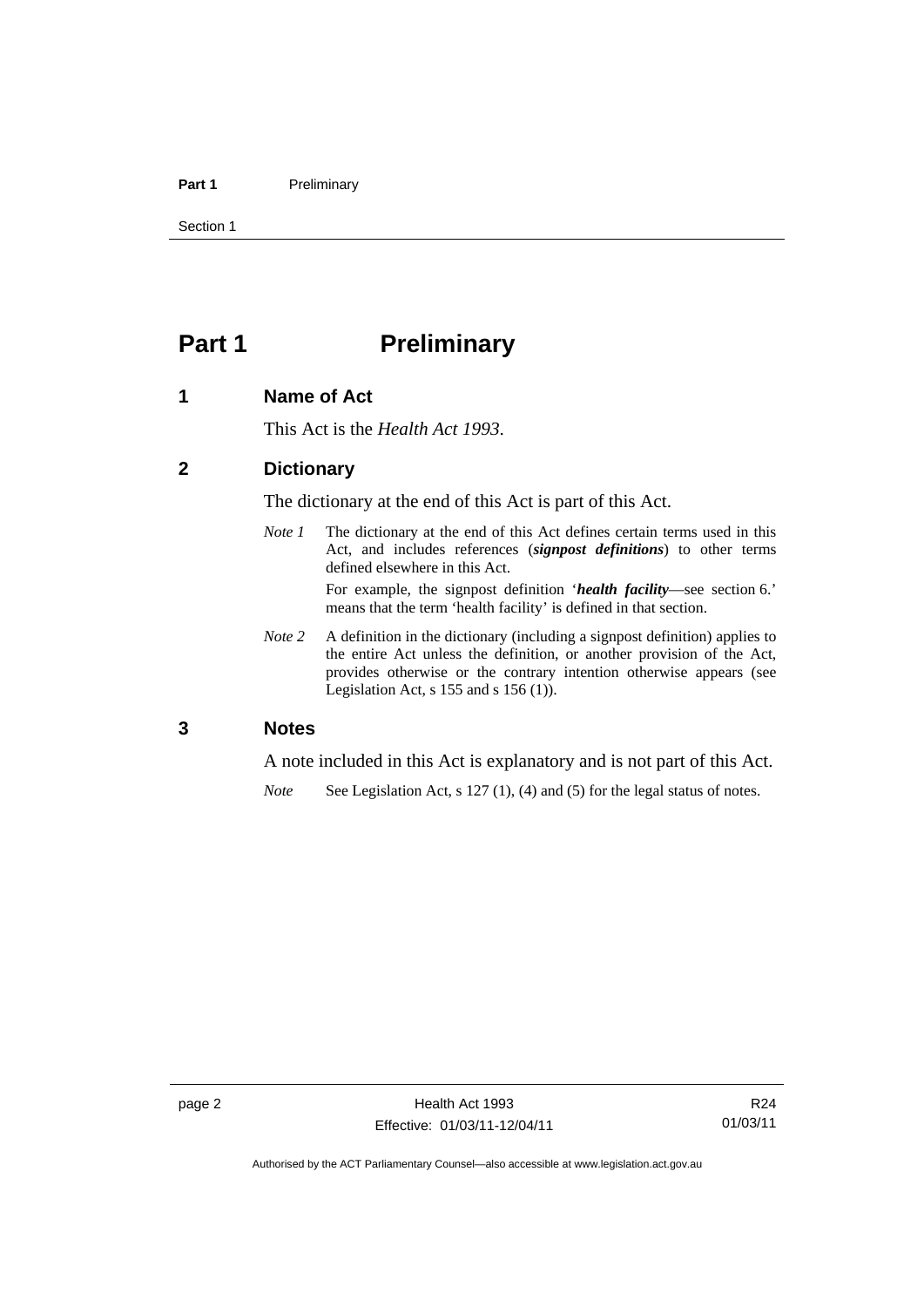#### <span id="page-10-0"></span>**4 Offences against Act—application of Criminal Code etc**

Other legislation applies in relation to offences against this Act.

#### *Note 1 Criminal Code*

The Criminal Code, ch 2 applies to all offences against this Act (see Code, pt 2.1).

The chapter sets out the general principles of criminal responsibility (including burdens of proof and general defences), and defines terms used for offences to which the Code applies (eg *conduct*, *intention*, *recklessness* and *strict liability*).

*Note 2 Penalty units* 

The Legislation Act, s 133 deals with the meaning of offence penalties that are expressed in penalty units.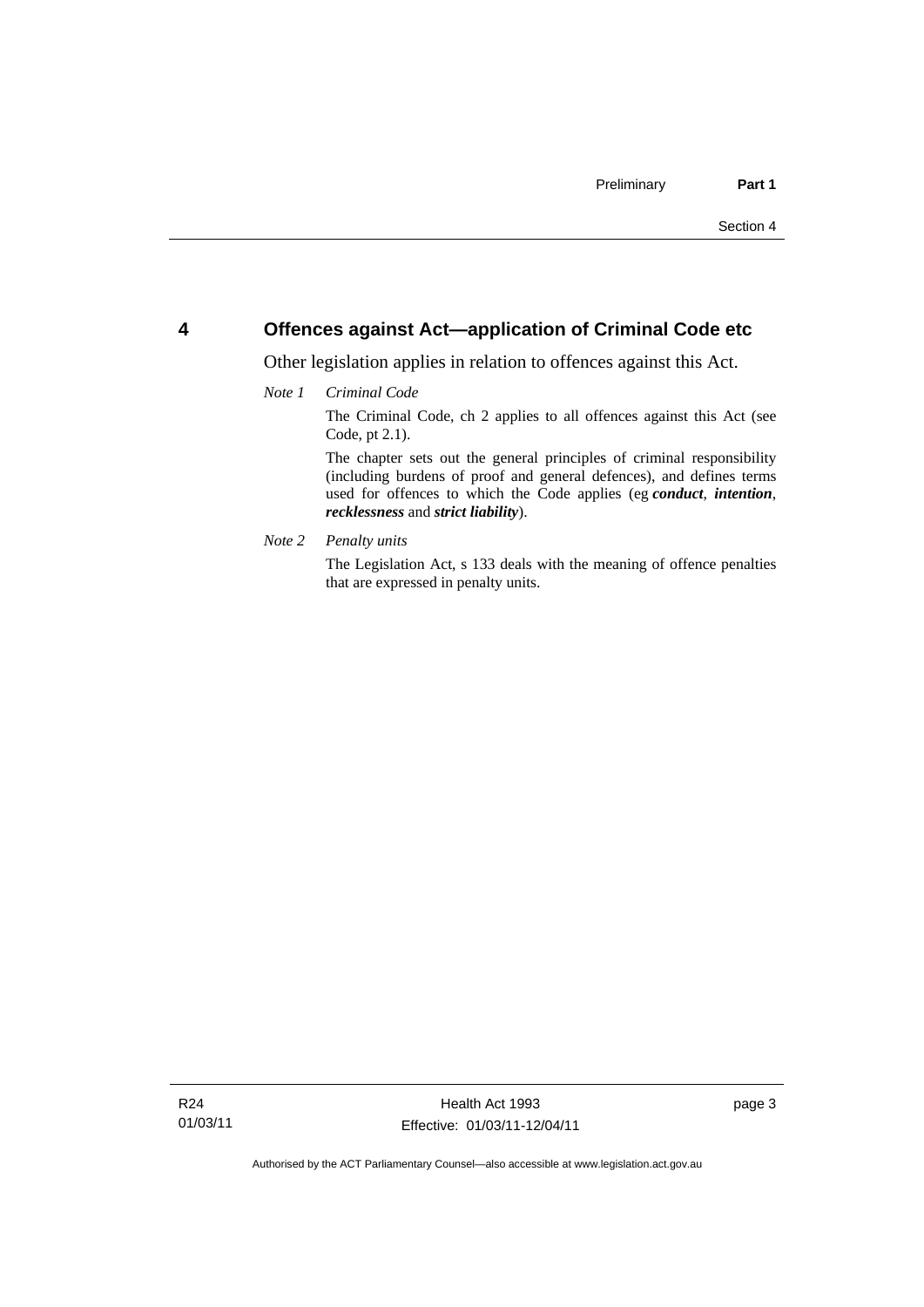#### <span id="page-11-0"></span>**Part 2** Important concepts

Section 5

# **Part 2 Important concepts**

#### **5 What is a** *health service***?**

For this Act, a *health service* is a service provided to someone (the *service user*) for any of the following purposes:

- (a) assessing, recording, maintaining or improving the physical, mental or emotional health, comfort or wellbeing of the service user;
- (b) diagnosing, treating or preventing an illness, disability, disorder or condition of the service user.

#### **6 What is a** *health facility***?**

(1) In this Act:

*health facility* means the following facilities where health services are provided:

- (a) a hospital, including a day hospital;
- (b) a hospice;
- (c) a nursing home;
- (d) a health practitioner's consulting room;
- (e) another facility ordinarily used by the Territory to provide health services;
- (f) any other facility prescribed by regulation for this section.

R24 01/03/11

Authorised by the ACT Parliamentary Counsel—also accessible at www.legislation.act.gov.au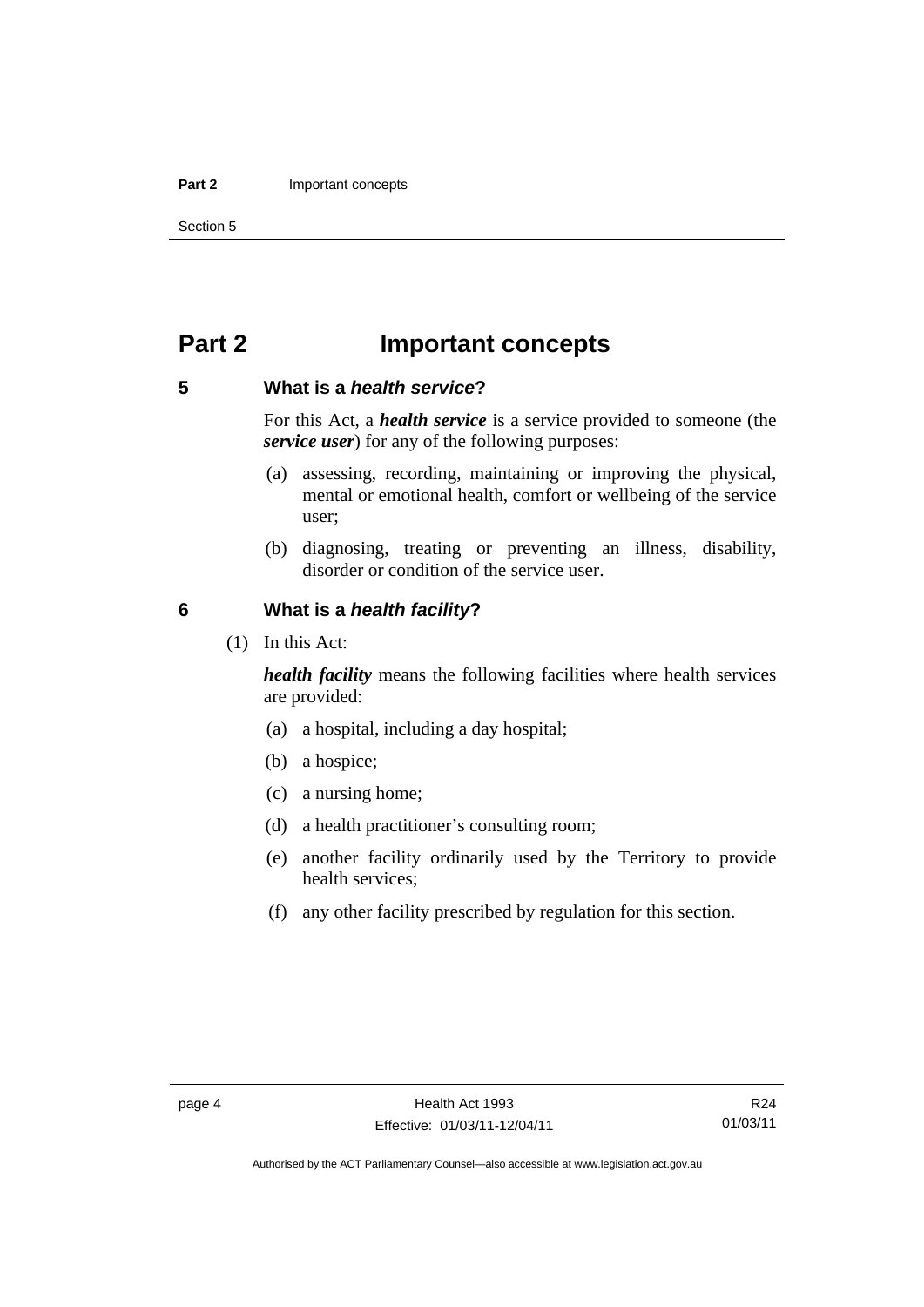### <span id="page-12-0"></span>**7 Who is a** *health service provider***?**

In this Act:

#### *health service provider*—

- (a) means a health practitioner or other person who provides a health service; and
- (b) for a health facility, means a health service provider who—
	- (i) provides a health service at the health facility; or
	- (ii) uses the equipment or other facilities of the health facility to provide a health service elsewhere.

#### **Examples of people who may be health service providers**

- 1 a chiropractor
- 2 a dentist
- 3 a dental technician
- 4 a dental prosthetist
- 5 a doctor
- 6 a nurse
- 7 an osteopath
- 8 an optometrist
- 9 a pharmacist
- 10 a physiotherapist
- *Note* An example is part of the Act, is not exhaustive and may extend, but does not limit, the meaning of the provision in which it appears (see Legislation Act, s 126 and s 132).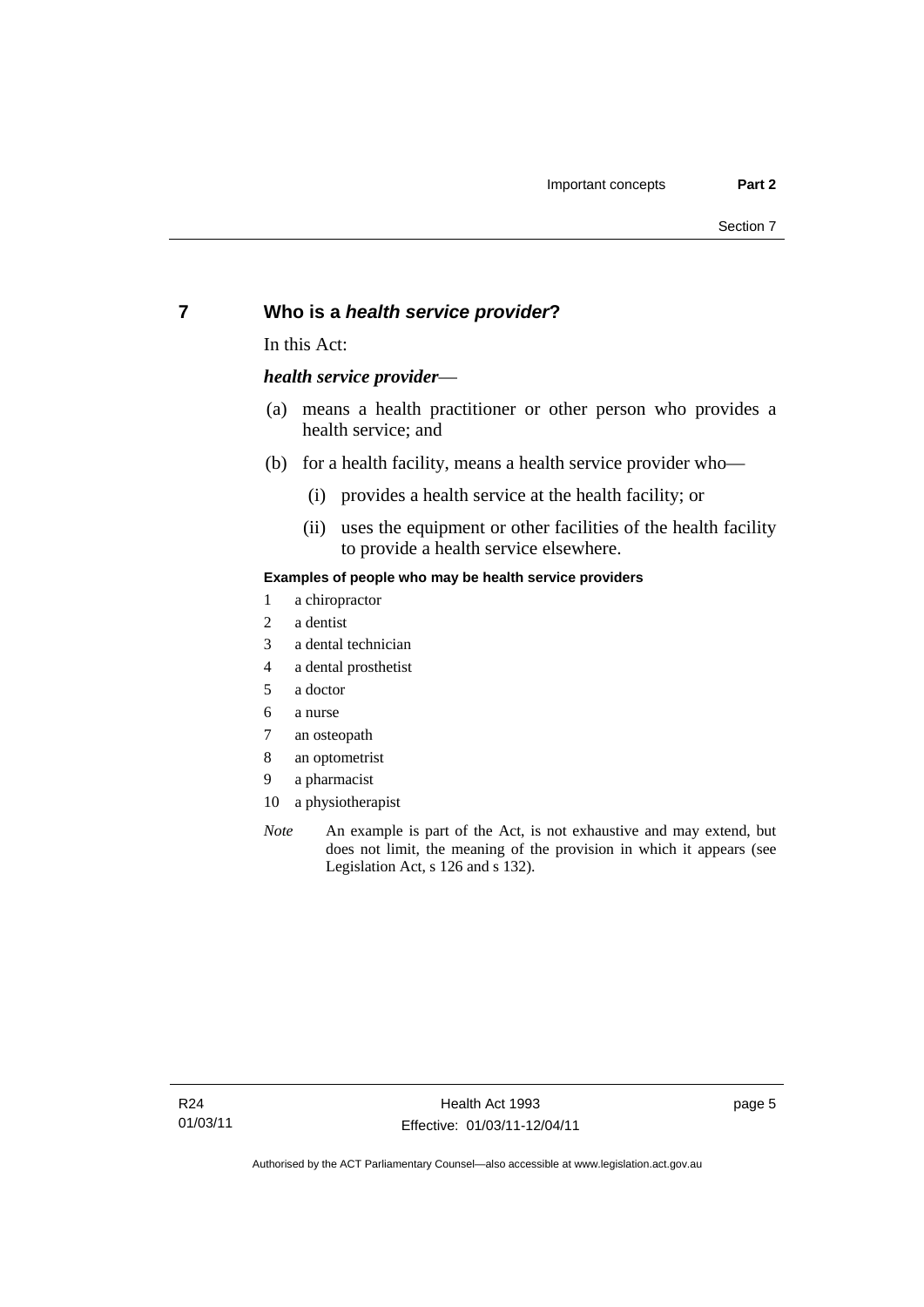#### <span id="page-13-0"></span>**Part 3 Health care principles**

Section 10

# **Part 3 Health care principles**

#### **10 Objectives**

In providing health services the Territory must have regard to the following objectives:

- (a) to improve the efficiency, effectiveness and quality of health services;
- (b) to guarantee equitable access to and participation in health services and to ensure that language and cultural differences are not barriers to such access or participation;
- (c) to maintain a strong and viable public hospital system and a full range of community health services;
- (d) to support worker and community participation in the development of policies for the delivery of health services;
- (e) to ensure that the community is aware of the range of health services that is available and that patients have information that is sufficient to enable them to make informed choices;
- (f) to foster disease prevention and primary health care;
- (g) to cooperate with community groups in the provision of health services.

#### **11 Medicare principles and commitments**

- (1) The following guidelines govern the delivery of public hospital services to eligible persons in the ACT:
	- *Note* The guidelines focus on the provision of public hospital services to eligible persons, but operate in an environment where eligible persons have the right to choose private health care in public and private hospitals supported by private health insurance.

R24 01/03/11

Authorised by the ACT Parliamentary Counsel—also accessible at www.legislation.act.gov.au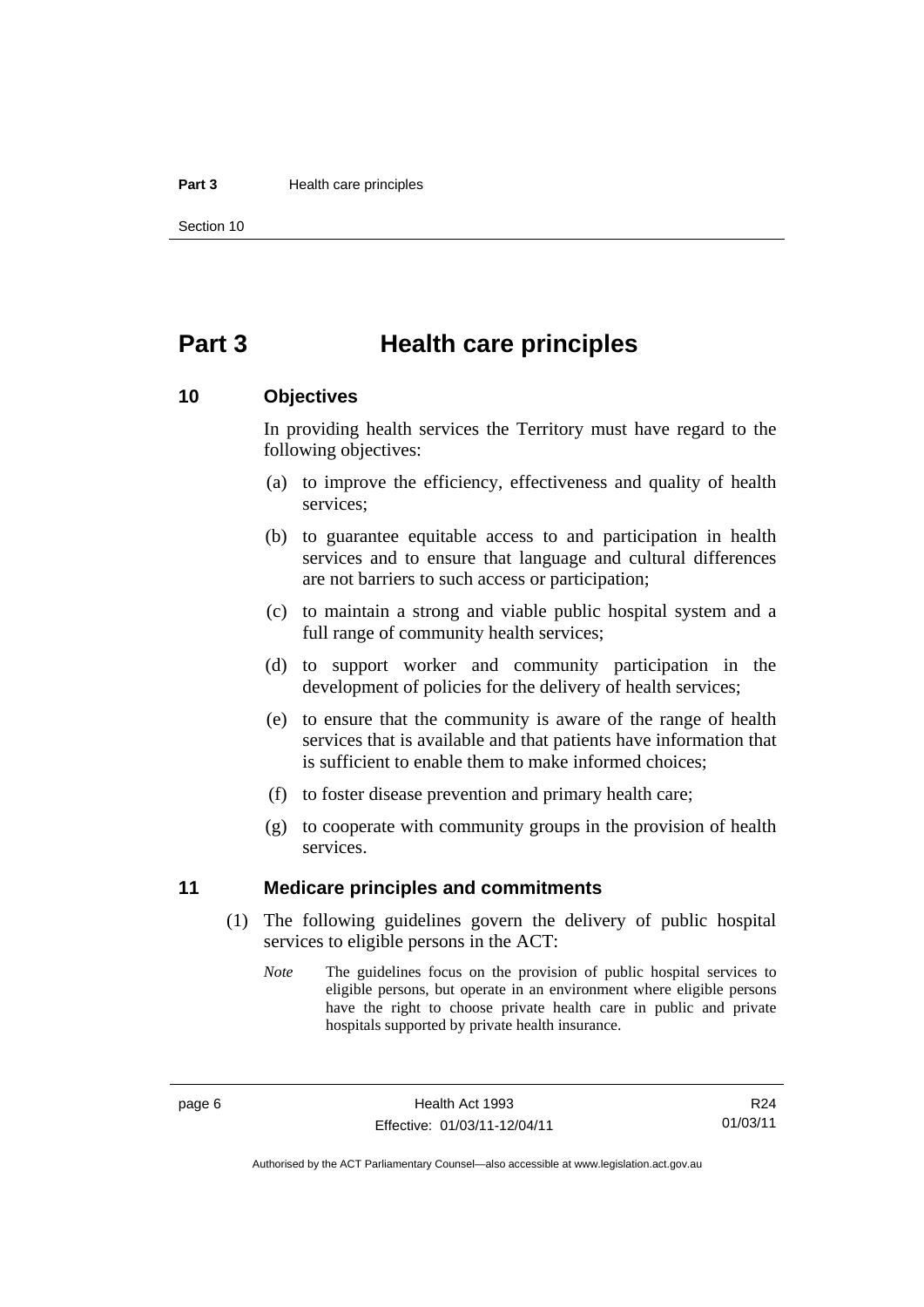- (a) eligible persons must be given the choice to receive public hospital services free of charge as public patients;
	- *Note 1* Hospital services include in-patient, outpatient, emergency services (including primary care where appropriate) and day patient services consistent with currently acceptable medical and health service standards.
	- *Note 2* At the time of admission to a hospital, or as soon as practicable after that, an eligible person will be required to elect or confirm whether he or she wishes to be treated as a public or private patient.
- (b) access to public hospital services is to be on the basis of clinical need;
	- *Note 1* None of the following factors are to be a determinant of an eligible person's priority for receiving hospital services:
		- (a) whether or not an eligible person has health insurance;
		- (b) an eligible person's financial status or place of residence;
		- (c) whether or not an eligible person intends to elect, or elects, to be treated as a public or private patient.
	- *Note 2* This guideline applies equally to waiting times for elective surgery.
- (c) to the maximum practicable extent, the Territory will ensure the provision of public hospital services equitably to all eligible persons, regardless of their geographical location;
	- *Note 1* This guideline does not require a local hospital to be equipped to provide eligible persons with every hospital service they may need.
	- *Note 2* In rural and remote areas, the Territory should ensure provision of reasonable public access to a basic range of hospital services that are in accord with clinical practices.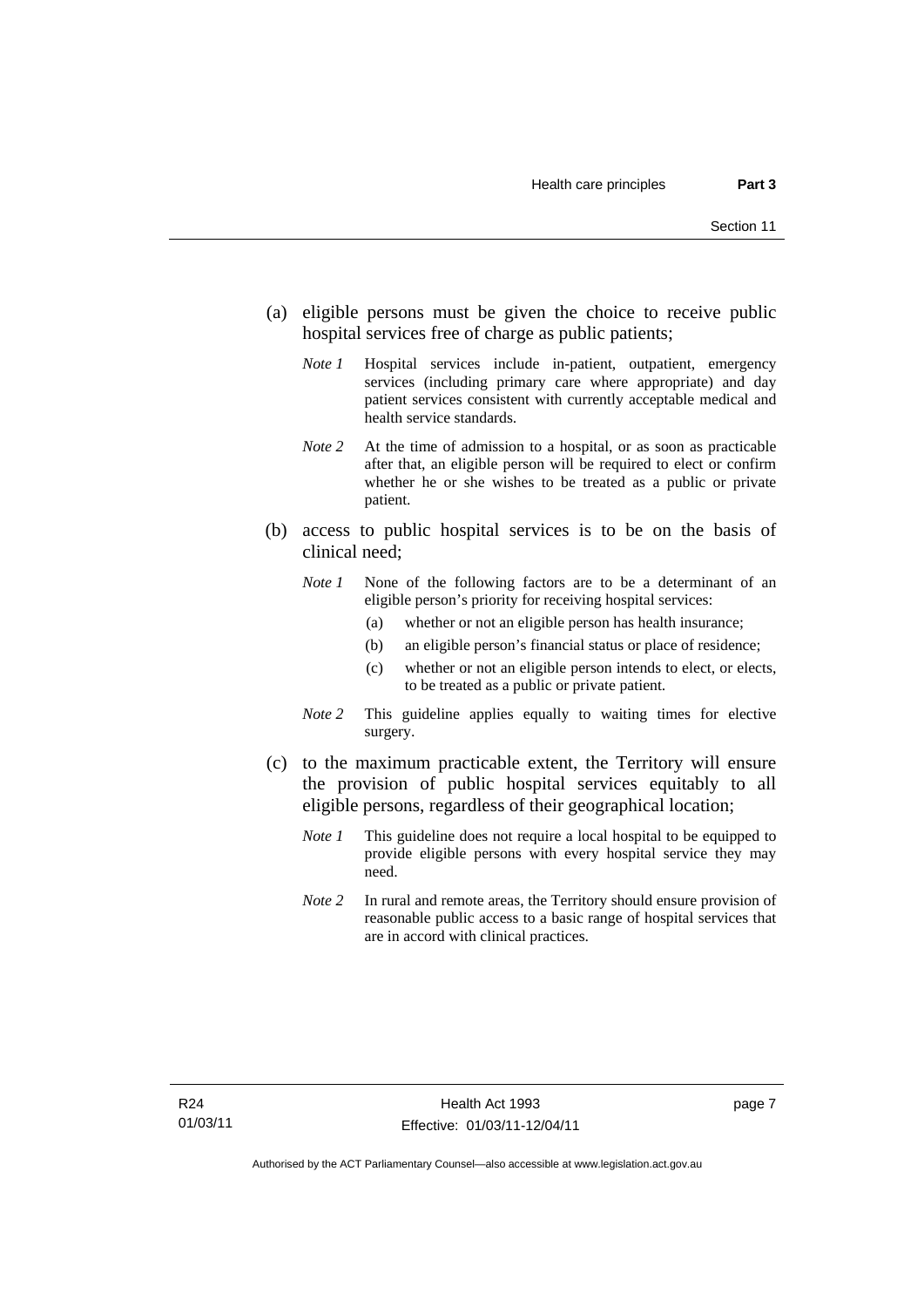<span id="page-15-0"></span>Section 12

- (d) the Commonwealth and the Territory must make available information on the public hospital services eligible persons can expect to receive as public patients;
	- *Note 1* The joint Commonwealth/Territory development of a Public Patients Hospital Charter for the Territory will be a vehicle for the public dissemination of this information.
	- *Note 2* The Charter will set out the public hospital services available to public patients.
- (e) the Commonwealth and the Territory are committed to making improvements in the efficiency, effectiveness and quality of hospital service delivery.
	- *Note* This includes a commitment to quality improvement, outcome measurement, management efficiency and effort to integrate the delivery of hospital and other health and community services.
- (2) A word or expression used in the *Medicare Agreements Act 1992* (Cwlth) has the same meaning in subsection (1).

#### **12 Legal effect**

Nothing in this part is to be taken to create any legal rights not in existence before the enactment of this part or to affect any legal rights in existence before that enactment or that would, apart from this part, have come into existence after that enactment.

R24 01/03/11

Authorised by the ACT Parliamentary Counsel—also accessible at www.legislation.act.gov.au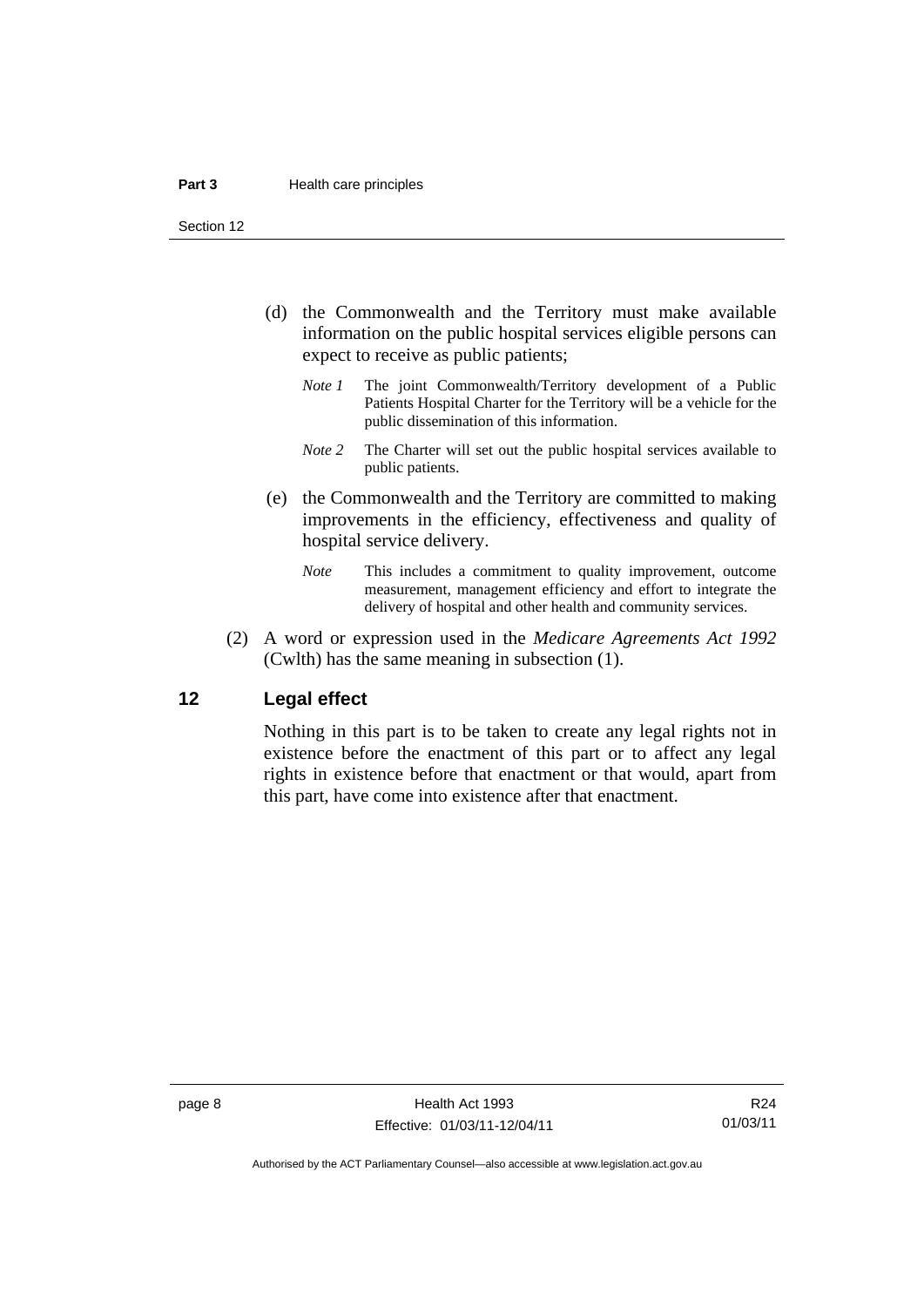# <span id="page-16-0"></span>**Part 4 Quality assurance**

# **Division 4.1 Quality assurance—important concepts**

### **20 Definitions—pt 4**

In this part:

#### *CEO*—

- (a) of a health facility—see section 22; and
- (b) of a health professional organisation—see section 23.

*health facility QAC*, for a health facility, means a committee approved under section 25 as a quality assurance committee for the health facility.

*health professional organisation*—see section 21.

*health professional organisation QAC*, for a health professional organisation, means a committee approved under section 26 as a quality assurance committee for the health professional organisation.

*health service report*—see section 38.

*ministerial report*—see section 41.

*special purpose QAC* means a committee approved under section 27 for a purpose.

*Note Quality assurance committee* is defined for the Act in s 24.

#### **21 What is a** *health professional organisation***?**

In this part:

*health professional organisation* means an entity that—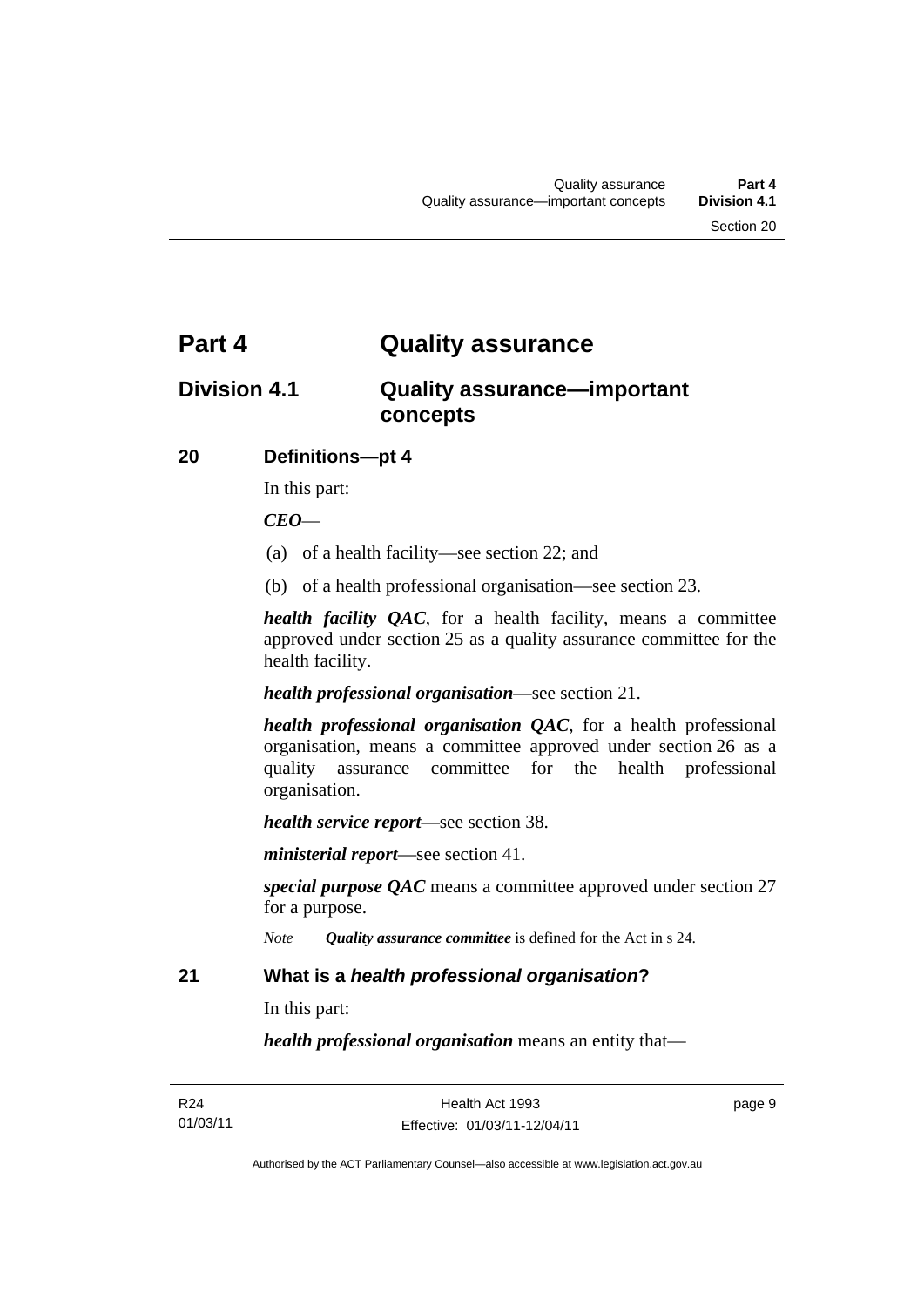- <span id="page-17-0"></span> (a) is an association, society, college, faculty or other body of professionals who provide a health service; and
- (b) is prescribed by regulation for this section.

### **22 Who is the** *CEO* **of a health facility?**

In this part:

*CEO*, of a health facility, means—

- (a) for a health facility operated by the Territory—the chief executive; or
- (b) in any other case—the person with overall responsibility for the control of the health facility.

#### **23 Who is the** *CEO* **of a health professional organisation?**

In this part:

*CEO*, of a health professional organisation, means the person with overall responsibility for the control of the health professional organisation.

# **Division 4.2 Quality assurance—quality assurance committees**

#### **24 What is a** *quality assurance committee***?**

In this Act:

*quality assurance committee* means—

- (a) a health facility QAC; or
- (b) a health professional organisation QAC; or
- (c) a special purpose QAC.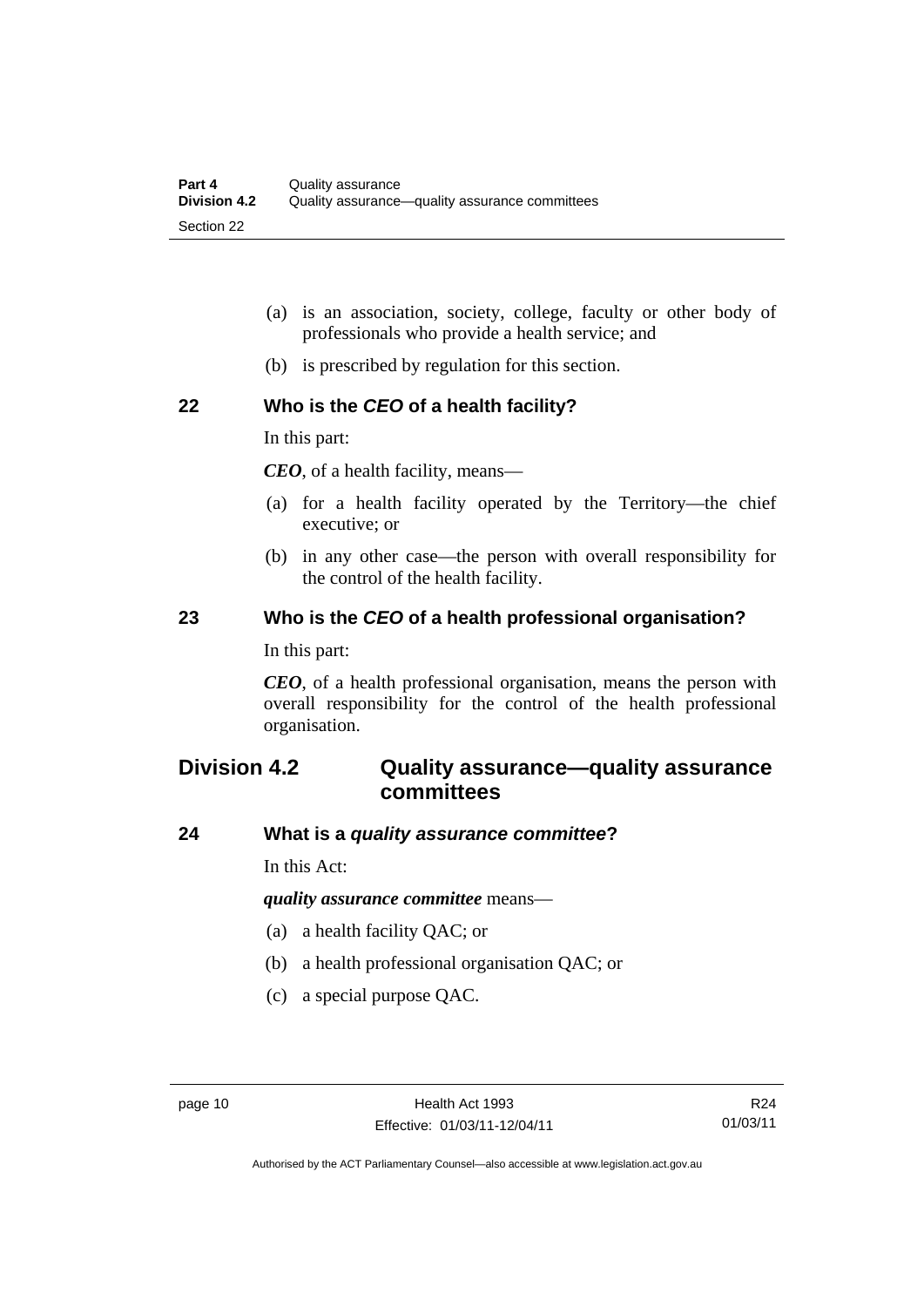## <span id="page-18-0"></span>**25 Approval of health facility QACs**

- (1) The Minister may approve a stated committee as a quality assurance committee for a stated health facility.
- (2) An approval is a notifiable instrument.

*Note* A notifiable instrument must be notified under the Legislation Act.

## **26 Approval of health professional organisation QACs**

- (1) The Minister may approve a stated committee as a quality assurance committee for a stated health professional organisation.
- (2) An approval is a notifiable instrument.

*Note* A notifiable instrument must be notified under the Legislation Act.

# **27 Approval of special purpose QACs**

- (1) The Minister may approve a stated committee as a quality assurance committee for a stated purpose.
- (2) An approval is a notifiable instrument.

*Note* A notifiable instrument must be notified under the Legislation Act.

## **28 Quality assurance committees—criteria for approval**

The Minister may approve a committee as a quality assurance committee under section 25, section 26 or section 27 only if satisfied that—

- (a) the committee's functions would be facilitated by the members, and other people mentioned in section 34, being protected from liability under section 34 (Quality assurance committees—protection of members etc from liability); and
- (b) it is in the public interest for part 8 (Secrecy) to apply to information held by the committee members.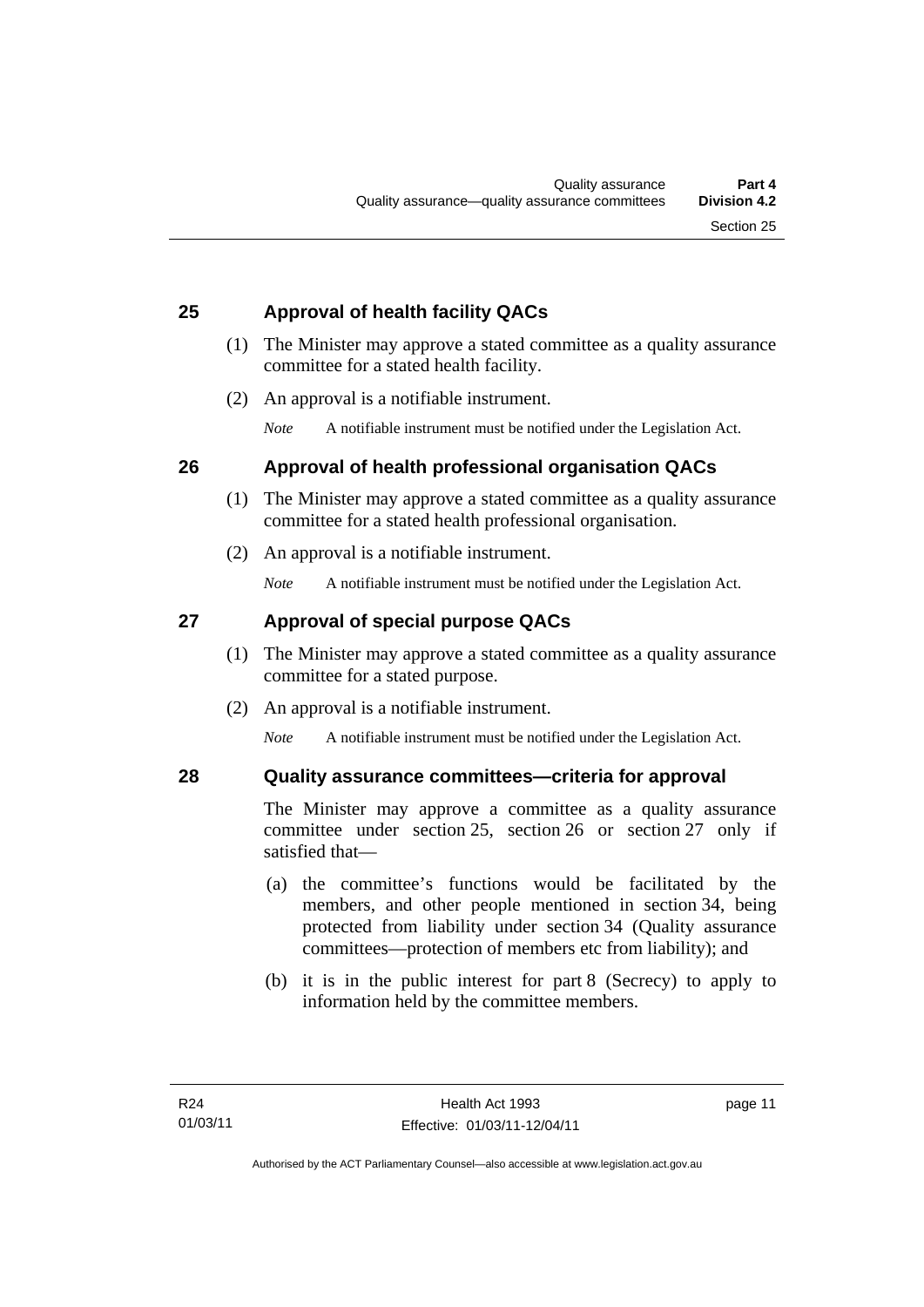#### <span id="page-19-0"></span>**29 Quality assurance committees—revocation of approval**

The Minister may revoke the approval of a committee as a quality assurance committee if—

- (a) the Minister is not satisfied about 1 or both of the criteria mentioned in section 28 in relation to the committee; or
- (b) the committee has failed to prepare a health service report as required under section 38; or
- (c) the committee has failed to give a health service report as required under section 39; or
- (d) the committee has failed to prepare, or give, a ministerial report as required under section 41 (Annual quality assurance committee report to Minister); or
- (e) the committee has failed to prepare a report as required by a regulation made under section 42 (Other quality assurance reports); or
- (f) for the last year, none of the members of the committee has held sensitive information in the exercise of a function under this Act.
- *Note 1 Sensitive information* is defined in s 124.
- *Note 2* Power to make a statutory instrument includes power to amend or repeal the instrument. The power to amend or repeal the instrument is exercisable in the same way, and subject to the same conditions, as the power to make the instrument (see Legislation Act, s 46).

#### **30 Quality assurance committees—functions**

A quality assurance committee has the following functions:

- (a) to facilitate the improvement of health services provided in the ACT;
- (b) any other function given to the committee under this Act.

R24 01/03/11

Authorised by the ACT Parliamentary Counsel—also accessible at www.legislation.act.gov.au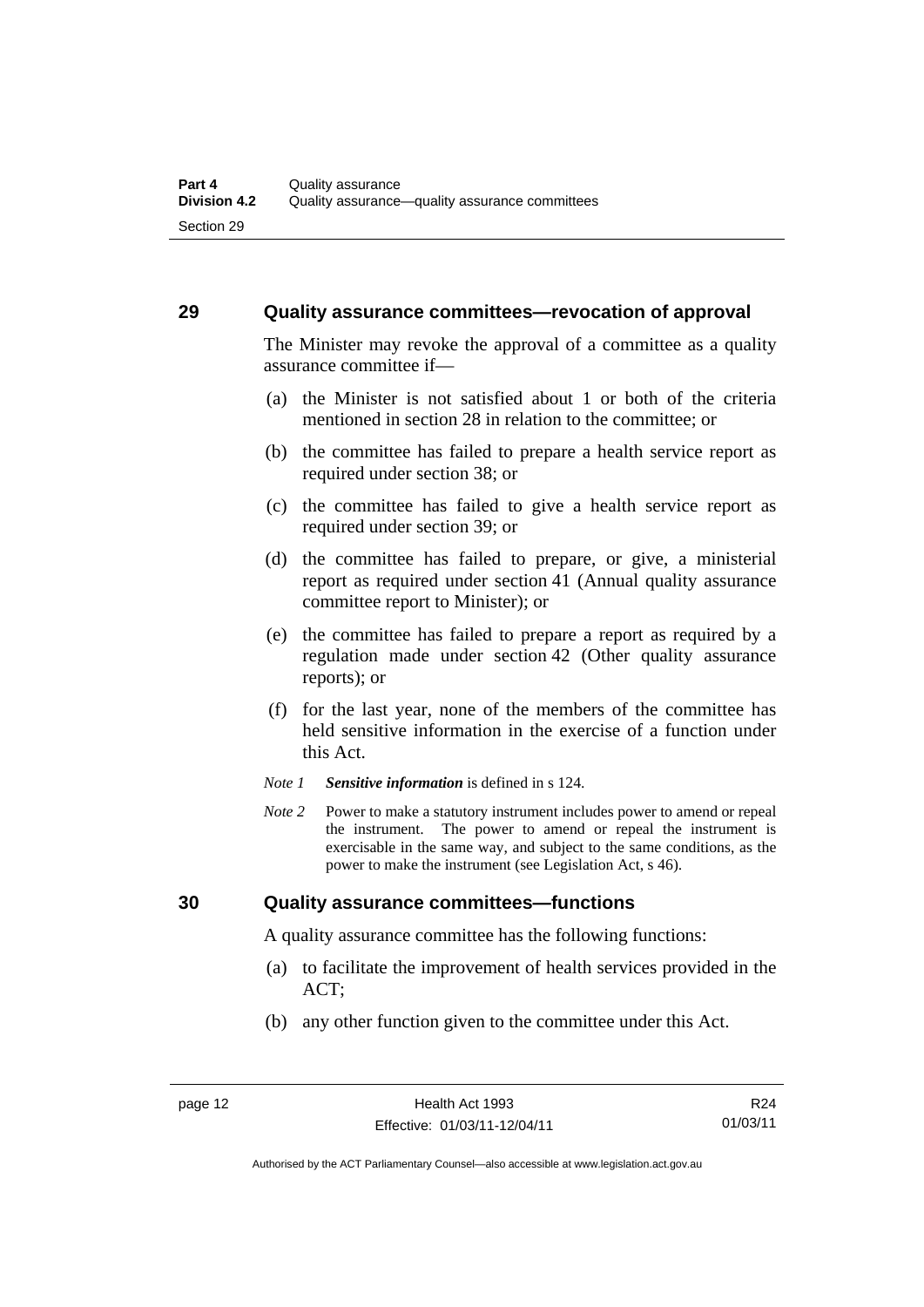#### <span id="page-20-0"></span>**31 Quality assurance committees—appointment of members**

- (1) The CEO of a health facility must appoint the members of a health facility QAC for the health facility.
- (2) The CEO of a health professional organisation must appoint the members of a health professional organisation QAC for the health professional organisation.
- (3) The chief executive must appoint the members of a special purpose OAC.
	- *Note 1* For the making of appointments (including acting appointments), see the Legislation Act, pt 19.3.
	- *Note 2* In particular, an appointment may be made by naming a person or nominating the occupant of a position (see Legislation Act, s 207).
	- *Note 3* A person may be reappointed to a position if the person is eligible to be appointed to the position (see Legislation Act, s 208 and dict, pt 1, def *appoint*).

#### **32 Quality assurance committees—disclosure of interests**

- (1) Section 190 (Disclosure of interests by committee members) applies to quality assurance committees.
- (2) If a person acting under the direction of a quality assurance committee has a material interest in an issue being considered, or about to be considered, by the committee, the person must disclose the nature of the interest at a committee meeting as soon as practicable after the relevant facts come to the person's knowledge.
- (3) In this section:

*material interest*—see section 190 (4).

#### **33 Quality assurance committees—procedure**

In exercising its functions, a quality assurance committee—

(a) must comply with the rules of natural justice; and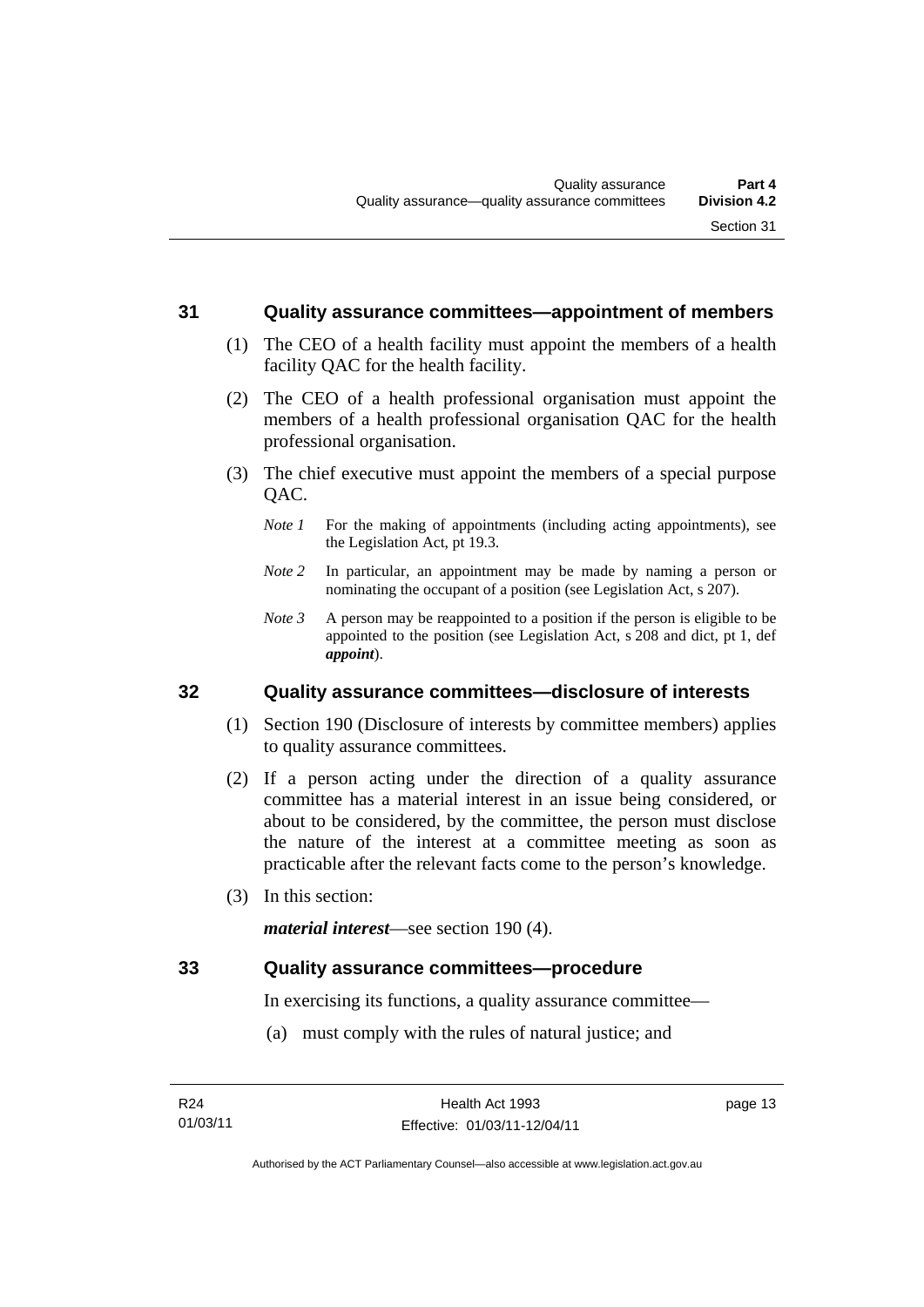- <span id="page-21-0"></span> (b) is not bound by the rules of evidence but may inform itself of anything in the way it considers appropriate; and
- (c) may do whatever it considers necessary or convenient for the fair and prompt conduct of its functions.

#### **34 Quality assurance committees—protection of members etc from liability**

(1) In this section:

*relevant person*, for a quality assurance committee—

- (a) means a person who is, or has been, a member of the committee; and
- (b) includes anyone engaging in conduct under the direction of a person who is a member of the committee.
- (2) A relevant person for a quality assurance committee is not personally liable for anything done or omitted to be done honestly and without recklessness—
	- (a) in the exercise of a function under this Act; or
	- (b) in the reasonable belief that the act or omission was in the exercise of a function under this Act.
	- *Note* A reference to an Act includes a reference to the statutory instruments made or in force under the Act, including any regulation (see Legislation Act, s 104).
- (3) Any civil liability that would, apart from this section, attach to a relevant person for a quality assurance committee attaches instead to—
	- (a) if the committee is a health facility QAC for a health facility the health facility; or
	- (b) if the committee is a health professional organisation QAC for a health professional organisation—the health professional organisation; or

R24 01/03/11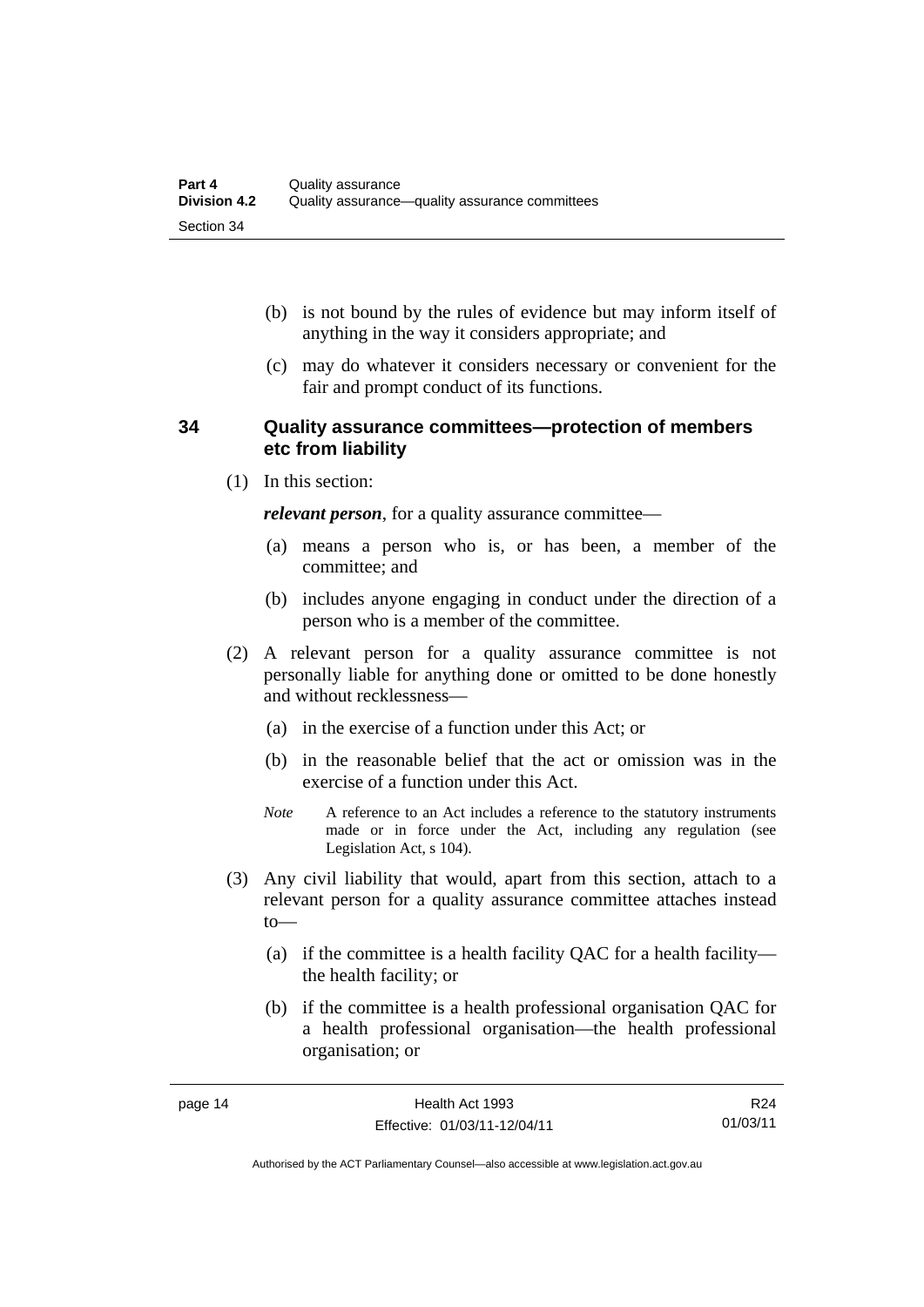(c) if the committee is a special purpose QAC—the Territory.

## <span id="page-22-0"></span>**35 Quality assurance committees—obtaining information**

- (1) A quality assurance committee carrying out a function under this Act may ask anyone to give the committee information, including protected information, that is relevant to the committee carrying out the function.
	- *Note* The identity of a person who gives information to a committee under this section is protected (see pt 8).
- (2) When asking anyone for information, the committee must tell the person that giving false or misleading information is an offence against the Criminal Code, section 338 (Giving false or misleading information).
- (3) If someone gives information honestly and without recklessness to a quality assurance committee under subsection (1)—
	- (a) the giving of the information is not—
		- (i) a breach of confidence; or
		- (ii) a breach of professional etiquette or ethics; or
		- (iii) a breach of a rule of professional conduct; and
	- (b) the person does not incur civil or criminal liability only because of the giving of the information.

# **Division 4.3 Assessment and evaluation of health services**

## **36 Assessment and evaluation of health services**

 (1) A health facility QAC for a health facility may assess and evaluate health services provided by health service providers for the health facility by carrying out a quality assurance activity with the health service providers.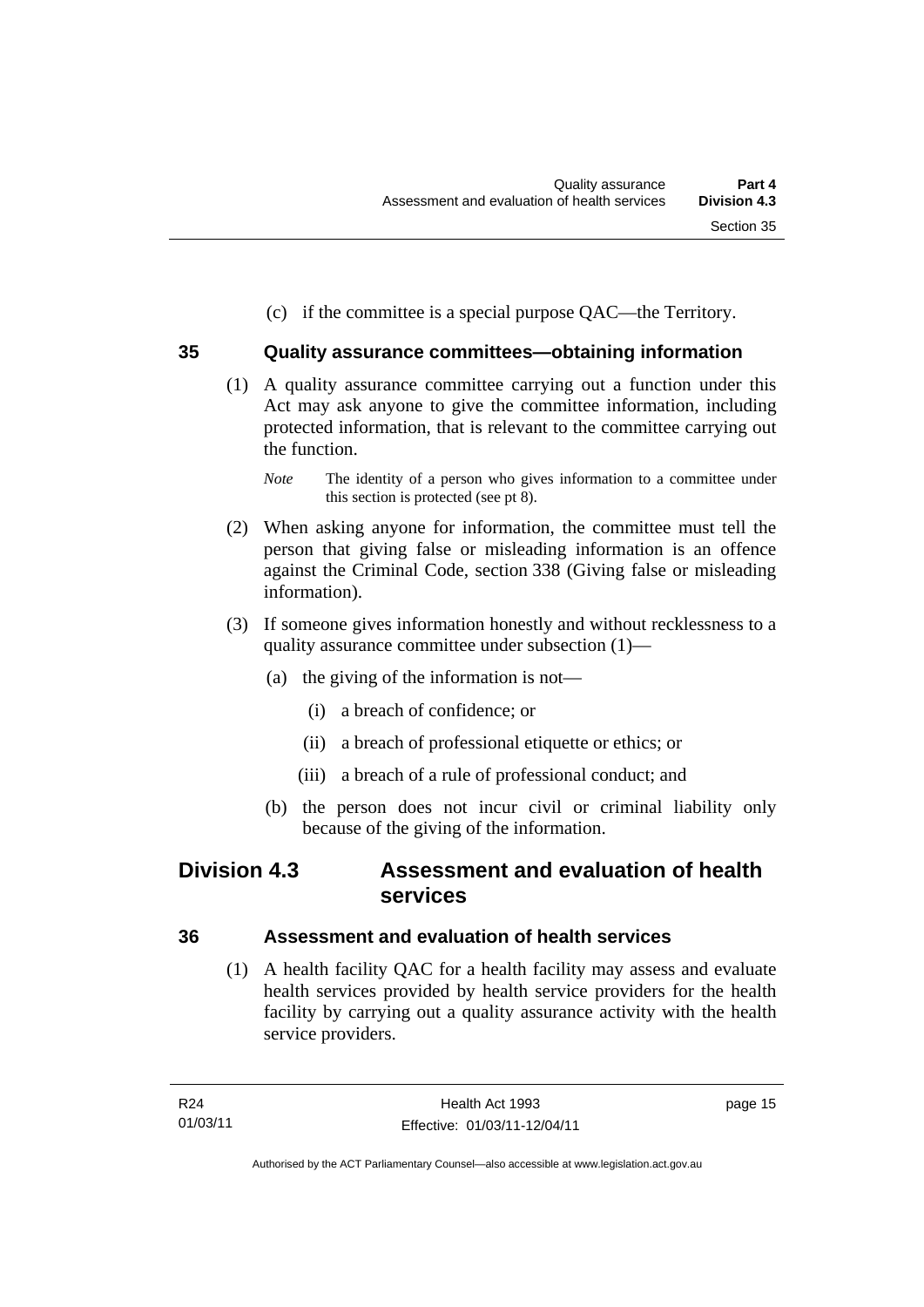- <span id="page-23-0"></span> (2) A health professional organisation QAC for a health professional organisation may assess and evaluate health services provided by health service providers who are members of a health professional organisation by carrying out a quality assurance activity with the health service providers.
- (3) A special purpose QAC may, for a purpose for which it was approved, assess and evaluate health services provided by health service providers for any health facility by carrying out a quality assurance activity with the health service providers.
- (4) In this section:

*quality assurance activity* means an activity approved as a quality assurance activity under section 37.

### **37 Approval of quality assurance activities**

- (1) The Minister may approve an activity as a quality assurance activity if satisfied that the activity is designed to evaluate, monitor or improve the quality of a health service.
- (2) An approval is a notifiable instrument.

*Note* A notifiable instrument must be notified under the Legislation Act.

**Examples of activities designed to evaluate, monitor or improve the quality of a health service** 

- 1 clinical audits
- 2 records audits
- 3 peer review
- 4 quality review
- 5 investigation into disease and death.
- *Note* An example is part of the Act, is not exhaustive and may extend, but does not limit, the meaning of the provision in which it appears (see Legislation Act, s 126 and s 132).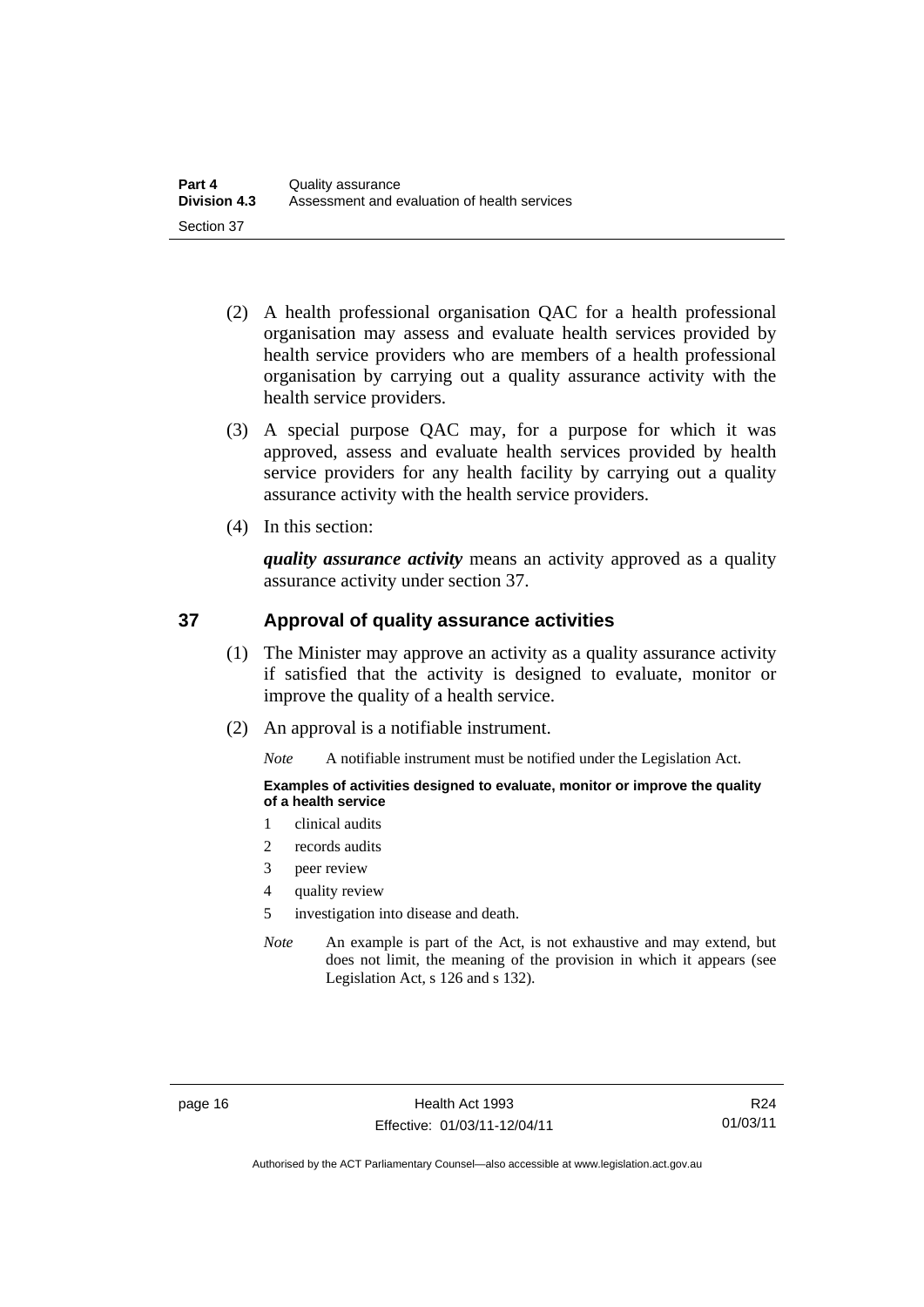- <span id="page-24-0"></span> (1) This section applies to a quality assurance committee if it completes an assessment and evaluation under section 36.
- (2) The quality assurance committee must prepare a report (a *health service report*) about the assessment and evaluation.

- (3) The health service report must include the following:
	- (a) details of the health services assessed and evaluated;
	- (b) the results of the assessment and evaluation;
	- (c) the committee's conclusions;
	- (d) the committee's recommendations (if any).

#### **39 Giving health service reports to CEO or chief executive**

- (1) This section applies to a quality assurance committee if it prepares a health service report.
- (2) The quality assurance committee must give a copy of the report to—
	- (a) if the committee is a health facility QAC for a health facility the CEO of the health facility; or
	- (b) if the committee is a health professional organisation QAC for a health professional organisation—the CEO of the health professional organisation; or
	- (c) if the committee is a special purpose QAC—the chief executive.
	- *Note* The report must be given as soon as possible (see Legislation Act, s 151B).

*Note* The report must be prepared as soon as possible (see Legislation Act, s 151B).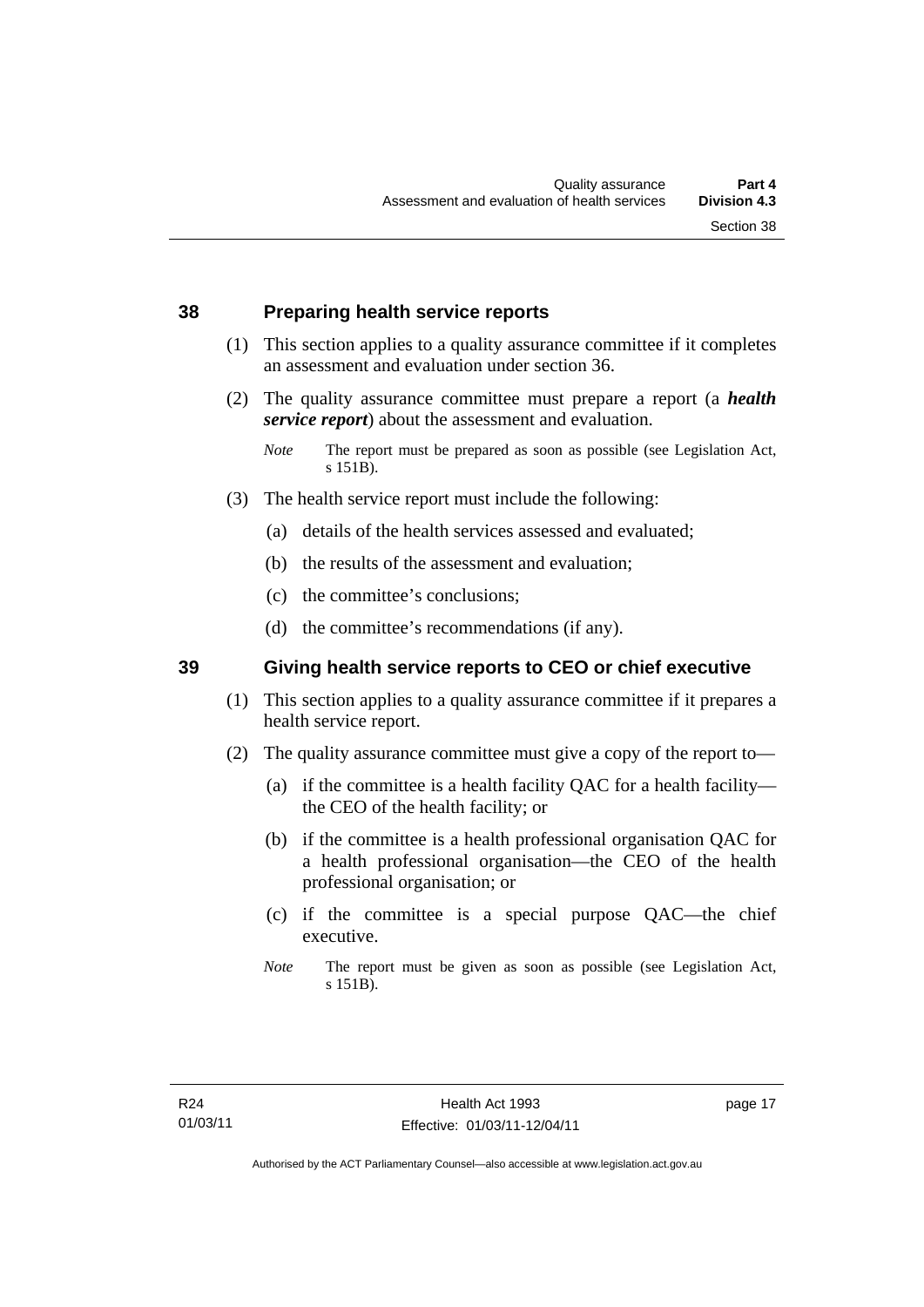### <span id="page-25-0"></span>**40 Monitoring implementation of recommendations**

If a quality assurance committee makes a recommendation in a health service report, the committee may monitor the implementation of the recommendation.

# **Division 4.4 Quality assurance committees reporting**

### **41 Annual quality assurance committee report to Minister**

- (1) A quality assurance committee must, for each financial year, prepare a report (a *ministerial report*) about the committee's operation during the year.
- (2) The ministerial report must include information for the financial year about—
	- (a) the committee's functions under division 4.3 (Assessment and evaluation of health services); and
	- (b) how the committee's functions were facilitated by the members, and other people mentioned in section 34, being protected from liability under section 34 (Quality assurance committees—protection of members etc from liability); and
	- (c) why it was in the public interest for part 8 (Secrecy) to apply to information held by the committee members.
- (3) The ministerial report must comply with any requirements prescribed by regulation for this section.
- (4) The ministerial report must not include sensitive information.

*Note Sensitive information* is defined in s 124.

 (5) The ministerial report must be given to the Minister not later than 3 months after the end of the financial year.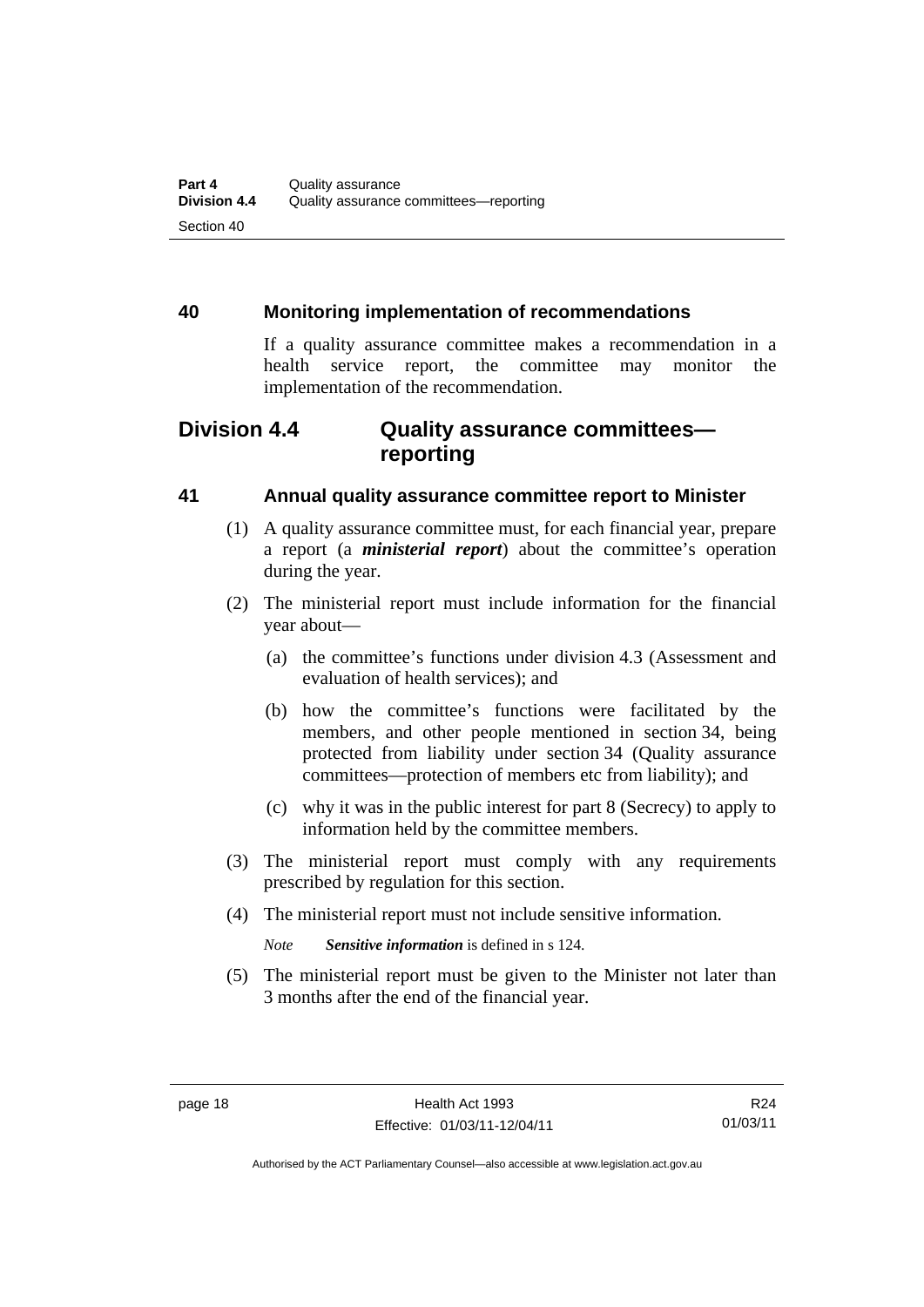#### <span id="page-26-0"></span>**42 Other quality assurance committee reports**

- (1) A quality assurance committee must prepare a report prescribed by regulation for this section.
- (2) The report must include the following information about the operation of the committee—
	- (a) how the committee's functions were facilitated by the members, and other people mentioned in section 34, being protected from liability under section 34 (Quality assurance committees—protection of members etc from liability); and
	- (b) why it was in the public interest for part 8 (Secrecy) to apply to information held by the committee members.
- (3) The report must not include sensitive information.

*Note Sensitive information* is defined in s 124.

# **Division 4.5 Quality assurance committees information sharing**

## **43 Quality assurance committees—giving information to the Coroner's Court**

A quality assurance committee must not give protected information to the Coroner's Court unless the committee is satisfied that giving the information would be likely to facilitate the improvement of health services provided in the ACT.

*Note* Protected information includes sensitive information (see s 123).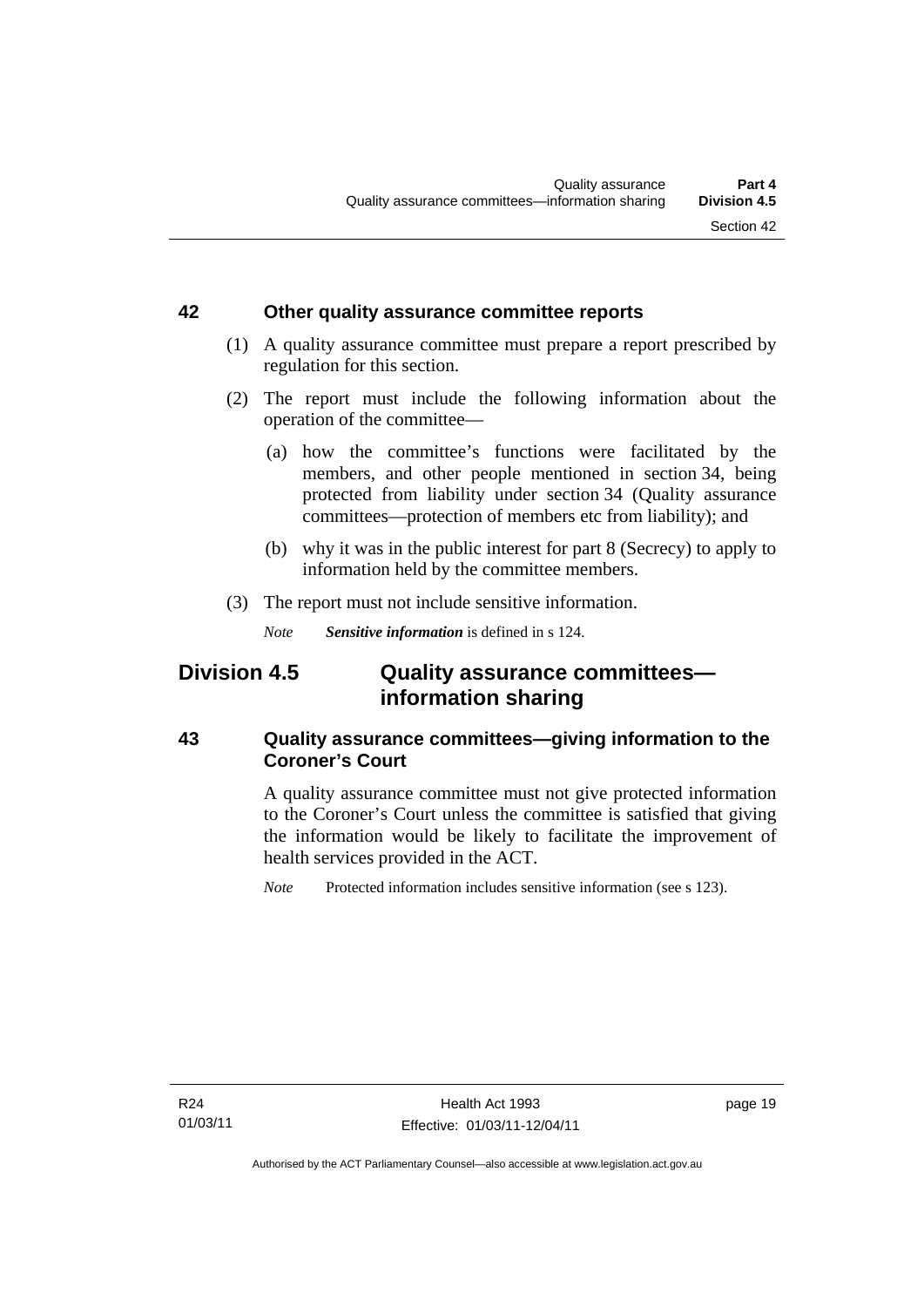## <span id="page-27-0"></span>**44 Quality assurance committees—giving information to other quality assurance committees**

A quality assurance committee must not give protected information to another quality assurance committee unless the committee is satisfied that giving the information would be likely to facilitate the improvement of health services provided in the ACT.

*Note* Protected information includes sensitive information (see s 123).

#### **45 Quality assurance committees—giving information to health board**

A quality assurance committee must not give protected information to a health board unless the committee is satisfied that giving the information would be likely to facilitate the improvement of health services provided in the ACT.

*Note* Protected information includes sensitive information (see s 123).

### **46 Quality assurance committees—giving information to Minister**

A quality assurance committee must not give protected information to the Minister unless—

- (a) the information is not sensitive information; and
- (b) the committee is satisfied that giving the information would be likely to facilitate the improvement of health services provided in the ACT.

## **47 Quality assurance committees—admissibility of evidence**

- (1) The following are not admissible as evidence in a proceeding before a court:
	- (a) an oral statement made in a proceeding before a quality assurance committee;

Authorised by the ACT Parliamentary Counsel—also accessible at www.legislation.act.gov.au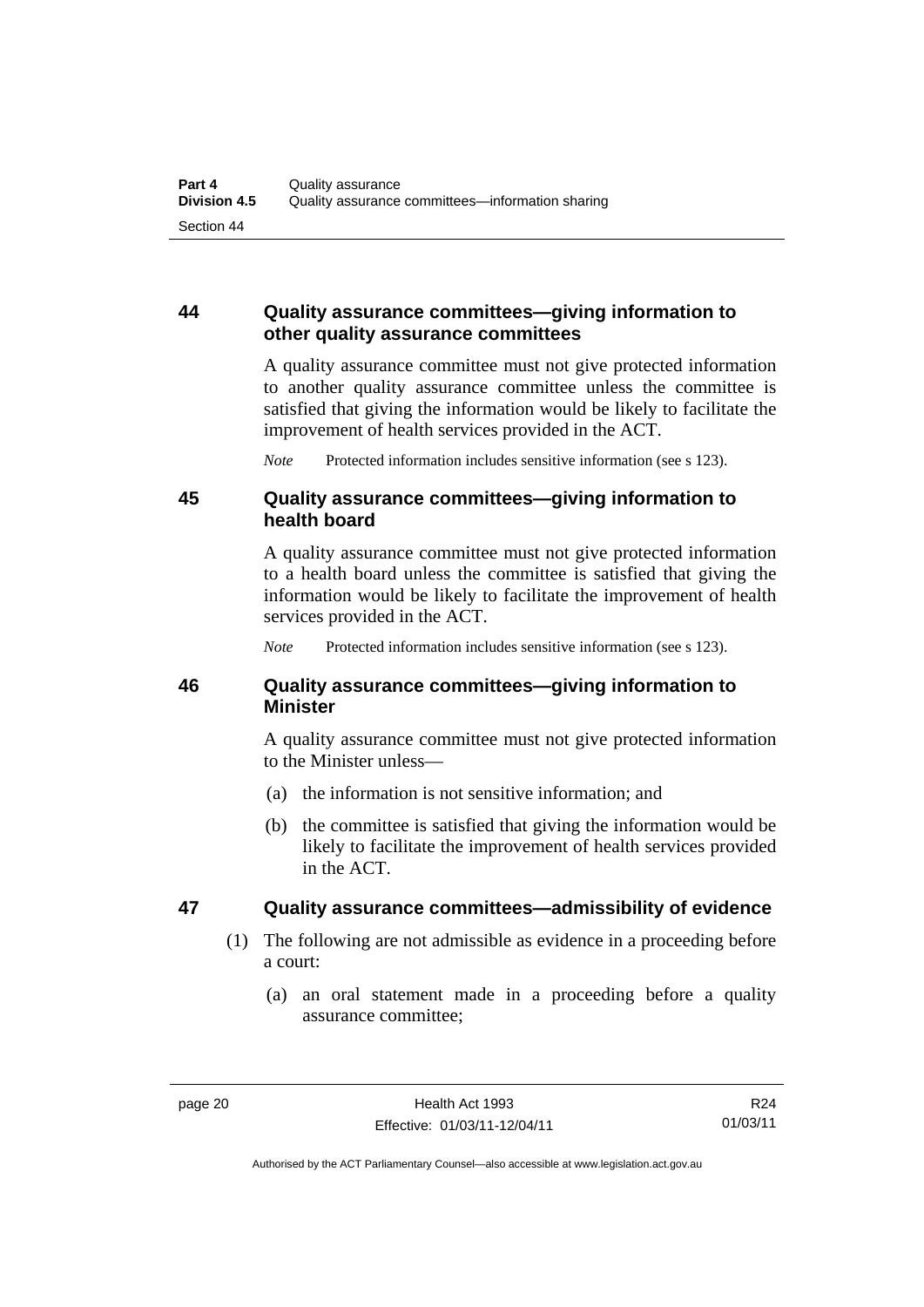- (b) a document given to a quality assurance committee, but only to the extent that it was prepared only for the committee;
- (c) a document prepared by a quality assurance committee.
- (2) In this section:

*court* includes a tribunal, authority or person with power to require the production of documents or the answering of questions.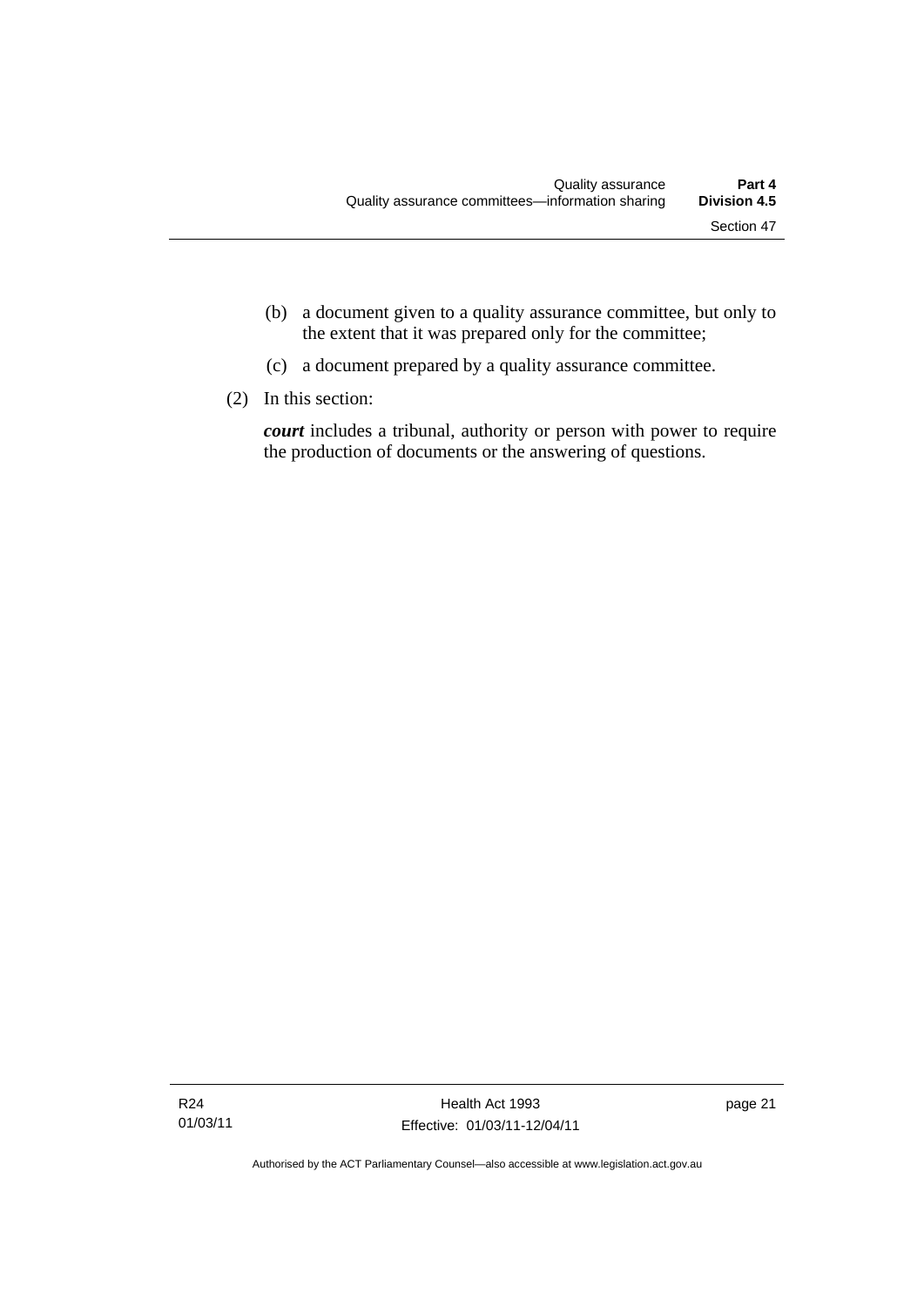#### <span id="page-29-0"></span>**Part 5 Reviewing clinical privileges**

Section 50

# **Part 5 Reviewing clinical privileges**

| 50 | Definitions-pt 5                                                                                                        |
|----|-------------------------------------------------------------------------------------------------------------------------|
|    | In this part:                                                                                                           |
|    | $CEO$ , of a health facility—see section 53.                                                                            |
|    | <i>clinical privileges</i> , of a doctor or dentist, for a health facility—see<br>section 54.                           |
|    | <i>clinical privileges report</i> —see section 67.                                                                      |
|    | <i>clinical privileges review notice—see section 70.</i>                                                                |
|    | <i>dentist</i> , for a health facility—see section 52.                                                                  |
|    | <i>doctor</i> , for a health facility—see section 52.                                                                   |
|    | <i>hospital</i> includes a day hospital.                                                                                |
|    | <i>review</i> clinical privileges—see section 55.                                                                       |
|    | Clinical privileges committee is defined for the Act in s 51.<br><b>Note</b>                                            |
| 51 | What is a clinical privileges committee?                                                                                |
|    | In this Act:                                                                                                            |
|    | <i>clinical privileges committee</i> means a committee approved under<br>section 56 as a clinical privileges committee. |
| 52 | Who is a doctor or dentist for a health facility?                                                                       |
|    | In this Act:                                                                                                            |
|    | <i>dentist</i> , for a health facility, means a dentist who-                                                            |
|    | (a) provides health services at the health facility; or                                                                 |
|    | uses the equipment or other facilities of the health facility to<br>(b)<br>provide health services elsewhere.           |

R24 01/03/11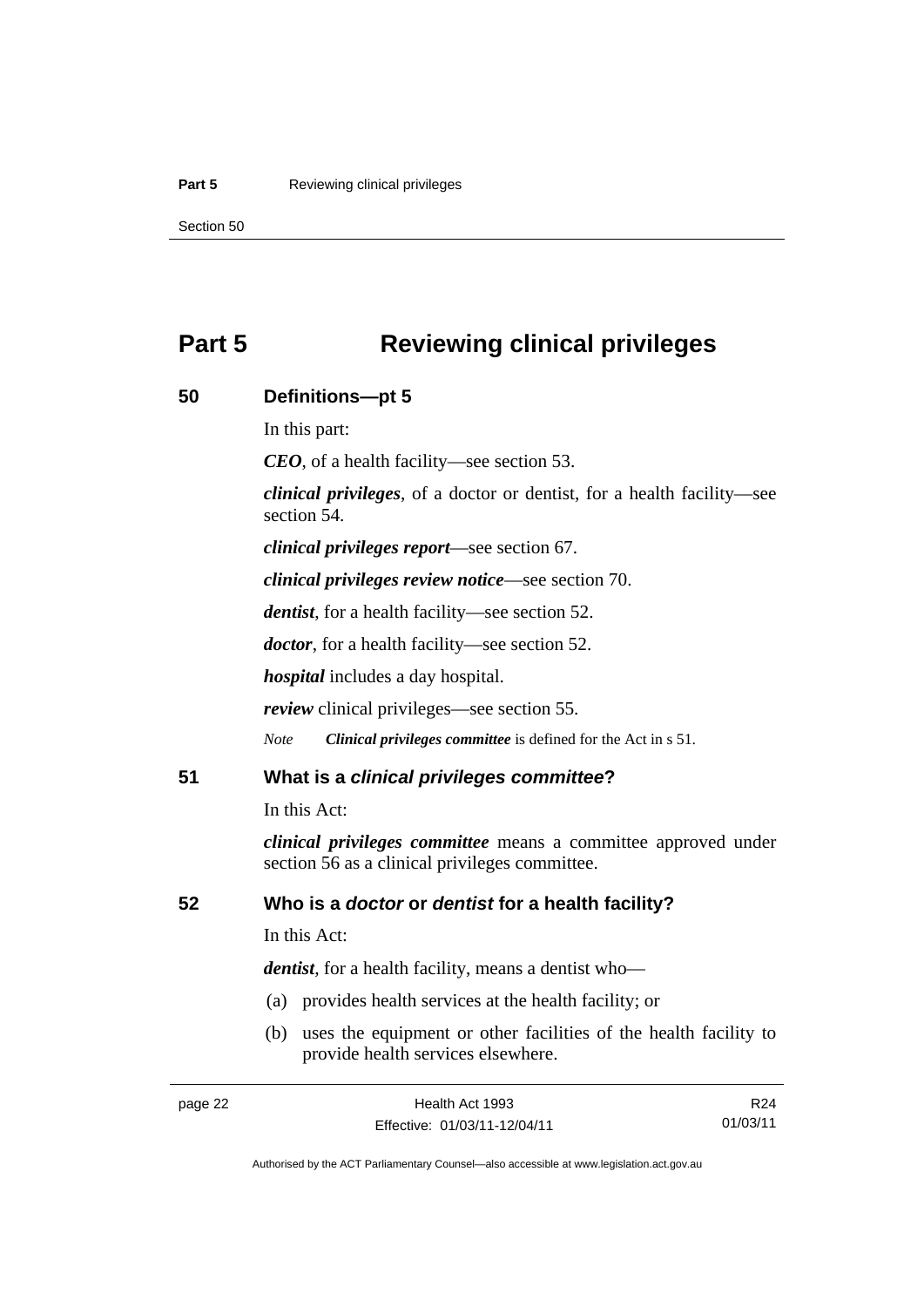<span id="page-30-0"></span>*doctor*, for a health facility, means a doctor who—

- (a) provides health services at the health facility; or
- (b) uses the equipment or other facilities of the health facility to provide health services elsewhere.

## **53 Who is the** *CEO* **of a health facility?**

In this part:

*CEO*, of a health facility, means—

- (a) for a health facility operated by the Territory—the chief executive; or
- (b) in any other case—the person with overall responsibility for the control of the health facility.

#### **54 What are** *clinical privileges***?**

In this part:

*clinical privileges*, of a doctor, or dentist for a health facility, means the rights of the doctor or dentist—

- (a) to treat patients or carry out other procedures at the health facility; or
- (b) to use the equipment or other facilities of the health facility.

**55 Meaning of** *review* **clinical privileges** 

In this part:

*review* clinical privileges includes assess and evaluate clinical privileges.

### **56 Approval of clinical privileges committees**

 (1) The Minister may approve a stated committee as a clinical privileges committee.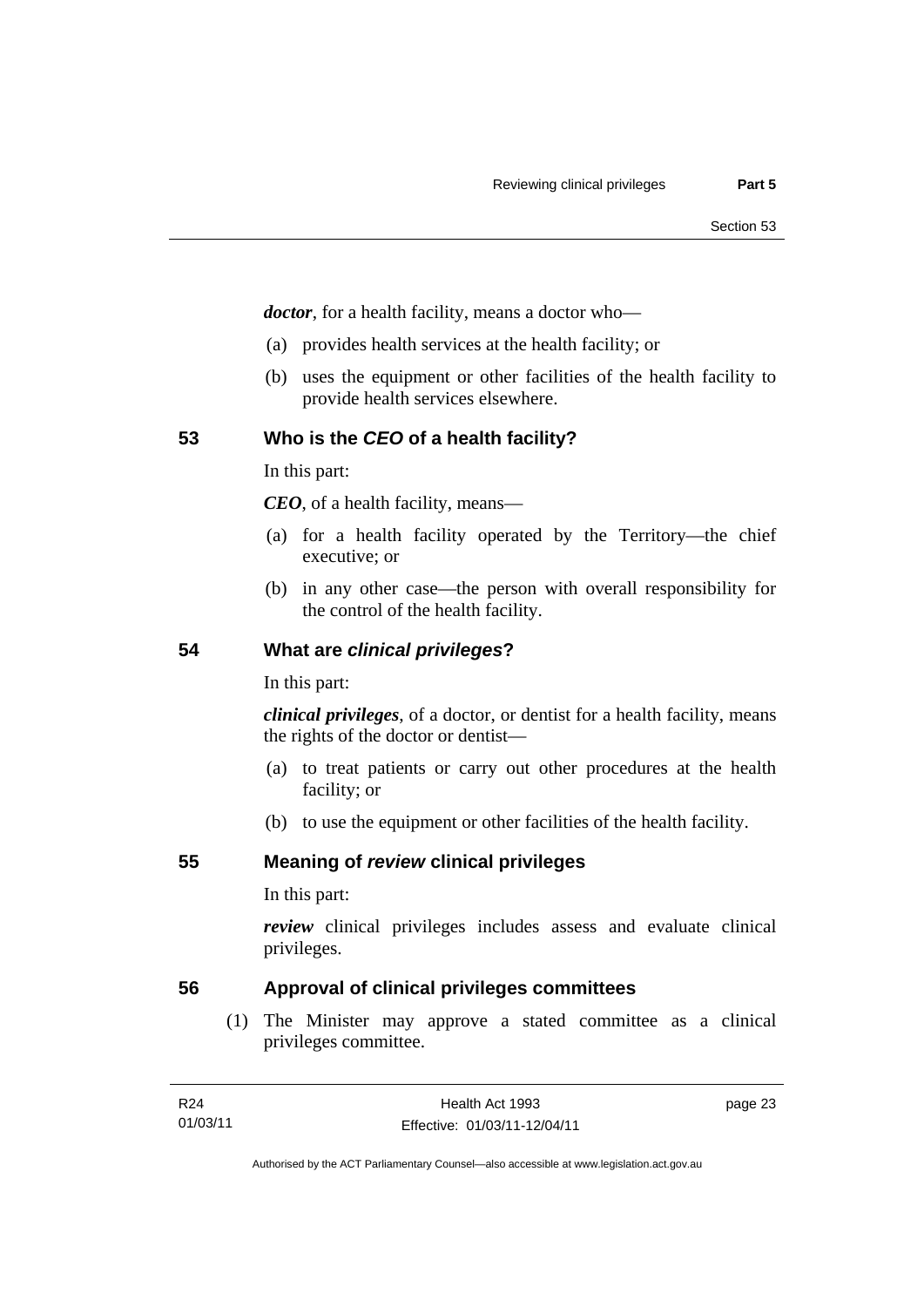<span id="page-31-0"></span>Section 57

(2) An approval is a notifiable instrument.

*Note* A notifiable instrument must be notified under the Legislation Act.

#### **57 Clinical privileges committees—criteria for approval**

The Minister may approve a committee as a clinical privileges committee under section 56 only if satisfied that—

- (a) the committee's functions would be facilitated by the members, and other people mentioned in section 63, being protected from liability under section 63 (Clinical privileges committees—protection of members etc from liability); and
- (b) it is in the public interest for part 8 (Secrecy) to apply to information held by the committee members.

### **58 Clinical privileges committees—revocation of approval**

The Minister may revoke the approval of a committee as a clinical privileges committee if the Minister is not satisfied about 1 or both of the criteria mentioned in section 57 in relation to the committee.

*Note* Power to make a statutory instrument includes power to amend or repeal the instrument. The power to amend or repeal the instrument is exercisable in the same way, and subject to the same conditions, as the power to make the instrument (see Legislation Act, s 46).

#### **59 Clinical privileges committees—functions**

A clinical privileges committee has the following functions:

- (a) to review the clinical privileges of doctors, and dentists, for health facilities;
- (b) any other function given to the committee under this Act.

Authorised by the ACT Parliamentary Counsel—also accessible at www.legislation.act.gov.au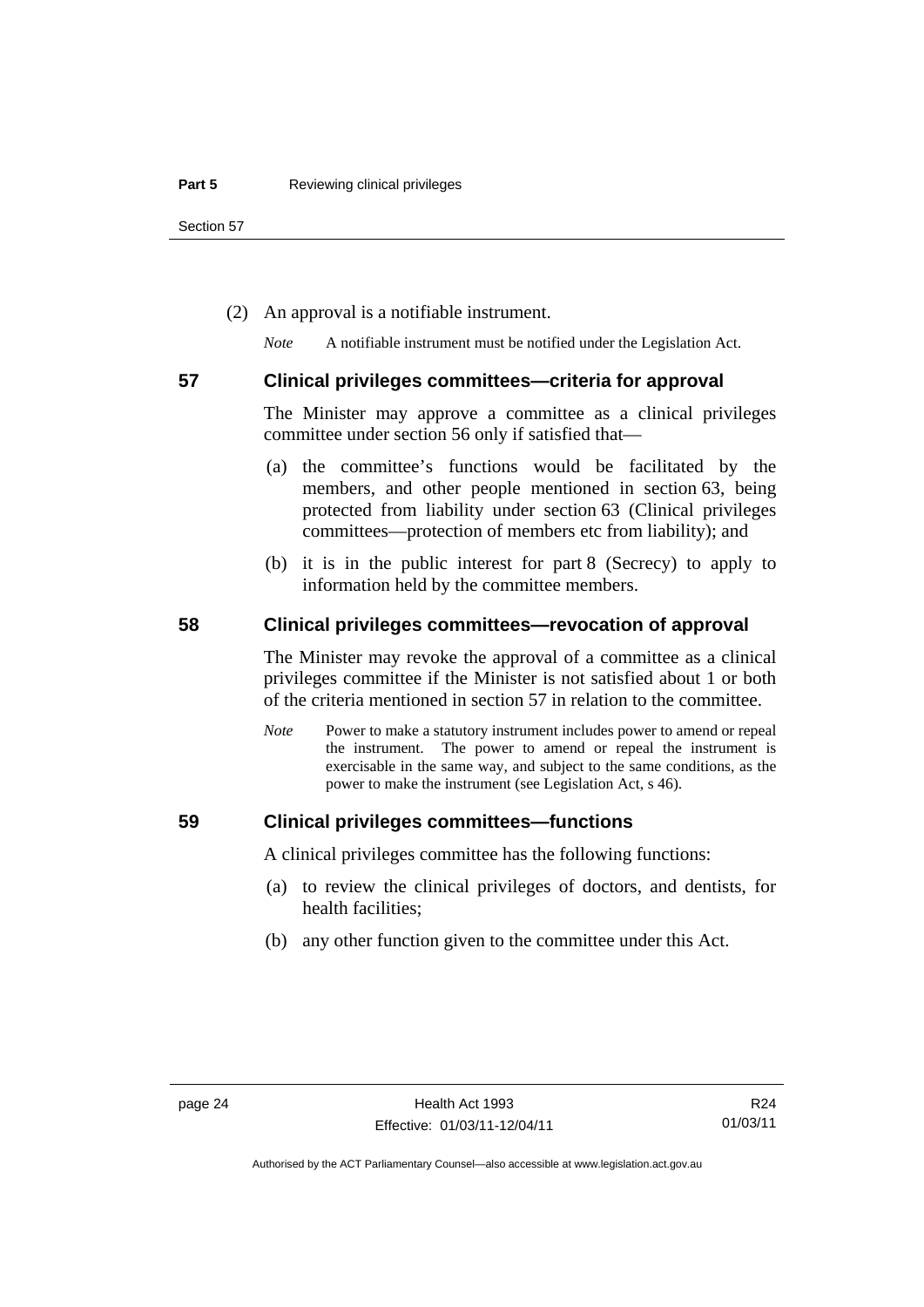#### <span id="page-32-0"></span>**60 Clinical privileges committees—appointment of members**

The chief executive must appoint the members of a clinical privileges committee.

- *Note 1* For the making of appointments (including acting appointments), see the Legislation Act, pt 19.3.
- *Note 2* In particular, an appointment may be made by naming a person or nominating the occupant of a position (see Legislation Act, s 207).
- *Note 3* A person may be reappointed to a position if the person is eligible to be appointed to the position (see Legislation Act, s 208 and dict, pt 1, def *appoint*).

#### **61 Clinical privileges committees—disclosure of interests**

- (1) Section 190 (Disclosure of interests by committee members) applies to clinical privileges committees.
- (2) If a person acting under the direction of a clinical privileges committee has a material interest in an issue being considered, or about to be considered, by the committee, the person must disclose the nature of the interest at a committee meeting as soon as practicable after the relevant facts come to the person's knowledge.
- (3) In this section:

*material interest*—see section 190 (4).

#### **62 Clinical privileges committees—procedure**

In exercising its functions, a clinical privileges committee—

- (a) must comply with the rules of natural justice; and
- (b) is not bound by the rules of evidence but may inform itself of anything in the way it considers appropriate; and
- (c) may do whatever it considers necessary or convenient for the fair and prompt conduct of its functions.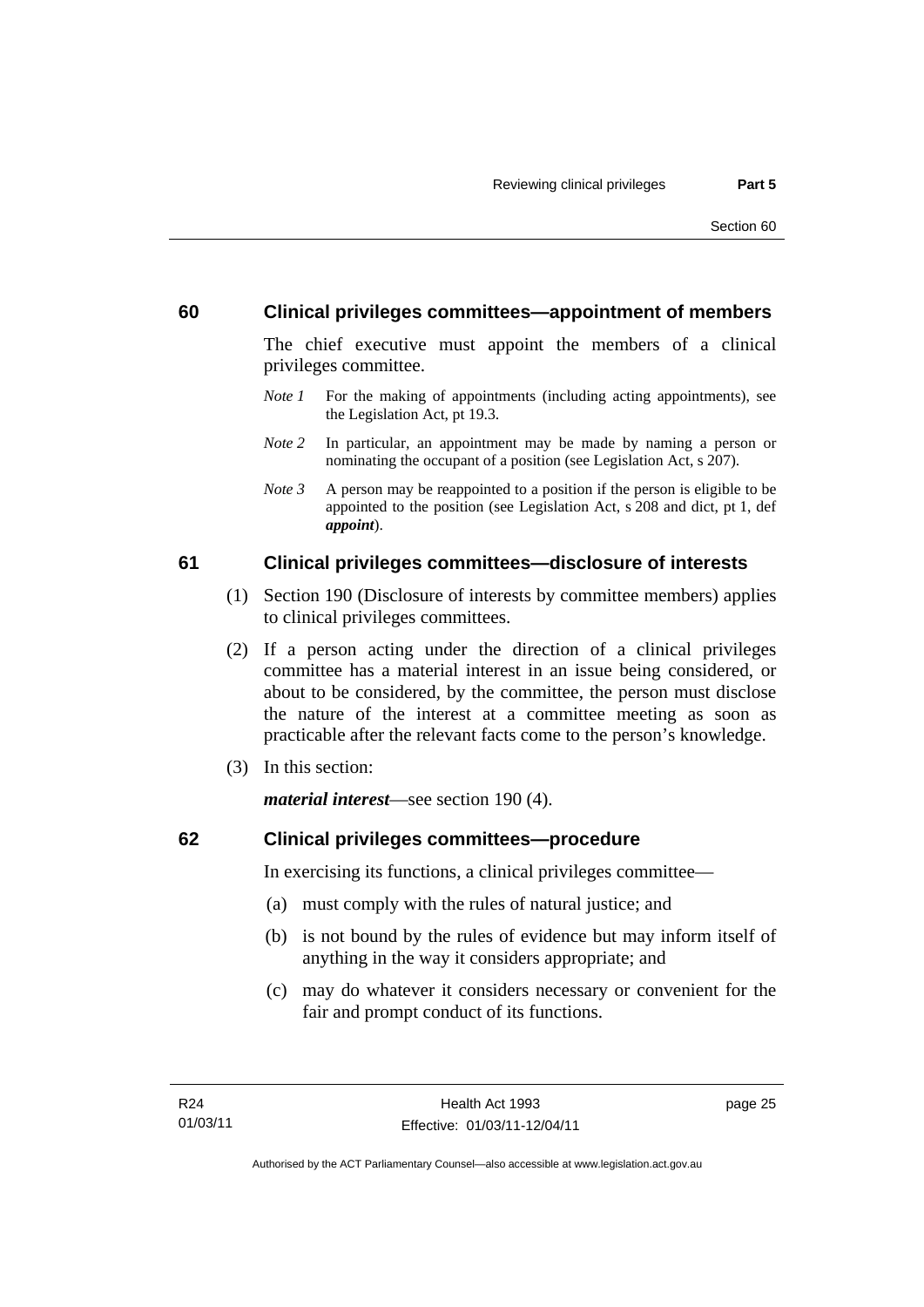<span id="page-33-0"></span>Section 63

### **63 Clinical privileges committees—protection of members etc from liability**

(1) In this section:

*relevant person*, for a clinical privileges committee—

- (a) means a person who is, or has been, a member of the committee; and
- (b) includes anyone engaging in conduct under the direction of a person who is a member of the committee.
- (2) A relevant person for a clinical privileges committee is not personally liable for anything done or omitted to be done honestly and without recklessness—
	- (a) in the exercise of a function under this Act; or
	- (b) in the reasonable belief that the act or omission was in the exercise of a function under this Act.
	- *Note* A reference to an Act includes a reference to the statutory instruments made or in force under the Act, including any regulation (see Legislation Act, s 104).
- (3) Any civil liability that would, apart from this section, attach to a relevant person for a clinical privileges committee attaches instead to the Territory.

#### **64 Clinical privileges committees—obtaining information**

 (1) A clinical privileges committee carrying out a function under this Act may ask anyone to give the committee information, including protected information, that is relevant to the committee carrying out the function.

 (2) When asking anyone for information, the committee must tell the person that giving false or misleading information is an offence

*Note* The identity of a person who gives information to a committee under this section is protected (see pt 8).

R24 01/03/11

Authorised by the ACT Parliamentary Counsel—also accessible at www.legislation.act.gov.au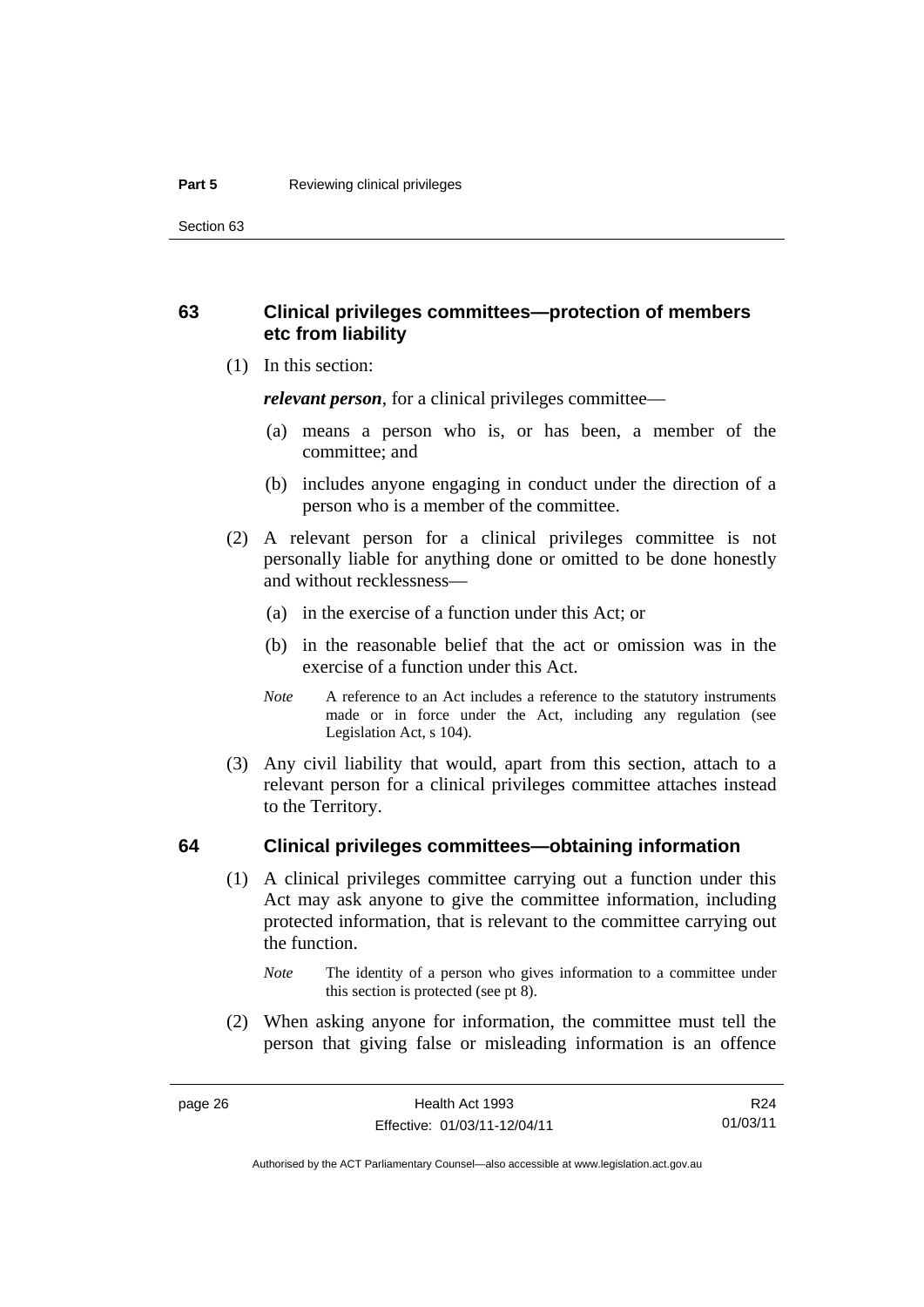<span id="page-34-0"></span>against the Criminal Code, section 338 (Giving false or misleading information).

- (3) If someone gives information honestly and without recklessness to a clinical privileges committee under subsection (1)—
	- (a) the giving of the information is not—
		- (i) a breach of confidence; or
		- (ii) a breach of professional etiquette or ethics; or
		- (iii) a breach of a rule of professional conduct; and
	- (b) the person does not incur civil or criminal liability only because of the giving of the information.

#### **65 Review of clinical privileges**

A clinical privileges committee may review the clinical privileges of a doctor, or dentist, for a health facility.

### **66 Clinical privileges committee must give doctor or dentist opportunity to explain**

- (1) This section applies to a clinical privileges committee if—
	- (a) the committee is reviewing the clinical privileges of a doctor, or dentist, for a health facility; and
	- (b) the committee proposes to recommend in a clinical privileges report that—
		- (i) the clinical privileges of the doctor or dentist should be amended or be withdrawn; or
		- (ii) the terms of engagement of the doctor or dentist by the health facility should be amended; or
		- (iii) the engagement of the doctor or dentist by the health facility should be suspended or ended.

*Note* Clinical privileges reports are prepared under s 67.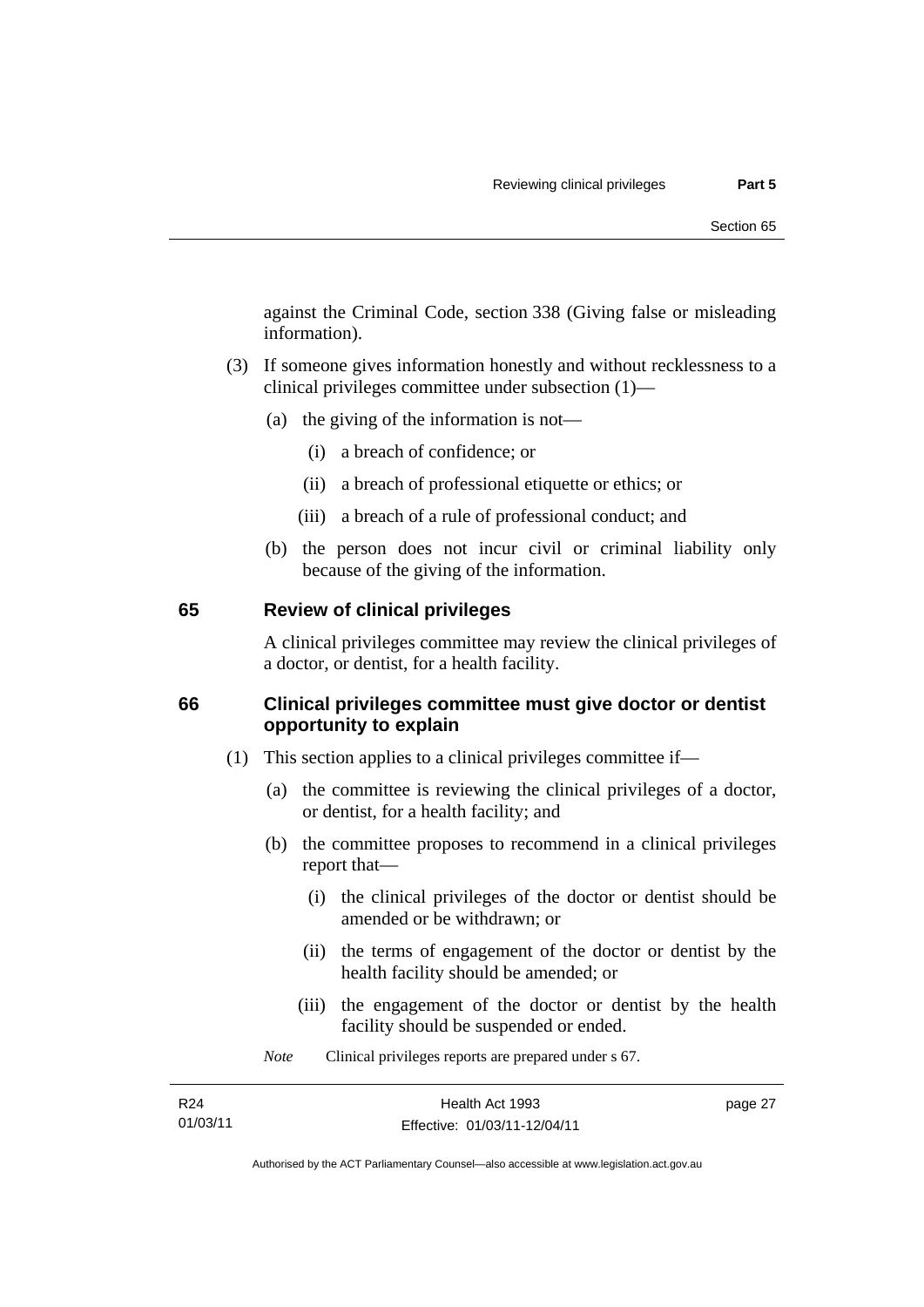- <span id="page-35-0"></span> (2) The committee must give the doctor or dentist a written notice (a *recommendation notice*) stating—
	- (a) the committee's proposed recommendation; and
	- (b) the reasons for the committee's proposed recommendation; and
	- (c) that the doctor or dentist may, not later than 21 days after the day the recommendation notice is given to the doctor or dentist, make a submission to the committee about the proposed recommendation.
- (3) A recommendation notice must not include sensitive information.

*Note Sensitive information* is defined in s 124.

 (4) The committee must consider any submission made by the doctor or dentist to the committee in accordance with the notice.

#### **67 Preparing clinical privileges reports**

- (1) This section applies to a clinical privileges committee if—
	- (a) the committee is reviewing the clinical privileges of a doctor, or dentist, for a health facility, under section 65; and
	- (b) if the committee has given the doctor or dentist a recommendation notice under section 66—the committee has considered any submission made by the doctor or dentist in accordance with the notice; and
	- (c) the committee has completed the review.
- (2) The clinical privileges committee must prepare a report (a *clinical privileges report*) about the review.

 (3) The clinical privileges report must include the committee's recommendations about whether—

*Note* The report must be prepared as soon as possible (see Legislation Act, s 151B).

R24 01/03/11

Authorised by the ACT Parliamentary Counsel—also accessible at www.legislation.act.gov.au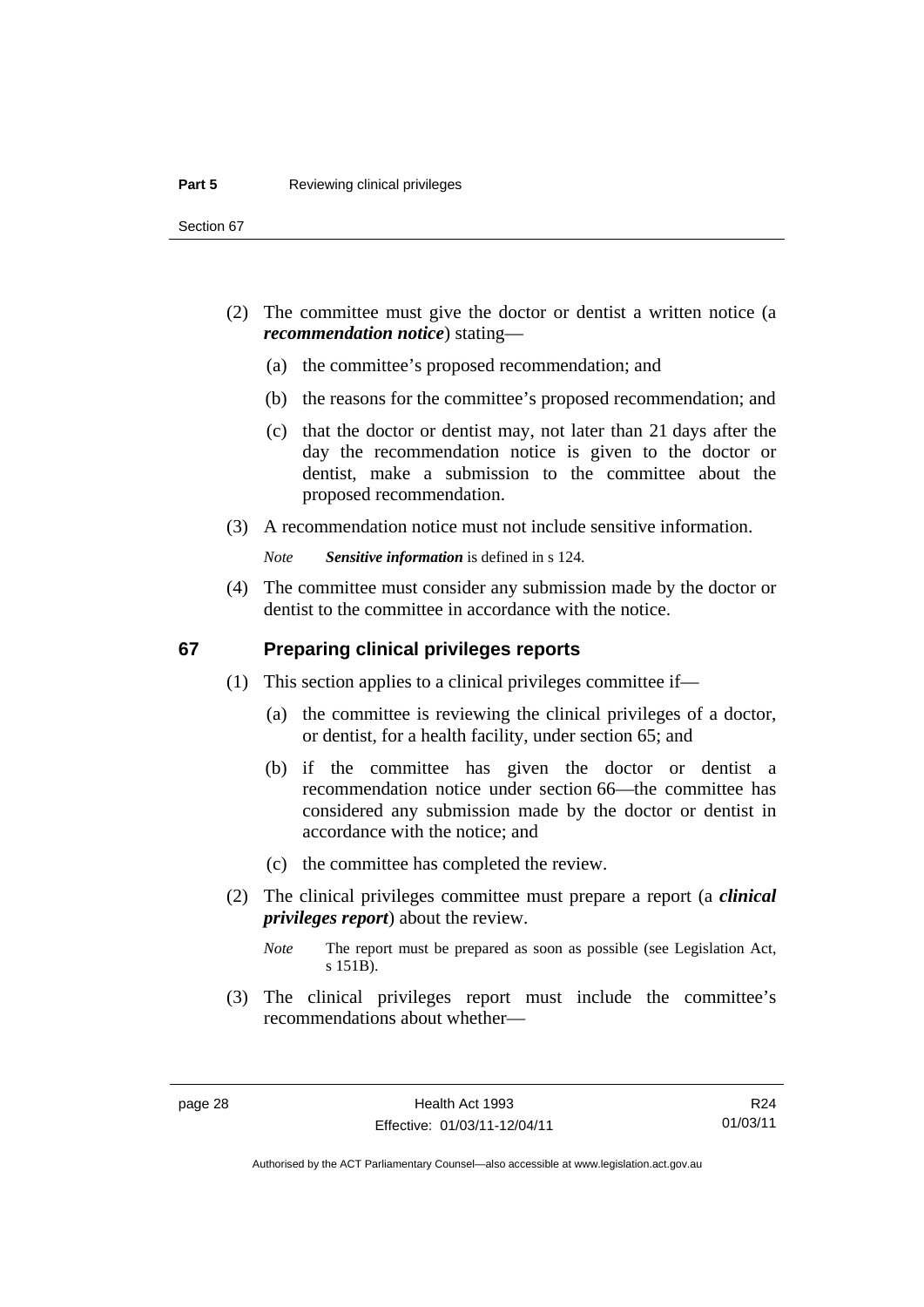- (a) the clinical privileges of the doctor or dentist should stay the same, be amended or be withdrawn; and
- (b) the terms of engagement of the doctor or dentist by the health facility should be amended; and
- (c) the engagement of the doctor or dentist by the health facility should be suspended or ended.

### **68 Giving clinical privileges reports to CEO of health facility and doctor or dentist**

- (1) This section applies to a clinical privileges committee if the committee prepares a clinical privileges report about a doctor, or dentist, for a health facility.
- (2) The committee must give a copy of the report to—
	- (a) the CEO of the health facility; and
	- (b) the doctor or dentist.
	- *Note* The report must be given as soon as possible (see Legislation Act, s 151B).

### **69 CEO to make decision on clinical privileges report**

- (1) This section applies if the CEO of a health facility is given a clinical privileges report about a doctor, or dentist, for the health facility.
- (2) The CEO must—
	- (a) consider the recommendations in the clinical privileges report; and
	- (b) decide whether to take—
		- (i) the action recommended in the clinical privileges report; or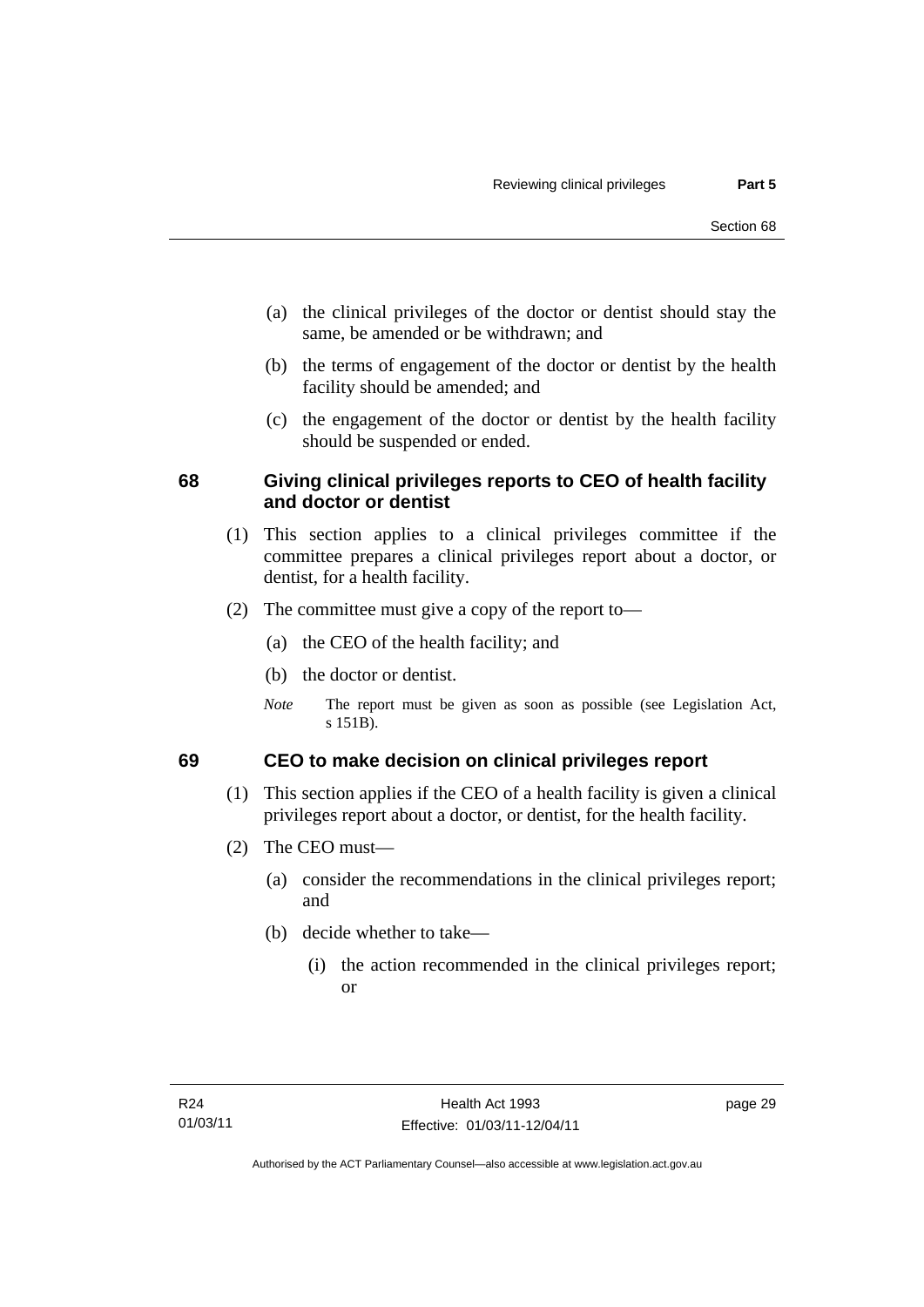- (ii) any other action that the committee could have recommended under section 67 (3) that the CEO considers appropriate.
- *Note 1* The CEO must consider the recommendations and make a decision as soon as possible (see Legislation Act, s 151B).
- *Note 2* A decision of the CEO under this section is a reviewable decision (see pt 9).

#### **70 CEO to tell doctor or dentist of decision on clinical privileges report**

- (1) This section applies if the CEO of a health facility—
	- (a) is given a clinical privileges report about a doctor, or dentist, for the health facility; and
	- (b) decides under section 69 whether to take action on the report.
- (2) The CEO of the health facility must tell the following people about the decision (a *clinical privileges review notice*):
	- (a) each doctor or dentist for the health facility whose clinical privileges or engagement will be affected by the action the CEO has decided to take;
	- (b) the clinical privileges committee that prepared the clinical privileges report that the CEO considered in making the decision.
- (3) The clinical privileges review notice must include the following information:
	- (a) if a doctor or dentist's clinical privileges are to stay the same a statement to that effect;
	- (b) if a doctor or dentist's clinical privileges are being amended how the clinical privileges are being amended;
	- (c) if a doctor or dentist's clinical privileges are being withdrawn—a statement to that effect;

R24 01/03/11

Authorised by the ACT Parliamentary Counsel—also accessible at www.legislation.act.gov.au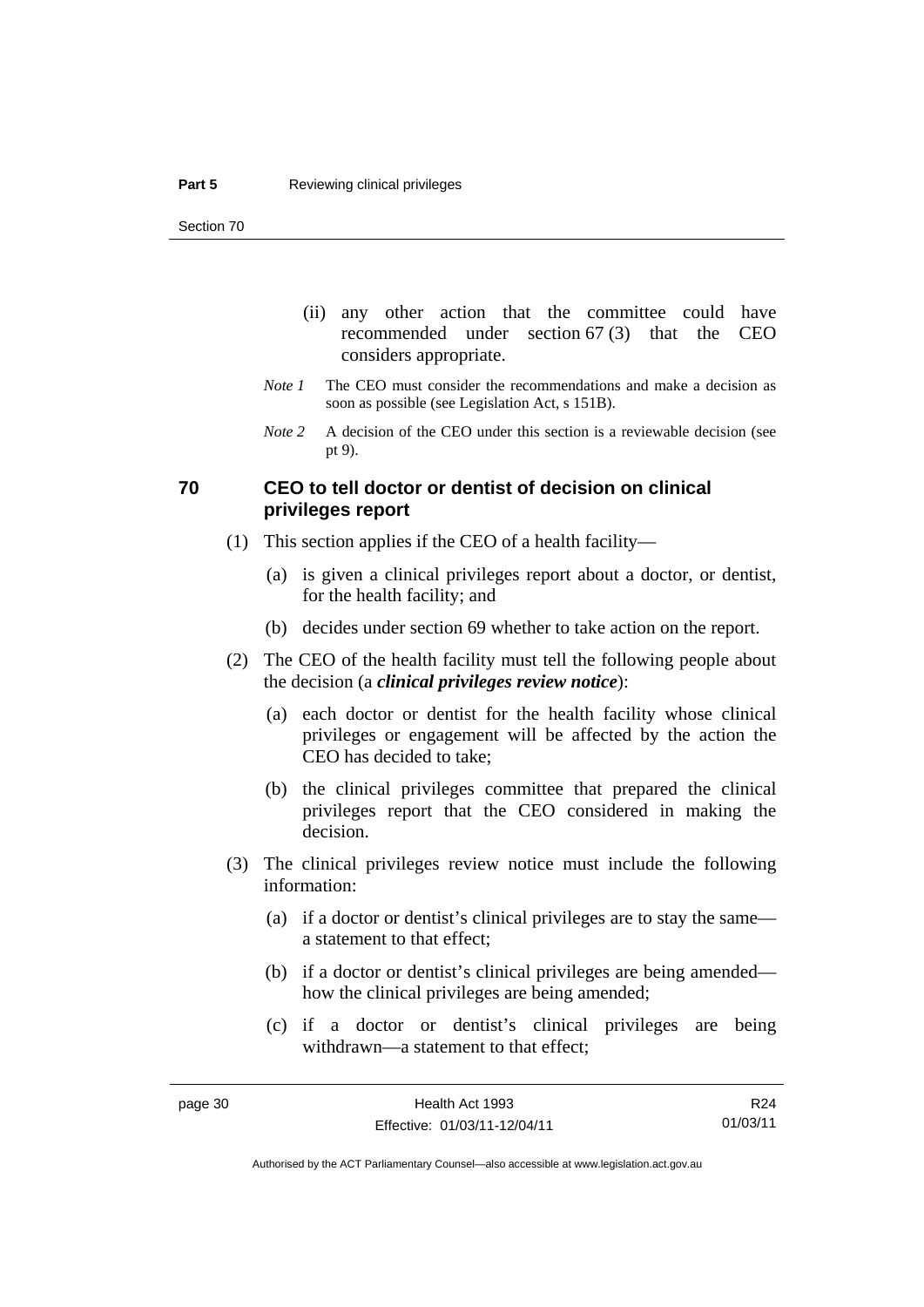- (d) if a term of engagement of a doctor or dentist by a health facility is being amended—how the term is being amended;
- (e) if the engagement of a doctor or dentist by a health facility is being suspended—the period for which the engagement is being suspended;
- (f) if the engagement of a doctor or dentist by a health facility is being ended—a statement to that effect;
- (g) when the decision takes effect.
- (4) The clinical privileges review notice must be in accordance with the requirements for a reviewable decision notice.
	- *Note* The requirements for reviewable decision notices are prescribed under the *ACT Civil and Administrative Tribunal Act 2008*.

#### **71 When decision on clinical privileges report takes effect**

A decision of the CEO of a health facility under section 69 in relation to a doctor, or dentist, for the health facility takes effect on the later of the following days:

- (a) the day stated in the clinical privileges review notice for the decision;
- (b) the day the clinical privileges review notice is given to the doctor or dentist.

### **72 Clinical privileges committees—giving information to health board**

A clinical privileges committee must not give protected information to a health board unless the committee is satisfied that giving the information would be likely to facilitate the improvement of health services provided in the ACT.

*Note* Protected information includes sensitive information (see s 123).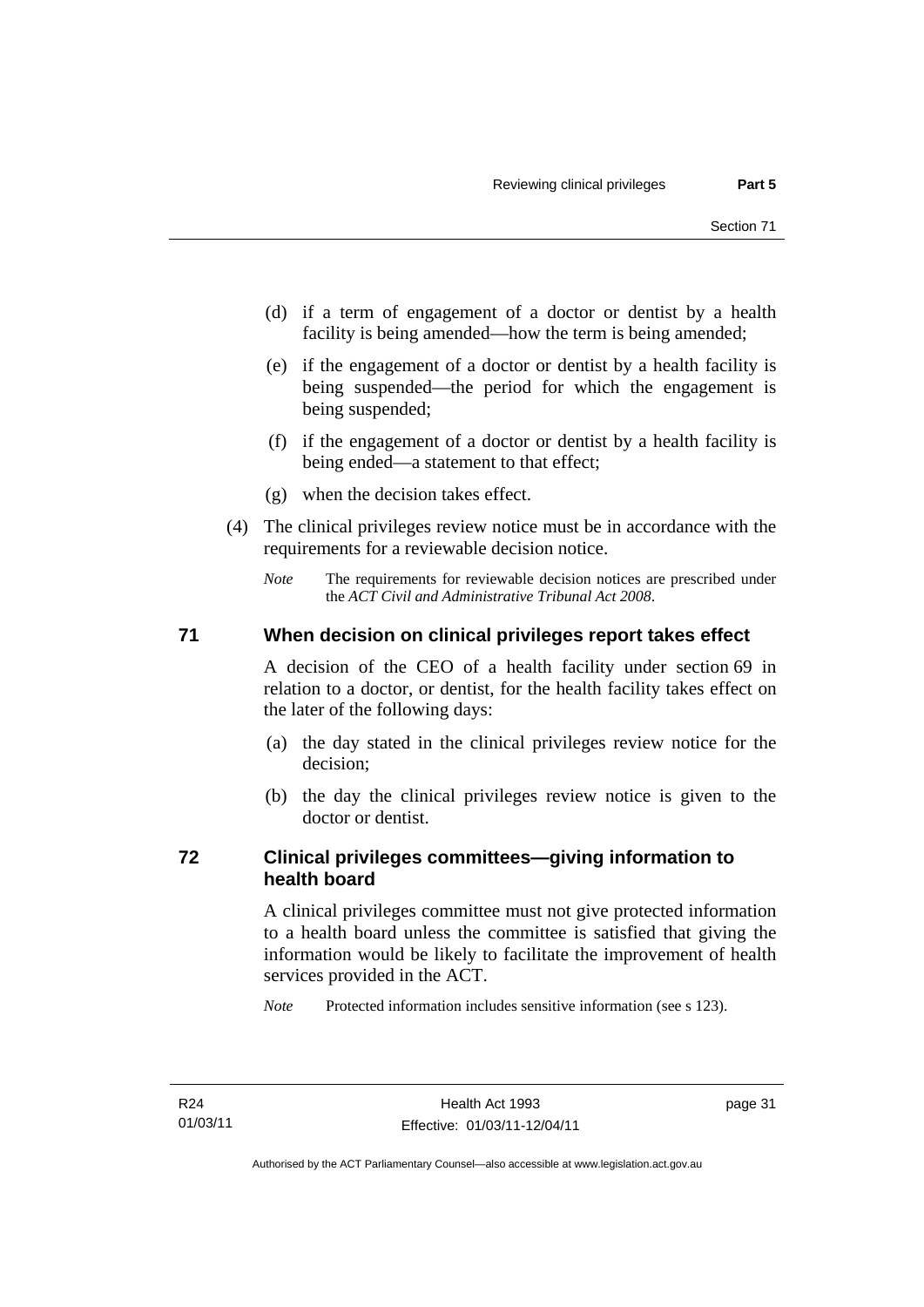Section 73

#### **73 Clinical privileges committees—admissibility of evidence**

- (1) The following are not admissible as evidence in a proceeding before a court:
	- (a) an oral statement made in a proceeding before a clinical privileges committee;
	- (b) a document given to a clinical privileges committee, but only to the extent that it was prepared only for the committee;
	- (c) a document prepared by a clinical privileges committee.
- (2) In this section:

*court* includes a tribunal, authority or person with power to require the production of documents or the answering of questions.

#### **74 Pt 5 obligations—no contracting out**

To remove any doubt, this part applies in relation to a doctor or dentist for a health facility despite anything to the contrary in a term of the doctor's or dentist's engagement.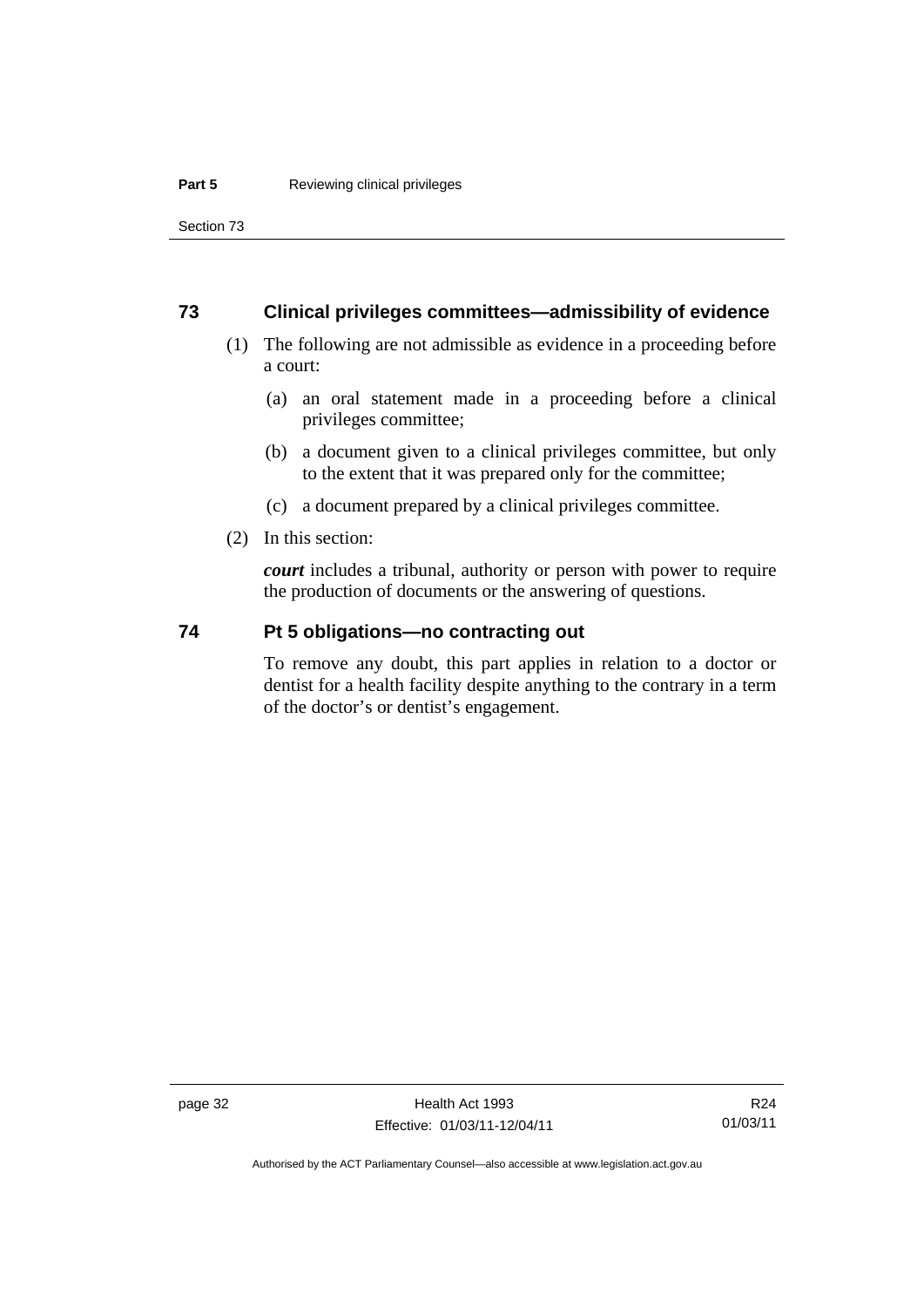# **Part 6 Abortions**

### **80 Meaning of** *abortion* **for pt 6**

In this part:

*abortion* means causing a woman's miscarriage by:

- (a) administering a drug; or
- (b) using an instrument; or
- (c) any other means.

### **81 Only doctor may carry out abortion**

A person who is not a doctor must not carry out an abortion.

Maximum penalty: imprisonment for 5 years.

### **82 Abortion to be carried out in approved medical facility**

A person must not carry out an abortion except in a medical facility, or part of a medical facility, approved under section 83 (1).

Maximum penalty: 50 penalty units, imprisonment for 6 months or both.

### **83 Approval of facilities**

- (1) If a medical facility is suitable on medical grounds for carrying out abortions, the Minister may approve the medical facility or an appropriate part of the medical facility.
- (2) An approval is a notifiable instrument.

*Note* A notifiable instrument must be notified under the *Legislation Act 2001*.

 (3) The Minister must not unreasonably refuse or delay a request for approval of a medical facility under subsection (1).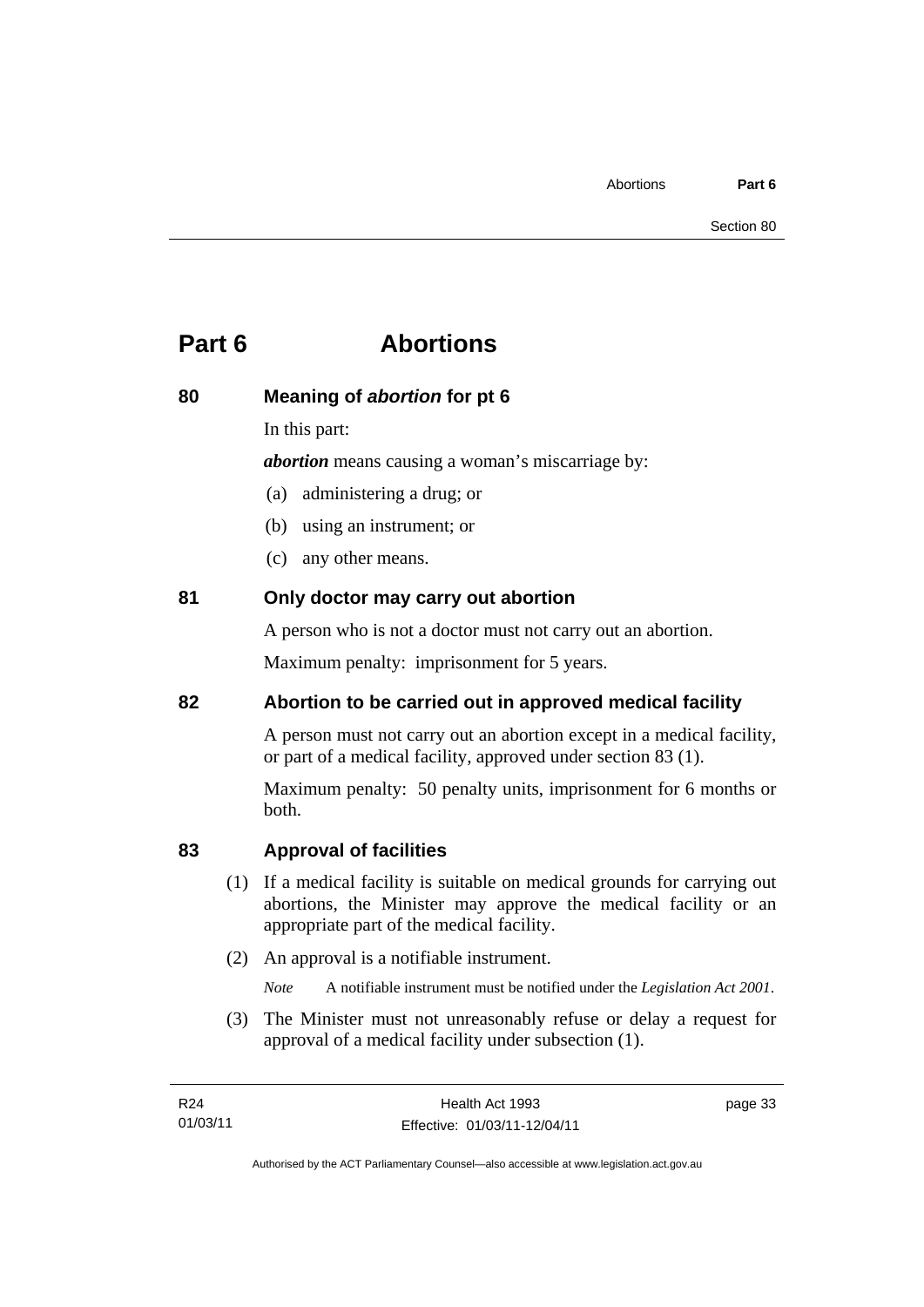#### Part 6 **Abortions**

## **84 No obligation to carry out abortion**

- (1) No-one is under a duty (by contract or by statutory or other legal requirement) to carry out or assist in carrying out an abortion.
- (2) A person is entitled to refuse to assist in carrying out an abortion.

page 34 Health Act 1993 Effective: 01/03/11-12/04/11

R24 01/03/11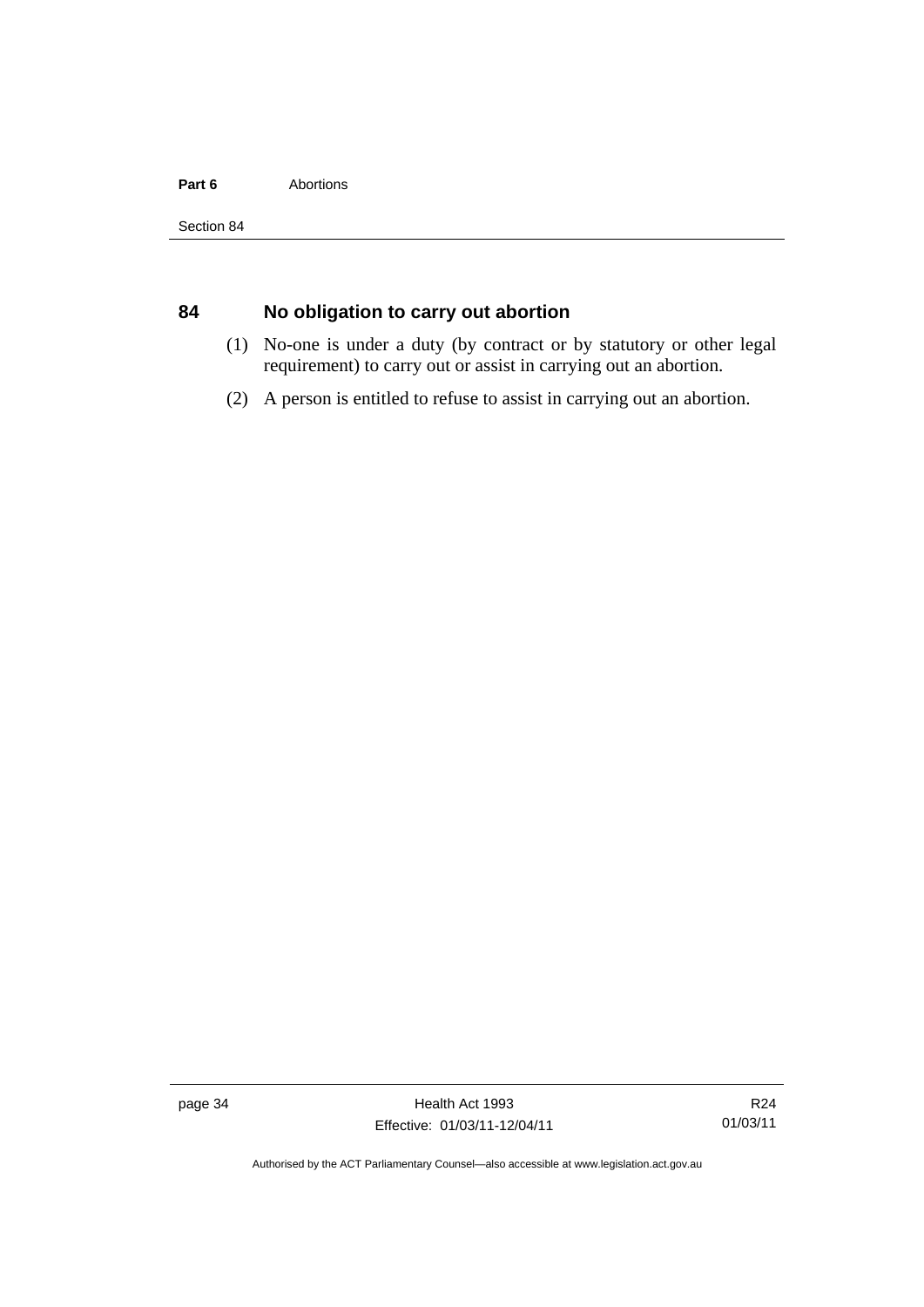# **Part 7 VMO service contracts**

### **100 Definitions for pt 7**

In this part:

*authorised representative* means an entity authorised as a representative under section 105.

*core conditions* means conditions determined under section 102.

*entity* means a corporation or an unincorporated association.

*negotiating agent* means an entity approved as a negotiating agent under section 104.

*negotiating period*—see section 103 (2).

*practice corporation*, of a VMO, means a corporation that is controlled or conducted by the VMO and by which the VMO conducts his or her practice as a doctor or dentist.

*service contract* means a contract for services, between the Territory and a VMO (or the VMO's practice corporation), under which the VMO is to provide health services to or for the Territory.

*VMO* (visiting medical officer) means a doctor or dentist who is engaged, or who the Territory proposes to engage, under a service contract.

#### **101 Service contracts**

- (1) The Territory must not enter into a service contract unless it includes the core conditions that apply to the contract.
- (2) A service contract entered into in contravention of subsection (1) is void.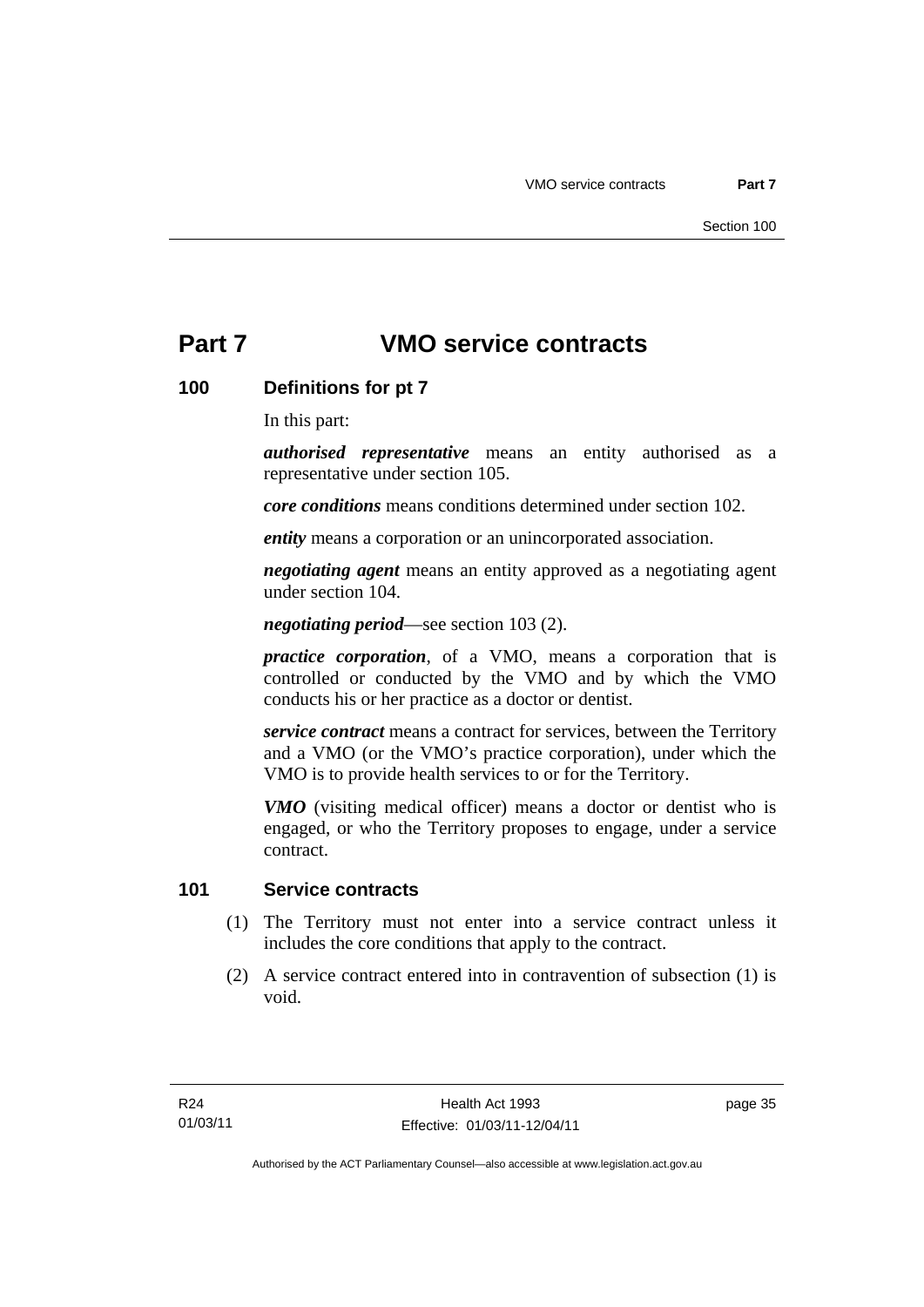#### **Part 7** VMO service contracts

Section 102

 (3) A condition of a service contract that is inconsistent with a core condition that applies to the contract is void to the extent of the inconsistency.

#### **102 Core conditions**

- (1) The Minister may determine core conditions for service contracts.
- (2) The Minister must not determine a condition as a core condition unless the condition has been—
	- (a) agreed in collective negotiations under section 103; or
	- (b) decided by arbitration under section 106.
- (3) A determination of core conditions is a notifiable instrument.

*Note* A notifiable instrument must be notified under the Legislation Act.

#### **103 Collective negotiations**

- (1) The Territory may negotiate with a negotiating agent, or negotiating agents, to establish proposed core conditions for service contracts.
- (2) Before beginning collective negotiations, the Minister must determine a period (the *negotiating period*) for the negotiations.
- (3) A negotiating period determined after 31 December 2003 must not be shorter than 3 months unless the parties to the negotiations agree to a shorter negotiating period.
- (4) A determination of a negotiating period is a notifiable instrument.
	- *Note* A notifiable instrument must be notified under the Legislation Act.

R24 01/03/11

Authorised by the ACT Parliamentary Counsel—also accessible at www.legislation.act.gov.au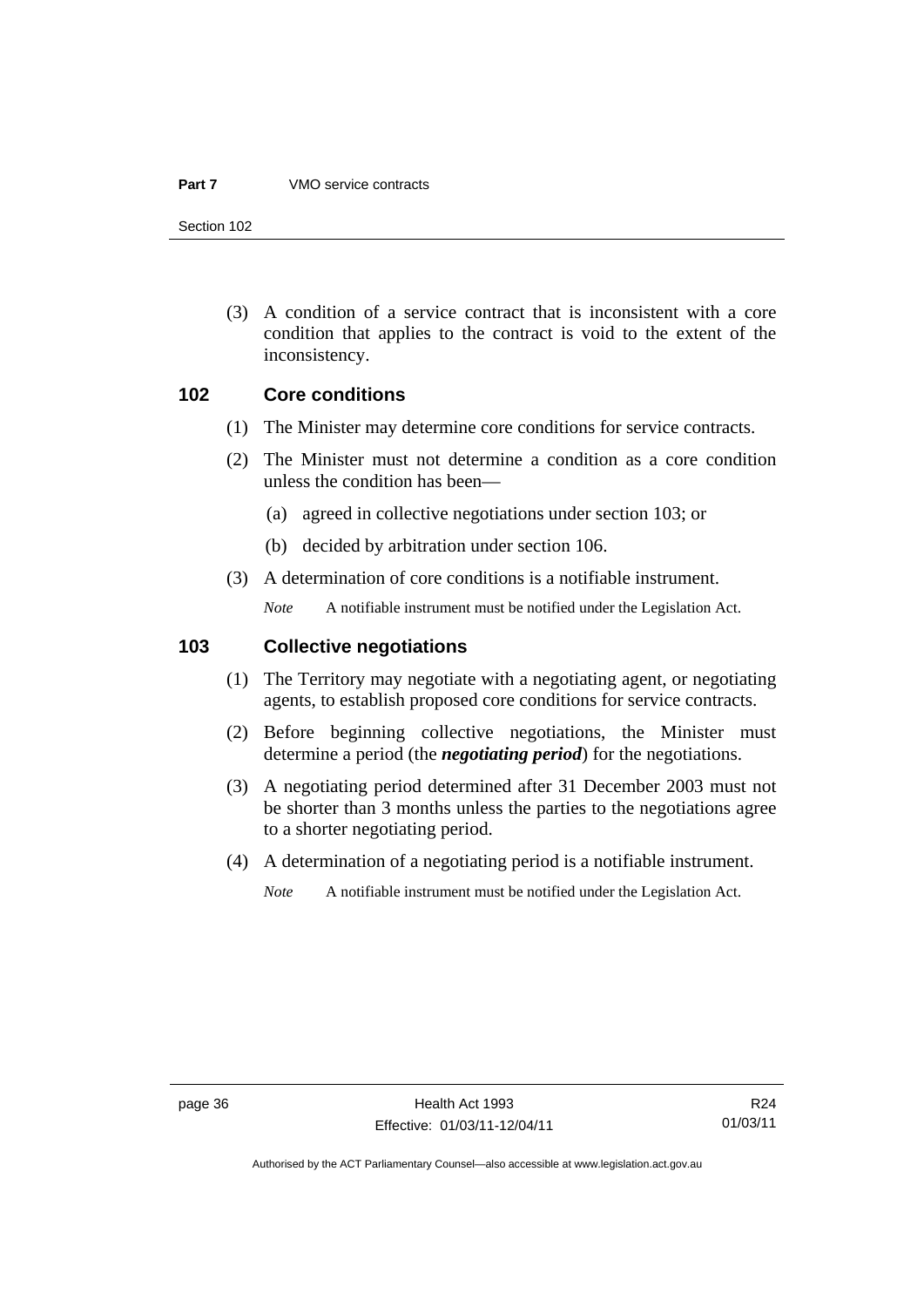### **104 Negotiating agents**

- (1) The Minister may, in writing, approve an entity as a negotiating agent.
- (2) The Minister must not approve an entity as a negotiating agent unless the Minister is satisfied that—
	- (a) the entity is the authorised representative of at least 50 VMOs who, between them, belong to at least 3 of the following categories:
		- (i) physician;
		- (ii) surgeon;
		- (iii) obstetrician and gynaecologist;
		- (iv) anaesthetist;
		- (v) general practitioner or other doctor or dentist; and
	- (b) the entity is not disqualified under subsection (3); and
	- (c) the entity is otherwise suitable to be a negotiating agent having regard to anything that may reasonably influence that decision, including the following:
		- (i) any criminal or civil court proceedings in which the entity or an executive officer of the entity has been concerned in the previous 10 years;
		- (ii) any levy of execution against the entity or an executive officer of the entity that is not satisfied;
		- (iii) whether an executive officer of the entity has ceased to carry on business, or has been involved in the management of an entity that has ceased to carry on business, with the result that creditors were not fully paid or are unlikely to be fully paid.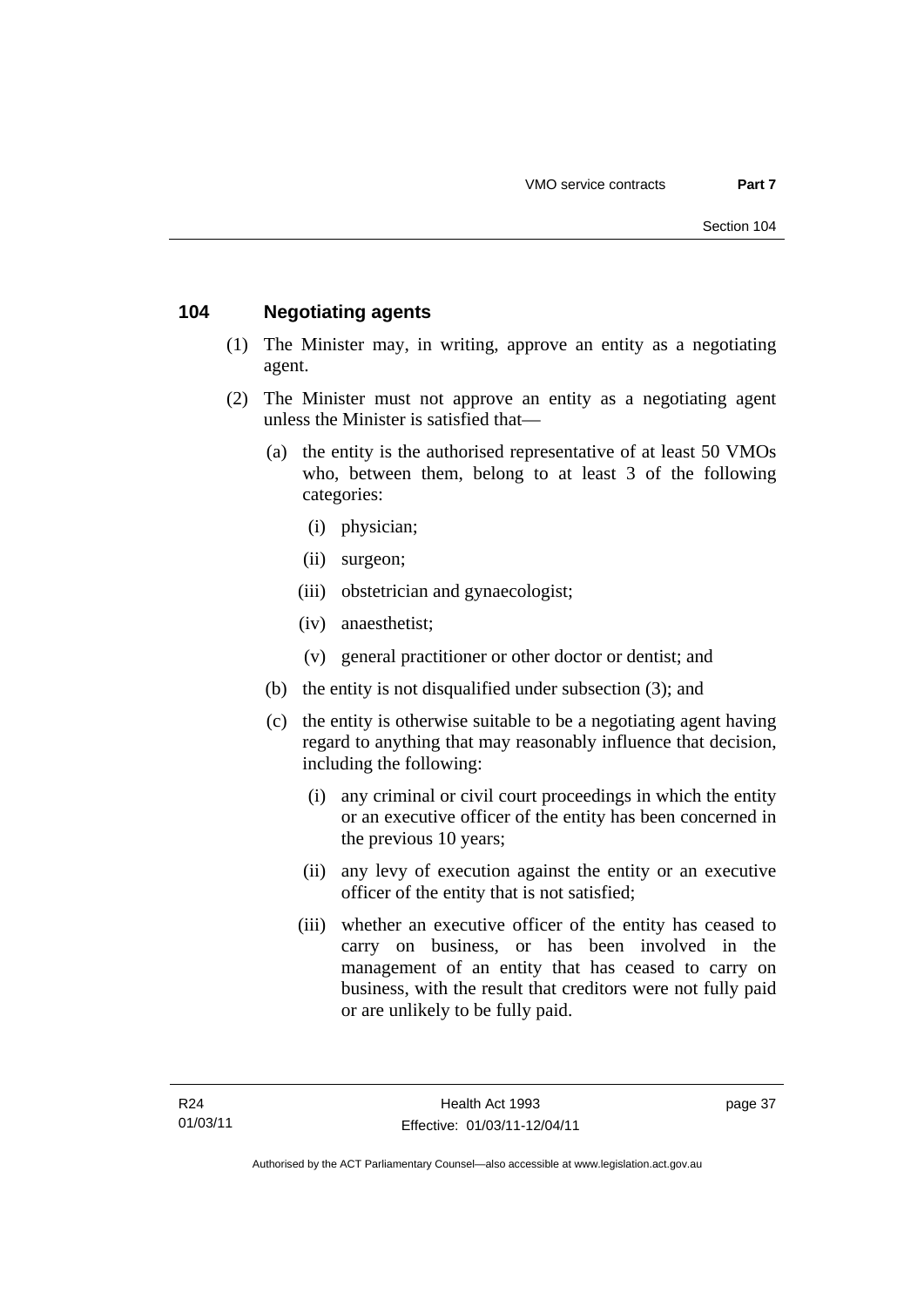- (3) For subsection (2) (b), an entity is disqualified if—
	- (a) the entity, or an executive officer of the entity, has been convicted, in the ACT or elsewhere, of—
		- (i) an offence punishable by imprisonment for longer than 1 year; or
		- (ii) an offence that involves dishonesty and is punishable by imprisonment for 3 months or longer; or
	- (b) the entity has a receiver, receiver and manager, or provisional liquidator appointed over part or all of its affairs, or is otherwise under external administration; or
	- (c) the entity is insolvent, enters into voluntary administration or makes an arrangement with its creditors or takes the benefit of any law for the relief of insolvent debtors; or
	- (d) the executive officer of the entity is disqualified from managing corporations under the Corporations Act, part 2D.6 (Disqualification from managing corporations).
- (4) In this section:

*executive officer*, of an entity, means a person, by whatever name called, and whether or not the person is a director of the entity, who is concerned with or takes part in the management of the entity.

### **105 Authorised representatives**

- (1) A VMO may, in writing, authorise 1 entity to represent the VMO in collective negotiations under section 103.
	- *Note* If a form is approved under s 194 for an authorisation, the form must be used.
- (2) The authorisation must nominate 1 of the categories mentioned in section 104 (2) (a) as the category to which the VMO belongs.

R24 01/03/11

Authorised by the ACT Parliamentary Counsel—also accessible at www.legislation.act.gov.au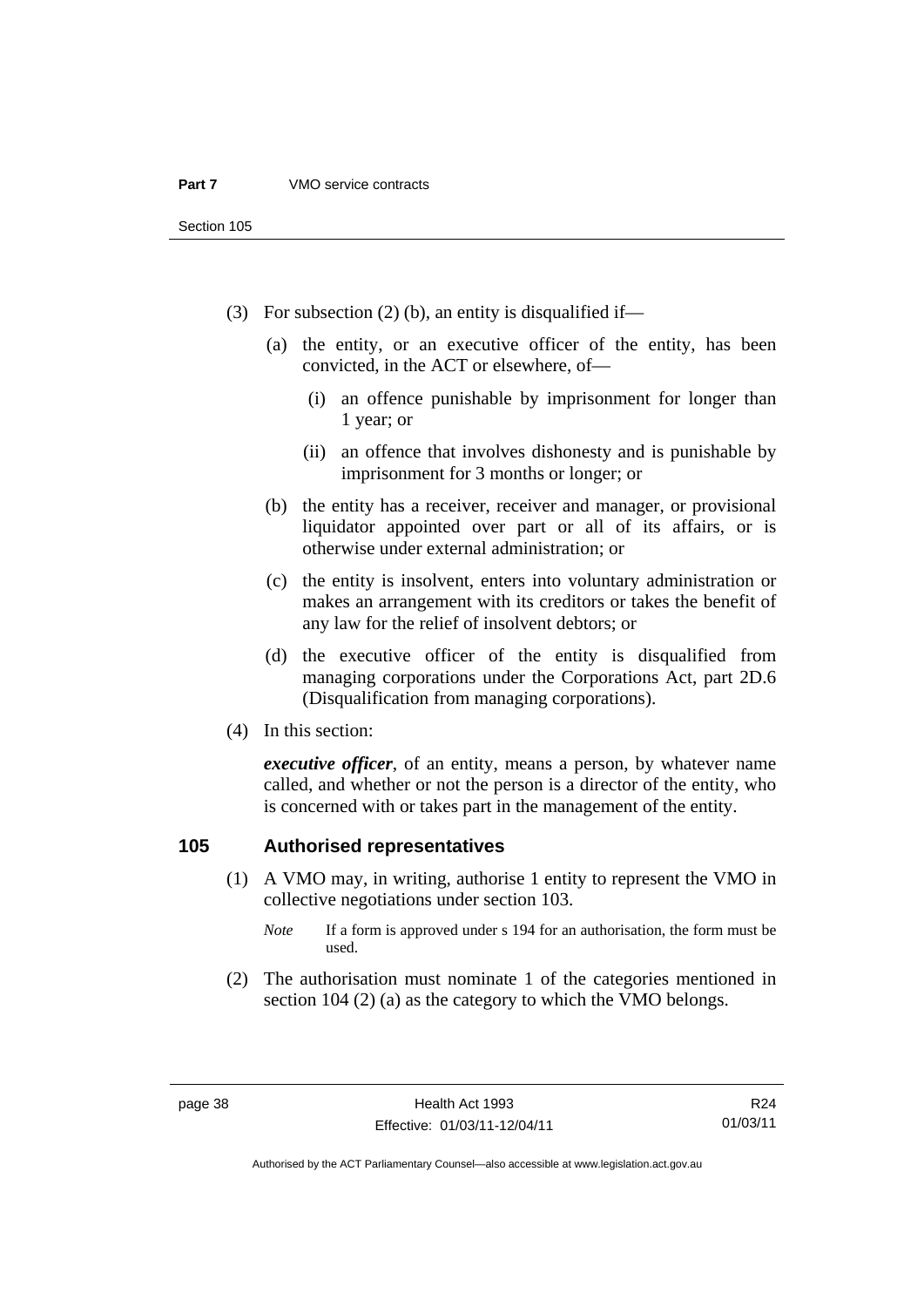### **106 Arbitration**

- (1) This section applies if agreement is not reached in collective negotiations between the Territory and a negotiating agent or negotiating agents in relation to a matter before the end of the negotiating period.
- (2) Unless resolved by mediation beforehand, the matter must be decided by arbitration.
- (3) The arbitration must be conducted under the *Commercial Arbitration Act 1986* and in accordance with principles and rules determined by the Minister.
- (4) That Act applies to the arbitration as if the determined principles and rules were an arbitration agreement between the Territory and the negotiating agent or negotiating agents.
- (5) The principles and rules—
	- (a) must be determined by the Minister having regard to the objective of improving the efficiency, effectiveness and quality of health services, and other public interest considerations; and
	- (b) must include a requirement that the arbitrator has appropriate experience, including in determining industrial awards; and
	- (c) must be fair and reasonable.
- (6) A determination of principles and rules for arbitration is a notifiable instrument.
	- *Note* A notifiable instrument must be notified under the Legislation Act.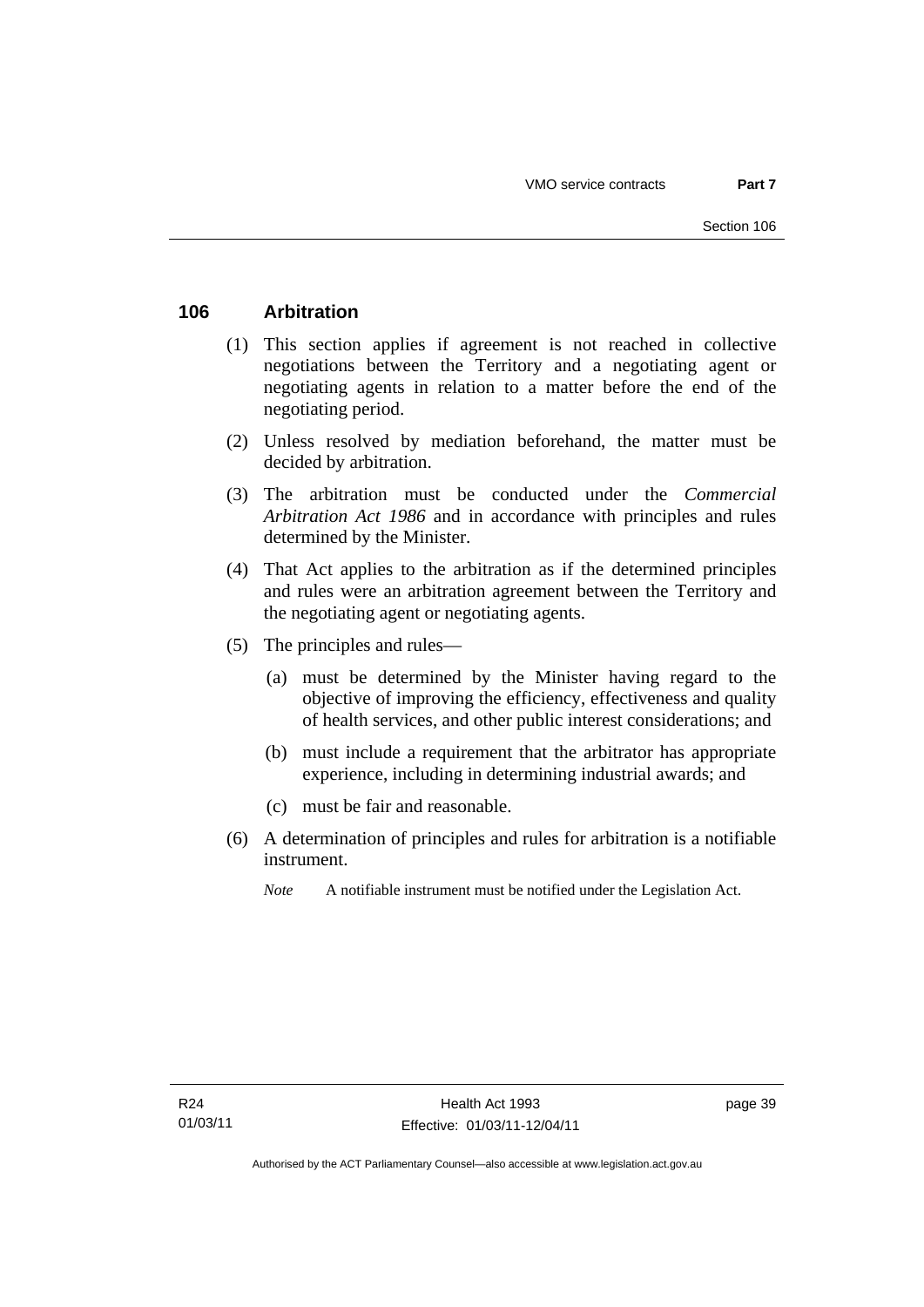#### **Part 7** VMO service contracts

Section 107

#### **107 Competition and Consumer Act authorisation**

For the *Competition and Consumer Act 2010* (Cwlth) and the Competition Code of the ACT, the following are authorised:

- (a) collective negotiations between the Territory and an approved negotiating agent, or approved negotiating agents, under this part;
- (b) the conditions agreed in those negotiations;
- (c) service contracts containing core conditions;
- (d) everything done under a service contract.

page 40 Health Act 1993 Effective: 01/03/11-12/04/11

R24 01/03/11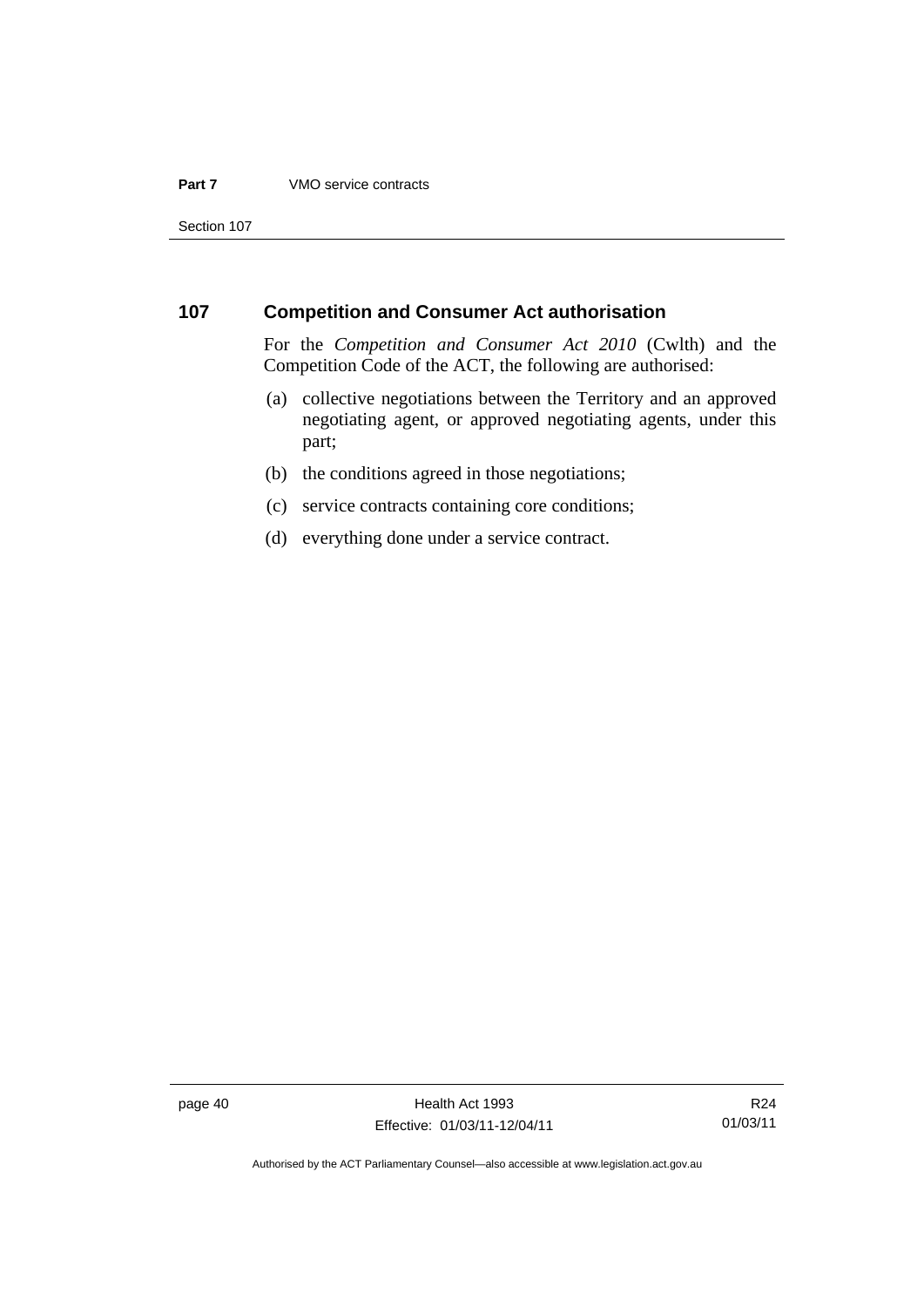# **Part 8 Secrecy**

| 120 | Definitions-pt 8                                                                                                                         |  |  |
|-----|------------------------------------------------------------------------------------------------------------------------------------------|--|--|
|     | In this part:                                                                                                                            |  |  |
|     | $divulge$ —see section 121.                                                                                                              |  |  |
|     | <i>information holder</i> —see section 122.                                                                                              |  |  |
|     | <i>protected information</i> —see section 123.                                                                                           |  |  |
|     | Sensitive information is defined for the Act in s 124.<br><b>Note</b>                                                                    |  |  |
| 121 | When is information divulged?                                                                                                            |  |  |
|     | In this part:                                                                                                                            |  |  |
|     | <i>divulge</i> includes communicate.                                                                                                     |  |  |
| 122 | Who is an <i>information holder</i> ?                                                                                                    |  |  |
|     | For this part, a person is an <i>information holder</i> if—                                                                              |  |  |
|     | the person is or has been—<br>(a)                                                                                                        |  |  |
|     | a member of a quality assurance committee; or<br>(i)                                                                                     |  |  |
|     | a member of a clinical privileges committee; or<br>(ii)                                                                                  |  |  |
|     | someone else exercising a function under part 4 (Quality<br>(iii)<br>assurance) or part 5 (Reviewing clinical privileges); or            |  |  |
|     | someone else engaged in the administration of part 4<br>(iv)<br>assurance) or part 5 (Reviewing clinical<br>(Quality)<br>privileges); or |  |  |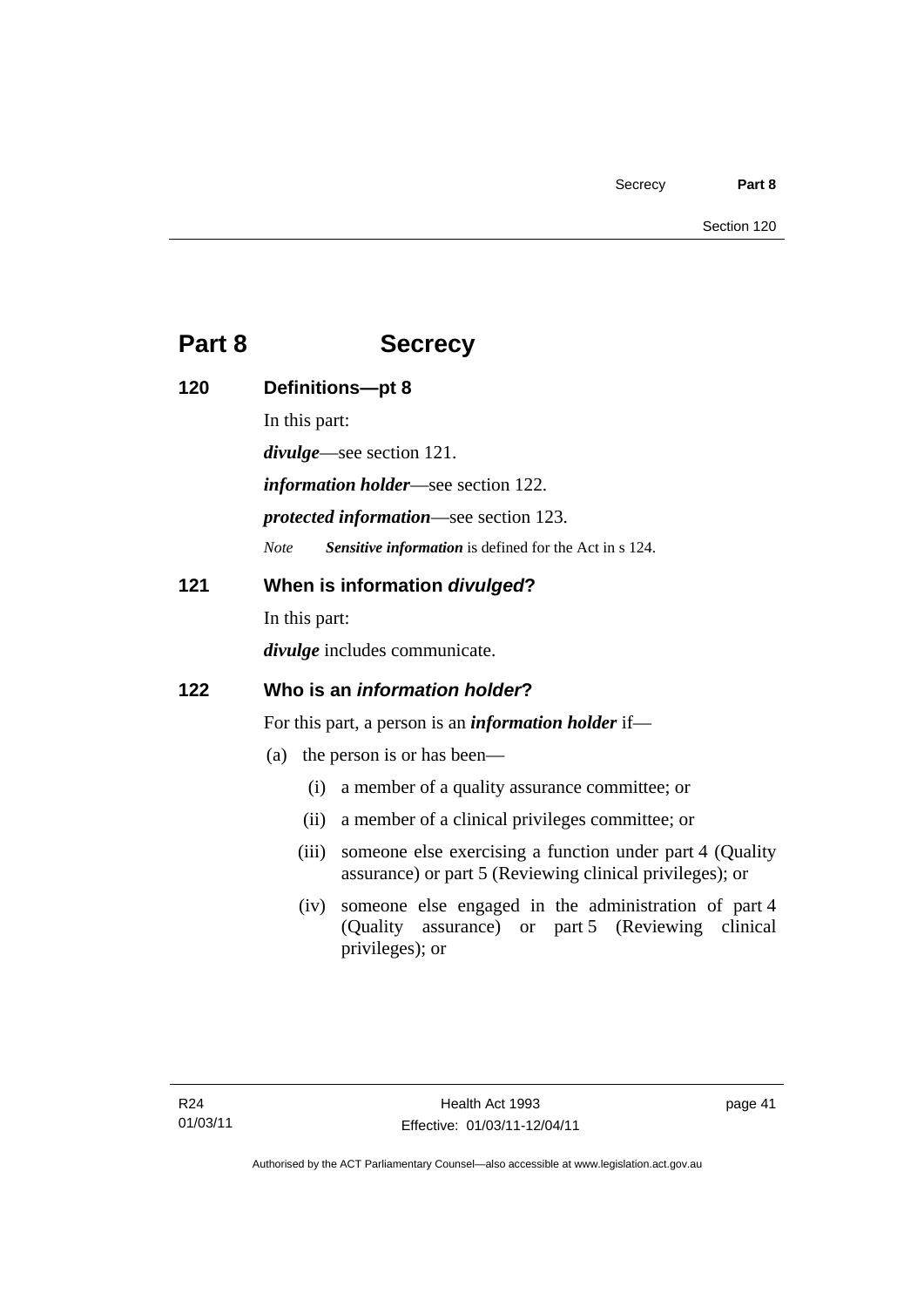- (b) the person has been given information under this Act by a person mentioned in paragraph (a).
	- *Note* Information may be given to people under various provisions of pt 4 and pt 5, including:
		- s 39 (Giving health service reports to CEO or chief executive)
		- s 43 (Quality assurance committees—giving information to the Coroner's Court)
		- s 44 (Quality assurance committees—giving information to other quality assurance committees)
		- s 45 (Quality assurance committees—giving information to health board)
		- s 72 (Clinical privileges committees—giving information to health board).

#### **123 What is** *protected information***?**

- (1) For this part, information is *protected information* about a person if it is information about the person that is disclosed to, or obtained by, an information holder because of the exercise of a function under this Act by the information holder or someone else.
- (2) Without limiting subsection (1), *protected information* includes sensitive information.

#### **124 What is** *sensitive information***?**

In this Act:

*sensitive information* means information that—

- (a) identifies a person who—
	- (i) has received a health service; or
	- (ii) is a health service provider; or
	- (iii) has provided information to a quality assurance committee under section 35 (Quality assurance committees—obtaining information) or otherwise in the

R24 01/03/11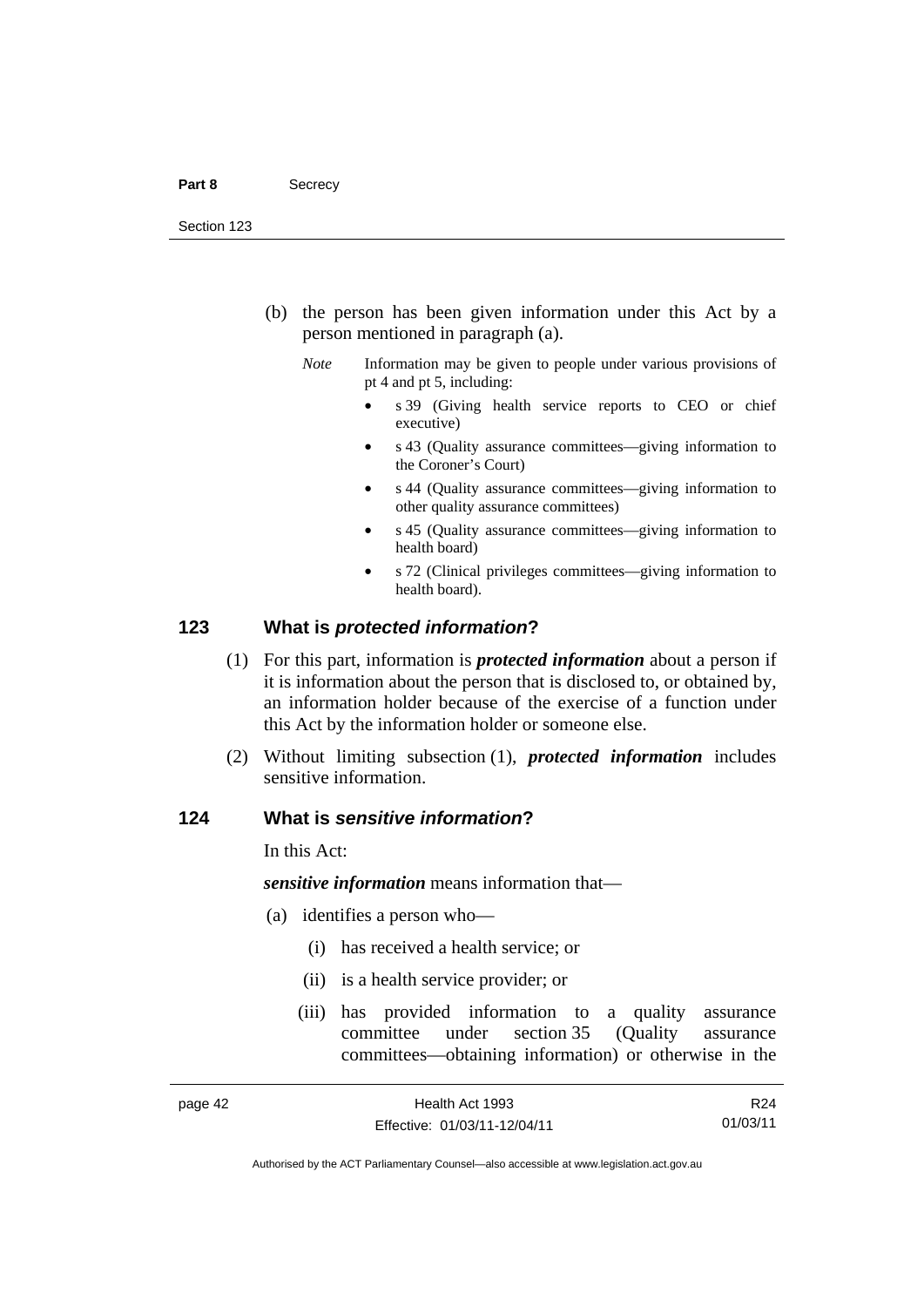course of the committee carrying out the committee's functions under this Act; or

- (iv) has provided information to a clinical privileges committee under section 64 (Clinical privileges committees—obtaining information) or otherwise in the course of the committee carrying out the committee's functions under this Act; or
- (b) would allow the identity of the person to be worked out.

### **125 Offence—secrecy of protected information**

- (1) An information holder commits an offence if—
	- (a) the information holder—
		- (i) makes a record of protected information about someone else; and
		- (ii) is reckless about whether the information is protected information about someone else; or
	- (b) the information holder—
		- (i) does something that divulges protected information about someone else; and
		- (ii) is reckless about whether—
			- (A) the information is protected information about someone else; and
			- (B) doing the thing would result in the information being divulged to another person.

Maximum penalty: 50 penalty units, imprisonment for 6 months or both.

 (2) This section does not apply to the making of a record or the divulging of information if the record is made or the information divulged—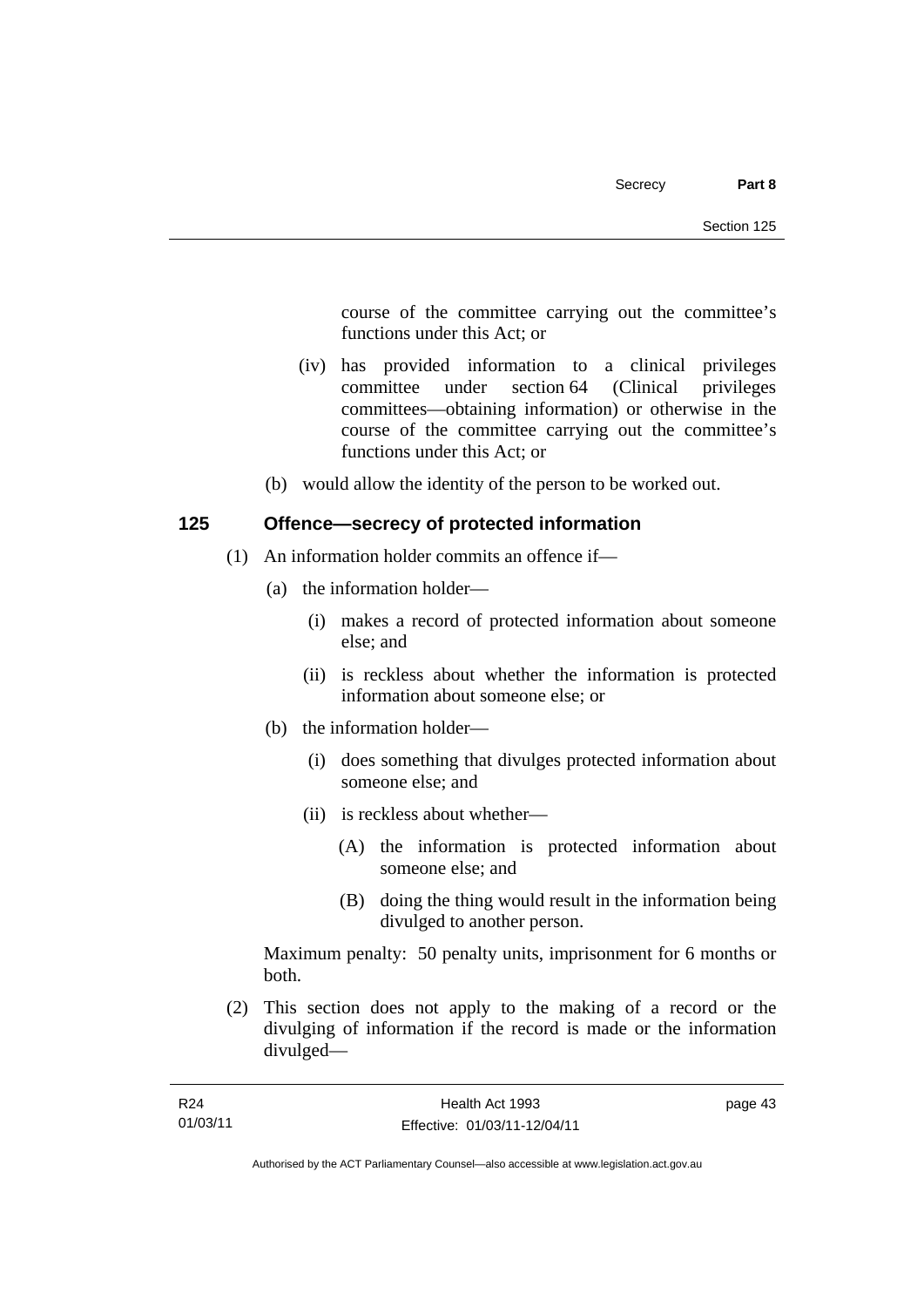- (a) under this Act; or
- (b) in the exercise of a function, as an information holder, under this Act.
- (3) This section does not apply to the making of a record or the divulging of information if—
	- (a) the protected information is not sensitive information; and
	- (b) the record is made or the information divulged—
		- (i) under another territory law; or
		- (ii) in the exercise of a function, as an information holder, under another territory law.
- (4) This section does not apply to the divulging of protected information about someone with the person's agreement.
- (5) An information holder must not divulge protected information to a court, or produce a document containing protected information to a court, unless it is necessary to do so for this Act.
	- *Note* A quality assurance committee may give protected information to the Coroner's Court (see s 43).
- (6) In this section:

*court* includes a tribunal, authority or person with power to require the production of documents or the answering of questions.

*produce* includes allow access to.

### **126 Information may be given to Medicare Australia**

- (1) The CEO of a health facility may give protected information about a health service provided by a health service provider for the health facility to—
	- (a) Medicare Australia; or
	- (b) the auditor-general.

R24 01/03/11

Authorised by the ACT Parliamentary Counsel—also accessible at www.legislation.act.gov.au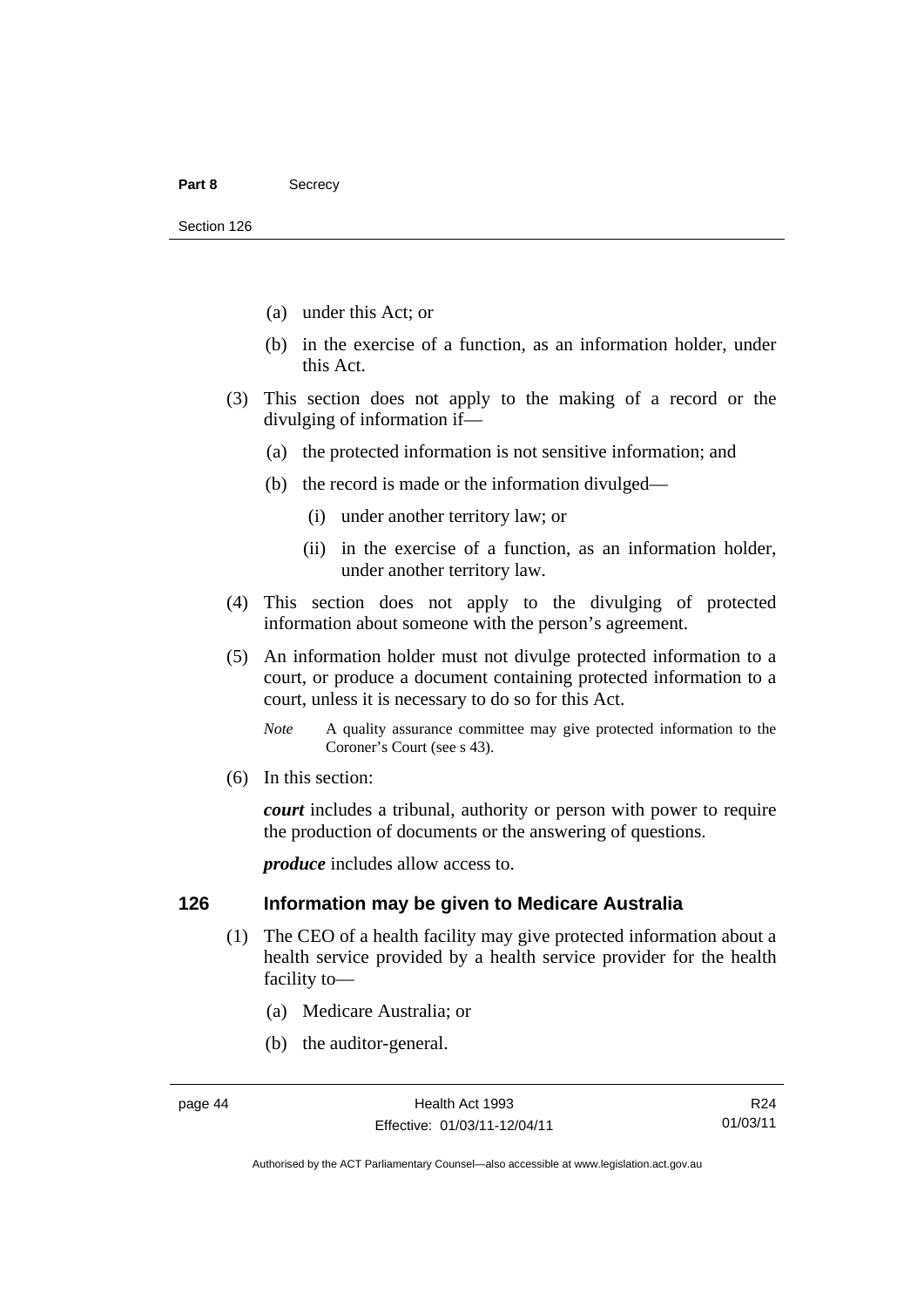*Note* Protected information includes sensitive information (see s 123).

- (2) However, the CEO must not give the information unless—
	- (a) the CEO is satisfied that the giving of the information will help the prevention or detection of fraud; and
	- (b) the Minister agrees, in writing, to the giving of the information.
- (3) In this section:

*CEO*, of a health facility—see section 22.

*Medicare Australia*—see the *Medicare Australia Act 1973* (Cwlth).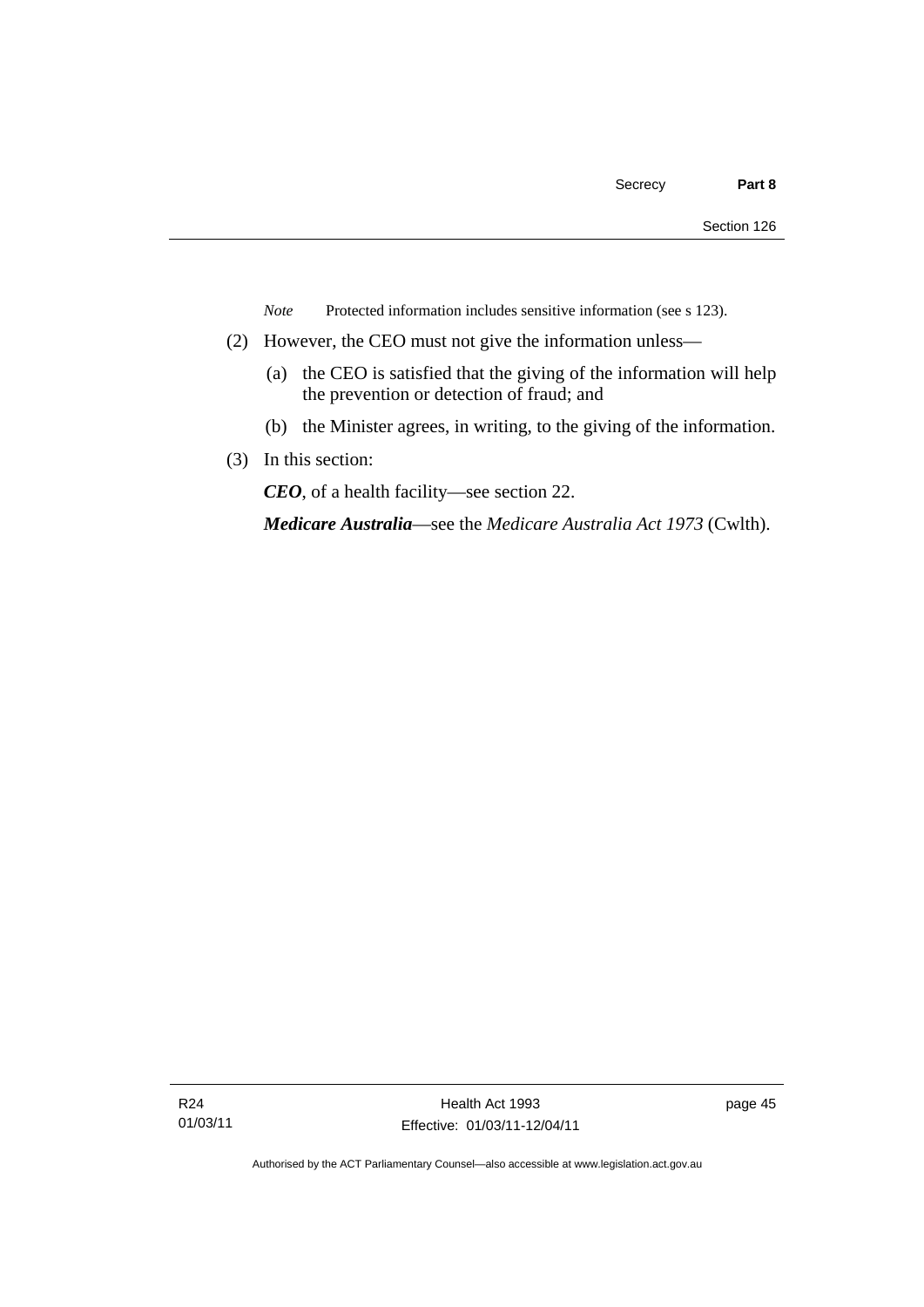Section 127

# **Part 8A Offence—provision of health services by non-health practitioners**

### **127 Provision of regulated health service by person not health practitioner**

- (1) A person commits an offence if—
	- (a) the person intentionally provides a regulated health service; and
	- (b) the person is not a health practitioner.

Maximum penalty: 50 penalty units, imprisonment for 6 months or both.

#### **Example—someone providing a regulated health service to someone in the ACT when not a health practitioner**

A person (*Dr W*) provides a medical service by a video link from an island in the south Pacific to Mary Smith in the ACT. Dr W advises Mary that she needs to have her tonsils removed. Dr W is not a health practitioner. Dr W contravenes this subsection.

- *Note* An example is part of the Act, is not exhaustive and may extend, but does not limit, the meaning of the provision in which it appears (see Legislation Act, s 126 and s 132).
- (2) This section does not apply to—
	- (a) a health service provided in an emergency; or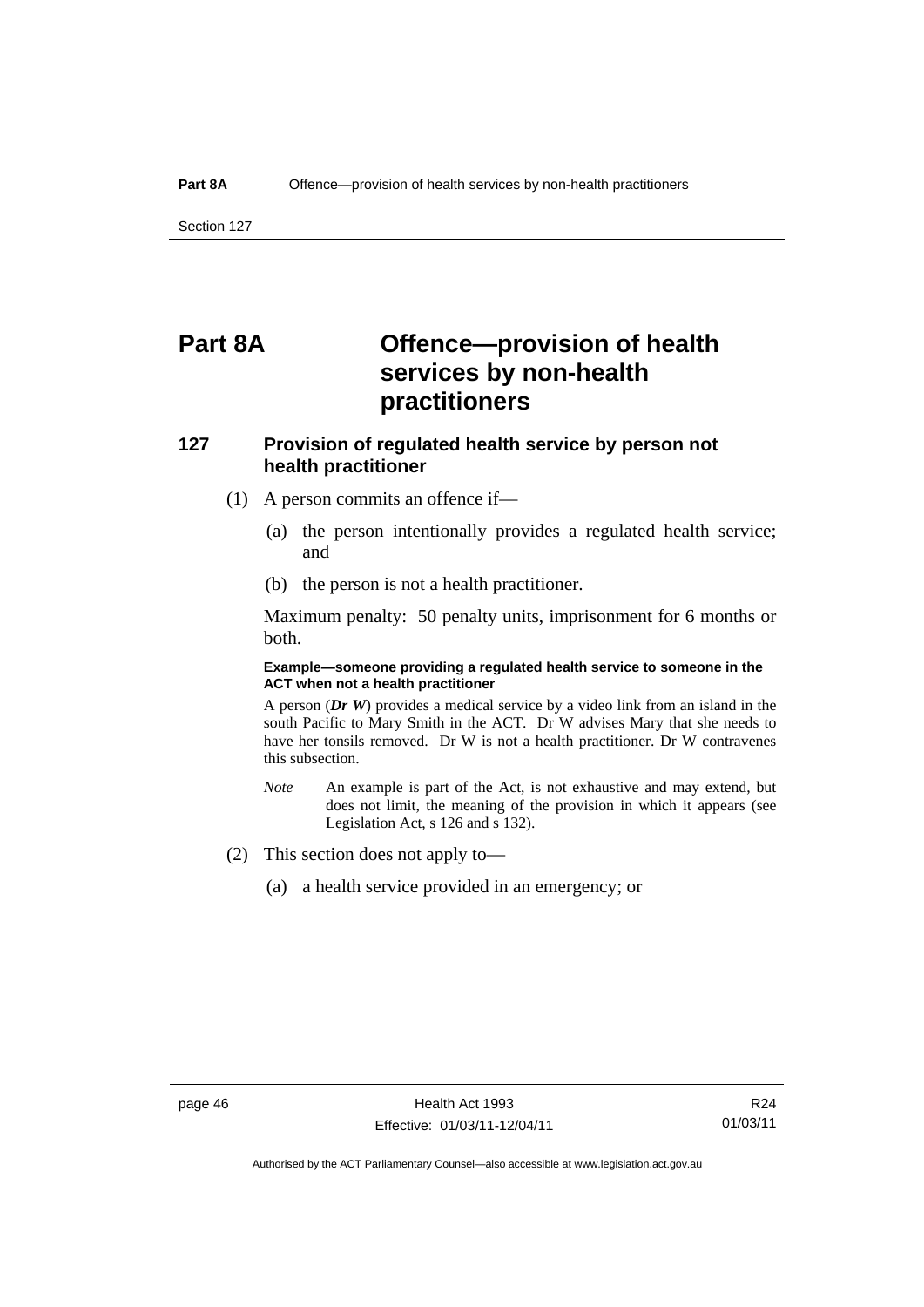- (b) the provision, by mail order, or over the internet or by other electronic means, of manufactured aids to rehabilitation or surgical prosthetics and orthotics; or
- (c) a health service ordinarily provided in the ordinary course of business by people other than health practitioners.

**Example—par (b)** 

dental restorative or corrective devices

(3) In this section:

*regulated health service* means a health service ordinarily provided by a health practitioner.

page 47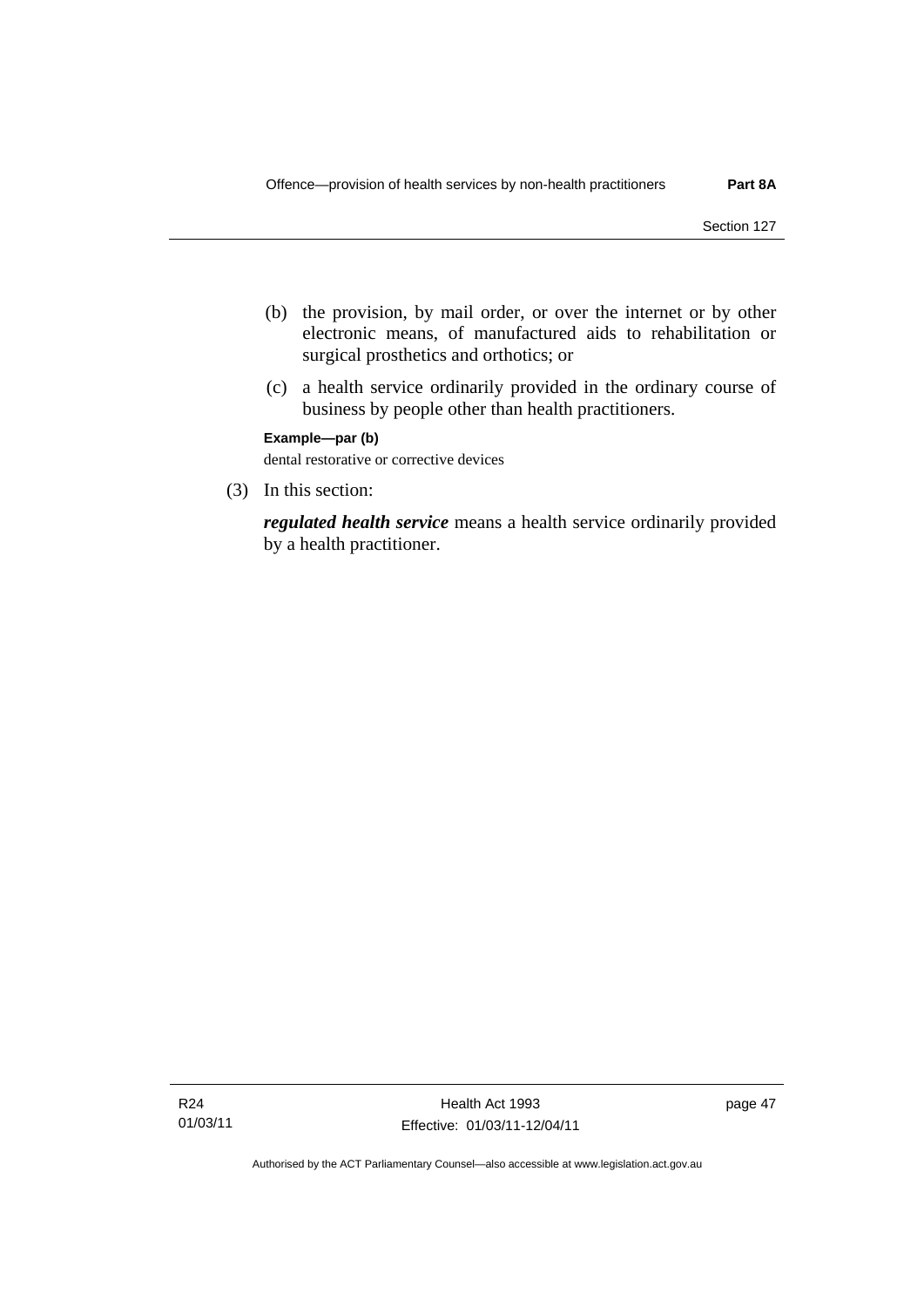# **Part 9 Pharmacists and pharmacy premises**

#### **128 Meaning of** *community pharmacy***—pt 9**

In this part:

*community pharmacy*—see the *Medicines, Poisons and Therapeutic Goods Act 2008*, dictionary.

#### **128A Complying pharmacy corporation**

A corporation is a *complying pharmacy corporation* if the corporation—

- (a) has a constitution that provides that—
	- (i) the object of the corporation is to practise as a pharmacist; and
	- (ii) only an individual who is a pharmacist may be a director; and
	- (iii) a director cannot be a director of another incorporated pharmacist without the written consent of the board; and
	- (iv) all voting rights exercisable at a general meeting of the corporation are exercisable only by or on behalf of pharmacists who are directors or employees of the corporation; and
	- (v) a shareholder in the corporation must be either a pharmacist or a close relative of a shareholder; and
- (b) has a constitution that ensures that each share in the corporation is beneficially owned by—
	- (i) a pharmacist who is a director or employee of the corporation; or

Authorised by the ACT Parliamentary Counsel—also accessible at www.legislation.act.gov.au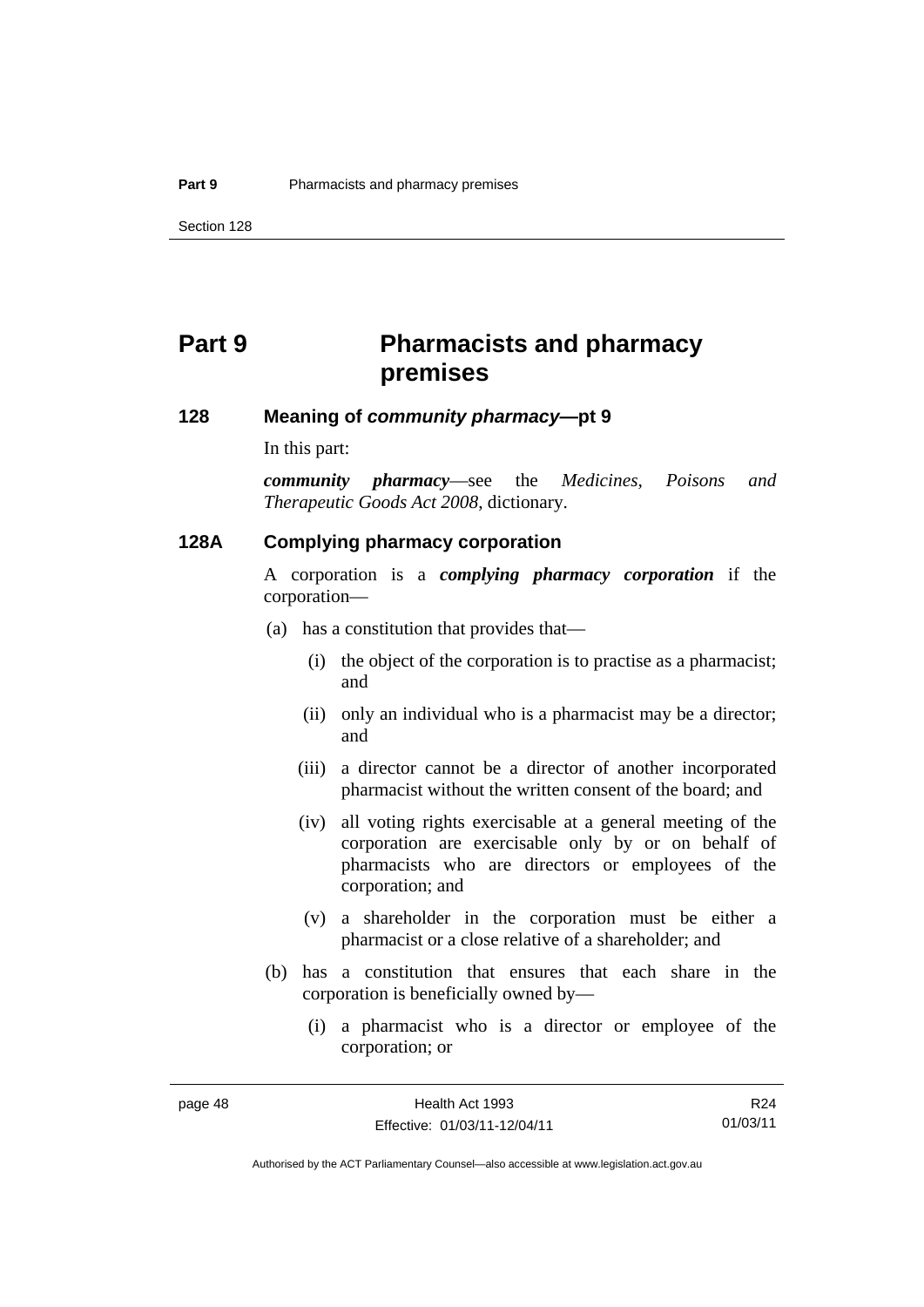- (ii) a close relative of a person mentioned in subparagraph (i); and
- (c) for a corporation that is to practise pharmacy as a trustee—is only a party to a trust deed that relates to the corporation's practice as a pharmacist if—
	- (i) the deed provides that all beneficiaries are to be pharmacists who are directors or employees of the corporation or close relatives of the pharmacists; and
	- (ii) the proposed trust deed has been approved in writing by the national board; and
- (d) has a constitution that is appropriate to a corporation formed to practise as a pharmacist.

#### **128B Standard of premises**

- (1) To protect the public, premises where a pharmacist operates a community pharmacy must—
	- (a) be under the direct, personal control of a pharmacist; and
	- (b) have direct access, or through access, to the premises; and
	- (c) comply with standards approved under subsection (2).
- (2) The Minister may approve standards about premises for community pharmacies for subsection (1) (c).
- (3) An approved standard is a notifiable instrument.

*Note* A notifiable instrument must be notified under the Legislation Act.

- (4) A pharmacist must comply with any standard approved under this section.
- (5) In this section:

*through access*, to premises, means access to the premises through the public area of a shopping centre, mall, plaza or health centre.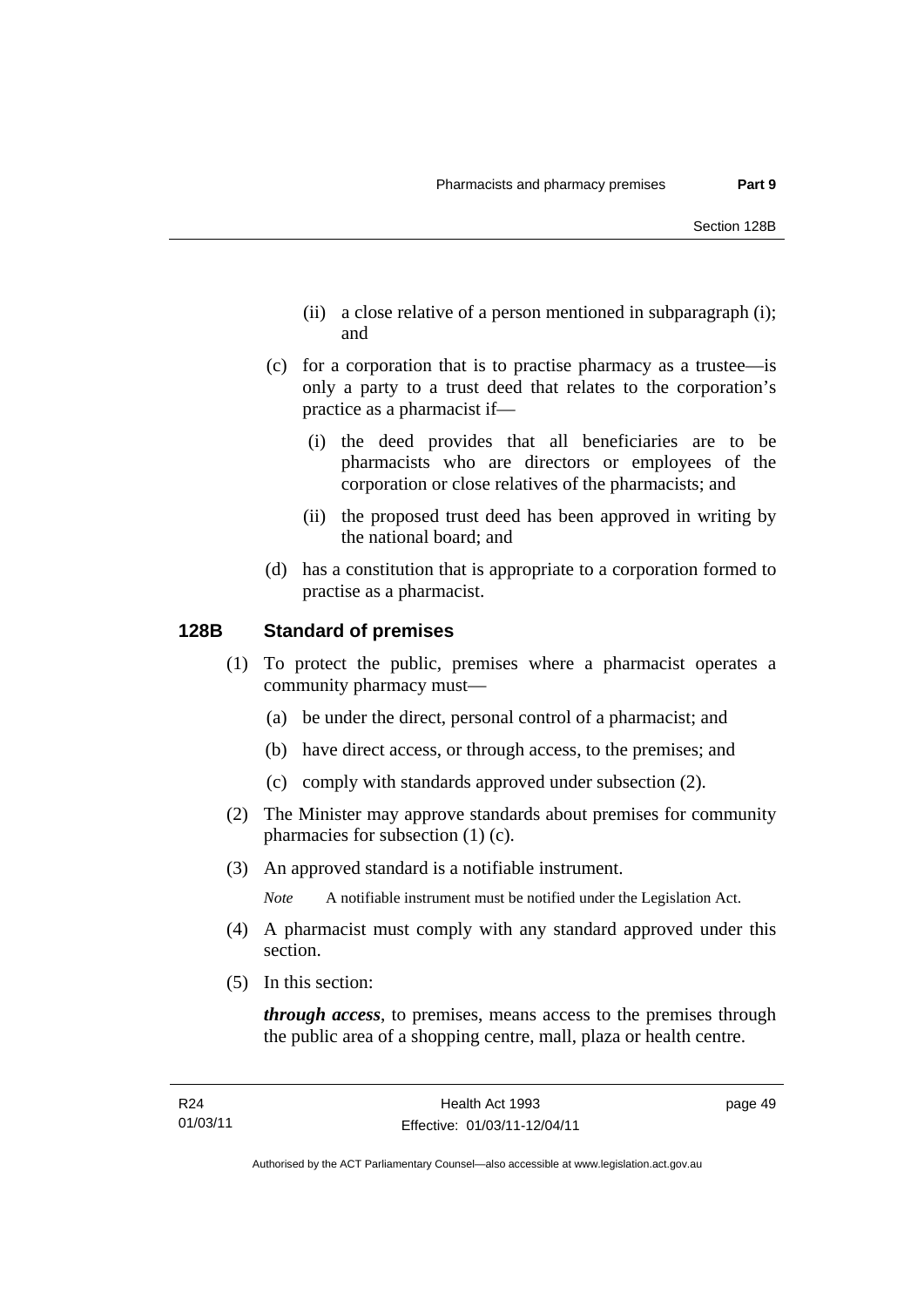Section 129

### **129 Restriction on pharmacy premises—supermarkets**

 (1) A person commits an offence if the person operates a community pharmacy inside, or partly inside, premises being used as a supermarket.

Maximum penalty: 200 penalty units, imprisonment for 2 years or both.

 (2) A pharmacist commits an offence if the pharmacist practises as a pharmacist in a community pharmacy inside, or partly inside, premises being used as a supermarket.

Maximum penalty: 200 penalty units, imprisonment for 2 years or both.

(3) In this section:

*supermarket* means a large shop selling food and other household items where the selection of goods is organised on a self-serve basis.

*Note* This definition is the same as the definition of *supermarket* in the territory plan.

### **M 129A Ownership of pharmacy business**

R24 01/03/11

Authorised by the ACT Parliamentary Counsel—also accessible at www.legislation.act.gov.au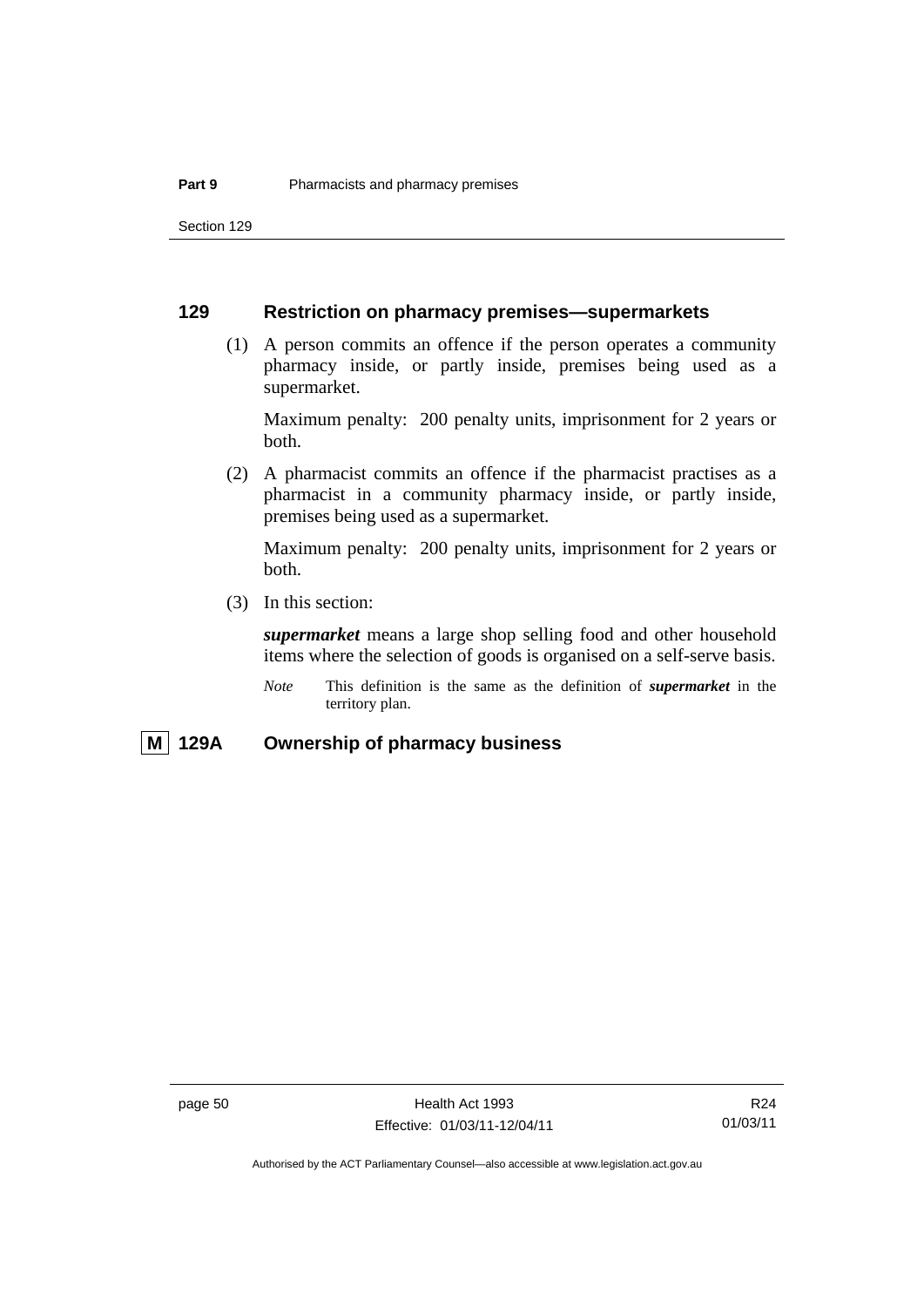# **Part 10 Review of decisions**

### **130 Review of decisions**

A doctor, or dentist, for a health facility may apply to the ACAT for review of a decision of the CEO of the health facility under section 69—

- (a) to amend or withdraw the clinical privileges of the doctor or dentist; or
- (b) to amend the terms of engagement of the doctor or dentist; or
- (c) to suspend or end the engagement of the doctor or dentist.

### **131 Pt 9 obligations—no contracting out**

To remove any doubt, this part applies in relation to a doctor, or dentist, for a health facility despite anything to the contrary in a term of the doctor's or dentist's engagement.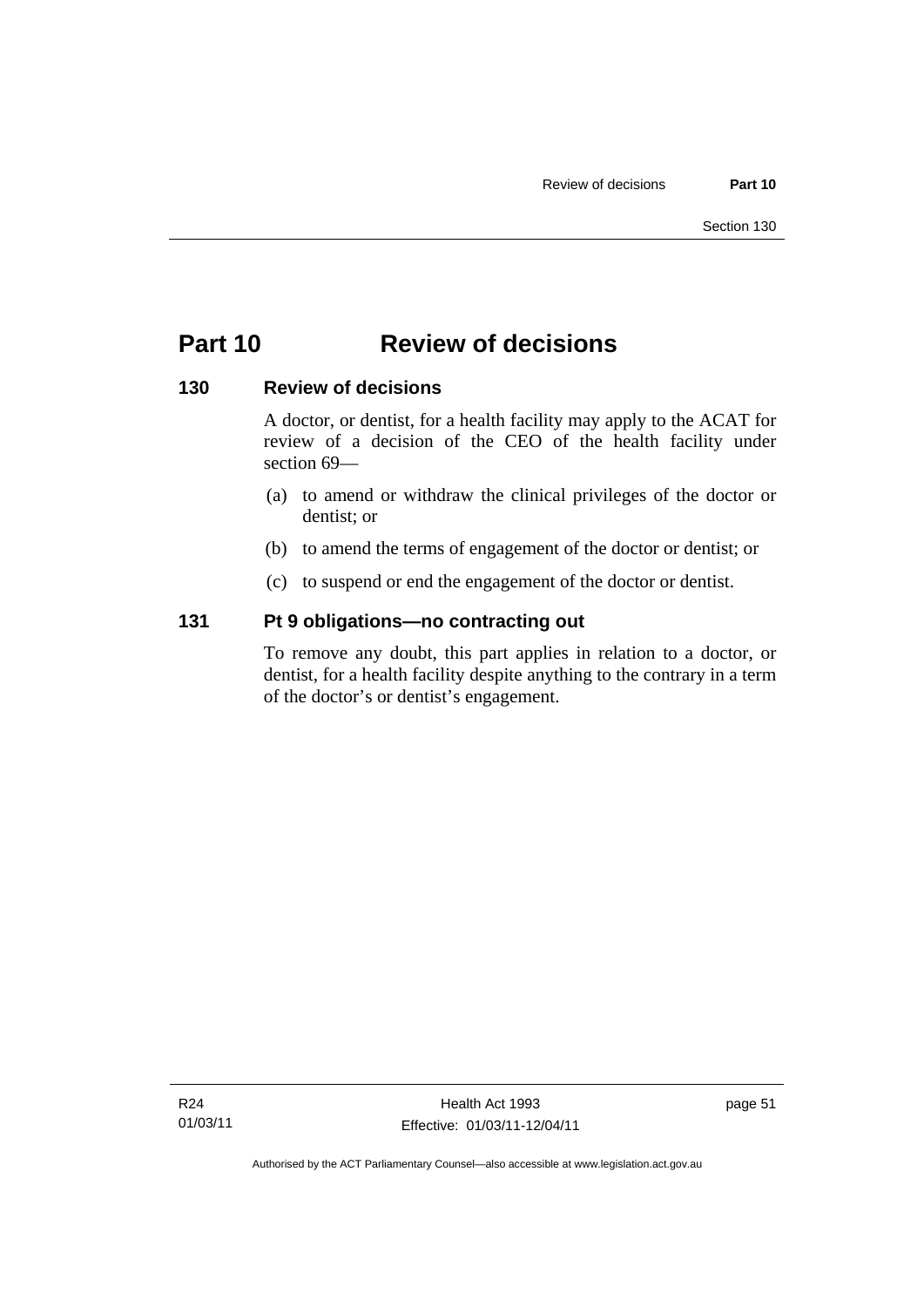#### **Part 15** Miscellaneous

Section 190

# **Part 15 Miscellaneous**

#### **190 Disclosure of interests by committee members**

- (1) If a member of a committee to which this section applies has a material interest in an issue being considered, or about to be considered, by the committee, the member must disclose the nature of the interest at a committee meeting as soon as practicable after the relevant facts come to the member's knowledge.
	- *Note 1* This section applies to a quality assurance committee (see s 32) and a clinical privileges review committee (see s 61).
	- *Note 2 Material interest* is defined in s (4). The definition of *indirect interest* in s (4) applies to the definition of *material interest*.
- (2) The disclosure must be recorded in the committee's minutes and, unless the committee otherwise decides, the member must not—
	- (a) be present when the committee considers the issue; or
	- (b) take part in a decision of the committee on the issue.

#### **Example**

Adam, Ben and Charlotte are members of a quality assurance committee. They have an interest in an issue being considered at a committee meeting and they disclose the interest as soon as they become aware of it. Adam's and Ben's interests are minor but Charlotte has a direct financial interest in the issue.

The committee considers the disclosures and decides that because of the nature of the interests:

- Adam may be present when the committee considers the issue but not take part in the decision
- Ben may be present for the consideration and take part in the decision.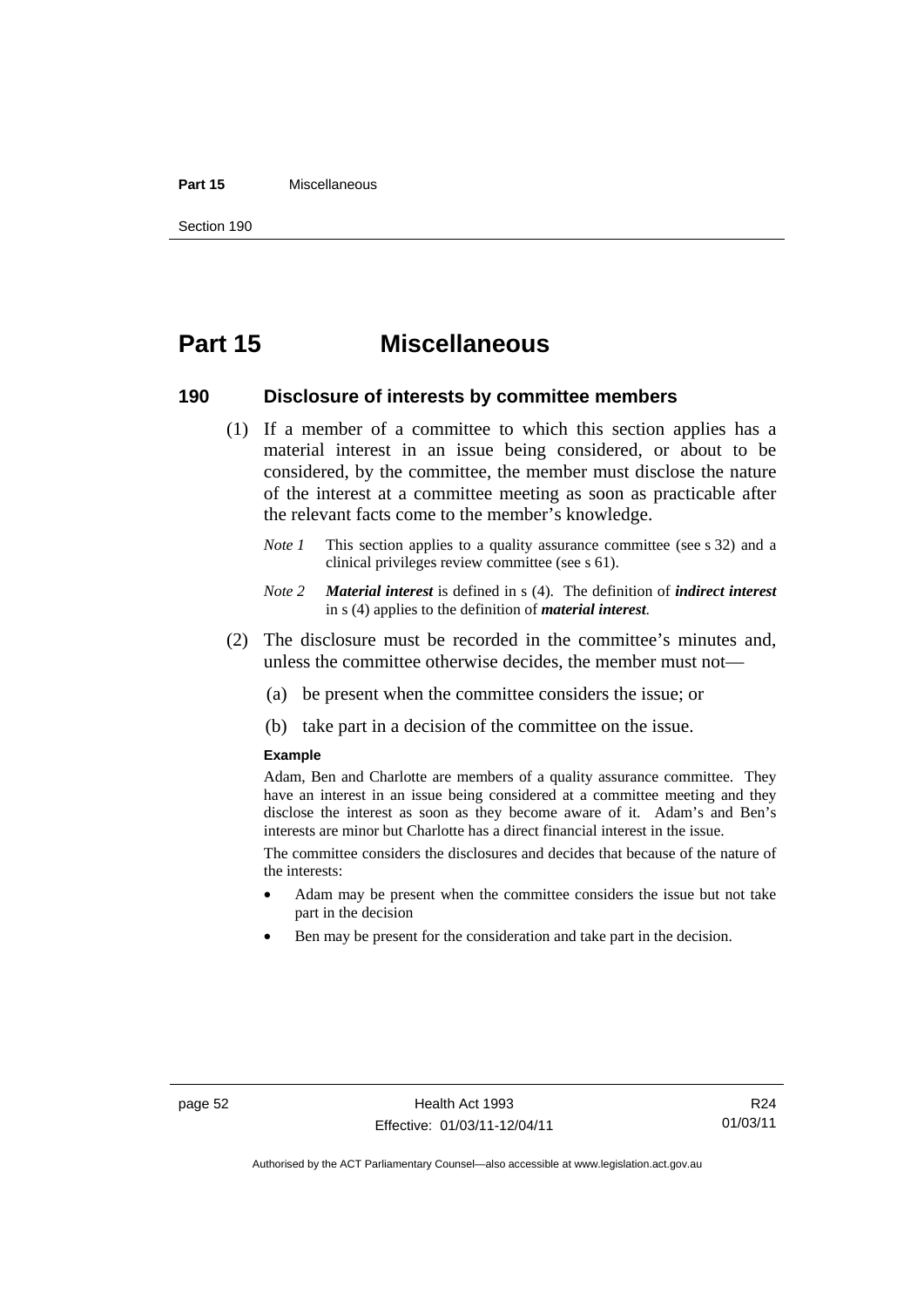The committee does not make a decision allowing Charlotte to be present or take part in the committee's decision. Accordingly, since Charlotte has a material interest she cannot be present for the consideration of the issue or take part in the decision.

- *Note* An example is part of the Act, is not exhaustive and may extend, but does not limit, the meaning of the provision in which it appears (see Legislation Act, s 126 and s 132).
- (3) Any other committee member who also has a material interest in the issue must not be present when the committee is considering its decision under subsection (2).
- (4) In this section:

*associate*, of a person, means—

- (a) the person's business partner; or
- (b) a close friend of the person; or
- (c) a family member of the person.

*executive officer*, of a corporation, means a person (however described) who is concerned with, or takes part in, the corporation's management, whether or not the person is a director of the corporation.

*indirect interest*—without limiting the kinds of indirect interests a person may have, a person has an *indirect interest* in an issue if any of the following has an interest in the issue:

- (a) an associate of the person;
- (b) a corporation if the corporation has not more than 100 members and the person, or an associate of the person, is a member of the corporation;
- (c) a subsidiary of a corporation mentioned in paragraph (b);
- (d) a corporation if the person, or an associate of the person, is an executive officer of the corporation;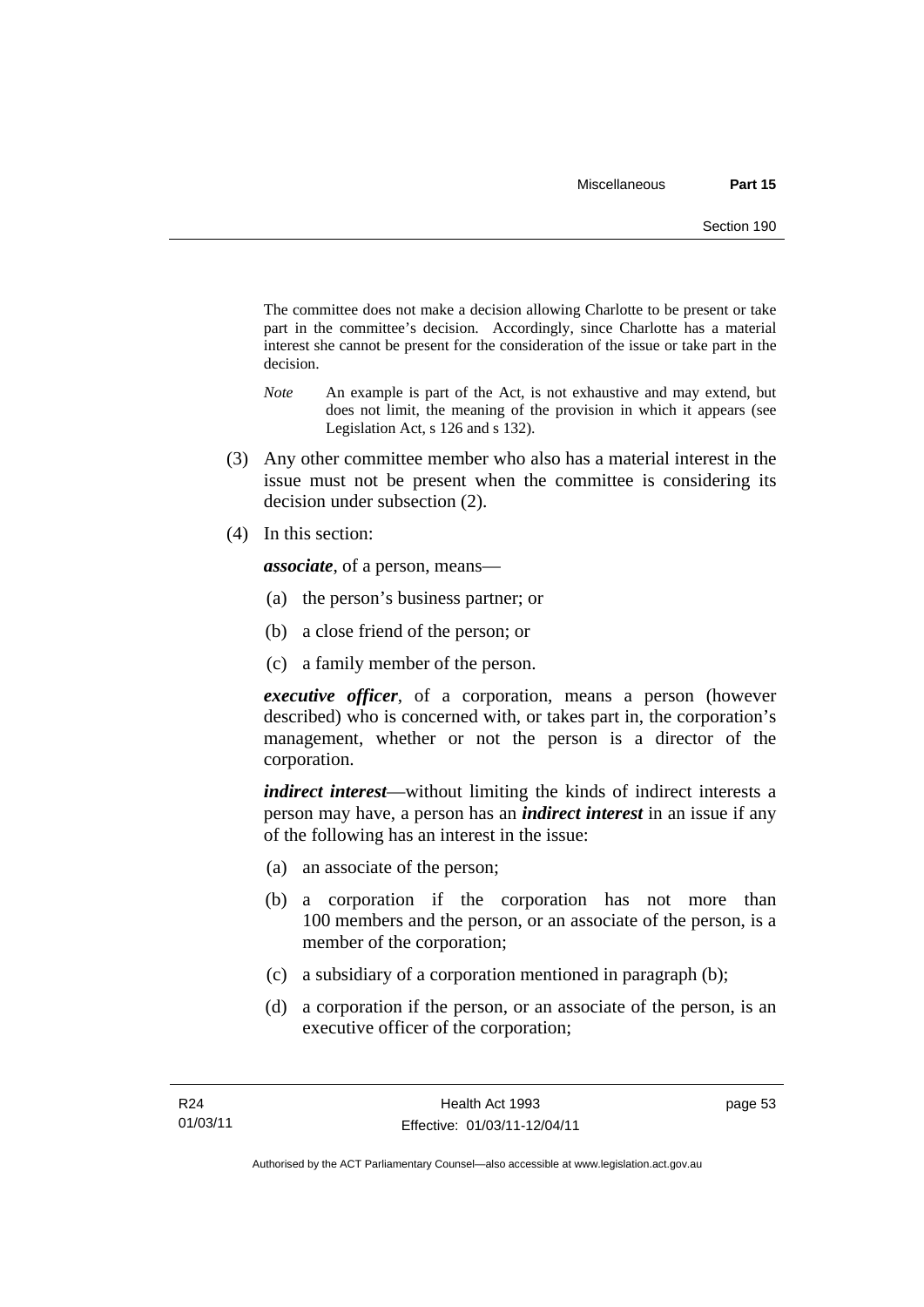#### **Part 15** Miscellaneous

Section 191

- (e) the trustee of a trust if the person, or an associate of the person, is a beneficiary of the trust;
- (f) a member of a firm or partnership if the person, or an associate of the person, is a member of the firm or partnership;
- (g) someone else carrying on a business if the person, or an associate of the person, has a direct or indirect right to participate in the profits of the business.

*material interest*—a committee member has a *material interest* in an issue if the member has—

- (a) a direct or indirect financial interest in the issue; or
- (b) a direct or indirect interest of any other kind if the interest could conflict with the proper exercise of the member's functions in relation to the committee's consideration of the issue.

#### **191 References to Health and Community Care Service**

- (1) In any Act, instrument made under an Act, contract or other document, a reference to the *Health and Community Care Service* is, for the application of that Act, instrument, contract or other document after the commencement of this section, a reference to the Territory.
- (2) In this section:

*Health and Community Care Service* means the Australian Capital Territory Health and Community Care Service established by the *Health and Community Care Services Act 1996* (repealed).

#### **192 Determination of fees**

- (1) The Minister may determine fees for this Act.
	- *Note* The Legislation Act contains provisions about the making of determinations and regulations relating to fees (see pt 6.3)

Authorised by the ACT Parliamentary Counsel—also accessible at www.legislation.act.gov.au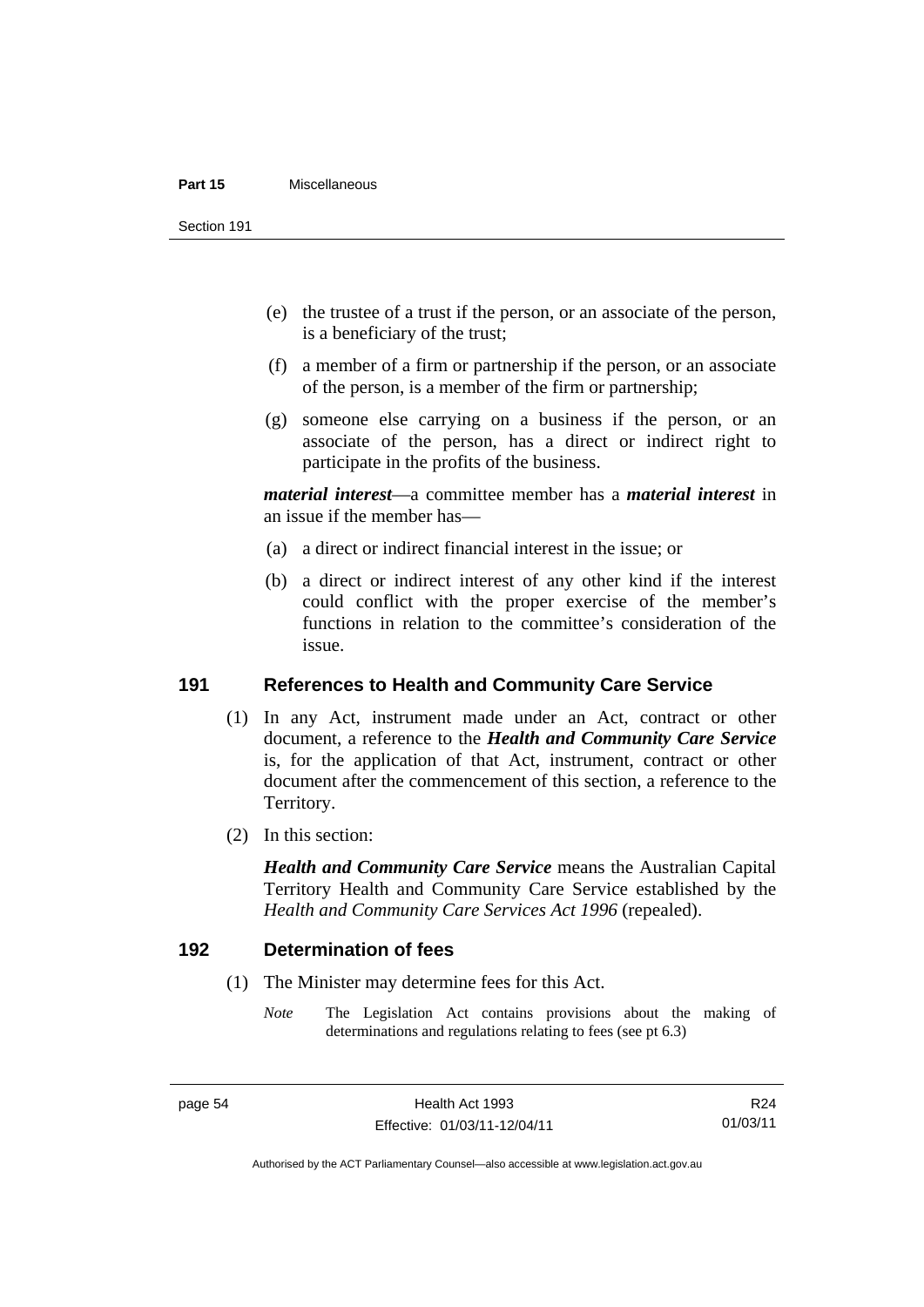- (2) Without limiting subsection (1), the Minister may determine fees in relation to the provision of health and community care services.
- (3) A determination is a disallowable instrument.
	- *Note* A disallowable instrument must be notified, and presented to the Legislative Assembly, under the Legislation Act.
- (4) A determination may adopt a Commonwealth law or a health benefits agreement (or a provision of a Commonwealth law or health benefits agreement) as in force from time to time.
	- *Note 1* The text of an applied, adopted or incorporated law or instrument, whether applied as in force from time to time or at a particular time, is taken to be a notifiable instrument if the operation of the Legislation Act, s 47 (5) or (6) is not disapplied (see s  $47(7)$ ).
	- *Note 2* A notifiable instrument must be notified under the Legislation Act.
- (5) In this section:

*Commonwealth law* means a Commonwealth Act, or any regulations, rules, ordinance or disallowable instrument under a Commonwealth Act.

*disallowable instrument*, for a Commonwealth Act, means a disallowable instrument under the *Acts Interpretation Act 1901* (Cwlth), section 46A.

*health benefits agreement* means an agreement between the Territory and an entity that provides health benefits to contributors of a health benefits fund conducted by the entity.

### **193 Payment of fees and interest**

- (1) A fee is payable to the Territory on or before the payment date.
- (2) If an amount for a fee remains unpaid after the payment date, in addition to that amount, interest calculated on the aggregate amount at the rate determined by the Minister is payable to the Territory in relation to every month or part of a month that the aggregate amount remains unpaid.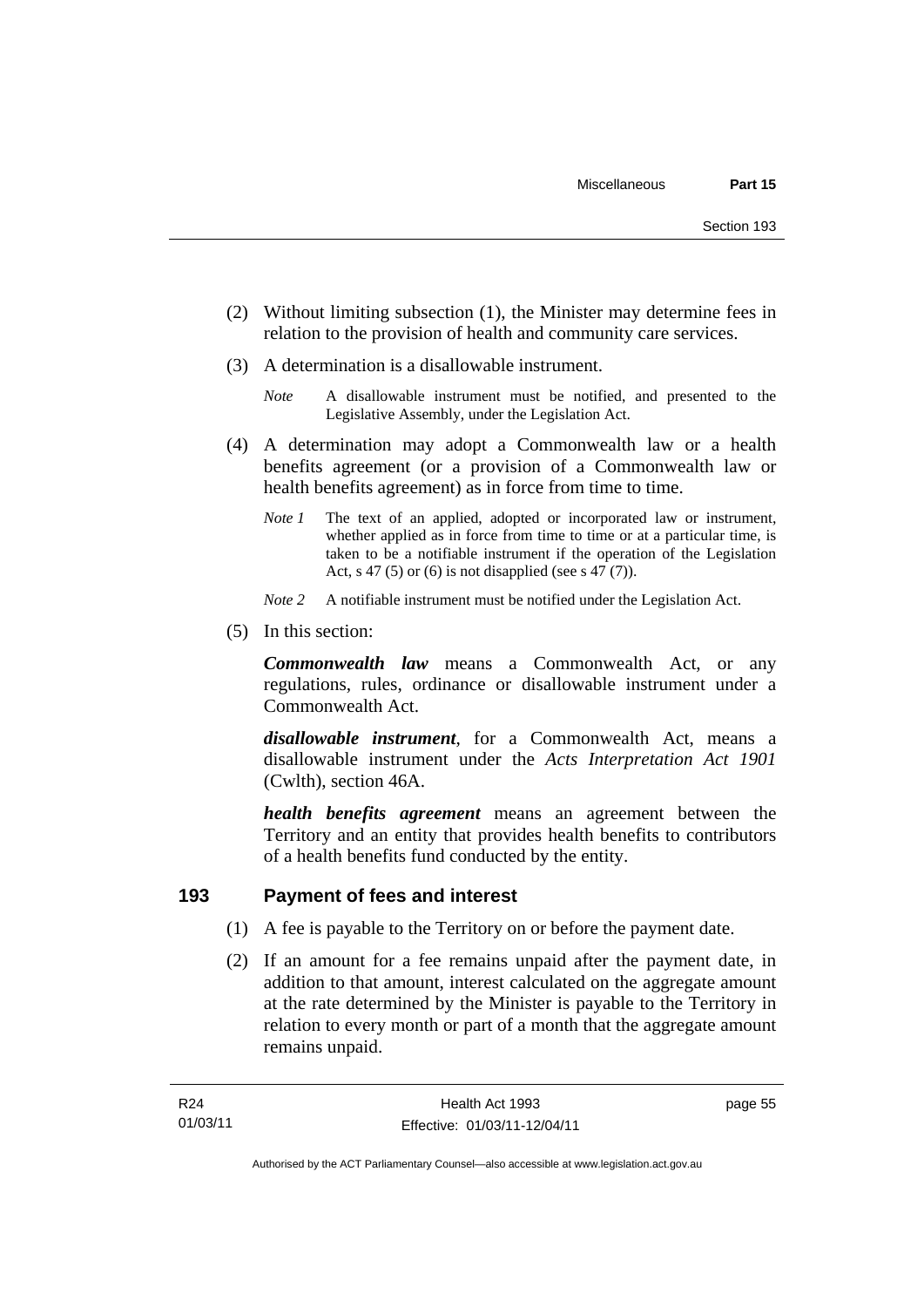Section 194

- (3) A determination is a disallowable instrument.
	- *Note* A disallowable instrument must be notified, and presented to the Legislative Assembly, under the Legislation Act.
- (4) In this section:

*aggregate amount*, for a month, means the total of—

- (a) the amount of the fee; and
- (b) the amount of interest;

remaining unpaid at the end of the previous month.

*payment date*, for a fee, means the 28th day after the day when the account for the fee was issued.

### **194 Approved forms**

- (1) The Minister may approve forms for this Act.
- (2) If the Minister approves a form for a particular purpose, the form must be used for that purpose.

*Note* For other provisions about forms, see Legislation Act, s 255.

(3) An approved form is a notifiable instrument.

*Note* A notifiable instrument must be notified under the Legislation Act.

#### **195 Regulations about nurse practitioners**

- (1) The regulations may make provision in relation to nurse practitioner positions and the scopes of practice for nurse practitioner positions.
- (2) In this section:

*nurse practitioner position* means a position approved under the regulations as a nurse practitioner position.

*position* means a position (however described) in the public or private sector, whether or not the occupant is an employee.

R24 01/03/11

Authorised by the ACT Parliamentary Counsel—also accessible at www.legislation.act.gov.au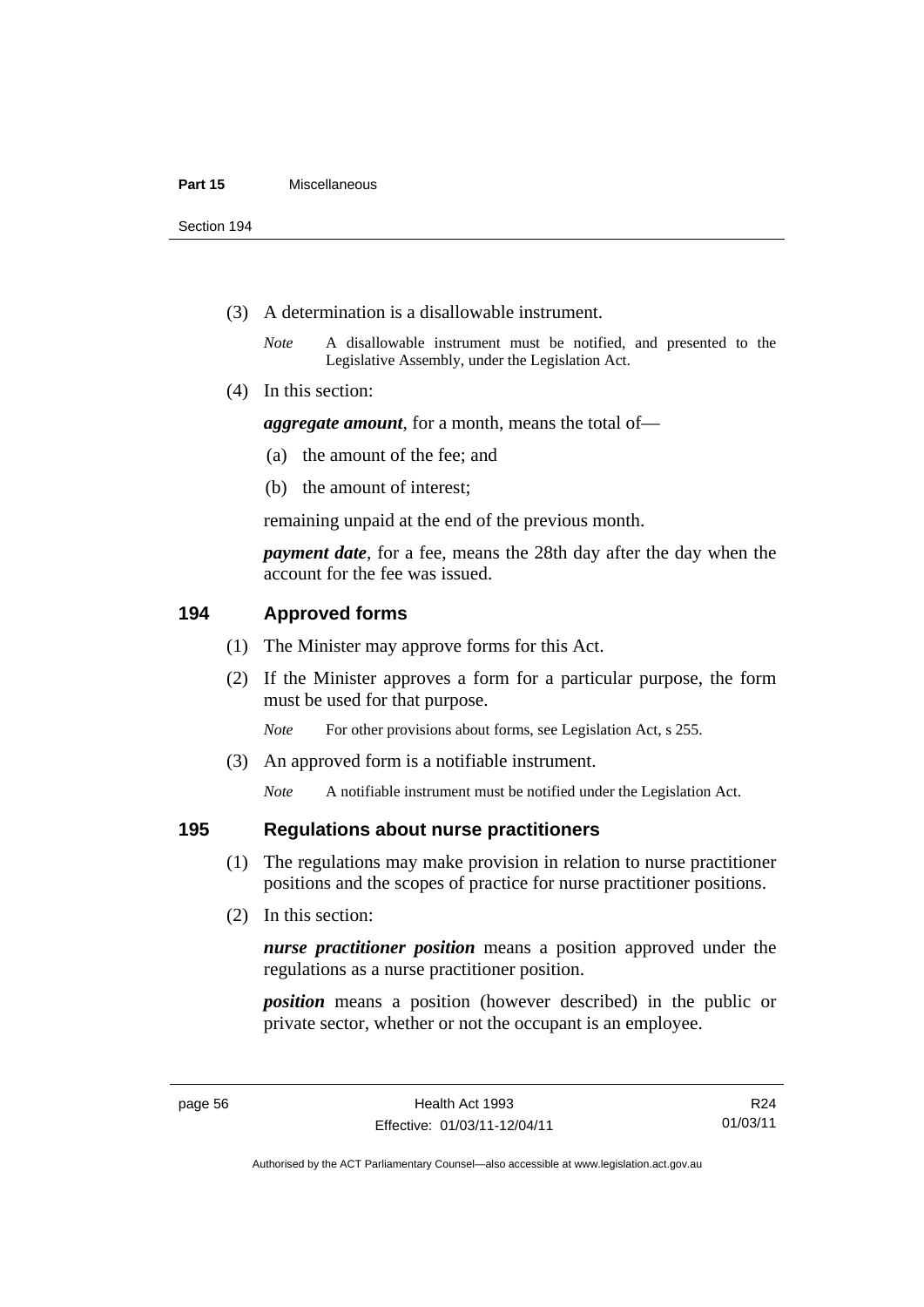*scope of practice*, for a nurse practitioner position, means the manner in which the nurse practitioner who occupies the position may practise as a nurse practitioner, including, for example, the aspects of practice that the nurse practitioner may perform as a nurse practitioner.

#### **Examples for def** *scope of practice*

- 1 prescribing particular medication
- 2 referring patients to other health care professionals
- 3 ordering particular diagnostic investigations
- *Note* An example is part of the regulations, is not exhaustive and may extend, but does not limit, the meaning of the provision in which it appears (see Legislation Act, s 126 and s 132).

#### **196 Regulation-making power**

The Executive may make regulations for this Act.

*Note* Regulations must be notified, and presented to the Legislative Assembly, under the Legislation Act.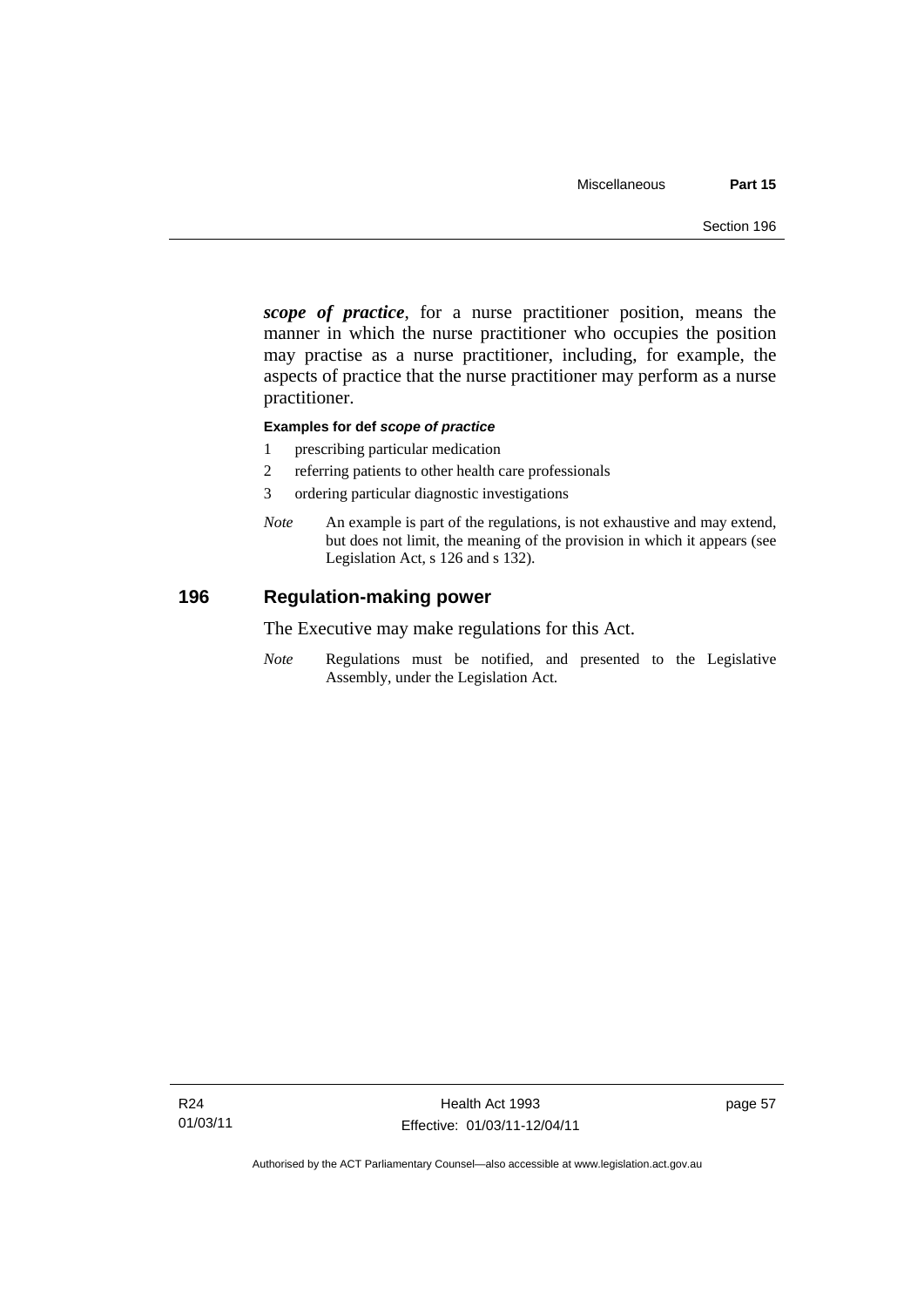# **Dictionary**

(see s 2)

- *Note 1* The Legislation Act contains definitions and other provisions relevant to this Act.
- *Note 2* For example, the Legislation Act, dict, pt 1 defines the following terms:
	- ACAT
	- Act
	- ACT
	- appoint
	- chief executive (see s 163)
	- Commonwealth
	- Coroner's Court
	- entity
	- exercise
	- function
	- health practitioner
	- in relation to
	- *interest*
	- make
	- pharmacist
	- proceeding
	- territory authority
	- territory law
	- the Territory
	- tribunal.

*abortion*, for part 6 (Abortions)—see section 80.

*authorised representative*, for part 7 (VMO service contracts)—see section 100.

page 58 Health Act 1993 Effective: 01/03/11-12/04/11

R24 01/03/11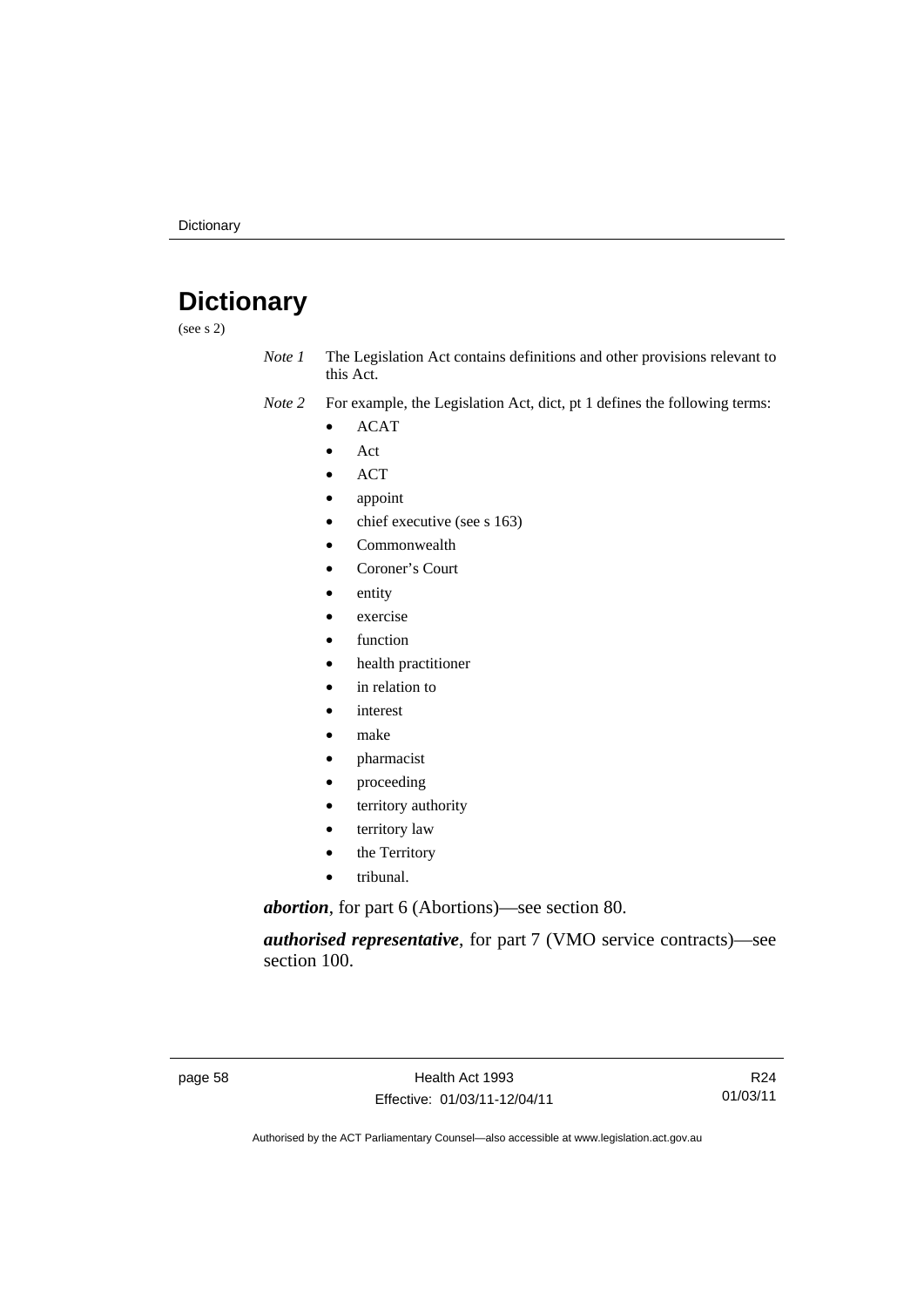#### *CEO*—

- (a) of a health facility, for part 4 (Quality assurance)—see section 22; and
- (b) of a health professional organisation, for part 4 (Quality assurance)—see section 23; and
- (c) of a health facility, for part 5 (Reviewing clinical privileges) see section 53.

*clinical privileges*, of a doctor or dentist, for a health facility, for part 5 (Reviewing clinical privileges)—see section 54.

*clinical privileges committee*—see section 51.

*clinical privileges report*, for part 5 (Reviewing clinical privileges)—see section 67.

*clinical privileges review notice*, for part 5 (Reviewing clinical privileges)—see section 70.

*community pharmacy*, for part 9 (Pharmacists and pharmacy premises)—see section 128.

*core conditions*, for part 7 (VMO service contracts)—see section 100.

*day hospital* means a facility where a person is admitted for surgical or medical treatment and discharged on the same day.

*dentist*, for a health facility, for part 5 (Reviewing clinical privileges)—see section 52.

*divulge*, for part 8 (Secrecy)—see section 121.

*doctor*, for a health facility, for part 5 (Reviewing clinical privileges)—see section 52.

*engage* in conduct means—

- (a) do an act; or
- (b) omit to do an act.

page 59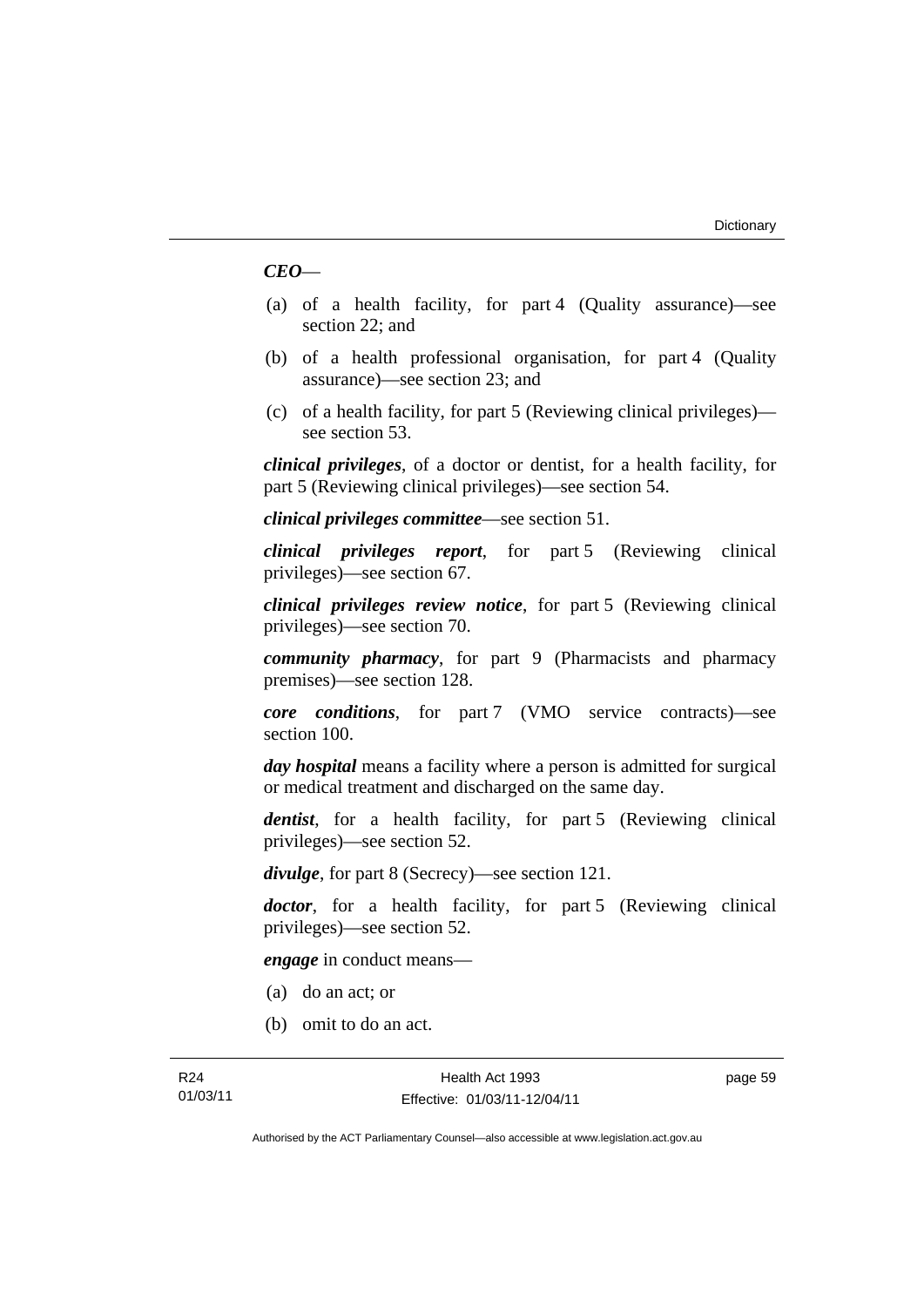*entity*, for part 7 (VMO service contracts)—see section 100.

*health board* means—

- (a) a national board under the *Health Practitioner Regulation National Law (ACT)*; or
- (b) a health profession board under the *Health Professionals Act 2004*.

*health facility*—see section 6.

*health facility QAC*, for a health facility, for part 4 (Quality assurance)—see section 20.

*health professional organisation*, for part 4 (Quality assurance) see section 21.

*health professional organisation QAC*, for a health professional organisation, for part 4 (Quality assurance)—see section 20.

*health service*—see section 5.

*health service provider*—see section 7.

*health service report*, for part 4 (Quality assurance)—see section 38.

*hospital*, for part 5 (Reviewing clinical privileges)—see section 50.

*information holder*, for part 8 (Secrecy)—see section 122.

*ministerial report*, for part 4 (Quality assurance)—section 41.

*negotiating agent*, for part 7 (VMO service contracts)—see section 100.

*negotiating period*, for part 7 (VMO service contracts)—see section 103 (2).

*practice corporation*, for part 7 (VMO service contracts)—see section 100.

*protected information*—see section 123.

R24 01/03/11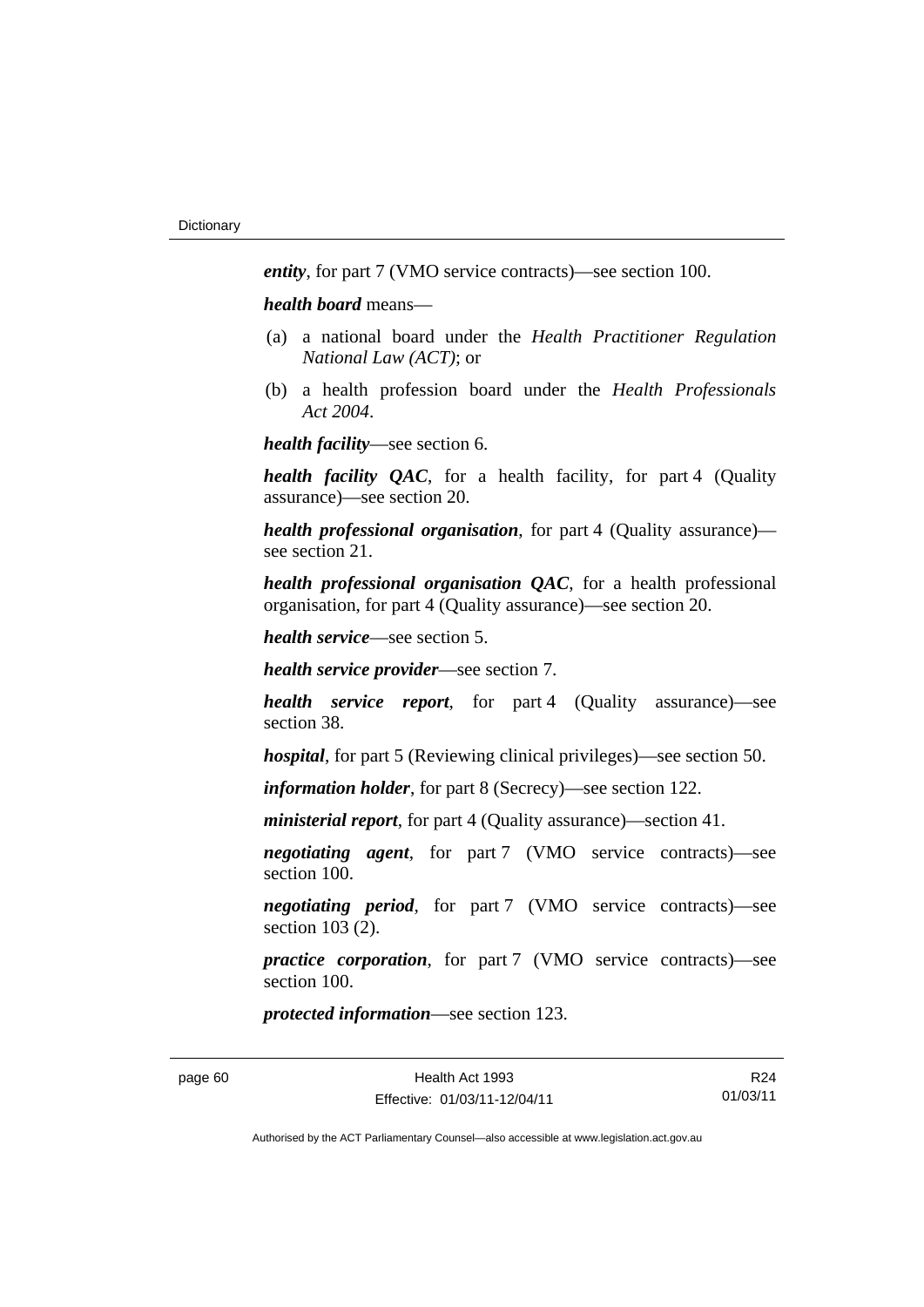*quality assurance committee*—see section 24.

*review* clinical privileges, for part 5 (Reviewing clinical privileges)—see section 55.

*sensitive information*—see section 124.

*service contract*, for part 7 (VMO service contracts)—see section 100.

*special purpose QAC*, for part 4 (Quality assurance), for a purpose stated in the approval—see section 20.

*VMO*, or visiting medical officer, for part 7 (VMO service contracts)—see section 100.

R24 01/03/11

Health Act 1993 Effective: 01/03/11-12/04/11 page 61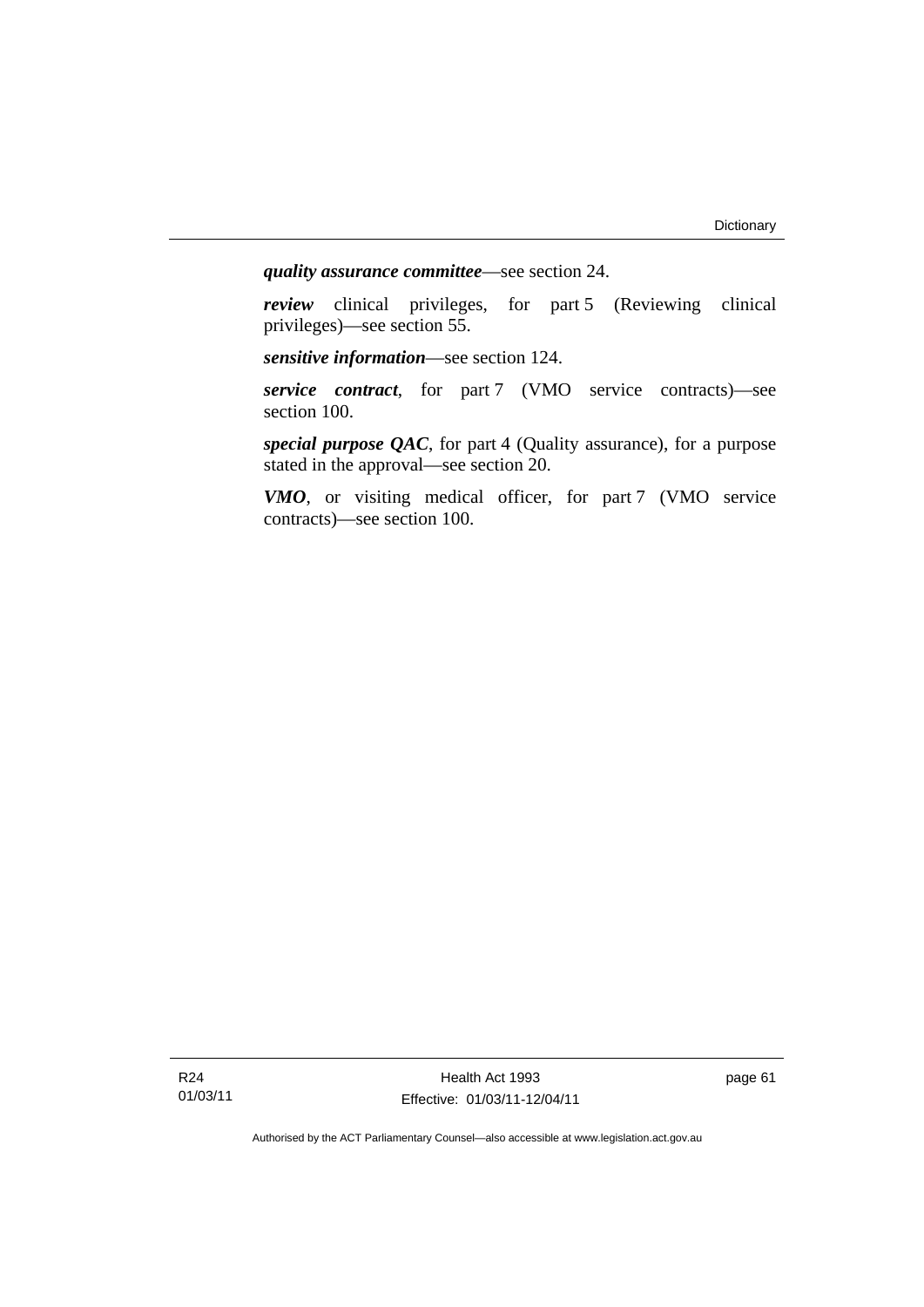#### **Endnotes**

1 About the endnotes

### **Endnotes**

### **1 About the endnotes**

Amending and modifying laws are annotated in the legislation history and the amendment history. Current modifications are not included in the republished law but are set out in the endnotes.

Not all editorial amendments made under the *Legislation Act 2001*, part 11.3 are annotated in the amendment history. Full details of any amendments can be obtained from the Parliamentary Counsel's Office.

Uncommenced amending laws and expiries are listed in the legislation history and the amendment history. These details are underlined. Uncommenced provisions and amendments are not included in the republished law but are set out in the last endnote.

If all the provisions of the law have been renumbered, a table of renumbered provisions gives details of previous and current numbering.

The endnotes also include a table of earlier republications.

| $A = Act$                                    | NI = Notifiable instrument                |
|----------------------------------------------|-------------------------------------------|
| $AF =$ Approved form                         | $o = order$                               |
| $am = amended$                               | $om = omitted/report)$                    |
| $amdt = amendment$                           | $ord = ordinance$                         |
| $AR = Assembly resolution$                   | $orig = original$                         |
| $ch = chapter$                               | par = paragraph/subparagraph              |
| $CN =$ Commencement notice                   | $pres = present$                          |
| $def = definition$                           | $prev = previous$                         |
| $DI = Disallowable instrument$               | $(\text{prev}) = \text{previously}$       |
| $dict = dictionary$                          | $pt = part$                               |
| disallowed = disallowed by the Legislative   | $r = rule/subrule$                        |
| Assembly                                     | $reloc = relocated$                       |
| $div = division$                             | $remum = renumbered$                      |
| $exp = expires/expired$                      | $R[X]$ = Republication No                 |
| $Gaz = gazette$                              | $RI = reissue$                            |
| $hdg =$ heading                              | $s = section/subsection$                  |
| $IA = Interpretation Act 1967$               | $sch = schedule$                          |
| $ins = inserted/added$                       | $sdiv = subdivision$                      |
| $LA =$ Legislation Act 2001                  | $SL = Subordinate$ law                    |
| $LR =$ legislation register                  | $sub =$ substituted                       |
| $LRA =$ Legislation (Republication) Act 1996 | underlining = whole or part not commenced |
| $mod = modified/modification$                | or to be expired                          |

### **2 Abbreviation key**

page 62 Health Act 1993 Effective: 01/03/11-12/04/11

R24 01/03/11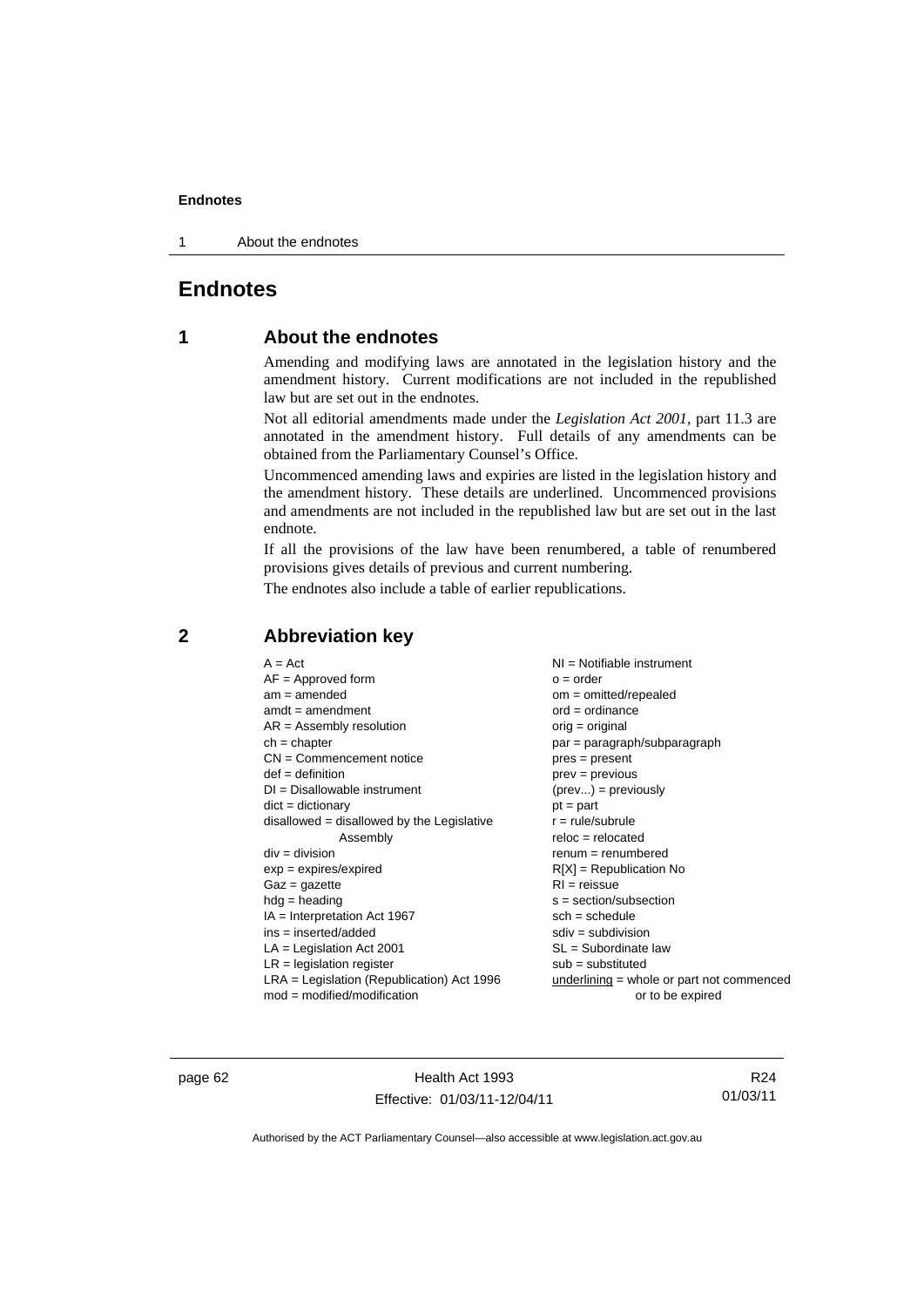#### **Endnotes**

Legislation history 3

#### **3 Legislation history**

#### **Health Act 1993 No 13**

notified 1 March 1993 (Gaz 1993 No S23) commenced 1 March 1993 (s 2)

as amended by

#### **Health (Amendment) Act 1994 No 23**

notified 20 May 1994 (Gaz 1994 No S87) commenced 20 May 1994 (s 2)

#### **Public Sector Management (Consequential and Transitional Provisions) Act 1994 No 38 sch 1 pt 44**

notified 30 June 1994 (Gaz 1994 No S121) s 1, s 2 commenced 30 June 1994 (s 2 (1)) sch 1 pt 44 commenced 1 July 1994 (s 2 (2) and Gaz 1994 No S142)

#### **Administrative Appeals (Consequential Amendments) Act 1994 No 60 sch 1**

notified 11 October 1994 (Gaz 1994 No S197) s 1, s 2 commenced 11 October 1994 (s 2 (1)) sch 1 commenced 14 November 1994 (s 2 (2) and see Gaz 1994 No S250)

#### **Health and Community Care Services (Consequential Provisions) Act 1996 No 35 sch**

notified 1 July 1996 (Gaz 1996 No S130) commenced 1 July 1996 (s 2)

#### **Health (Amendment) Act 1998 No 50**

notified 16 November 1998 (Gaz 1998 No S205) commenced 16 November 1998 (s 2)

#### **Statute Law Revision (Penalties) Act 1998 No 54 sch**

notified 27 November 1998 (Gaz 1998 No S207) s 1, s 2 commenced 27 November 1998 (s 2 (1)) sch commenced 9 December 1998 (s 2 (2) and Gaz 1998 No 49)

R24 01/03/11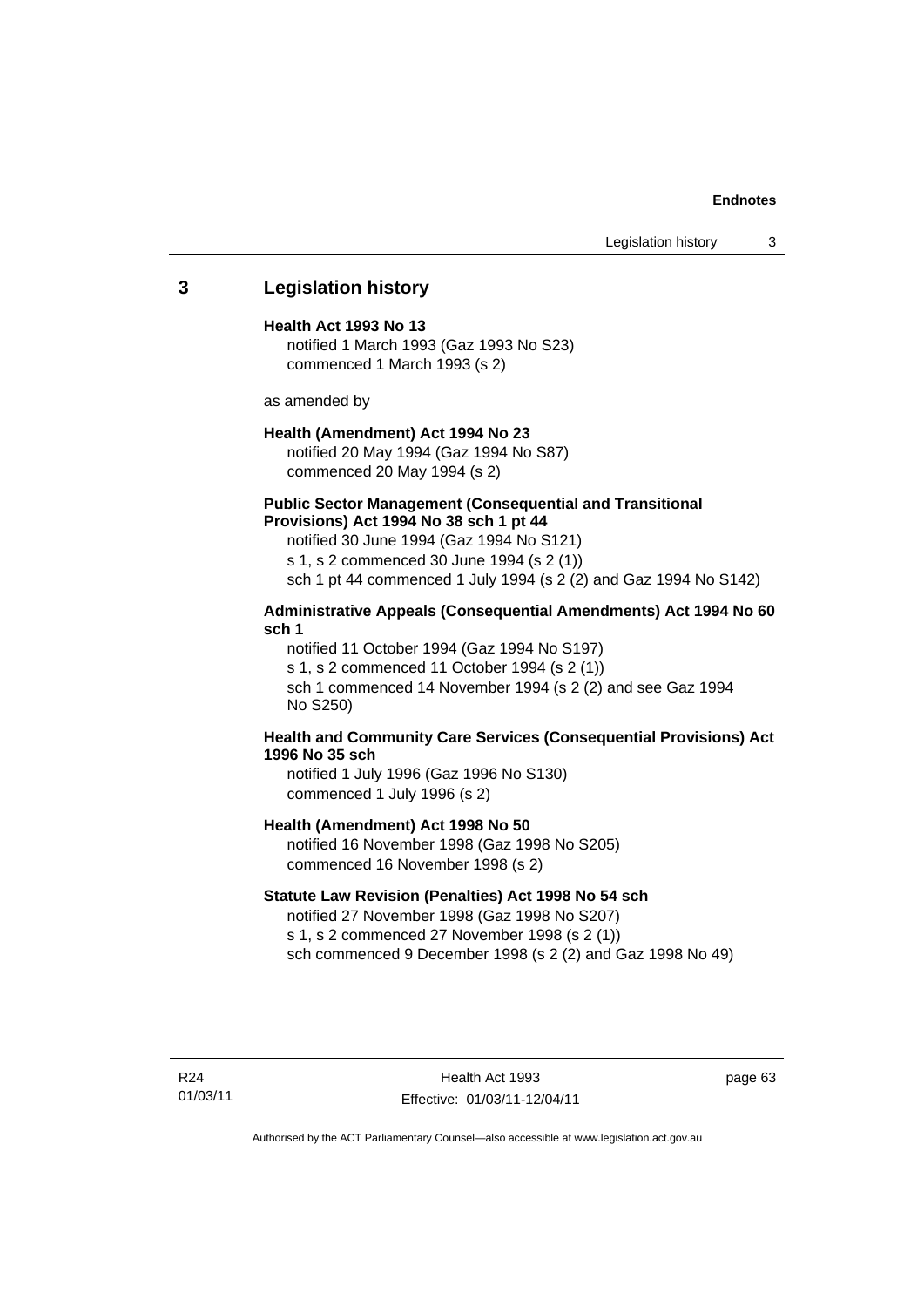#### **Endnotes**

3 Legislation history

### **Legislation (Consequential Amendments) Act 2001 No 44 pt 175**

notified 26 July 2001 (Gaz 2001 No 30)

s 1, s 2 commenced 26 July 2001 (IA s 10B) pt 175 commenced 12 September 2001 (s 2 and see Gaz 2001

No S65)

#### **Statute Law Amendment Act 2001 (No 2) 2001 No 56 pt 1.3**

notified 5 September 2001 (Gaz 2001 No S65) s 1, s 2 commenced 5 September 2001 (IA s 10B) amdts 1.3-1.8, 1.10-1.13, 1.15, 1.16, 1.17, 1.35 commenced 12 September 2001 (s 2 (2)) pt 1.3 remainder commenced 5 September 2001 (s 2 (1))

#### **Health and Community Care Services (Repeal and Consequential Amendments) Act 2002 No 47 pt 1.2**

notified LR 20 December 2002

s 1, s 2 commenced 20 December 2002 (LA s 75 (1))

pt 1.2 commenced 31 December 2002 (s 2)

#### **Statute Law Amendment Act 2003 A2003-41 sch 1 pt 1.1**

notified LR 11 September 2003 s 1, s 2 commenced 11 September 2003 (LA s 75 (1)) sch 1 pt 1.1 commenced 9 October 2003 (s 2 (1))

#### **Health Amendment Act 2003 A2003-43**

notified LR 29 September 2003 s 1, s 2 commenced 29 September 2003 (LA s 75 (1)) remainder commenced 30 September 2003 (s 2)

#### **Nurse Practitioners Legislation Amendment Act 2004 A2004-10 pt 2**

notified LR 19 March 2004 s 1, s 2 commenced 19 March 2004 (LA s 75 (1)) pt 2 commenced 27 May 2004 (s 2 and CN2004-9)

#### **Health Professionals Legislation Amendment Act 2004 A2004-39 sch 1 pt 1.3**

notified LR 8 July 2004 s 1, s 2 commenced 8 July 2004 (LA s 75 (1)) sch 1 pt 1.3 commenced 7 July 2005 (s 2 and see Health Professionals Act 2004 A2004-38, s 2 and CN2005-11)

page 64 Health Act 1993 Effective: 01/03/11-12/04/11

R24 01/03/11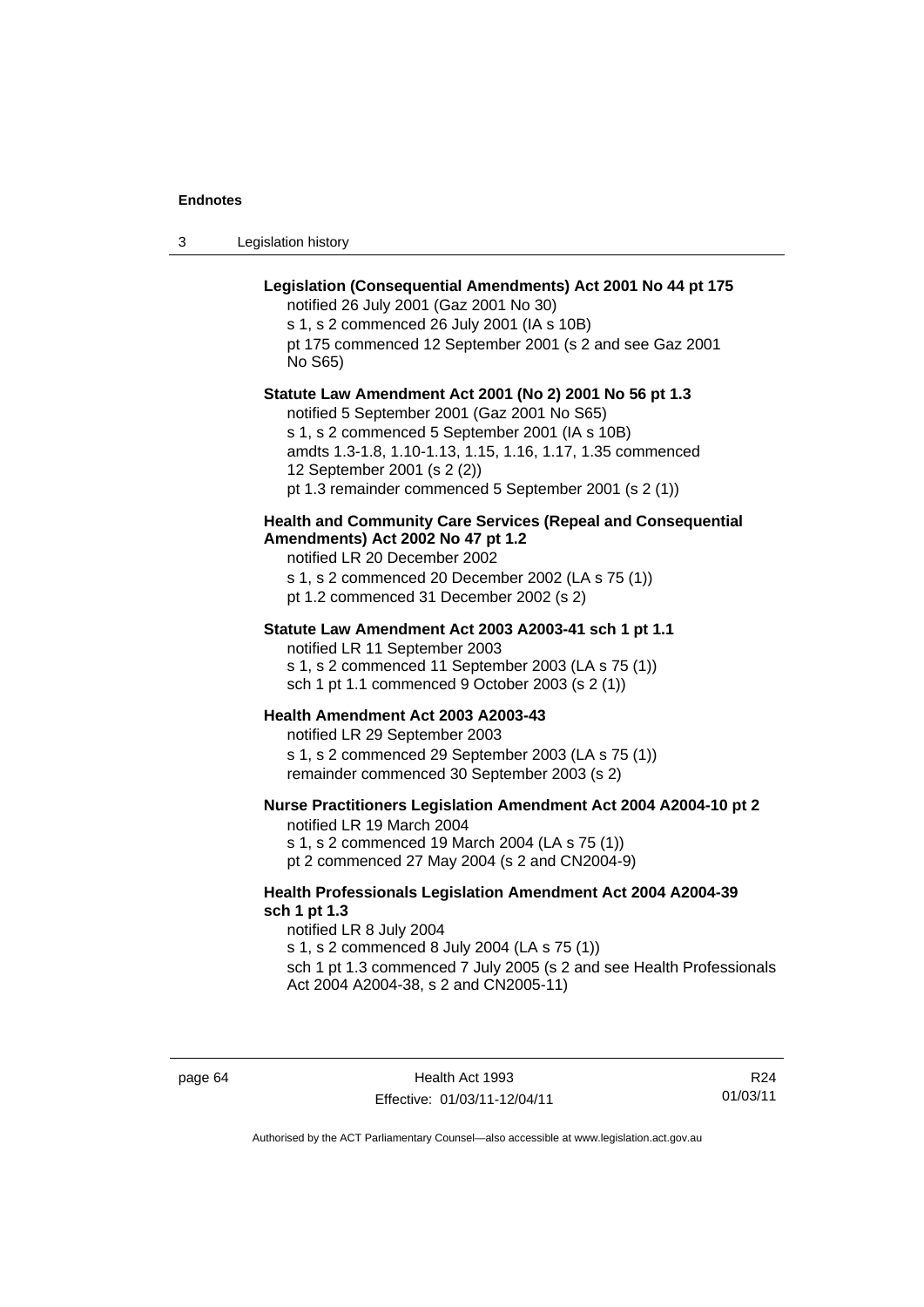#### **Health Legislation Amendment Act 2005 A2005-28 amdt 1.70**

notified LR 6 July 2005 s 1, s 2 commenced 6 July 2005 (LA s 75 (1)) amdt 1.70 commenced 7 July 2005 (s 2)

#### **Criminal Code Harmonisation Act 2005 A2005-54 sch 1 pt 1.24**

notified LR 27 October 2005 s 1, s 2 commenced 27 October 2005 (LA s 75 (1)) sch 1 pt 1.24 commenced 24 November 2005 (s 2)

## **Statute Law Amendment Act 2005 (No 2) A2005-62 sch 3 pt 3.10**

notified LR 21 December 2005

s 1, s 2 commenced 21 December 2005 (LA s 75 (1)) sch 3 pt 3.10 commenced 11 January 2006 (s 2 (1))

### **Health Legislation Amendment Act 2006 A2006-27 pt 2, sch 1**

notified LR 14 June 2006 s 1, s 2 commenced 14 June 2006 (LA s 75 (1)) pt 2, sch 1 commenced 14 December 2006 (s 2 and LA s 79)

#### **Health Legislation Amendment Act 2006 (No 2) A2006-46 sch 2 pt 2.8**  notified LR 17 November 2006

s 1, s 2 commenced 17 November 2006 (LA s 75 (1)) sch 2 pt 2.8 commenced 18 November 2006 (s 2 (2))

### **Statute Law Amendment Act 2007 (No 2) A2007-16 sch 3 pt 3.18**

notified LR 20 June 2007 s 1, s 2 taken to have commenced 12 April 2007 (LA s 75 (2)) sch 3 pt 3.18 commenced 11 July 2007 (s 2 (1))

#### **Medicines, Poisons and Therapeutic Goods Act 2008 A2008-26 sch 2 pt 2.12**

notified LR 14 August 2008

s 1, s 2 commenced 14 August 2008 (LA s 75 (1))

sch 2 pt 2.12 commenced 14 February 2009 (s 2 and LA s 79)

### **ACT Civil and Administrative Tribunal Legislation Amendment Act 2008 (No 2) A2008-37 sch 1 pt 1.53**

notified LR 4 September 2008

s 1, s 2 commenced 4 September 2008 (LA s 75 (1)) sch 1 pt 1.53 commenced 2 February 2009 (s 2 (1) and see ACT Civil and Administrative Tribunal Act 2008 A2008-35, s 2 (1) and CN2009-2)

R24 01/03/11 page 65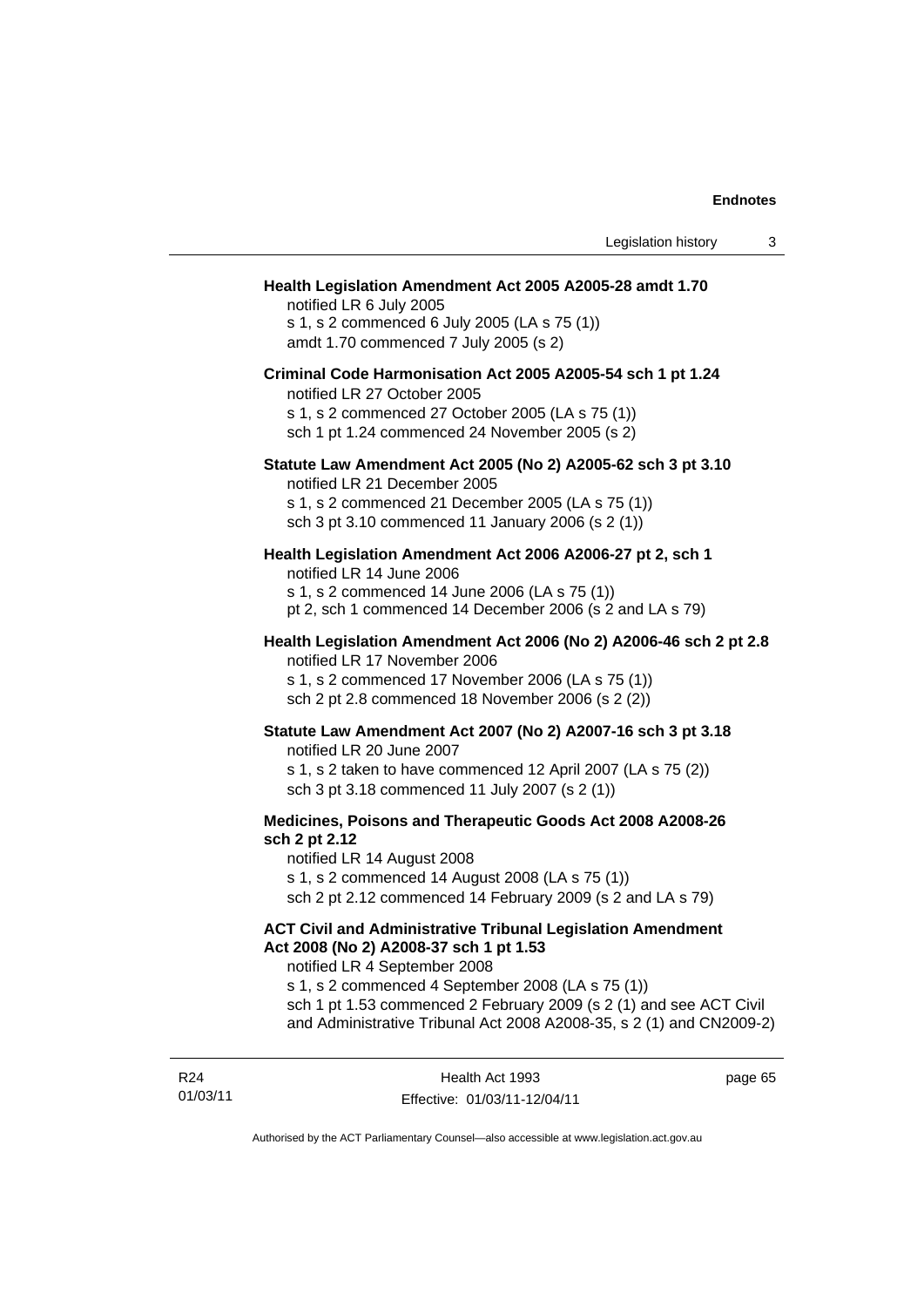4 Amendment history

### **Health Practitioner Regulation National Law (ACT) Act 2010 A2010-10 sch 2 pt 2.7**

notified LR 31 March 2010 s 1, s 2 commenced 31 March 2010 (LA s 75 (1)) sch 2 pt 2.7 commenced 1 July 2010 (s 2 (1) (a))

as modified by

### **Health Practitioner Regulation National Law (ACT) (Transitional Provisions) Regulation 2010 (No 2) SL2010-39 s 3 and sch 1**

notified LR 11 October 2010

s 1, s 2 commenced 11 October 2010 (LA s 75 (1))

s 3 and sch 1 commenced 12 October 2010 (s 2*)*

as amended by

### **Fair Trading (Australian Consumer Law) Amendment Act 2010 A2010-54 sch 3 pt 3.11**

notified LR 16 December 2010 s 1, s 2 commenced 16 December 2010 (LA s 75 (1)) sch 3 pt 3.11 commenced 1 January 2011 (s 2 (1))

#### **Statute Law Amendment Act 2011 A2011-3 sch 3 pt 3.22**

notified LR 22 February 2011 s 1, s 2 commenced 22 February 2011 (LA s 75 (1)) sch 3 pt 3.22 commenced 1 March 2011 (s 2)

#### **4 Amendment history**

| Long title<br>long title            | sub 1998 No 50 s 4<br>am 2002 No 47 amdt 1.10                                               |
|-------------------------------------|---------------------------------------------------------------------------------------------|
| Name of Act<br>s 1                  | sub 2001 No 56 amdt 1.3                                                                     |
| <b>Dictionary</b><br>s <sub>2</sub> | om 2001 No 44 amdt 1.2022<br>ins 2001 No 56 amdt 1.3<br>am A2006-27 s 4; A2010-10 amdt 2.27 |
| <b>Notes</b><br>s <sub>3</sub>      | defs reloc to dict 2001 No 56 amdt 1.6<br>sub 2001 No 56 amdt 1.7                           |

page 66 Health Act 1993 Effective: 01/03/11-12/04/11

R24 01/03/11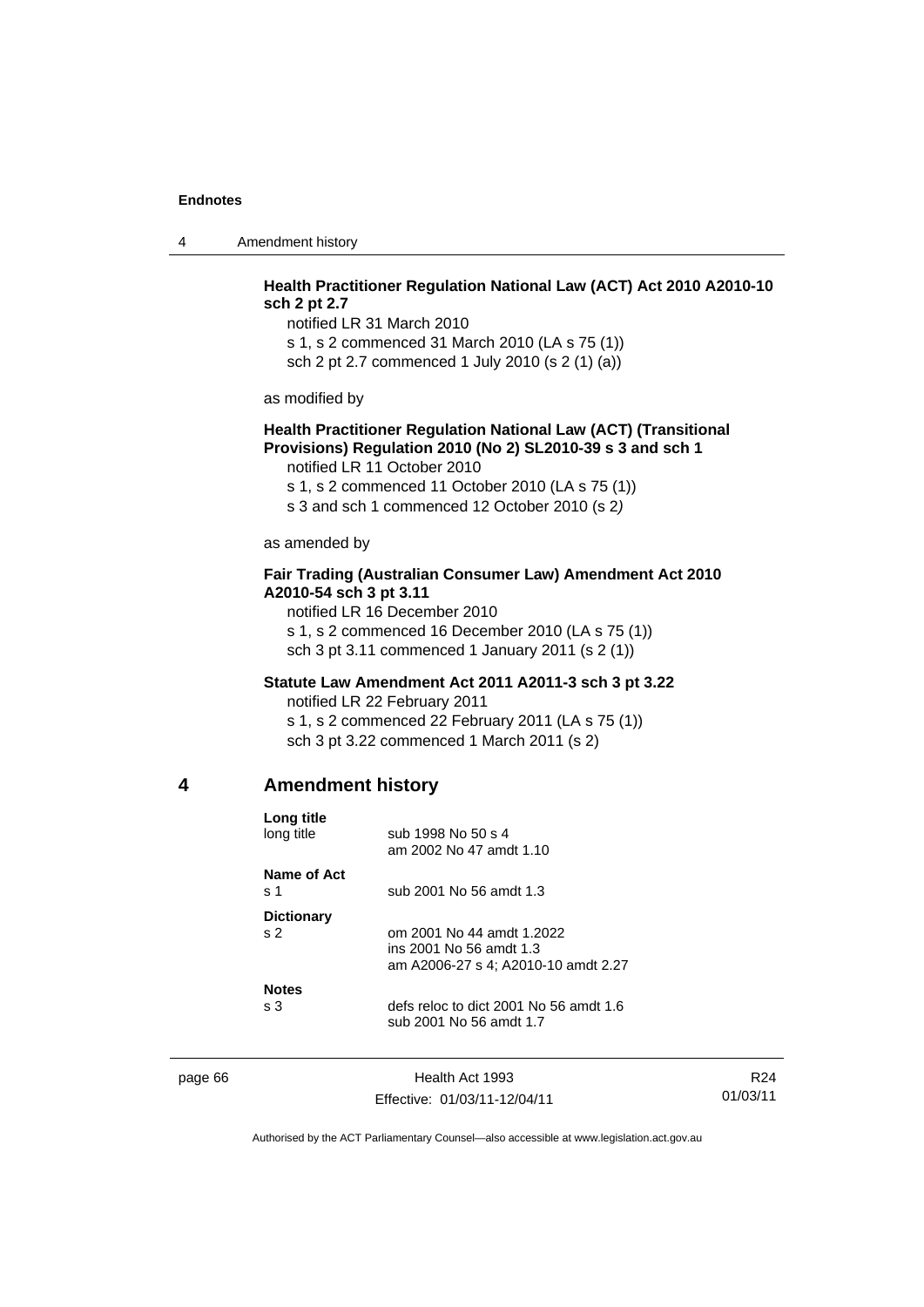**Declaration of quality assurance activity**   $renum$  as s 4 **Offences against Act—application of Criminal Code etc**  s 4 **orig s 4** renum as s 5 and then s 10 **prev s 4**  (prev s 3A) ins 2001 No 56 amdt 1.8 renum as  $\leq 4$  R4 LA (see 2001 No 56 amdt 1.36) om A2006-27 s 5 **pres s 4**  (prev s 3A) ins A2005-54 amdt 1.167 renum as s 4 A2006-27 amdt 1.1 **Important concepts**  pt 2 hdg **orig pt 2 hdg** renum as pt 3 hdg **pres pt 2 hdg**  ins A2006-27 s 5 **What is a** *health service***?**<br>**s 5 orig s** s 5 **orig s 5**  renum as s 6 and then s 11 **prev s 5**  renum as s 10 **pres s 5**  ins A2006-27 s 5 **What is a** *health facility***?**<br>**s 6 orig s** s 6 **orig s 6**  renum as s 7 and then s 12 **prev s 6**  renum as s 11  **pres s 6**  ins A2006-27 s 5 am A2010-10 amdt 2.28 **Who is a** *health service provider***?**  s 7 **orig s 7**  renum as s 8 **prev s 7**  renum as s 12  **pres s 7**  ins A2006-27 s 5 am A2010-10 amdt 2.29 **Appointment of members**  s 7A renum as s 9

R24 01/03/11

Health Act 1993 Effective: 01/03/11-12/04/11 page 67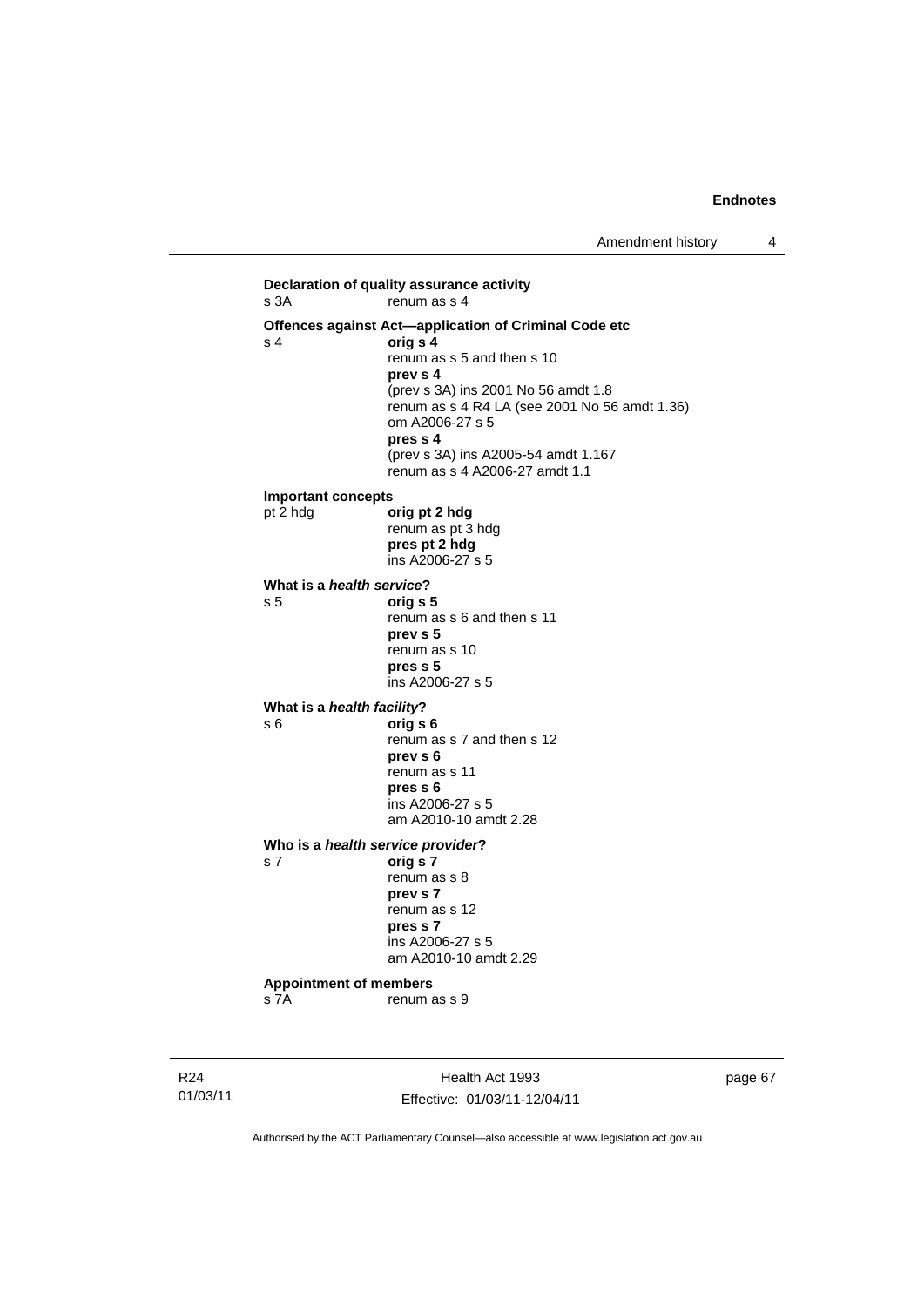4 Amendment history

**Approval of public sector committees** s 8 hdg (prev s 7 hdg) sub 2001 No 56 amdt 1.10 s 8 (prev s 7) am 1994 No 38 sch 1 pt 44; 1996 No 35 sch; 2001 No 56 amdts 1.10-1.12 renum as s 8 R4 LA (see 2001 No 56 amdt 1.36) am 2002 No 47 amdt 1.12, amdt 1.13 om A2006-27 s 6 **Disclosure of interest**  s 8A renum as s 11 **Appointment of members**  s 9 (prev s 7A) ins 2001 No 56 amdt 1.13 renum as s 9 R4 LA (see 2001 No 56 amdt 1.36) om A2006-27 s 6 **Health care principles** pt 3 hdg **orig pt 3 hdg** sub 1998 No 50 s 6 om A2006-27 s 6 **pres pt 3 hdg**  (prev pt 2 hdg) renum as pt 3 hdg A2006-27 amdt 1.2 **General**  div 3.1 hdg (prev pt 3 div 1 hdg) renum R4 LA (see 2001 No 56 amdt 1.36) om A2006-27 s 6 **Confidentiality and evidentiary matters**  div 3.2 hdg (prev pt 3 div 2 hdg) renum R4 LA (see 2001 No 56 amdt 1.36) om A2006-27 s 6 **Objectives**<br>s 10 s 10 **orig s 10**  renum as s 13 **prev s 10**  (prev s 8) am 1998 No 50 s 7 renum as s 10 R4 LA (see 2001 No 56 amdt 1.36) om A2006-27 s 6 **pres s 10**  (prev s 4) am 1996 No 35 sch renum as s 5 R4 LA (see 2001 No 56 amdt 1.36) am 2002 No 47 amdt 1.11 renum as s 10 A2006-27 amdt 1.3 am A2011-3 amdt 3.220

page 68 Health Act 1993 Effective: 01/03/11-12/04/11

R24 01/03/11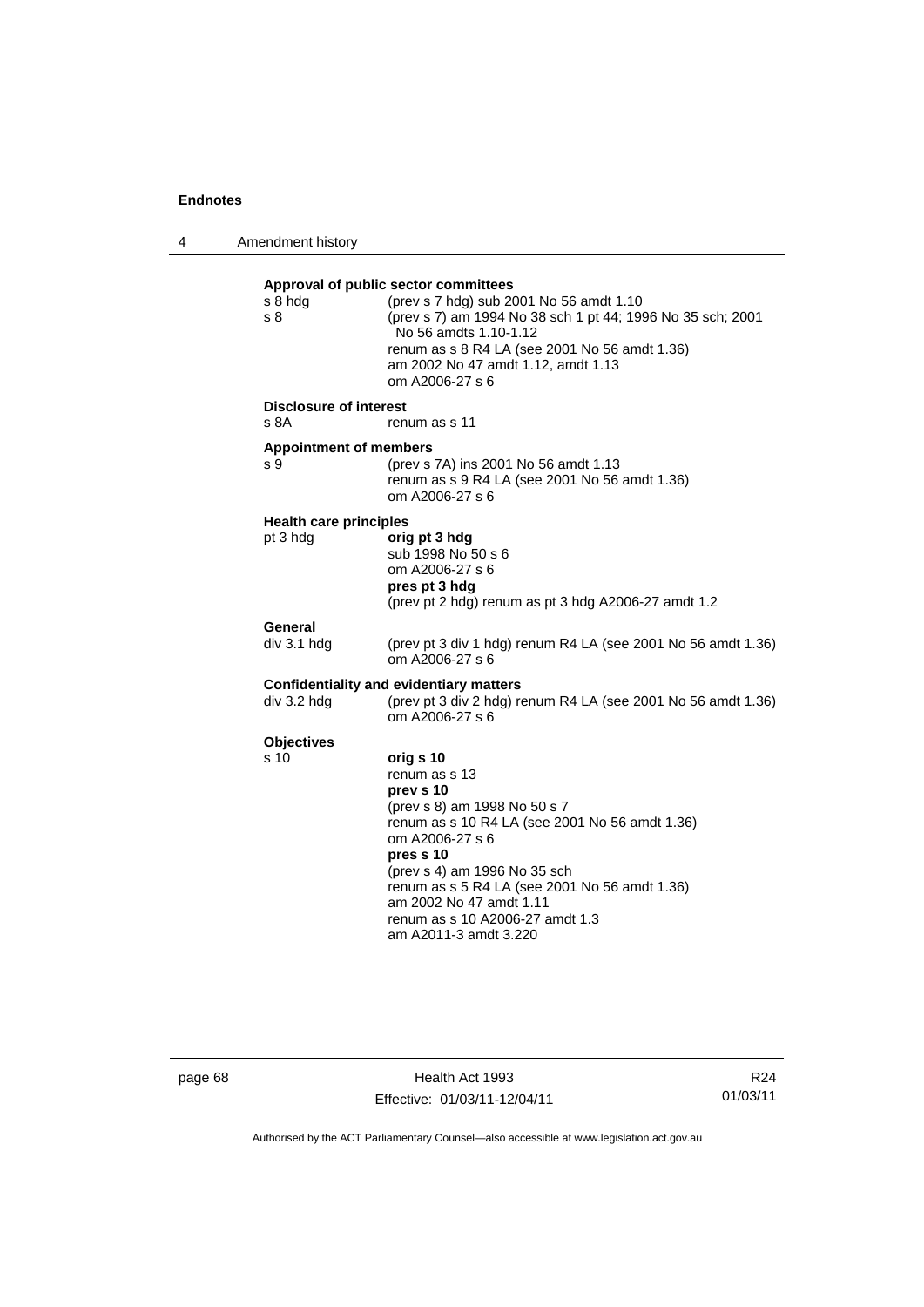

R24 01/03/11

Health Act 1993 Effective: 01/03/11-12/04/11 page 69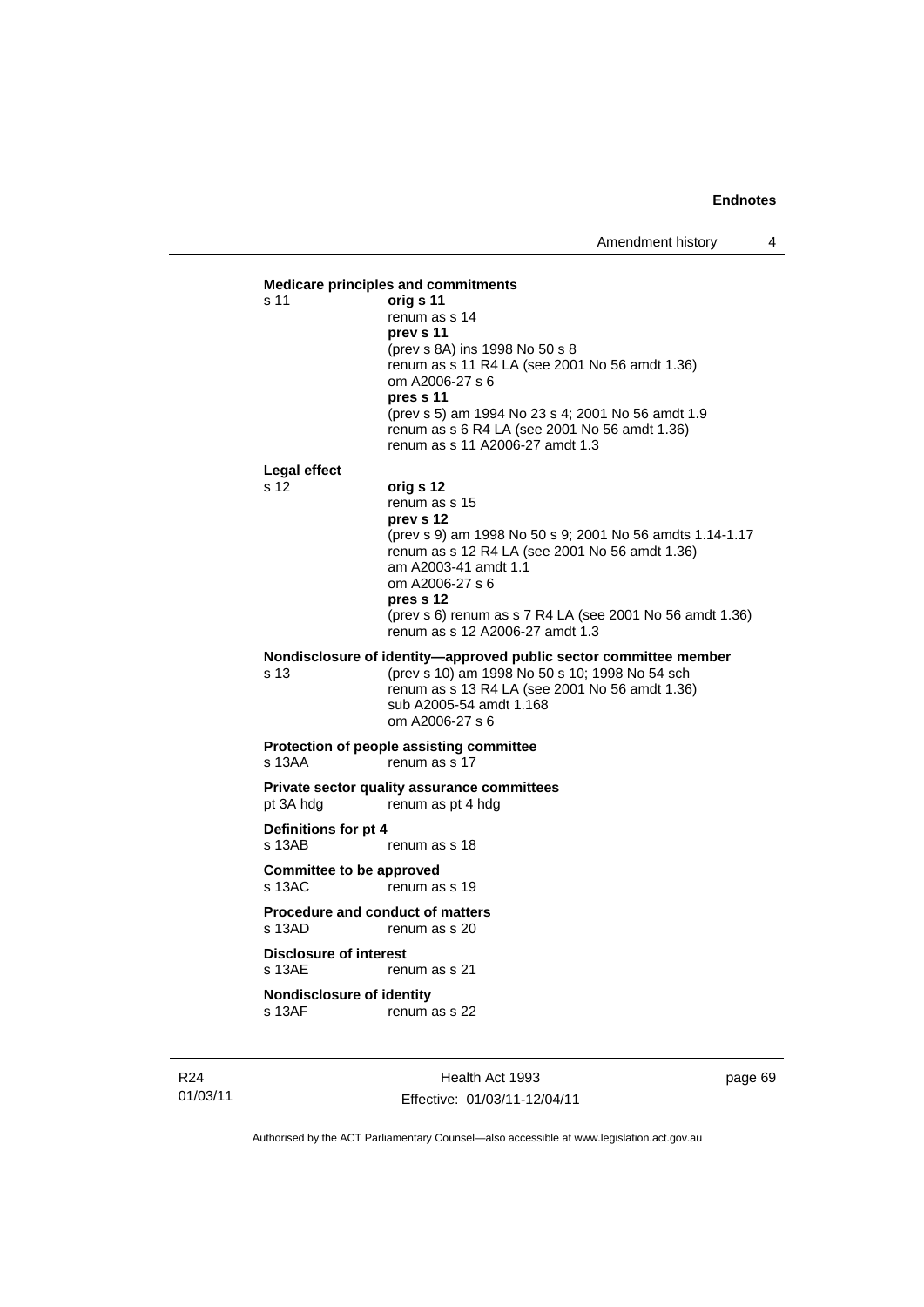|  | Amendment history |
|--|-------------------|
|--|-------------------|

| <b>Admissibility of evidence</b><br>s 13AG<br>renum as s 23 |                                                                                                                                                                                                             |  |  |
|-------------------------------------------------------------|-------------------------------------------------------------------------------------------------------------------------------------------------------------------------------------------------------------|--|--|
| <b>Members not compellable</b><br>s 13AH<br>renum as s 24   |                                                                                                                                                                                                             |  |  |
| <b>Protection of members</b><br>s 13AI<br>renum as s 25     |                                                                                                                                                                                                             |  |  |
| s 13AJ                                                      | Protection of people assisting committee<br>renum as s 26                                                                                                                                                   |  |  |
| Interpretation for pt 5<br>s 13A                            | renum as s 27                                                                                                                                                                                               |  |  |
| <b>Admissibility of evidence</b><br>s 14                    | (prev s 11) sub 1998 No 50 s 11<br>renum as s 14 R4 LA (see 2001 No 56 amdt 1.36)<br>om A2006-27 s 6                                                                                                        |  |  |
| <b>Members not compellable</b><br>s 15 hdg<br>s 15          | (prev s 12 hdg) sub A2003-41 amdt 1.1<br>(prev s 12) am 1998 No 50 s 12<br>renum as s 15 R4 LA (see 2001 No 56 amdt 1.36)<br>om A2006-27 s 6                                                                |  |  |
| <b>Protection of members</b>                                |                                                                                                                                                                                                             |  |  |
| s 16                                                        | (prev s 13) am 1996 No 35 sch; 1998 No 50 s 13; 2001 No 56<br>amdts 1.18-1.24<br>renum as s 16 R4 LA (see 2001 No 56 amdt 1.36)<br>am 2002 No 47 amdt 1.14<br>om A2006-27 s 6                               |  |  |
|                                                             | Protection of people assisting committee                                                                                                                                                                    |  |  |
| s <sub>17</sub>                                             | orig s 17<br>om 1996 No 35 sch<br>pres s 17<br>(prev s 13AA) ins 1998 No 50 s 14<br>am 2001 No 56 amdt 1.25<br>renum as s 17 R4 LA (see 2001 No 56 amdt 1.36)<br>am 2002 No 47 amdt 1.14<br>om A2006-27 s 6 |  |  |
| <b>Quality assurance</b>                                    |                                                                                                                                                                                                             |  |  |
| pt 4 hdg                                                    | (prev pt 3A hdg) ins 1998 No 50 s 15<br>renum as pt 4 hdg R4 LA (see 2001 No 56 amdt 1.36)<br>sub A2006-27 s 6                                                                                              |  |  |

page 70 Health Act 1993 Effective: 01/03/11-12/04/11

R24 01/03/11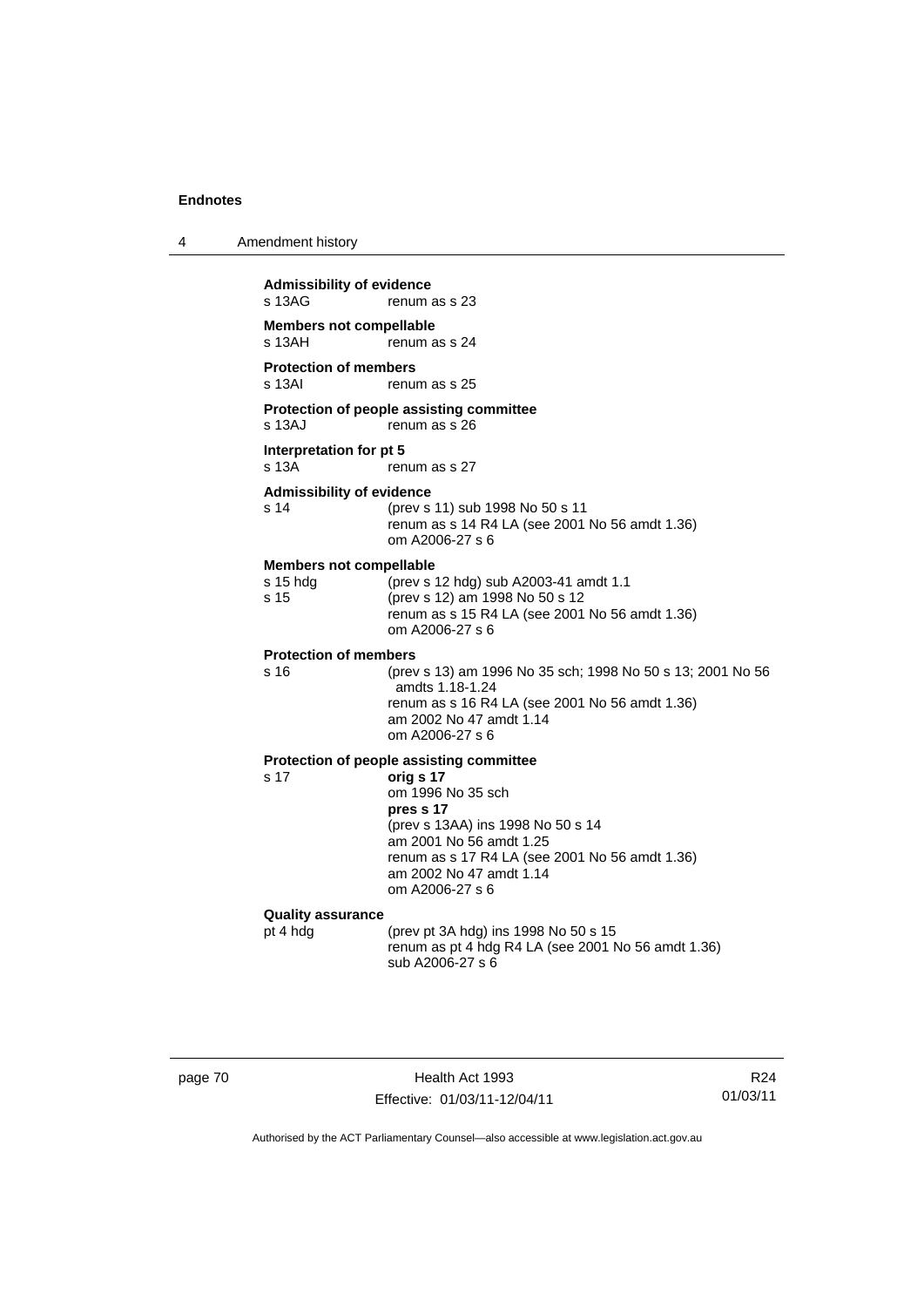| div 4.1 hdg                             | Quality assurance-important concepts<br>(prev pt 3A div 1 hdg) renum R4 LA (see 2001 No 56<br>amdt 1.36)<br>sub A2006-27 s 6                                                                                                                                                                                                                                                                                                                             |
|-----------------------------------------|----------------------------------------------------------------------------------------------------------------------------------------------------------------------------------------------------------------------------------------------------------------------------------------------------------------------------------------------------------------------------------------------------------------------------------------------------------|
| Definitions for pt 4<br>s 18            | orig s 18<br>om 1996 No 35 sch<br>pres s 18<br>(prev s 13AB) ins 1998 No 50 s 15<br>def <i>prescribed body</i> ins 1998 No 50 s 15<br>am 2001 No 56 amdt 1.26<br>def private day hospital facility ins 1998 No 50 s 15<br>renum as s 18 R4 LA (see 2001 No 56 amdt 1.36)<br>om A2006-27 s 6                                                                                                                                                              |
| Interpretation for pt 6<br>s 19A        | renum as s 31                                                                                                                                                                                                                                                                                                                                                                                                                                            |
| <b>Committee to be approved</b><br>s 19 | (prev s 13AC) ins 1998 No 50 s 15<br>am 2001 No 44 amdt 1.2023, amdt 1.2024<br>renum as s 19 R4 LA (see 2001 No 56 amdt 1.36)<br>om A2006-27 s 6                                                                                                                                                                                                                                                                                                         |
| Definitions-pt 4<br>s 20                | (prev s 13AD) ins 1998 No 50 s 15<br>renum as s 20 R4 LA (see 2001 No 56 amdt 1.36)<br>sub A2006-27 s 6<br>def <i>CEO</i> ins A2006-27 s 6<br>def health facility QAC ins A2006-27 s 6<br>def health professional organisation ins A2006-27 s 6<br>def health professional organisation QAC ins A2006-27 s 6<br>def health service report ins A2006-27 s 6<br>def <i>ministerial report</i> ins A2006-27 s 6<br>def special purpose QAC ins A2006-27 s 6 |
| s 21                                    | What is a health professional organisation?<br>orig s 21<br>renum as s 34<br>pres s 21<br>(prev s 13AE) ins 1998 No 50 s 15<br>renum as s 21 R4 LA (see 2001 No 56 amdt 1.36)<br>sub A2006-27 s 6                                                                                                                                                                                                                                                        |
|                                         |                                                                                                                                                                                                                                                                                                                                                                                                                                                          |

R24 01/03/11

Health Act 1993 Effective: 01/03/11-12/04/11 page 71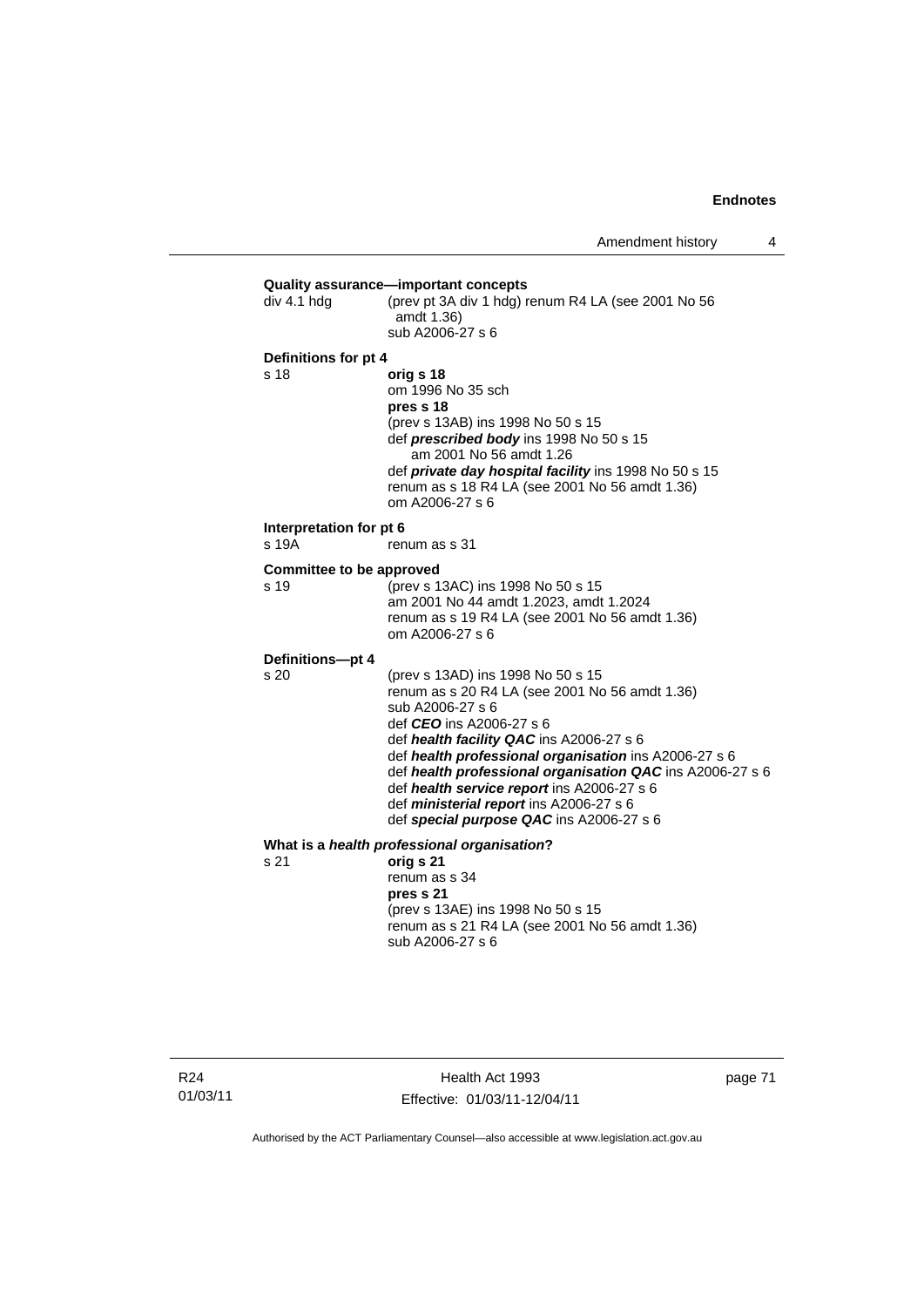| Amendment history |  |
|-------------------|--|
|                   |  |

| Who is the CEO of a health facility?<br>s 22    | orig s 22<br>renum as s 35 and then s 191<br>pres s 22<br>(prev s 13AF) ins 1998 No 50 s 15<br>renum as s 22 R4 LA (see 2001 No 56 amdt 1.36)<br>sub A2005-54 amdt 1.169; A2006-27 s 6  |
|-------------------------------------------------|-----------------------------------------------------------------------------------------------------------------------------------------------------------------------------------------|
| s 23                                            | Who is the CEO of a health professional organisation?<br>(prev s 13AG) ins 1998 No 50 s 15<br>renum as s 23 R4 LA (see 2001 No 56 amdt 1.36)<br>sub A2006-27 s 6                        |
| div 4.2 hdg                                     | Quality assurance-quality assurance committees<br>(prev pt 3A div 2 hdg) renum R4 LA (see 2001 No 56<br>amdt 1.36)<br>sub A2006-27 s 6                                                  |
| s 24                                            | What is a quality assurance committee?<br>(prev s 13AH) ins 1998 No 50 s 15<br>renum as s 24 R4 LA (see 2001 No 56 amdt 1.36)<br>sub A2006-27 s 6                                       |
| <b>Approval of health facility QACs</b><br>s 25 | (prev s 13AI) ins 1998 No 50 s 15<br>am 2001 No 56 amdts 1.27-1.33<br>renum as s 25 R4 LA (see 2001 No 56 amdt 1.36)<br>sub A2006-27 s 6                                                |
| s 26                                            | Approval of health professional organisation QACs<br>(prev s 13AJ) ins 1998 No 50 s 15<br>am 2001 No 56 amdt 1.34<br>renum as s 26 R4 LA (see 2001 No 56 amdt 1.36)<br>sub A2006-27 s 6 |
| Approval of special purpose QACs<br>s 27        | (prev s 13A) ins 1996 No 35 sch<br>renum as s 27 R4 LA (see 2001 No 56 amdt 1.36)<br>sub A2006-27 s 6                                                                                   |
| s 28                                            | Quality assurance committees-criteria for approval<br>(prev s 14) am 1994 No 38 sch 1 pt 44; 1998 No 50 s 16<br>renum as s 28 R4 LA (see 2001 No 56 amdt 1.36)<br>sub A2006-27 s 6      |
| s 29                                            | Quality assurance committees-revocation of approval<br>(prev s 15) renum as s 29 R4 LA (see 2001 No 56 amdt 1.36)<br>sub A2006-27 s 6                                                   |
|                                                 |                                                                                                                                                                                         |

page 72 Health Act 1993 Effective: 01/03/11-12/04/11

R24 01/03/11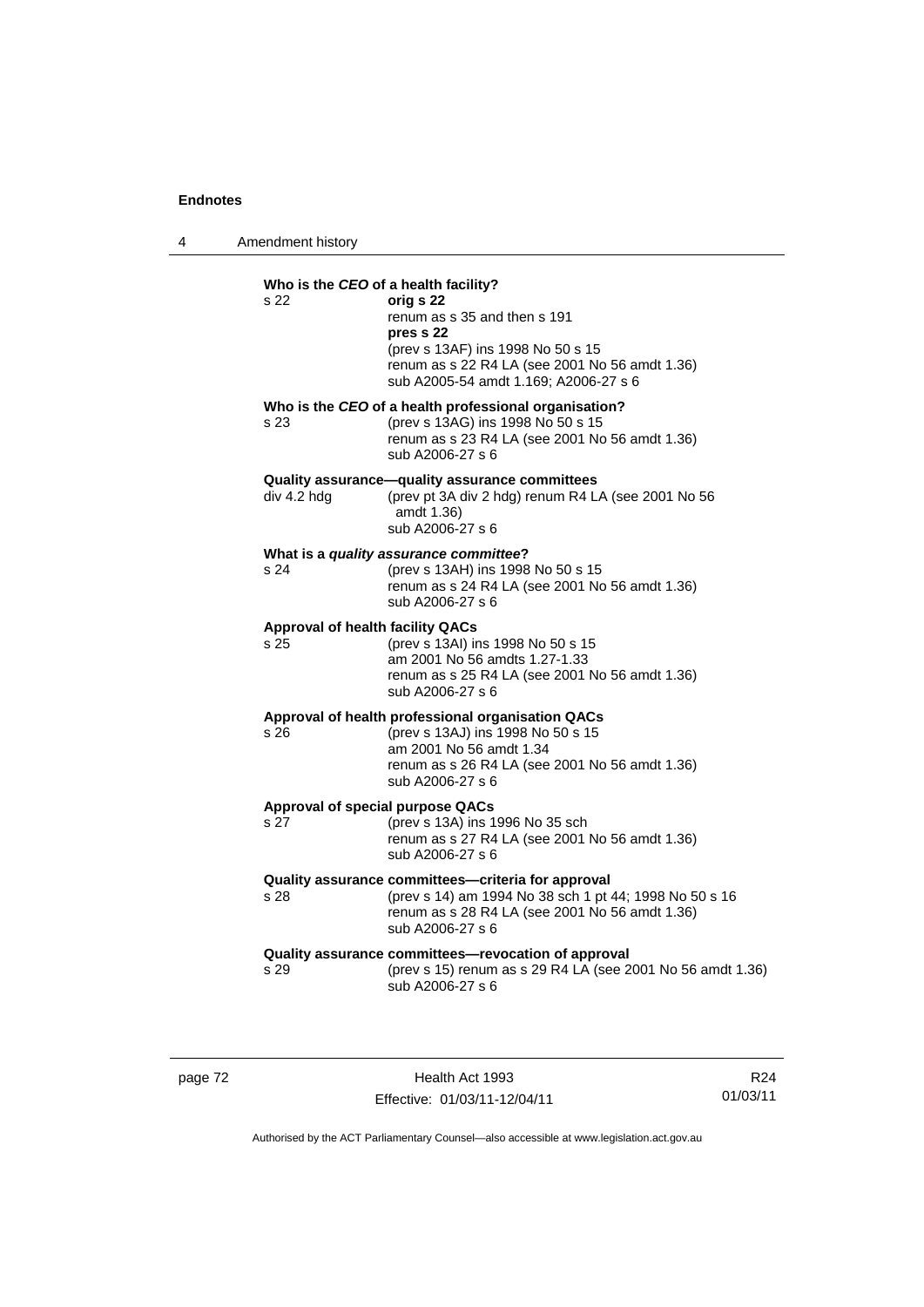**Quality assurance committees—functions**  s 30 (prev s 16) renum as s 30 R4 LA (see 2001 No 56 amdt 1.36) sub A2006-27 s 6 **Meaning of** *abortion* **for pt 6**  s 30A renum as s 80 **Only doctor may carry out abortion**  s 30B renum as s 81 **Abortion to be carried out in approved medical facility**  s 30C renum as s 82 **Approval of facilities**  s 30D renum as s 83 **No obligation to carry out abortion**  s 30E renum as s 84 **Quality assurance committees—appointment of members** s 31 (prev s 19A) ins 1996 No 35 sch renum as s 31 R4 LA (see 2001 No 56 amdt 1.36) sub A2006-27 s 6 **Quality assurance committees—disclosure of interests** s 32 (prev s 19) am 1994 No 38 sch 1 pt 44; 1994 No 60 sch 1 sub 1998 No 50 s 17 renum as s 32 R4 LA (see 2001 No 56 amdt 1.36) sub A2006-27 s 6 **Quality assurance committees—procedure** s 33 (prev s 20) am 1994 No 38 sch 1 pt 44; 1994 No 60 sch 1 sub 1998 No 50 s 17 renum as s 33 R4 LA (see 2001 No 56 amdt 1.36) sub A2006-27 s 6 **Definitions for pt 7**  s 33A renum as s 100 **Service contracts**  renum as s 101 **Core conditions**  s 33C renum as s 102 **Collective negotiations**  s 33D renum as s 103 **Negotiating agents**  s 33E renum as s 104 **Authorised representatives**  s 33F renum as s 105

Health Act 1993 Effective: 01/03/11-12/04/11 page 73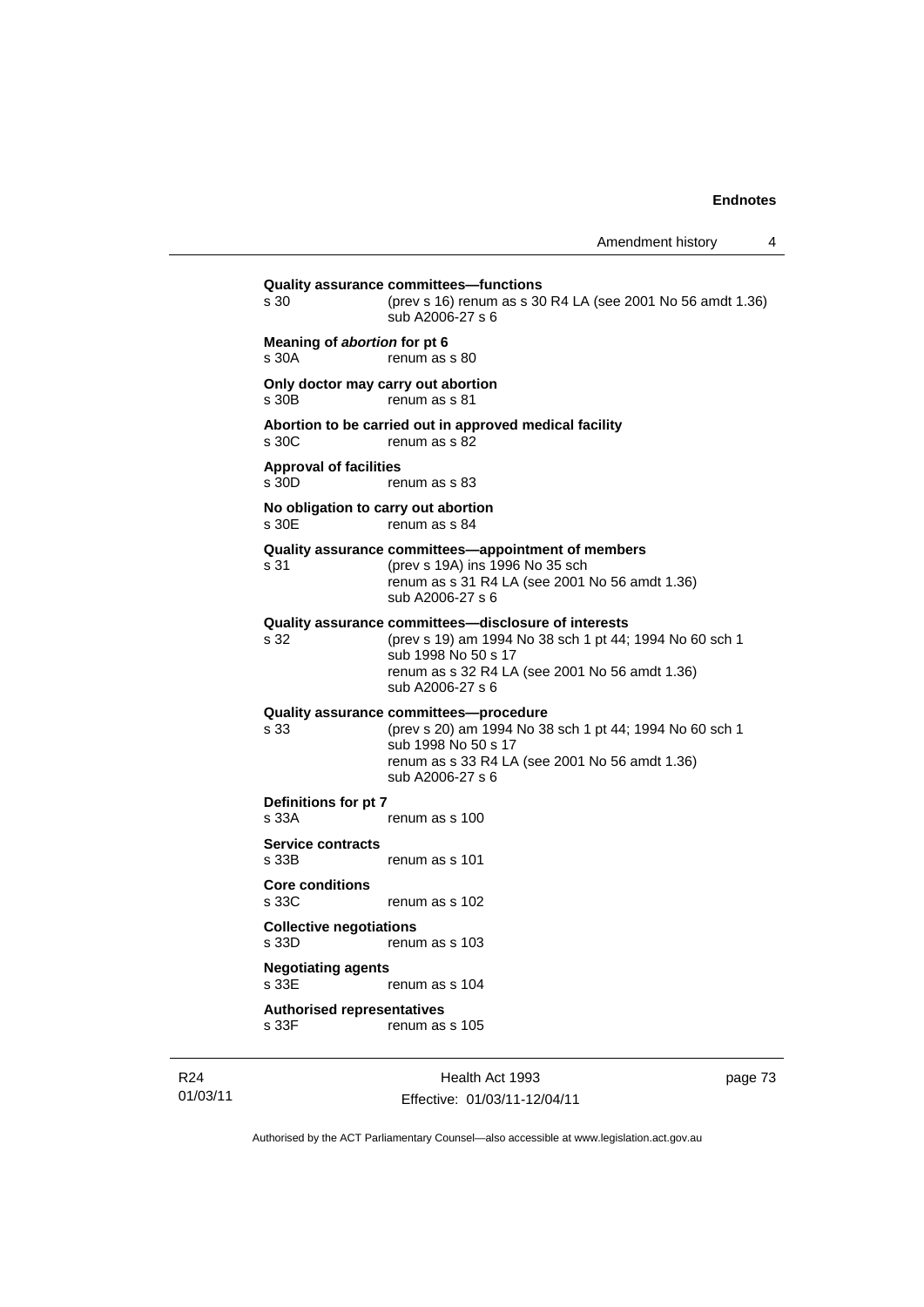4 Amendment history

**Arbitration**  renum as s 106 **Trade Practices Act authorisation**  renum as s 107 **Quality assurance committees—protection of members etc from liability**<br>s 34 (prev s 21) ins 1994 No 23 s 5 (prev s 21) ins 1994 No 23 s 5 renum as s 34 R4 LA (see 2001 No 56 amdt 1.36) om A2006-27 amdt 1.25 ins A2006-27 s 6 **Quality assurance committees—obtaining information** s 35 **orig s 35**  renum as s 191 **pres s 35**  ins A2006-27 s 6 **Assessment and evaluation of health services**  ins A2006-27 s 6 **Assessment and evaluation of health services**  s 36 **orig s 36**  renum as s 192 **pres s 36**  ins A2006-27 s 6 **Approval of quality assurance activities**  s 37 **orig s 37**  renum as s 193 **pres s 37**  ins A2006-27 s 6 **Approved forms**  s 37A renum as s 194 **Regulations about nurse practitioners**  renum as s 195 **Preparing health service reports**  s 38 **orig s 38** renum as s 196 **pres s 38** 

ins A2006-27 s 6

page 74 Health Act 1993 Effective: 01/03/11-12/04/11

R24 01/03/11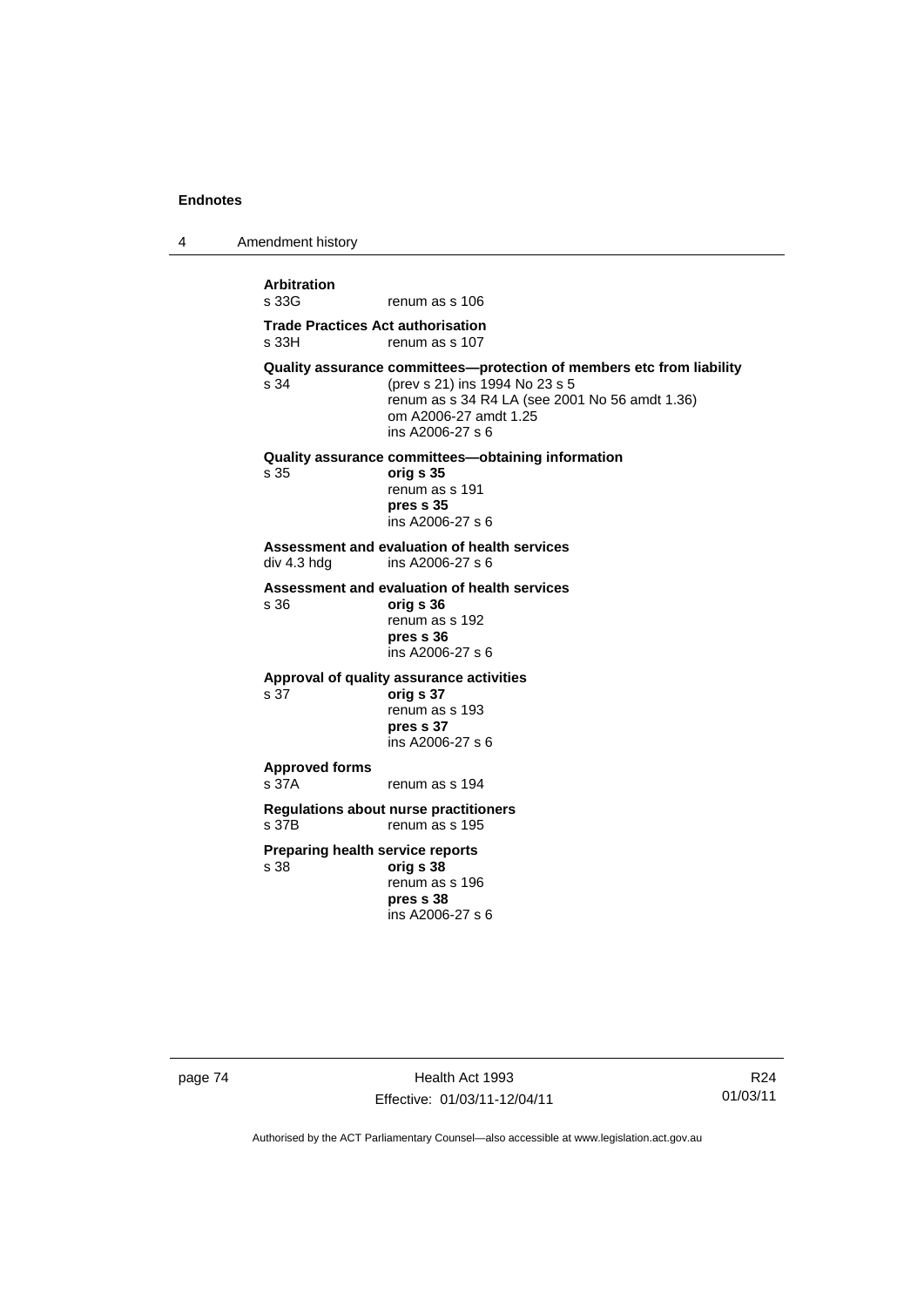### 01/03/11 Health Act 1993 **Giving health service reports to CEO or chief executive**  s 39 **orig s 39**  ins 2002 No 47 amdt 1.16 exp 31 December 2003 (s 46) **prev s 39**  renum as s 240 **pres s 39**  ins A2006-27 s 6 **Monitoring implementation of recommendations**  s 40 **orig s 40**  ins 2002 No 47 amdt 1.16 exp 31 December 2003 (s 46) **prev s 40**  renum as s 241 **pres s 40**  ins A2006-27 s 6 **Quality assurance committees—reporting**  div 4.4 hdg ins A2006-27 s 6 **Annual quality assurance committee report to Minister**  s 41 ins 2002 No 47 amdt 1.16 exp 31 December 2003 (s 46) ins A2006-27 s 6 **Other quality assurance committee reports**  s 42 ins 2002 No 47 amdt 1.16 exp 31 December 2003 (s 46) ins A2006-27 s 6 **Quality assurance committees—information sharing**  div 4.5 hdg ins A2006-27 s 6 **Quality assurance committees—giving information to the Coroner's Court**  s 43 ins 2002 No 47 amdt 1.16 exp 31 December 2003 (s 46) ins A2006-27 s 6 **Quality assurance committees—giving information to other quality assurance committees**  s 44 ins 2002 No 47 amdt 1.16 exp 31 December 2003 (s 46) ins A2006-27 s 6 **Quality assurance committees—giving information to health board**  s 45 hdg am A2010-10 amdt 2.30<br>s 45 ins 2002 No 47 amdt 1.1 ins 2002 No 47 amdt 1.16 exp 31 December 2003 (s 46) ins A2006-27 s 6 am A2010-10 amdt 2.30

page 75

Authorised by the ACT Parliamentary Counsel—also accessible at www.legislation.act.gov.au

Effective: 01/03/11-12/04/11

R24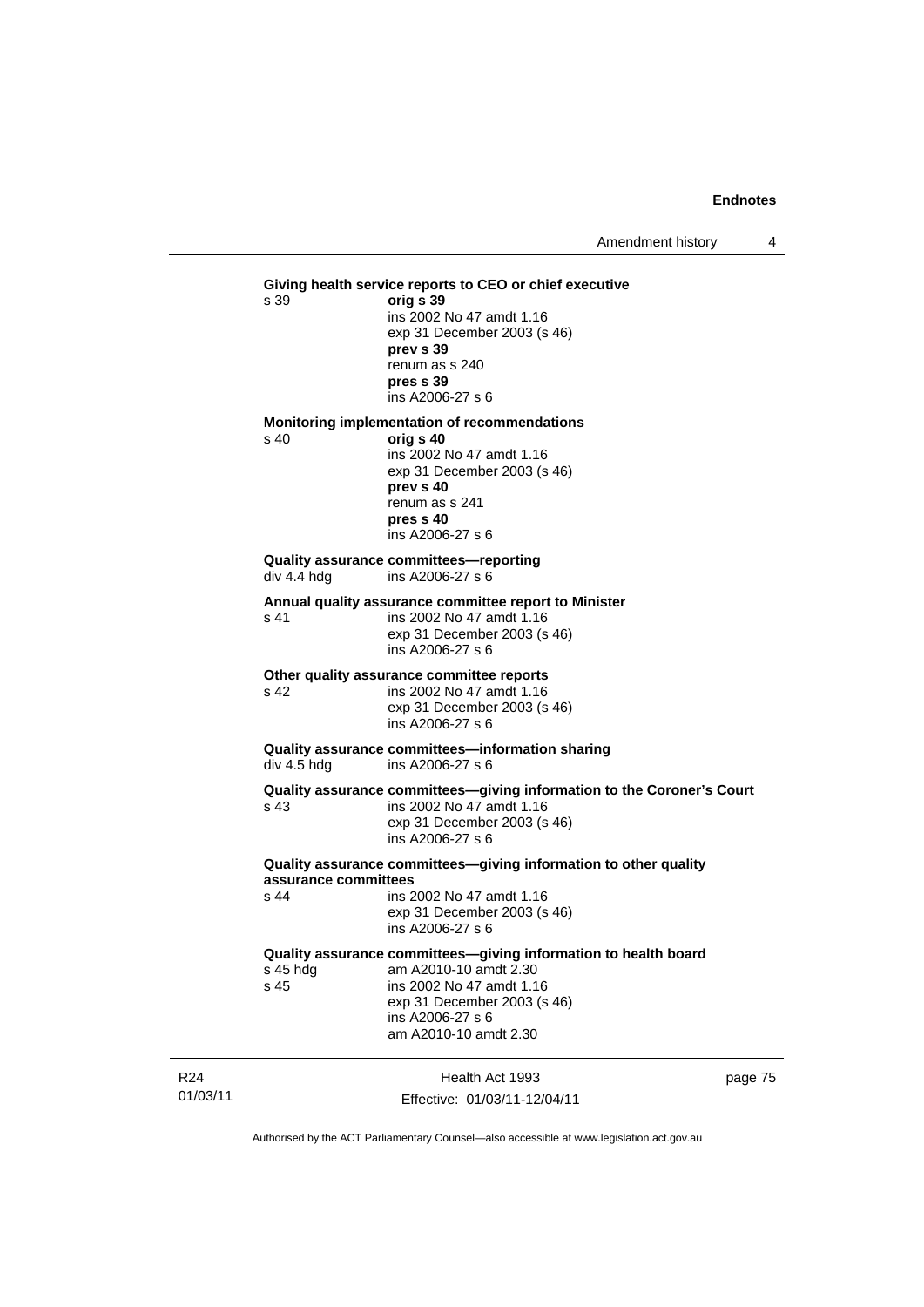4 Amendment history

**Quality assurance committees—giving information to Minister**  s 46 ins 2002 No 47 amdt 1.16 exp 31 December 2003 (s 46) ins A2006-27 s 6 **Quality assurance committees—admissibility of evidence**  s 47 ins A2006-27 s 6 **Reviewing clinical privileges**  pt 5 hdg **orig pt 5 hdg** om 1996 No 35 sch **pres pt 5 hdg**  (prev pt 4 hdg) renum as pt 5 hdg R4 LA (see 2001 No 56 amdt 1.36) sub A2006-27 s 6 **Definitions—pt 5**  ins A2006-27 s 6 def *CEO* ins A2006-27 s 6 def *clinical privileges* ins A2006-27 s 6 def *clinical privileges report* ins A2006-27 s 6 def *clinical privileges review notice* ins A2006-27 s 6 def *dentist* ins A2006-27 s 6 def *doctor* ins A2006-27 s 6 def *hospital* ins A2006-27 s 6 def *review* ins A2006-27 s 6 **What is a** *clinical privileges committee***?**   $ins A2006-27 s 6$ **Who is a** *doctor* **or** *dentist* **for a health facility?**  s 52 ins A2006-27 s 6 **Who is the** *CEO* **of a health facility?**  s 53 ins A2006-27 s 6 **What are** *clinical privileges***?**  s 54 ins A2006-27 s 6 **Meaning of** *review* **clinical privileges**  s 55 ins A2006-27 s 6 **Approval of clinical privileges committees**  s 56 ins A2006-27 s 6 **Clinical privileges committees—criteria for approval**  s 57 ins A2006-27 s 6 **Clinical privileges committees—revocation of approval**  s 58 ins A2006-27 s 6

page 76 **Health Act 1993** Effective: 01/03/11-12/04/11

R24 01/03/11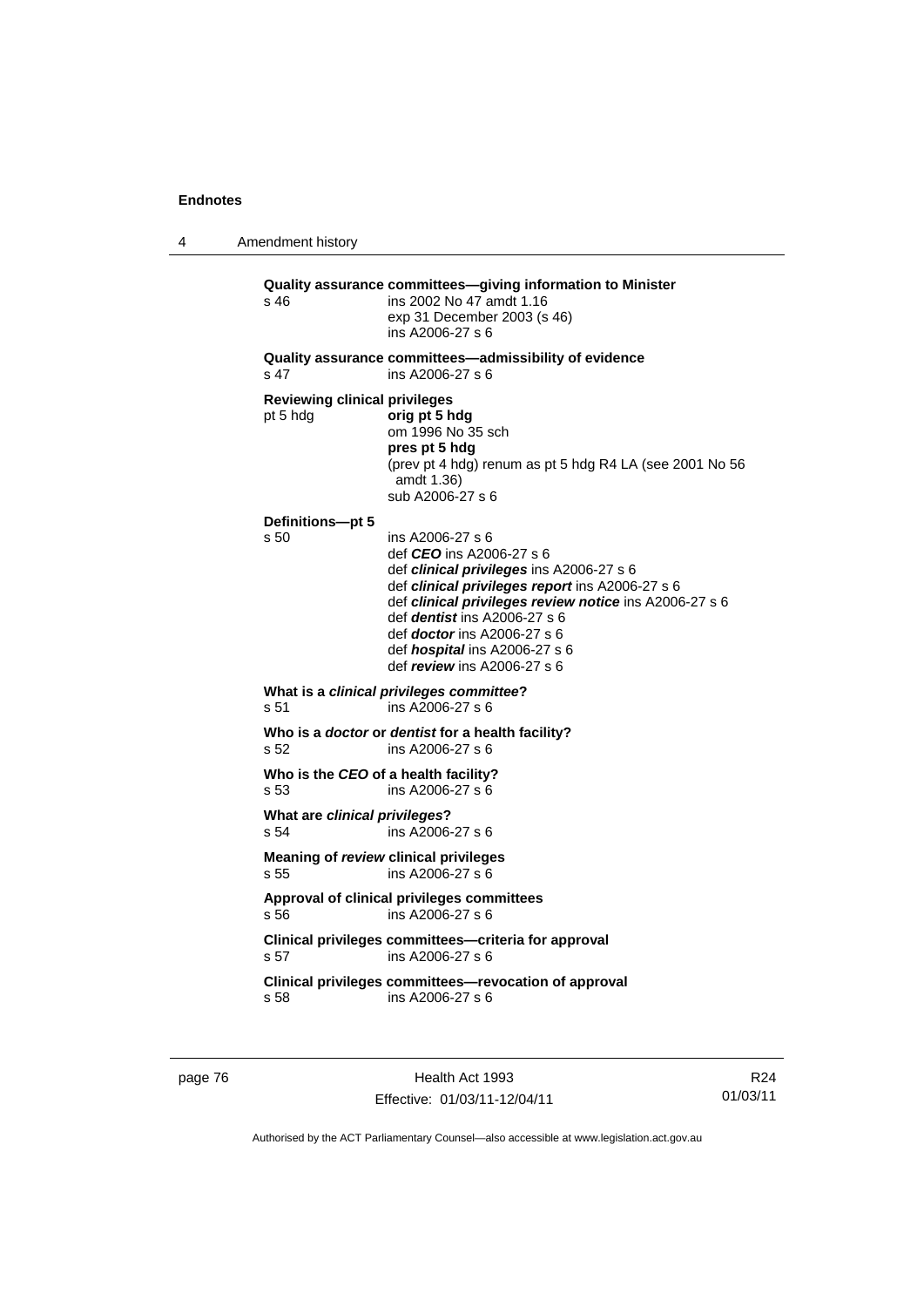```
Clinical privileges committees—functions 
s 59 ins A2006-27 s 6 
Clinical privileges committees—appointment of members 
s 60 ins A2006-27 s 6 
Clinical privileges committees—disclosure of interests 
s 61 ins A2006-27 s 6 
Clinical privileges committees—procedure 
s 62 ins A2006-27 s 6 
Clinical privileges committees—protection of members etc from liability 
s 63 ins A2006-27 s 6 
Clinical privileges committees—obtaining information 
s 64 ins A2006-27 s 6 
Review of clinical privileges 
s 65 ins A2006-27 s 6 
Clinical privileges committee must give doctor or dentist opportunity to 
explain 
                ins A2006-27 s 6
Preparing clinical privileges reports 
s 67 ins A2006-27 s 6 
Giving clinical privileges reports to CEO of health facility and doctor or 
dentist 
                ins A2006-27 s 6
CEO to make decision on clinical privileges report 
s 69 ins A2006-27 s 6 
CEO to tell doctor or dentist of decision on clinical privileges report 
s 70 ins A2006-27 s 6 
                 am A2008-37 amdt 1.232 
When decision on clinical privileges report takes effect 
s 71 ins A2006-27 s 6 
Clinical privileges committees—giving information to health board 
s 72 hdg am A2010-10 amdt 2.30 
s 72 ins A2006-27 s 6 
                 am A2010-10 amdt 2.30 
Clinical privileges committees—admissibility of evidence 
s 73 ins A2006-27 s 6 
Pt 5 obligations—no contracting out 
s 74 ins A2006-27 s 6
```
R24 01/03/11

Health Act 1993 Effective: 01/03/11-12/04/11 page 77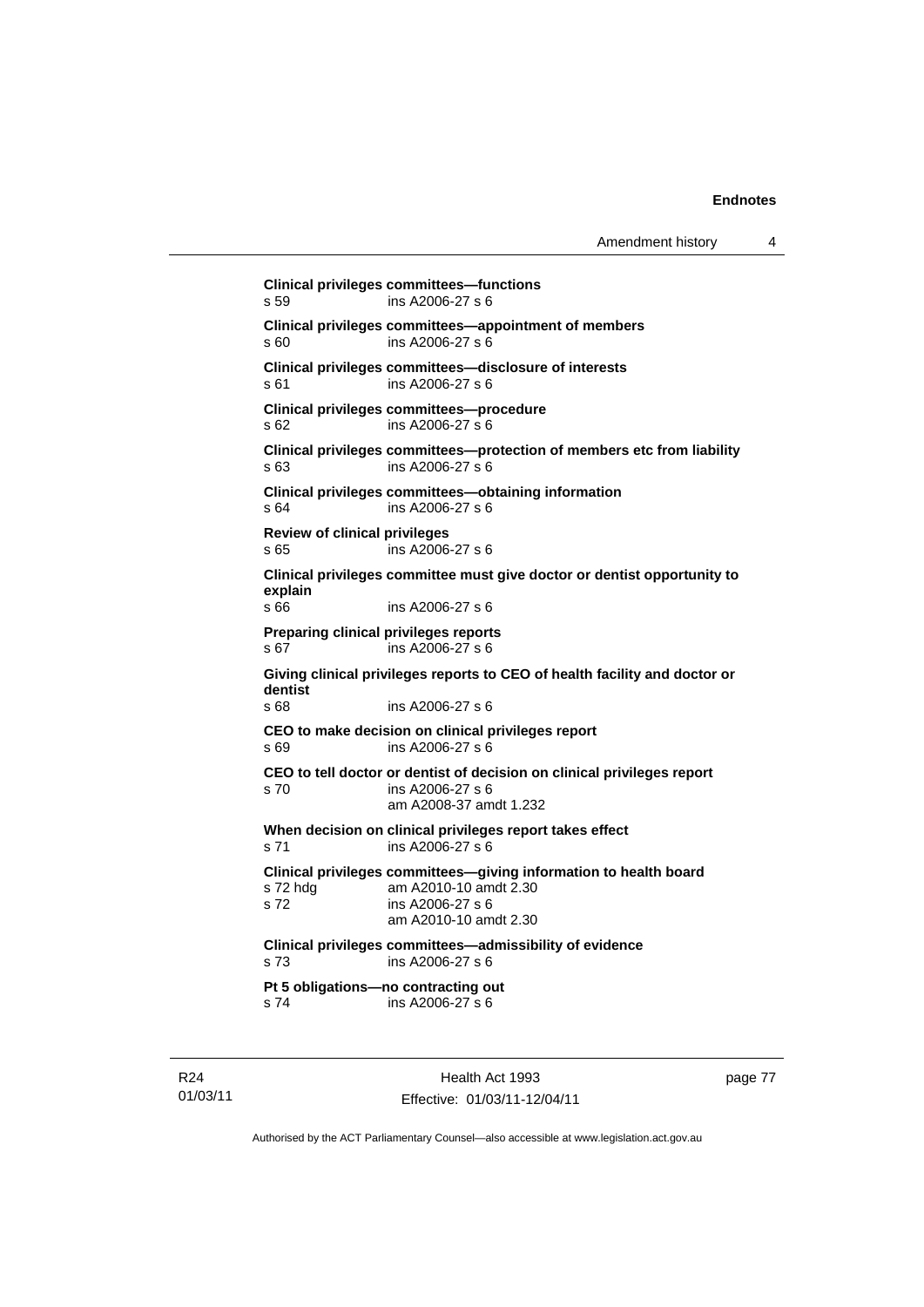| 4 | Amendment history                                |                                                                                                                                                                                                             |
|---|--------------------------------------------------|-------------------------------------------------------------------------------------------------------------------------------------------------------------------------------------------------------------|
|   | <b>Abortions</b><br>pt 5A hdg                    | renum as pt 6 hdg                                                                                                                                                                                           |
|   | <b>Abortions</b><br>pt 6 hdg                     | orig pt 6 hdg<br>om A2006-27 amdt 1.9<br>pres pt 6 hdg<br>(prev pt 5A hdg) reloc from Medical Practitioners Act 1930<br>pt 4B by A2005-28 amdt 1.70<br>renum as pt 6 hdg A2006-27 amdt 1.4                  |
|   | Meaning of abortion for pt 6<br>s 80 hdg<br>s 80 | (prev s 30A hdg) am A2006-27 amdt 1.5<br>(prev s 30A) reloc from Medical Practitioners Act 1930 s 55A<br>by A2005-28 amdt 1.70<br>renum as s 80 A2006-27 amdt 1.6                                           |
|   | s 81                                             | Only doctor may carry out abortion<br>(prev s 30B) reloc from Medical Practitioners Act 1930 s 55B<br>by A2005-28 amdt 1.70<br>renum as s 81 A2006-27 amdt 1.6                                              |
|   | s 82                                             | Abortion to be carried out in approved medical facility<br>(prev s 30C) reloc from Medical Practitioners Act 1930 s 55C<br>by A2005-28 amdt 1.70<br>am A2006-27 amdt 1.7<br>renum as s 82 A2006-27 amdt 1.8 |
|   | <b>Approval of facilities</b><br>s 83            | (prev s 30D) reloc from Medical Practitioners Act 1930 s 55D<br>by A2005-28 amdt 1.70<br>renum as s 83 A2006-27 amdt 1.8<br>am A2011-3 amdt 3.221                                                           |
|   | s 84                                             | No obligation to carry out abortion<br>(prev s 30E) reloc from Medical Practitioners Act 1930 s 55E<br>by A2005-28 amdt 1.70<br>renum as s 84 A2006-27 amdt 1.8                                             |
|   | <b>VMO service contracts</b><br>pt 7 hdg         | orig pt 7 hdg<br>renum as pt 15 hdg<br>pres pt 7 hdg<br>(prev pt 6A hdg) ins A2003-43 s 4<br>renum as pt 7 hdg A2006-27 amdt 1.10                                                                           |

page 78 Health Act 1993 Effective: 01/03/11-12/04/11

R24 01/03/11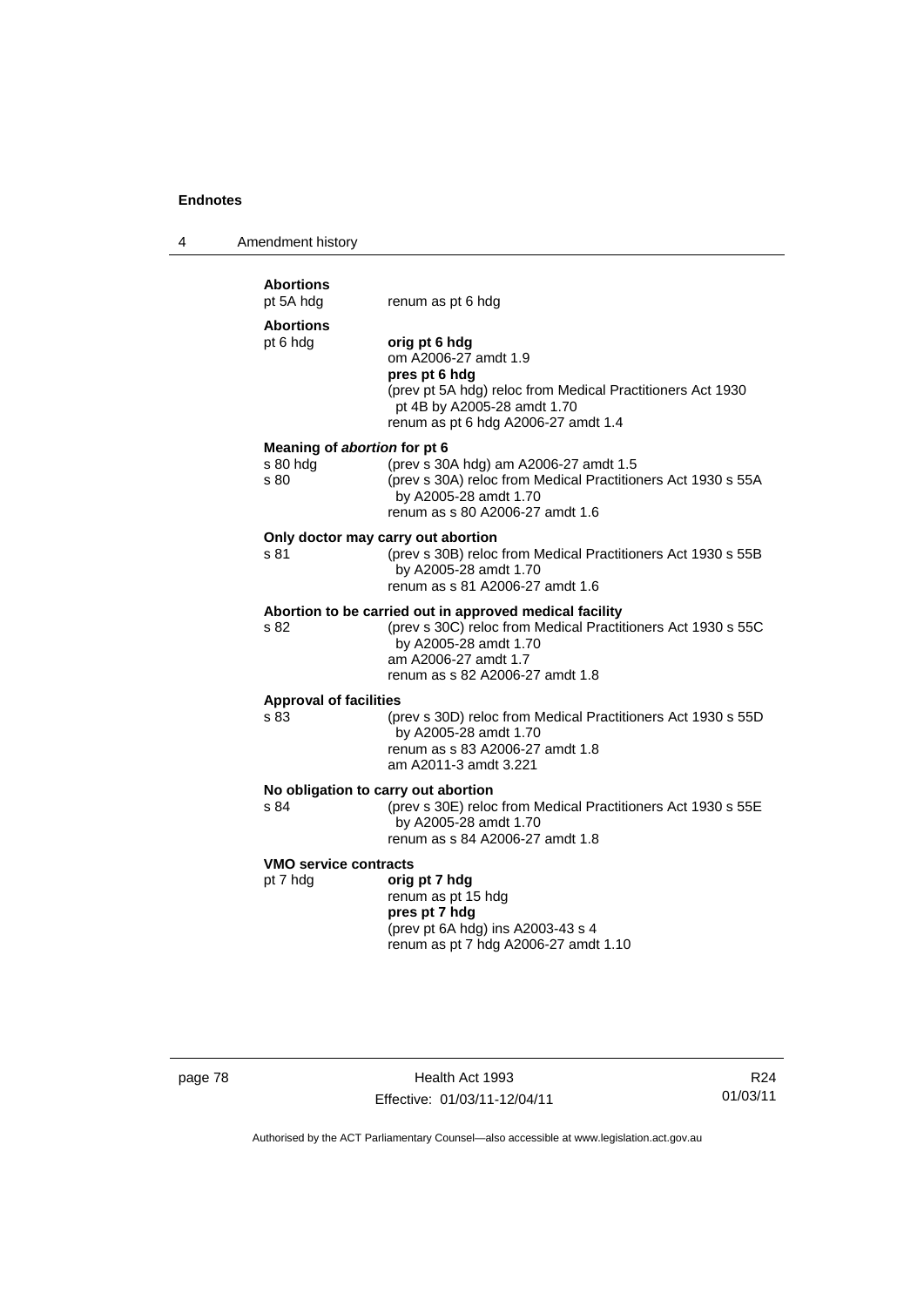| s 100 hdg                          | (prev s 33A hdg) am A2006-27 amdt 1.11                                         |
|------------------------------------|--------------------------------------------------------------------------------|
| s 100                              | (prev s 33A) ins A2003-43 s 4                                                  |
|                                    | renum as s 100 A2006-27 amdt 1.16                                              |
|                                    | def <b>authorised representative</b> ins A2003-43 s 4<br>am A2006-27 amdt 1.12 |
|                                    | def core conditions ins A2003-43 s 4                                           |
|                                    | am A2006-27 amdt 1.13                                                          |
|                                    | def entity ins A2003-43 s 4                                                    |
|                                    | def negotiating agent ins A2003-43 s 4                                         |
|                                    | am A2006-27 amdt 1.14                                                          |
|                                    | def negotiating period ins A2003-43 s 4<br>am A2006-27 amdt 1.15               |
|                                    | def <i>practice corporation</i> ins A2003-43 s 4                               |
|                                    | def service contract ins A2003-43 s 4                                          |
|                                    | def <b>VMO</b> ins A2003-43 s 4                                                |
| <b>Service contracts</b>           |                                                                                |
| s 101                              | (prev s 33B) ins A2003-43 s 4                                                  |
|                                    | renum as s 101 A2006-27 amdt 1.16                                              |
|                                    |                                                                                |
| <b>Core conditions</b><br>$s$ 102  |                                                                                |
|                                    | (prev s 33C) ins A2003-43 s 4<br>am A2006-27 amdt 1.17, amdt 1.18              |
|                                    | renum as s 102 A2006-27 amdt 1.19                                              |
|                                    | am A2011-3 amdt 3.222                                                          |
| <b>Collective negotiations</b>     |                                                                                |
| s 103                              | (prev s 33D) ins A2003-43 s 4                                                  |
|                                    | renum as s 103 A2006-27 amdt 1.19                                              |
|                                    |                                                                                |
| <b>Negotiating agents</b><br>s 104 | (prev s 33E) ins A2003-43 s 4                                                  |
|                                    | am A2005-62 amdt 3.119                                                         |
|                                    | renum as s 104 A2006-27 amdt 1.19                                              |
|                                    |                                                                                |
| <b>Authorised representatives</b>  |                                                                                |
| s 105                              | (prev s 33F) ins A2003-43 s 4<br>am A2006-27 amdts 1.20-1.22                   |
|                                    | renum as s 105 A2006-27 amdt 1.23                                              |
|                                    |                                                                                |
|                                    |                                                                                |
| <b>Arbitration</b>                 |                                                                                |
| s 106                              | (prev s 33G) ins A2003-43 s 4<br>renum as s 106 A2006-27 amdt 1.23             |

page 79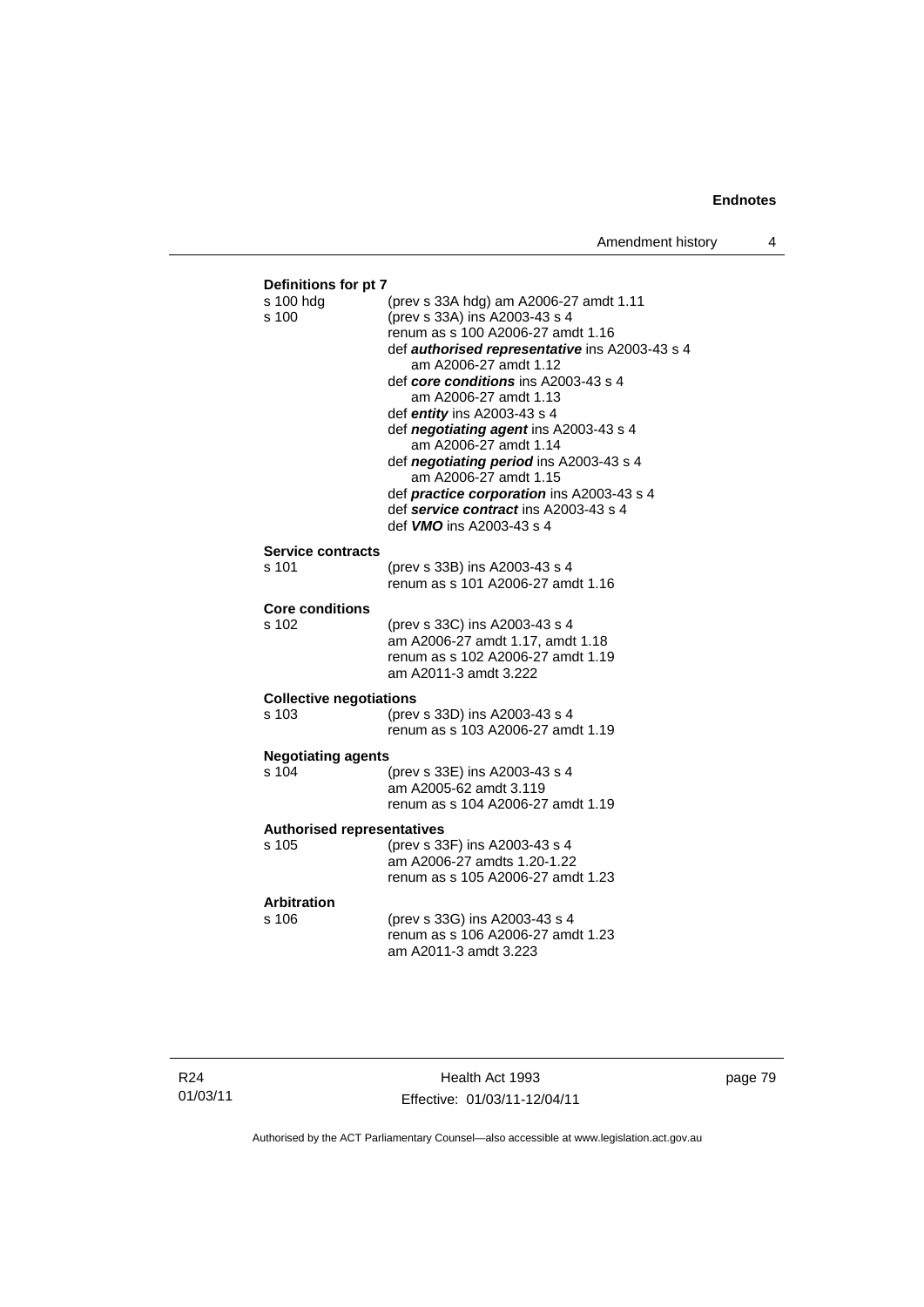4 Amendment history

|                               | <b>Competition and Consumer Act authorisation</b>                                     |  |
|-------------------------------|---------------------------------------------------------------------------------------|--|
| s 107 hdg                     | am A2010-54 amdt 3.32                                                                 |  |
| s 107                         | (prev s 33H) ins A2003-43 s 4<br>renum as s 107 A2006-27 amdt 1.23                    |  |
|                               | am A2010-54 amdt 3.33                                                                 |  |
|                               |                                                                                       |  |
| <b>Secrecy</b>                | orig pt 8 hdg                                                                         |  |
| pt 8 hdg                      | ins 2002 No 47 amdt 1.16                                                              |  |
|                               | exp 31 December 2003 (s 46)                                                           |  |
|                               | prev pt 8 hdg                                                                         |  |
|                               | renum as pt 20 hdg                                                                    |  |
|                               | pres pt 8 hdg                                                                         |  |
|                               | ins A2006-27 s 7                                                                      |  |
| Definitions-pt 8              |                                                                                       |  |
| s 120                         | ins A2006-27 s 7                                                                      |  |
|                               | def <i>divulge</i> ins A2006-27 s 7                                                   |  |
|                               | def information holder ins A2006-27 s 7<br>def protected information ins A2006-27 s 7 |  |
|                               |                                                                                       |  |
|                               | When is information divulged?                                                         |  |
| s 121                         | ins A2006-27 s 7                                                                      |  |
| Who is an information holder? |                                                                                       |  |
| s 122                         | ins A2006-27 s 7                                                                      |  |
|                               | am A2010-10 amdt 2.31                                                                 |  |
|                               | What is protected information?                                                        |  |
| s 123                         | ins A2006-27 s 7                                                                      |  |
|                               | What is sensitive information?                                                        |  |
| s 124                         | ins A2006-27 s 7                                                                      |  |
|                               | Offence-secrecy of protected information                                              |  |
| s 125                         | ins A2006-27 s 7                                                                      |  |
|                               | am A2011-3 amdt 3.224                                                                 |  |
|                               | Information may be given to Medicare Australia                                        |  |
| s 126                         | ins A2006-27 s 7                                                                      |  |
|                               | Offence-provision of health services by non-health practitioners                      |  |
| pt 8A hdg                     | ins A2010-10 amdt 2.32                                                                |  |
|                               | Provision of regulated health service by person not health practitioner               |  |
| s 127                         | ins A2010-10 amdt 2.32                                                                |  |
|                               |                                                                                       |  |
|                               | <b>Pharmacists and pharmacy premises</b>                                              |  |
| pt 9 hdg                      | orig pt 9 hdg renum as pt 10 hdg<br>ins A2008-26 amdt 2.74                            |  |
|                               | sub A2010-10 amdt 2.33                                                                |  |

page 80 Health Act 1993 Effective: 01/03/11-12/04/11

R24 01/03/11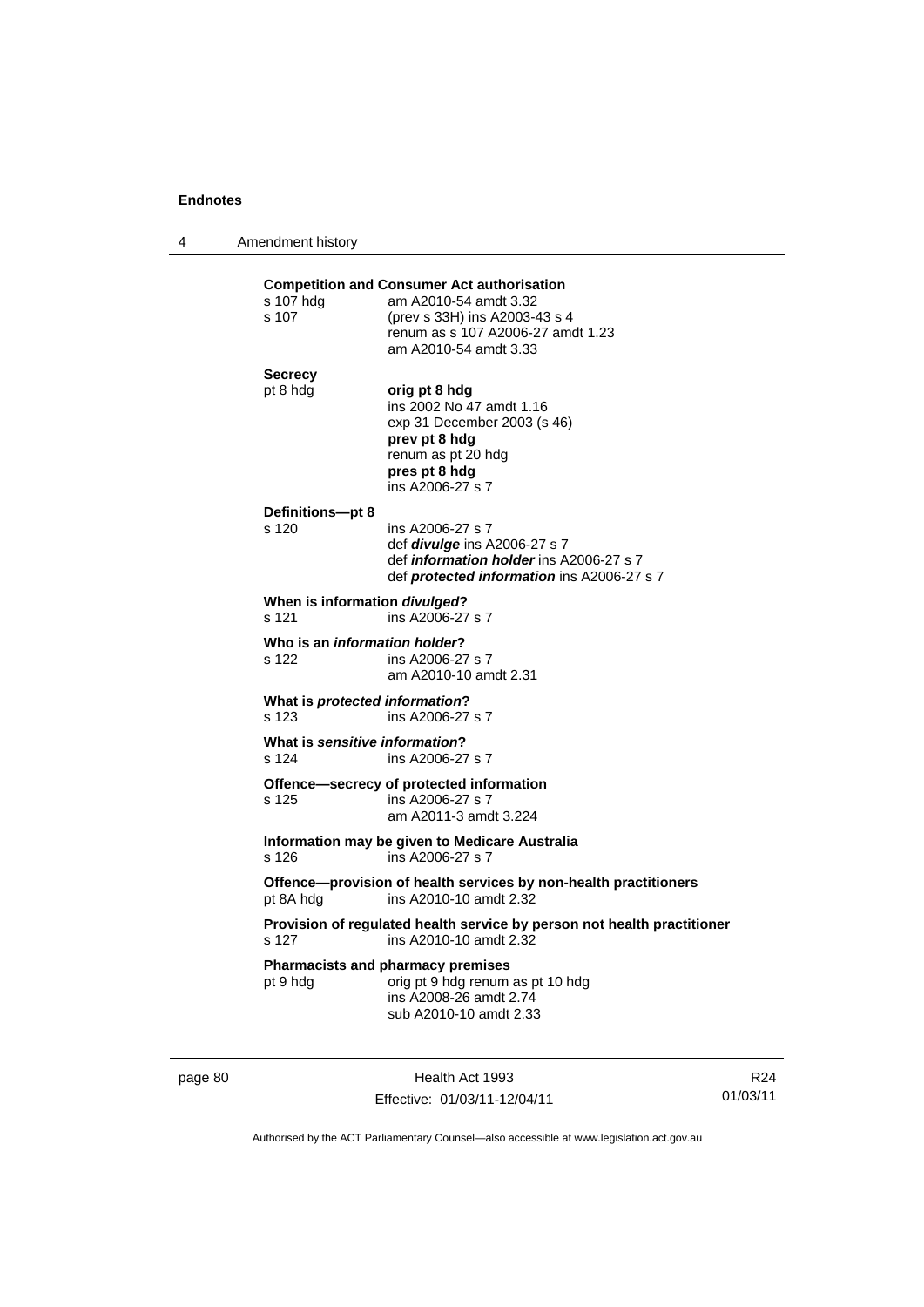**Meaning of** *community pharmacy***—pt 9**  s 128 ins A2010-10 amdt 2.33 **Complying pharmacy corporation**<br>s 128A **ins A2010-10** am ins A2010-10 amdt 2.33 **Standard of premises**  s 128B ins A2010-10 amdt 2.33 **Restriction on pharmacy premises—supermarkets**  s 129 ins A2008-26 amdt 2.74 am A2010-10 amdt 2.34 **Ownership of pharmacy business**  s 129A ins as mod SL2010-39 mod 1.1 (see endnote 7) exp 1 July 2012 (see A2010-10 s 12A (2)) **Review of decisions**  pt 10 hdg (prev pt 9 hdg) ins A2006-27 s 7 renum as pt 10 hdg A2008-26 amdt 2.75 **Review of decisions**  s 130 ins A2006-27 s 7 am A2008-37 amdt 1.233 **Pt 9 obligations—no contracting out**  ins A2006-27 s 7 **Miscellaneous** pt 15 hdg (prev pt 7 hdg) ins 1994 No 23 s 5 renum as pt 15 hdg A2006-27 amdt 1.24 **Disclosure of interests by committee members**  s 190 ins A2006-27 s 8 **References to Health and Community Care Service** s 191 (prev s 22) ins 1994 No 23 s 5 sub 2001 No 44 amdt 1.2025 renum as s 35 R4 LA (see 2001 No 56 amdt 1.36) sub 2002 No 47 amdt 1.15 renum as s 191 A2006-27 amdt 1.26 **Determination of fees**  s 192 (prev s 36) ins 2002 No 47 amdt 1.15 renum as s 192 A2006-27 amdt 1.26 am A2011-3 amdt 3.225 **Payment of fees and interest**  s 193 (prev s 37) ins 2002 No 47 amdt 1.15 renum as s 193 A2006-27 amdt 1.26 am A2011-3 amdt 3.226

R24 01/03/11

Health Act 1993 Effective: 01/03/11-12/04/11 page 81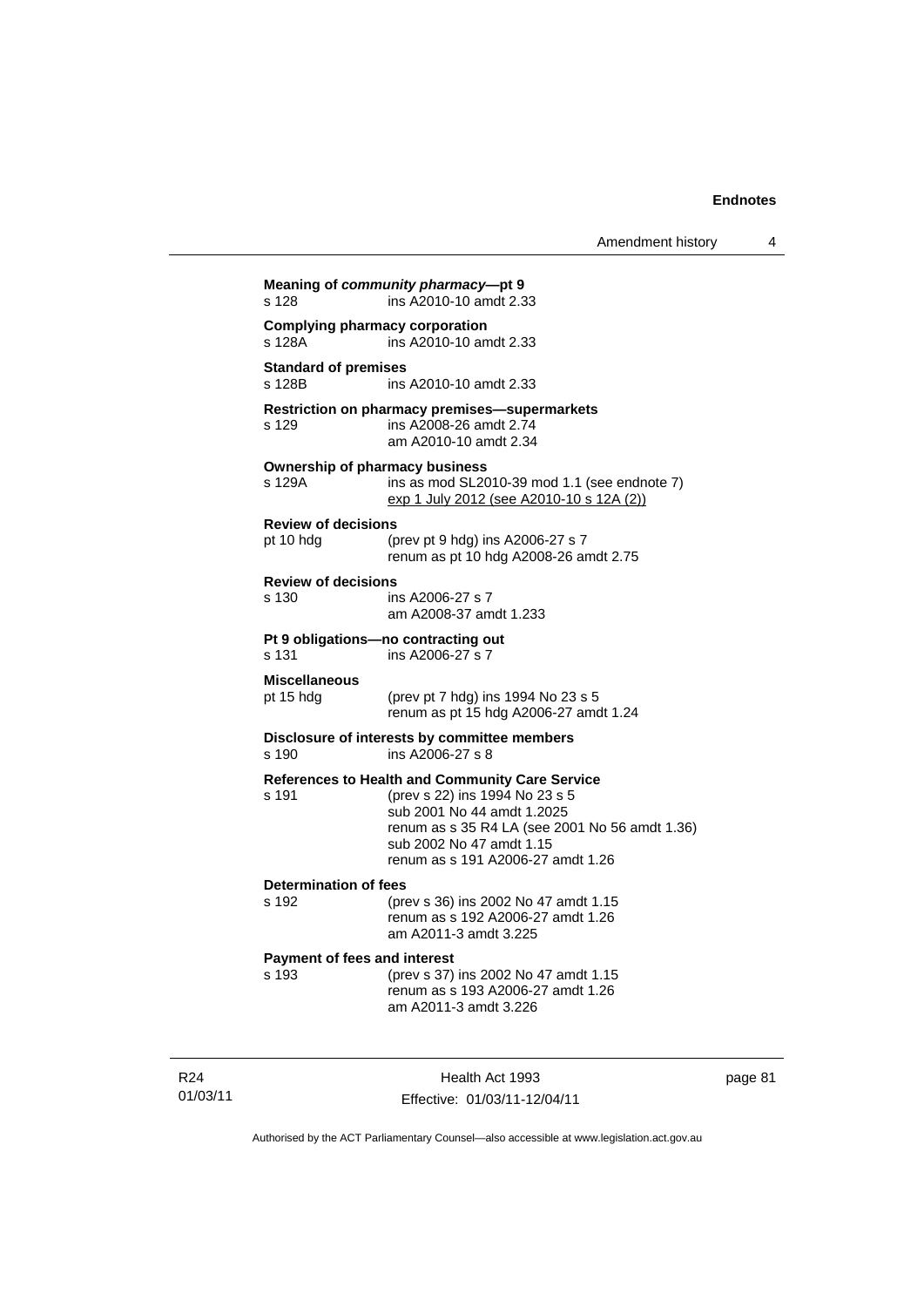4 Amendment history

| <b>Approved forms</b><br>s 194               | (prev s 37A) ins A2003-43 s 5<br>renum as s 194 A2006-27 amdt 1.26<br>am A2011-3 amdt 3.227                                                                                                                       |
|----------------------------------------------|-------------------------------------------------------------------------------------------------------------------------------------------------------------------------------------------------------------------|
| s 195                                        | <b>Regulations about nurse practitioners</b><br>(prev s 37B) ins A2004-10 s 4<br>renum as s 195 A2006-27 amdt 1.26                                                                                                |
| <b>Regulation-making power</b><br>s 196      | (prev s 38) ins 2002 No 47 amdt 1.15<br>renum as s 196 A2006-27 amdt 1.26                                                                                                                                         |
| pt 20 hdg                                    | <b>Transitional-Health Professionals Act 2004</b><br>(prev pt 8 hdg) ins A2004-39 amdt 1.15<br>renum as pt 20 hdg A2006-27 amdt 1.27<br>exp 9 January 2009 (s 241)                                                |
| s 240 hdg<br>s 240                           | <b>Transitional-definitions in Health (Fees) Determination</b><br>(prev s 39 hdg) sub A2006-27 amdt 1.28<br>(prev s 39) ins A2004-39 amdt 1.15<br>renum as s 240 A2006-27 amdt 1.28<br>exp 9 January 2009 (s 241) |
| Expiry-pt 20<br>s 241 hdg<br>s 241           | (prev s 40 hdg) sub A2006-27 amdt 1.29<br>(prev s 40) ins A2004-39 amdt 1.15<br>renum as s 241 A2006-27 amdt 1.29<br>exp 9 January 2009 (s 241)                                                                   |
| pt 21 hdg                                    | Transitional-Health Legislation Amendment Act 2006<br>ins A2006-27 s 9<br>exp 14 December 2007 (s 243)                                                                                                            |
| s 242                                        | Transitional-protection of former members from liability<br>ins A2006-27 s 9<br>exp 14 December 2007 (s 243)                                                                                                      |
| Expiry-pt 21<br>s 243                        | ins A2006-27 s 9<br>am A2007-16 amdt 3.68<br>exp 14 December 2007 (s 243)                                                                                                                                         |
| Approval of facilities-transitional<br>s 250 | ins A2006-46 amdt 2.25<br>exp 18 November 2006 (s 250 (3) (LA s 88 declaration<br>applies))                                                                                                                       |
|                                              |                                                                                                                                                                                                                   |

page 82 Health Act 1993 Effective: 01/03/11-12/04/11

R24 01/03/11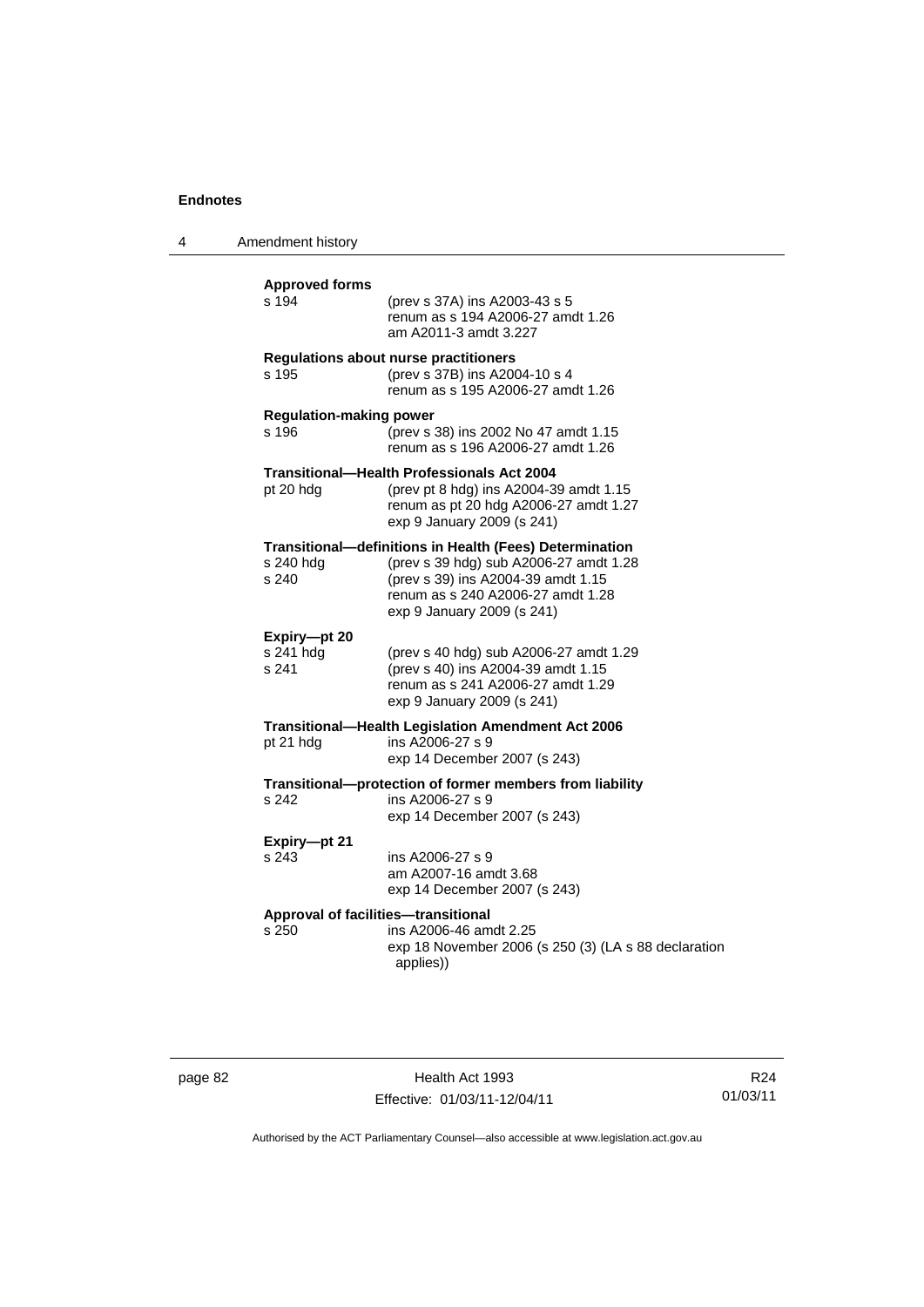| <b>Dictionary</b> |                                                                                    |
|-------------------|------------------------------------------------------------------------------------|
| dict              | ins 2001 No 56 amdt 1.35                                                           |
|                   | sub A2006-27 s 10                                                                  |
|                   | am A2008-37 amdt 1.234, amdt 1.235; A2010-10 amdt 2.35                             |
|                   | def <i>abortion</i> ins R17 LA                                                     |
|                   | def approved committee om 1998 No 50 s 5                                           |
|                   | def approved private sector committee ins 1998 No 50 s 5<br>om A2006-27 s 10       |
|                   | def approved public sector committee ins 1998 No 50 s 5<br>sub 2001 No 56 amdt 1.4 |
|                   | am A2003-41 amdt 1.2<br>om A2006-27 s 10                                           |
|                   | def authorised representative ins A2003-43 s 6                                     |
|                   | sub A2006-27 s 10                                                                  |
|                   | def <i>CEO</i> ins A2006-27 s 10                                                   |
|                   | def clinical privileges sub A2006-27 s 10                                          |
|                   | def clinical privileges committee ins A2006-27 s 10                                |
|                   | def clinical privileges report ins A2006-27 s 10                                   |
|                   | def clinical privileges review notice ins A2006-27 s 10                            |
|                   | def community pharmacy ins A2010-10 amdt 2.36                                      |
|                   | def core conditions ins A2003-43 s 6                                               |
|                   | sub A2006-27 s 10                                                                  |
|                   | def day hospital ins A2006-27 s 10                                                 |
|                   | def <i>dentist</i> ins A2006-27 s 10                                               |
|                   | def divulge ins A2006-27 s 10<br>def <i>doctor</i> ins A2006-27 s 10               |
|                   | def <i>engage</i> ins A2006-27 s 10                                                |
|                   | def <i>entity</i> ins A2006-27 s 10                                                |
|                   | def health board ins A2010-10 amdt 2.36                                            |
|                   | def health facility am 1996 No 35 sch; 2002 No 47 amdt 1.17<br>sub A2006-27 s 10   |
|                   | def health facility QAC ins A2006-27 s 10                                          |
|                   | def health profession board ins A2006-27 s 10                                      |
|                   | om A2010-10 amdt 2.37                                                              |
|                   | def health professional ins A2006-27 s 10<br>om A2010-10 amdt 2.37                 |
|                   | def health professional organisation ins A2006-27 s 10                             |
|                   | def health professional organisation QAC ins A2006-27<br>s 10                      |
|                   | def health service ins A2006-27 s 10                                               |
|                   | def health service provider sub A2004-39 amdt 1.16;<br>A2006-27 s 10               |
|                   | def health service report ins A2006-27 s 10                                        |
|                   | def hospital ins A2006-27 s 10                                                     |
|                   | def <i>information holder</i> ins A2006-27 s 10                                    |
|                   | def ministerial report ins A2006-27 s 10                                           |

R24 01/03/11

Health Act 1993 Effective: 01/03/11-12/04/11 page 83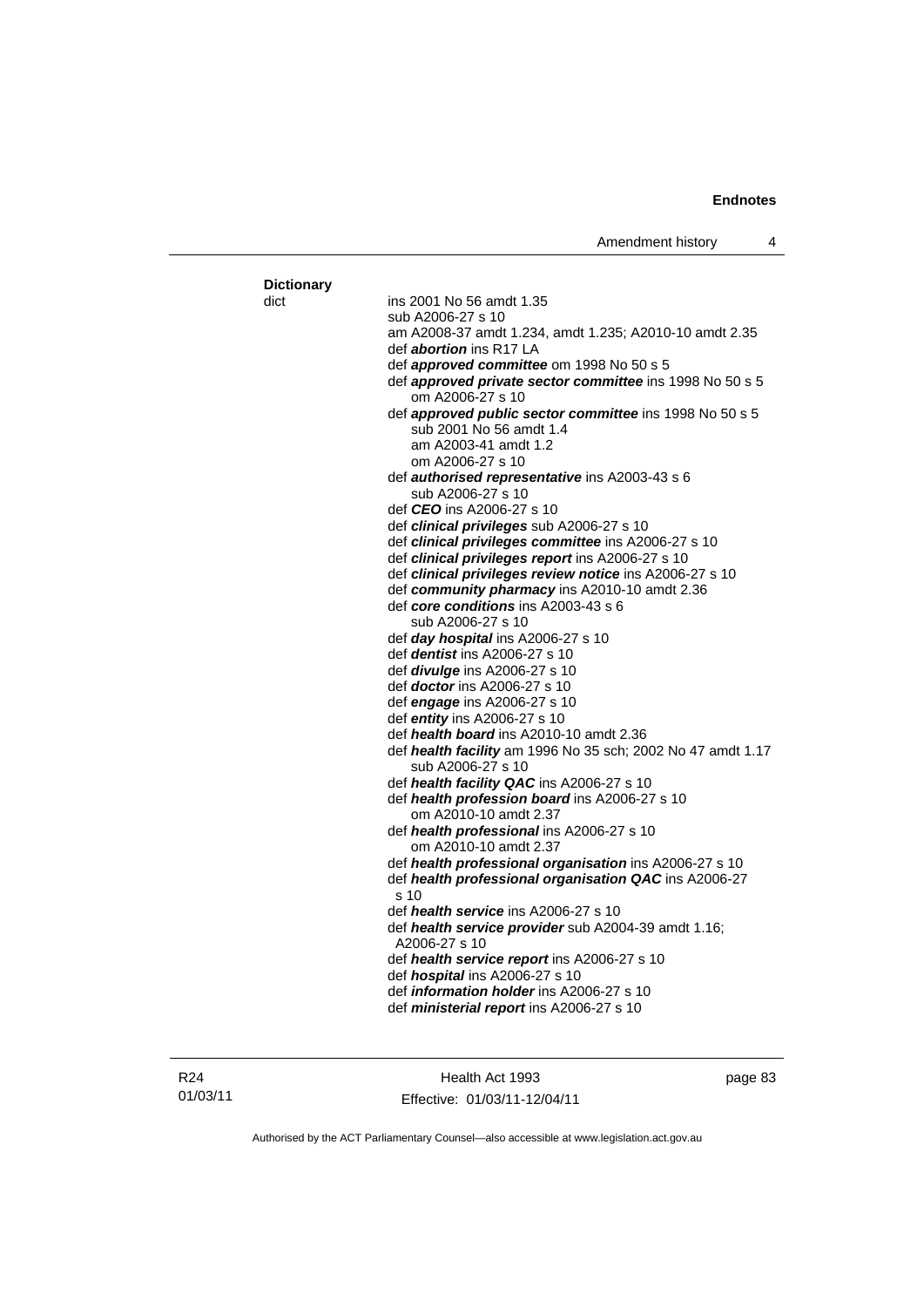| 5 |  | Earlier republications |  |
|---|--|------------------------|--|
|---|--|------------------------|--|

- def *negotiating agent* ins A2003-43 s 6 sub A2006-27 s 10
- def *negotiating period* ins A2003-43 s 6 sub A2006-27 s 10
- def *practice corporation* ins A2003-43 s 6 sub A2006-27 s 10
- def *prescribed body* ins 2001 No 56 amdt 1.35 om A2006-27 s 10
- def *private day hospital facility* ins 2001 No 56 amdt 1.35 om A2006-27 s 10
- def *protected information* ins A2006-27 s 10
- def *quality assurance activities* om 2001 No 56 amdt 1.5
- def *quality assurance activity* ins 2001 No 56 amdt 1.5 om A2006-27 s 10
- def *quality assurance committee* ins A2006-27 s 10
- def *review* ins A2006-27 s 10
- def *sensitive information* ins A2006-27 s 10 def *service contract* ins A2003-43 s 6
- sub A2006-27 s 10 def *special purpose QAC* ins A2006-27 s 10
- def *tribunal* om 1994 No 60 sch 1
- def *VMO* ins A2003-43 s 6
	- sub A2006-27 s 10

### **5 Earlier republications**

Some earlier republications were not numbered. The number in column 1 refers to the publication order.

Since 12 September 2001 every authorised republication has been published in electronic pdf format on the ACT legislation register. A selection of authorised republications have also been published in printed format. These republications are marked with an asterisk (\*) in column 1. Electronic and printed versions of an authorised republication are identical.

| <b>Republication No</b> | <b>Amendments to</b> | <b>Republication date</b> |
|-------------------------|----------------------|---------------------------|
| 1                       | Act 1994 No 60       | 28 February 1995          |
| 2                       | Act 1996 No 35       | 31 January 1998           |
| 3                       | Act 1998 No 54       | 28 February 1999          |
| 4                       | Act 2001 No 56       | 19 April 2002             |
| 5                       | A2002-47             | 31 December 2002          |
| 6                       | A2003-43             | 30 September 2003         |
|                         |                      |                           |

page 84 Health Act 1993 Effective: 01/03/11-12/04/11

R24 01/03/11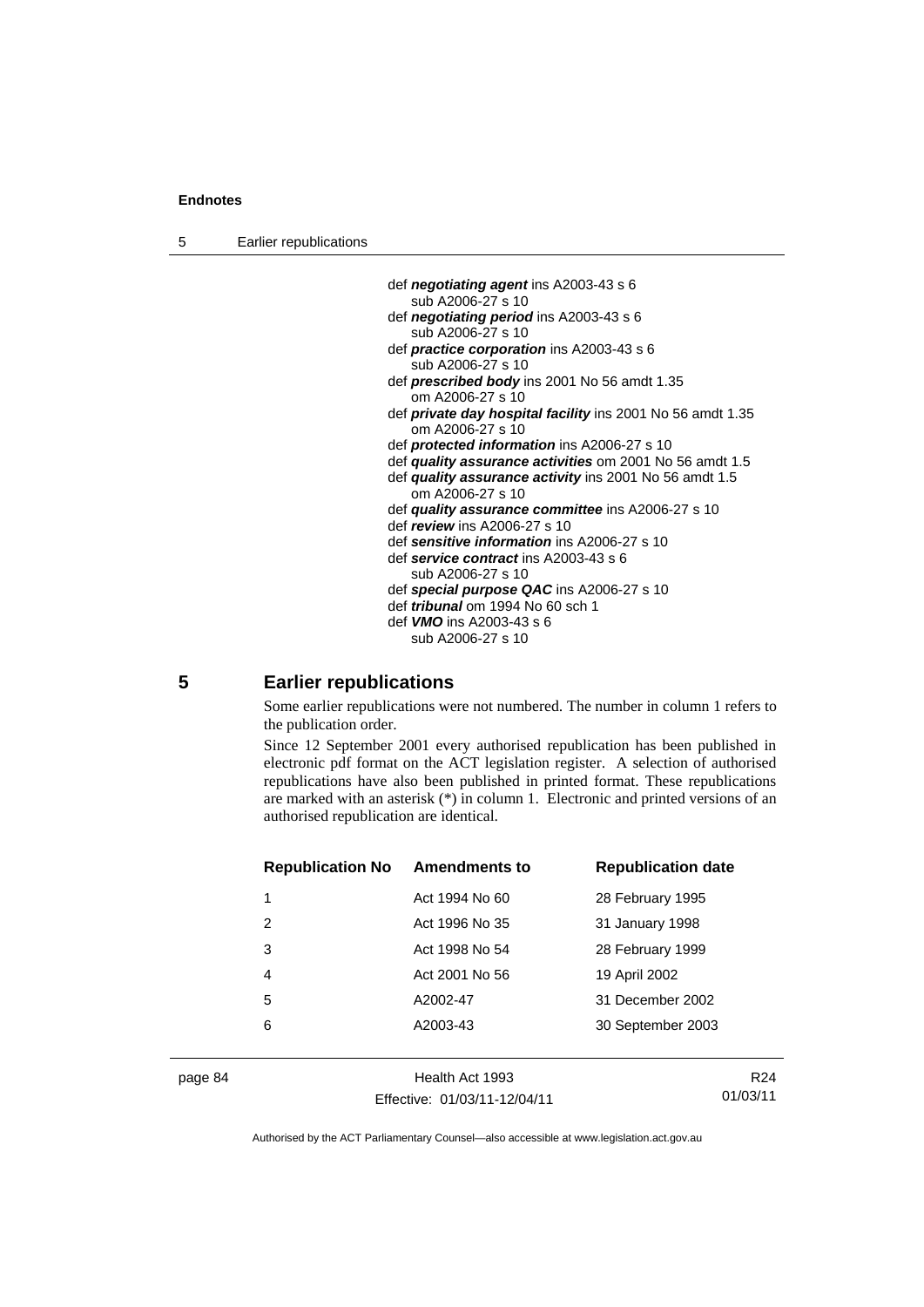| <b>Republication No Amendments to</b> |          | <b>Republication date</b> |
|---------------------------------------|----------|---------------------------|
| 7                                     | A2003-43 | 9 October 2003            |
| 8                                     | A2003-43 | 24 December 2003          |
| 9                                     | A2004-10 | 27 May 2004               |
| 10                                    | A2005-28 | 7 July 2005               |
| 11                                    | A2005-54 | 24 November 2005          |
| $12*$                                 | A2005-62 | 11 January 2006           |
| 13                                    | A2006-46 | 18 November 2006          |
| 14                                    | A2006-46 | 19 November 2006          |
| 15                                    | A2006-46 | 14 December 2006          |
| 16                                    | A2007-16 | 11 July 2007              |
| 17                                    | A2007-16 | 15 December 2007          |
| 18                                    | A2008-37 | 10 January 2009           |
| 19                                    | A2008-37 | 2 February 2009           |
| 20                                    | A2008-37 | 14 February 2009          |
| $21*$                                 | A2010-10 | 1 July 2010               |
| 22                                    | A2010-10 | 12 October 2010           |
| 23                                    | A2010-54 | 1 January 2011            |

# **6 Renumbered provisions**

This Act was renumbered under the *Legislation Act 2001*, in R4 (see Act 2001 No 56). Details of renumbered provisions are shown in endnote 4 (Amendment history). For a table showing the renumbered provisions, see R4.

R24 01/03/11

Health Act 1993 Effective: 01/03/11-12/04/11 page 85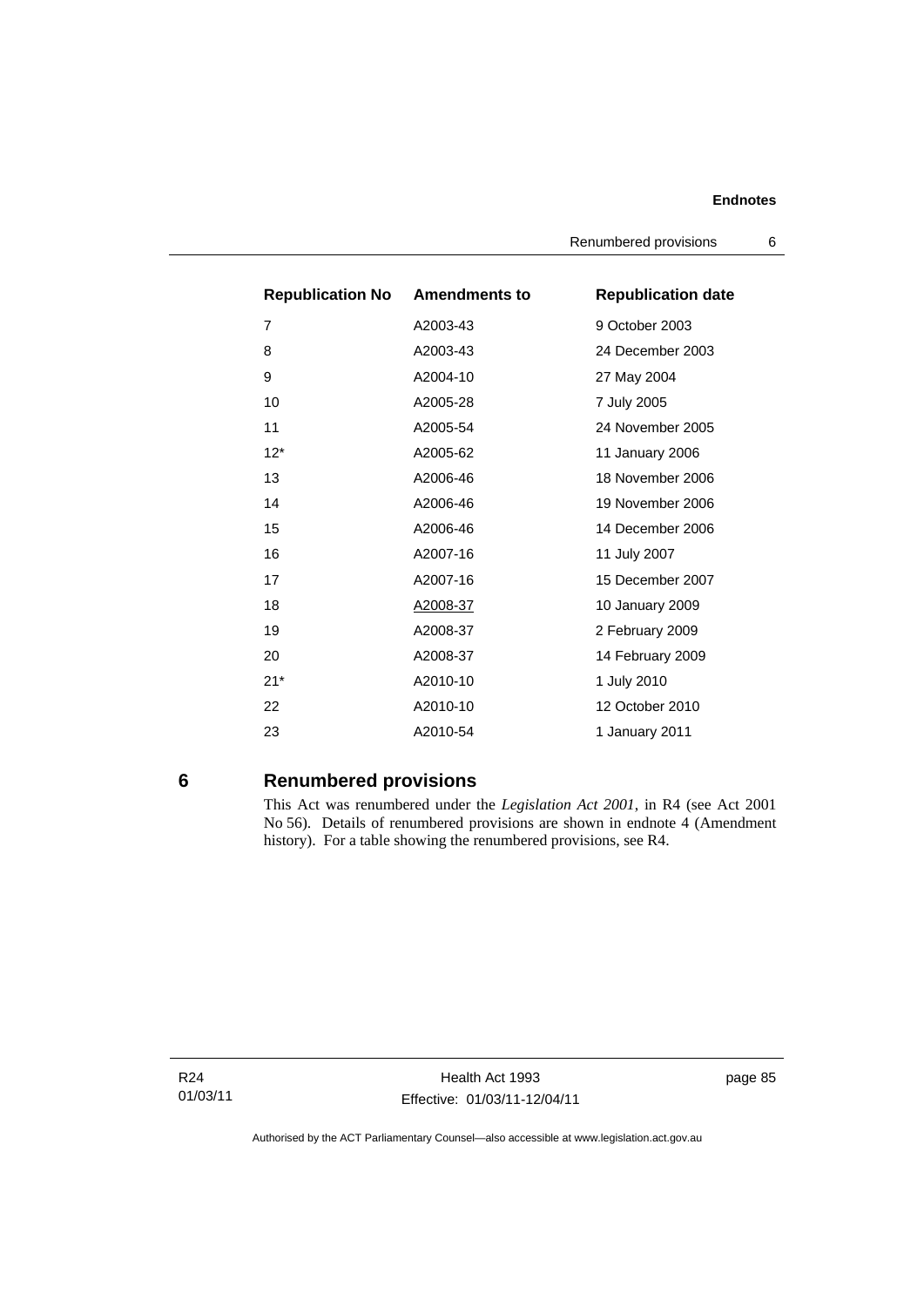7 Modifications of republished law with temporary effect

# **7 Modifications of republished law with temporary effect**

The following modifications have not been included in this republication:

# **Health Practitioner Regulation National Law (ACT) (Transitional Provisions) Regulation 2010 (No 2) SL2010-39 s 3 and sch 1**

# **3 Modification of Act, pt 3—Act, s 13 (2)**

The Act, part 3 applies as if the following section were inserted in division 3.1:

# **'12A Modification—Health Act 1993**

- (1) The *Health Act 1993* is modified as set out in the *Health Practitioner Regulation National Law (ACT) (Transitional Provisions) Regulation 2010 (No 2)*, schedule 1.
- (2) This section expires on the day the *Health Practitioner Regulation National Law (ACT) (Transitional Provisions) Regulation 2010 (No 2)* expires.'

# **Schedule 1 Modification—Health Act 1993**

(see s 3)

### **[1.1] New section 129A**

*in part 9, insert* 

# **129A Ownership of pharmacy business**

- (1) A person must not own a pharmacy business unless the person is—
	- (a) a pharmacist; or

R24 01/03/11